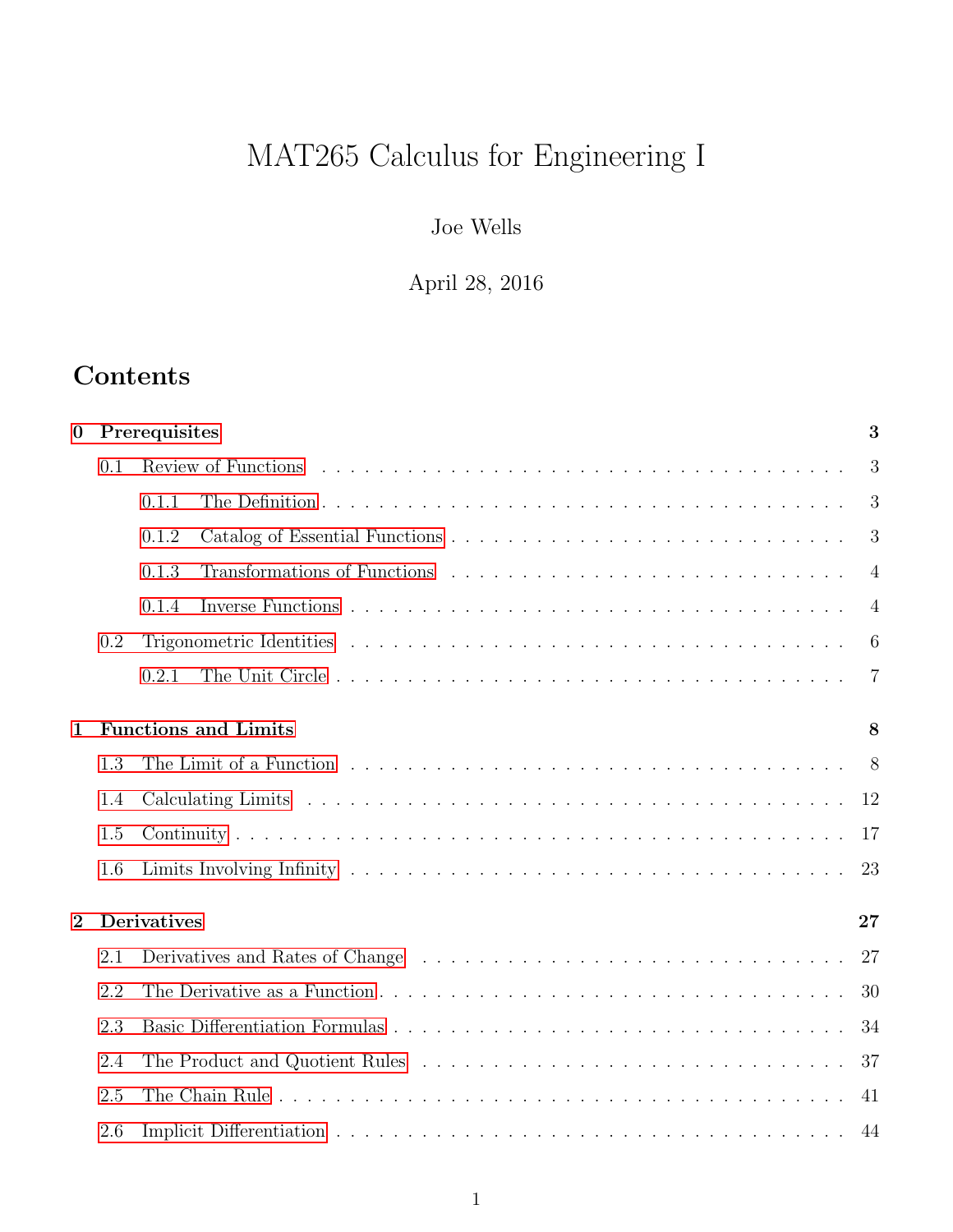|          | 2.7 | 47                                           |  |
|----------|-----|----------------------------------------------|--|
|          | 2.8 | 52                                           |  |
| 3        |     | <b>Inverse Functions</b><br>57               |  |
|          | 3.1 | 57                                           |  |
|          | 3.2 | 61                                           |  |
|          |     | 63<br>3.2.1                                  |  |
|          |     | 65<br>3.2.2                                  |  |
|          | 3.3 | 67                                           |  |
|          |     | 3.3.1<br>68                                  |  |
|          |     | 3.3.2<br>70                                  |  |
|          | 3.5 | 71                                           |  |
|          |     | 3.5.1<br>Preliminaries<br>71                 |  |
|          |     | 3.5.2<br>74                                  |  |
|          | 3.6 | 76                                           |  |
|          |     | 3.6.1<br>76                                  |  |
|          |     | 3.6.2<br>78                                  |  |
|          |     | 3.6.3<br>-79                                 |  |
| 4        |     | <b>Applications of Differentiation</b><br>82 |  |
|          | 4.1 | 82                                           |  |
|          | 4.2 | 86                                           |  |
|          | 4.3 | 88                                           |  |
|          |     | 88<br>4.3.1                                  |  |
|          |     | 4.3.2<br>90                                  |  |
|          | 4.4 | 92                                           |  |
|          | 4.5 | 94                                           |  |
|          | 4.7 | 97                                           |  |
| $\bf{5}$ |     | Integrals<br>99                              |  |
|          | 5.1 | 99                                           |  |
|          |     | 5.1.1                                        |  |
|          | 5.2 |                                              |  |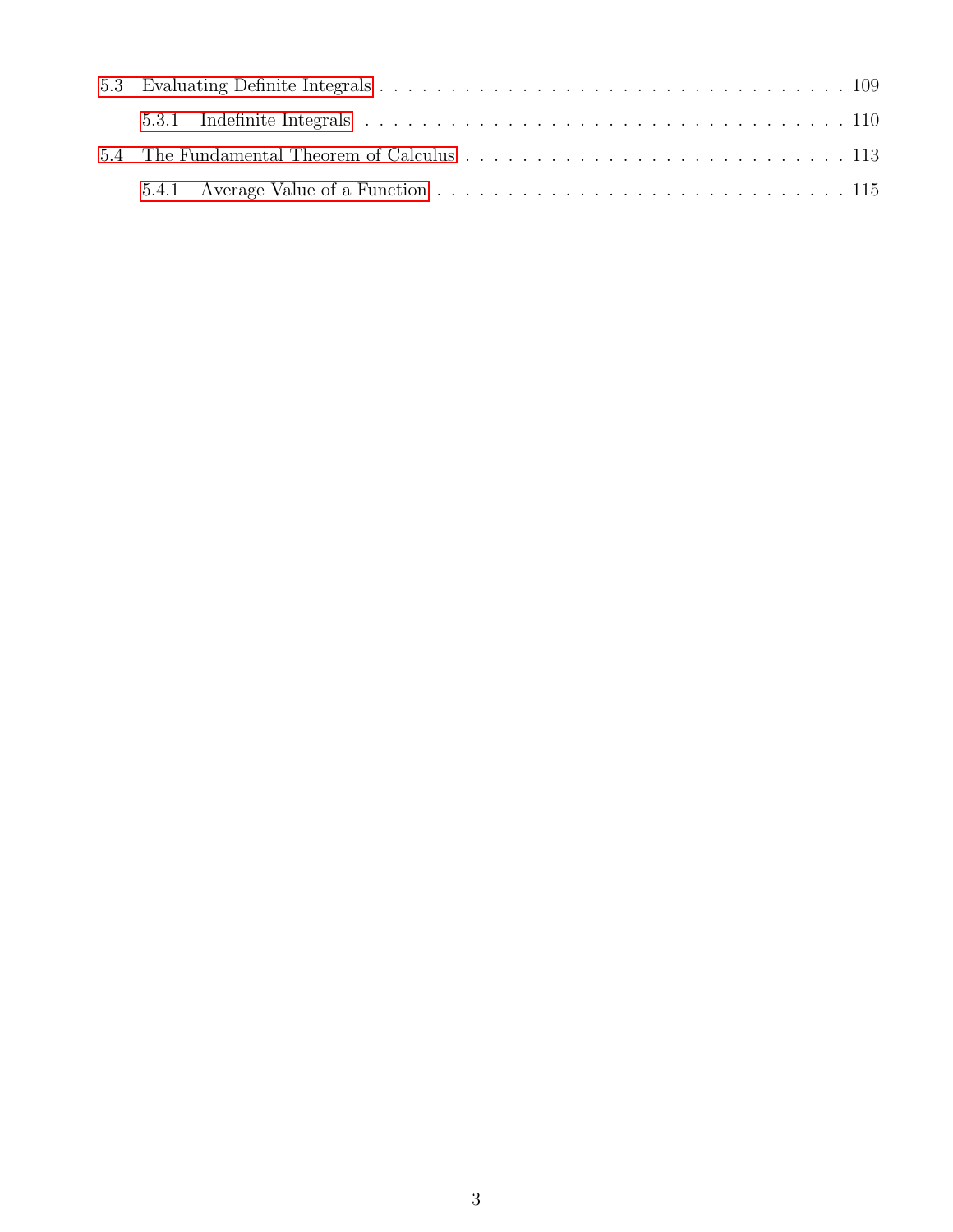# <span id="page-3-0"></span>0 Prerequisites

### <span id="page-3-1"></span>0.1 Review of Functions

#### <span id="page-3-2"></span>0.1.1 The Definition

**Definition.** A function f is a rule that assigns to each element x in a set A exactly one element, called  $f(x)$ , in a set B. We write  $f: A \rightarrow B$  to formally represent the above.

The set A above is called the *domain* and the set B is called the *codomain*, if **every** element in B can be written as  $f(x)$  for some x, then we call B the range. There are many important terms associated with functions:

- Independent Variable: associated with the domain of a function, i.e. the x variable.
- Dependent Variable: associated with the range of a function, i.e. the  $f(x)$ 's.
- Graph of a Function: the set of all points of the form  $(x, f(x))$  where x varies throughout the entire domain.
- Argument of a Function: the expression on which the function is evaluated.

For example: x is the argument of  $f(x)$ ; 7 is the argument of  $f(7)$ ;  $x^5 - 45$  is the argument of  $f(x^5 - 45)$ 

#### <span id="page-3-3"></span>0.1.2 Catalog of Essential Functions

1. Polynomials: are functions of the form

$$
f(x) = a_n x^n + a_{n-1} x^{n-1} + \dots + a_1 x + a_0
$$

- The  $a_i$ 's are called the *coefficients* of the polynomial.
- The number  $n$  is called the *degree* of the polynomial.

2. **Rational Functions**: are functions of the form  $\frac{p(x)}{y(x)}$  $q(x)$ where  $p$  and  $q$  are functions

For example:  $\frac{5x^3 - 13}{2}$  $2x^2 - x + 5$ 

3. Algebraic Functions: are functions constructed using algebraic operations

For example:  $f(x) = \sqrt{x^5 - 7x + 5}$ ;  $g(x) = x^{1/7}(x^2 - 2)$ 

- 4. **Exponential Functions**: have the form  $f(x) = b^a$ , where  $b \neq 1$  is a positive real number. Logarithmic functions go hand-in-hand with these. For the following important rules of exponential and logarithmic functions, let  $b \neq 1$  be a positive real number.
	- $b^x b^y = b^{x+y}$  for all real numbers x and y
	- $(b^x)^y = b^{xy}$
	- $\log_b(xy) = \log_b(x) + \log_b(y)$  for all positive x and y
	- $\log_b(x^y) = y \log_b(x)$  for all real numbers y and positive real numbers x
- 5. Trigonometric Functions:  $sin(x)$ ,  $cos(x)$ ,  $tan(x)$  and so on. These are fundamental to many branches of mathematics and engineering.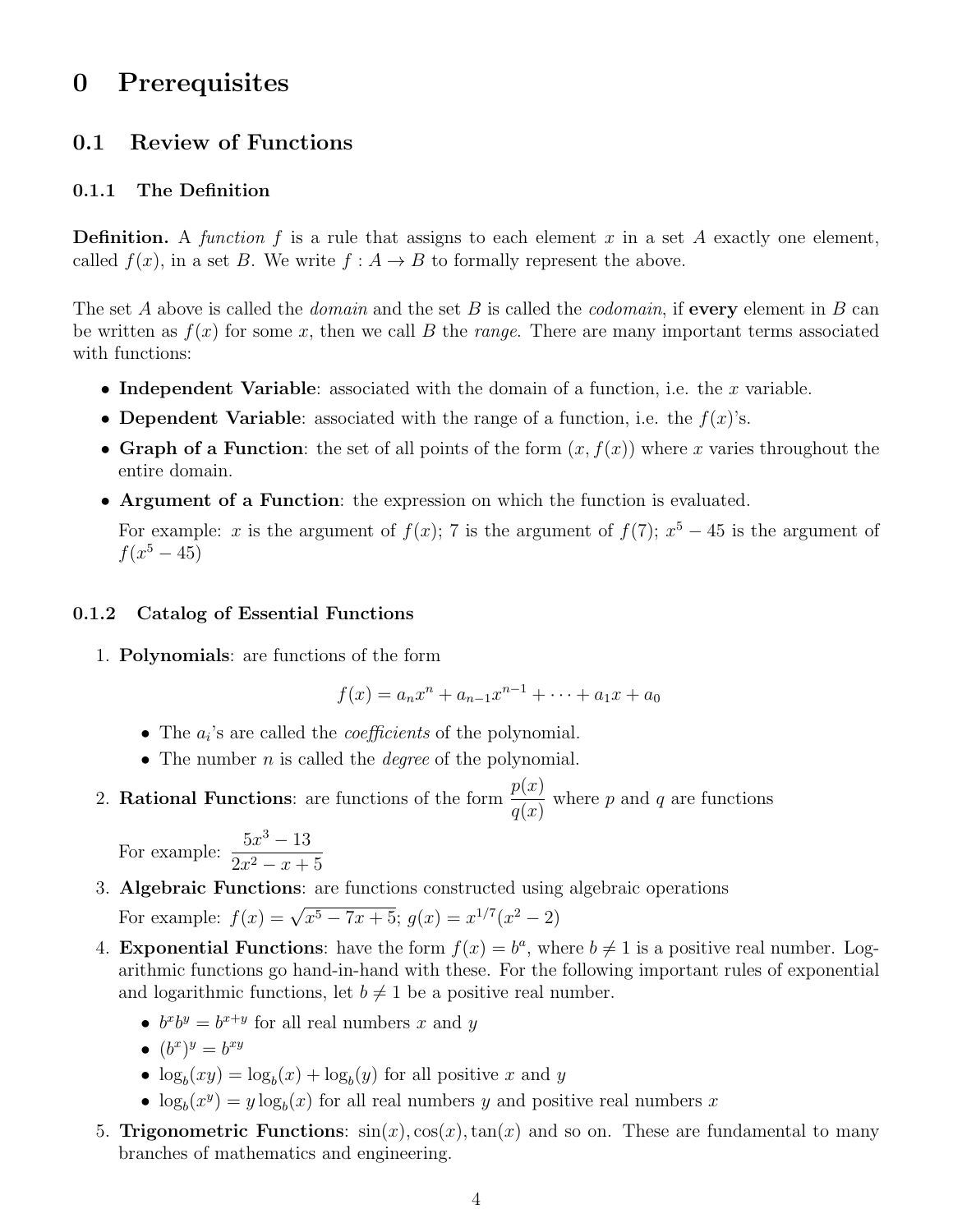6. Piece-wise Functions: As the name suggests, these are functions comprised of pieces of other functions. For example:

$$
f(x) = \begin{cases} \sin(x) & \text{if } x < 0\\ x & \text{if } 0 \le x \le 1\\ e^{x-1} & \text{if } x > 1 \end{cases}
$$

#### <span id="page-4-0"></span>0.1.3 Transformations of Functions

#### Shifts/Translations: let  $c > 0$

- 1.  $f(x) + c$  shifts the function f up by c
- 2.  $f(x) c$  shifts the function f down by c
- 3.  $f(x+c)$  shifts the function f to the left by c
- 4.  $f(x c)$  shifts the function f to the right by c

#### Stretches and Reflections: let  $c > 1$

- 1.  $cf(x)$  stretches f vertically by a factor of c
- 2.  $\frac{1}{c}f(x)$  compresses f vertically by a factor of c
- 3.  $f(cx)$  compresses f horizontally by a factor of c
- 4.  $f(\frac{1}{c})$  $\frac{1}{c}x$ ) stretches f horizontally by a factor of c
- 5.  $-f(x)$  reflects f about the x-axis
- 6.  $f(-x)$  reflects f about the y-axis

#### Combinations of Functions:

1. 
$$
(f+g)(x) = f(x) + g(x)
$$

2. 
$$
(f - g)(x) = f(x) - g(x)
$$

- 3.  $(f \cdot q)(x) = f(x) \cdot q(x)$
- 4. ( f g  $(x) = \frac{f(x)}{x}$  $g(x)$ , on the proper domain
- 5. **IMPORTANT!**  $(f \circ g)(x) = f(g(x))$ , a composition of functions

#### <span id="page-4-1"></span>0.1.4 Inverse Functions

**Definition.** Let  $f : A \to B$  be a function. If there exists a function  $g : B \to A$  so that  $f \circ g : B \to B$ is the identity function for B and  $g \circ f : A \to A$  is the identity function for A, we call g the inverse function of f and denote it  $f^{-1}$ .

There may not always be an inverse function for any given f. This brings up the need for the following definitions.

**Definition.** A function  $f : A \to B$  is called *one-to-one* if for every element b in the set B, there is at **most** one element a in the set A such that  $f(a) = b$ .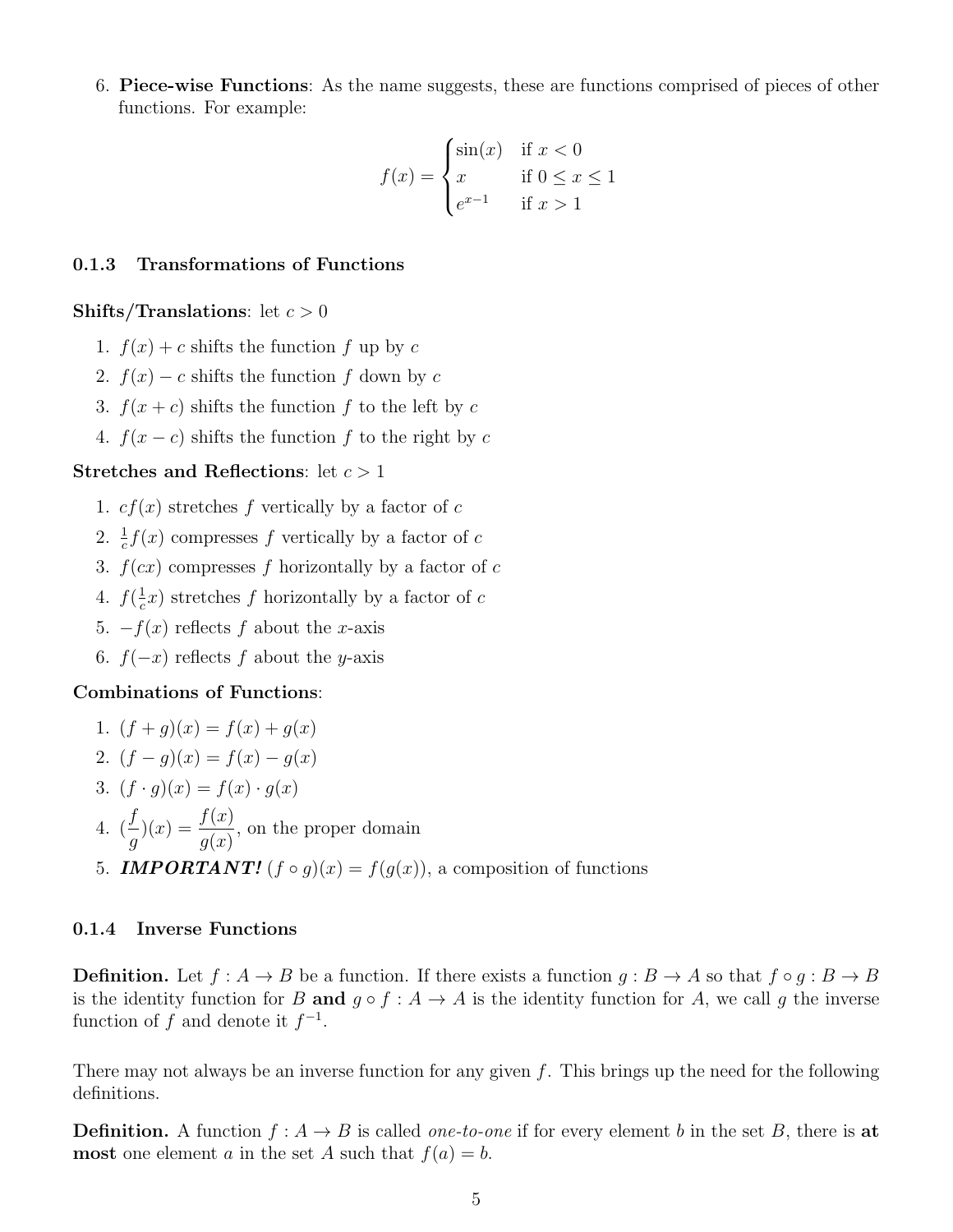**Definition.** A function  $f : A \to B$  is called *onto* if for every element b in the set B, there is at least one element a in the set A such that  $f(a) = b$ .

**Proposition 0.1.1.** A function  $f : A \rightarrow B$  has an inverse function if and only if f is both one-to-one and onto.

If a function does not have an inverse, not all is lost. The trick is to find an interval where  $f$  is both one-to-one and onto, then just pretend that the restricted domain and range were the original ones.

#### Basic idea for finding inverses of a function  $f$ :

- 1. Find an interval where  $f$  is one-to-one and onto.
- 2. Replace  $f(x)$  with a simpler symbol (might I suggest the letter  $y$ ?).
- 3. Switch the roles of  $x$  and  $y$  in the equation.
- 4. Solve the above equation for y.
- 5. Replace the symbol y with  $f^{-1}(x)$ .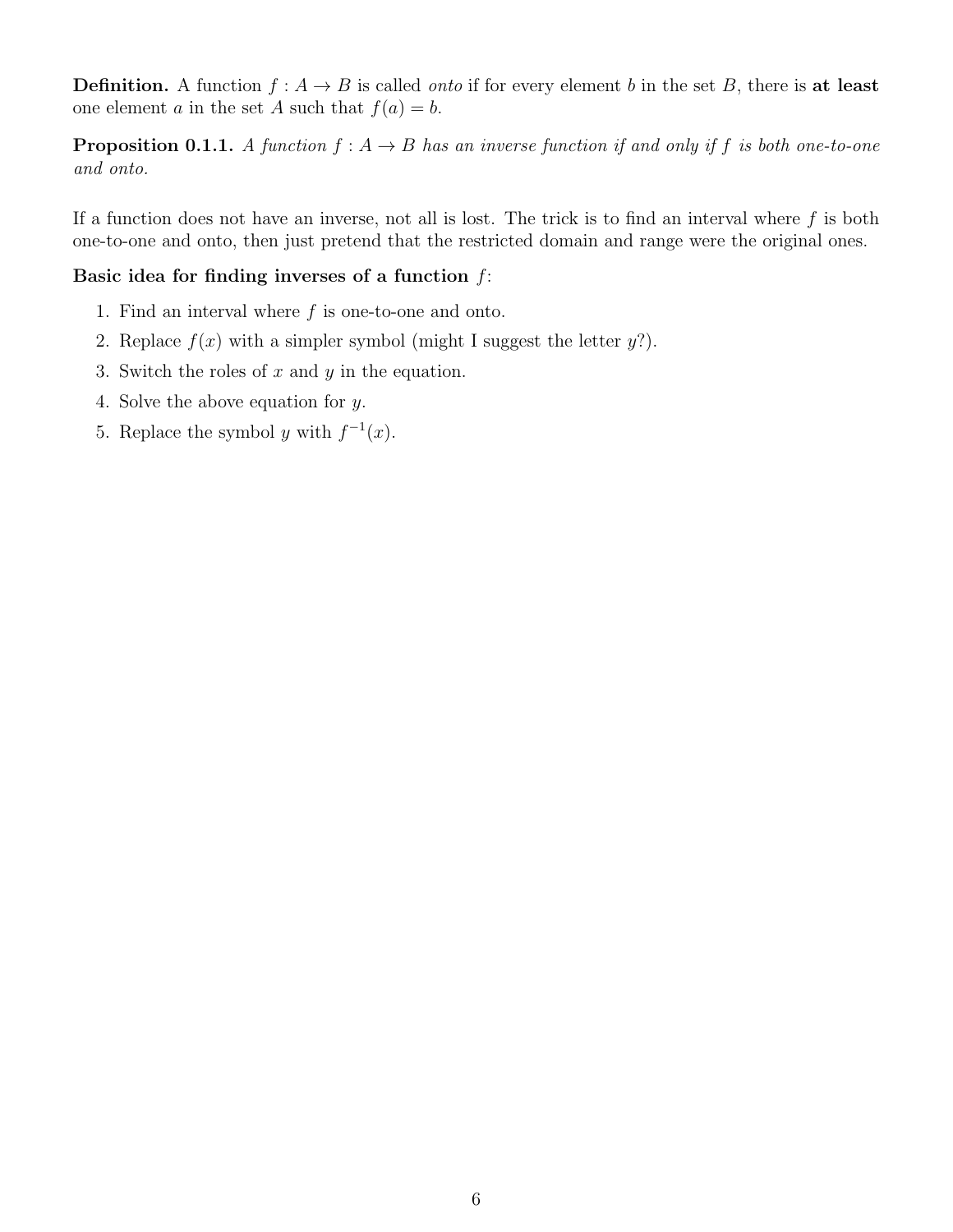## <span id="page-6-0"></span>0.2 Trigonometric Identities

### Trigonometric Functions



From the right triangle pictured above, we have the following function definitions

$$
\sin(\theta) = \frac{b}{c} \qquad \cos(\theta) = \frac{a}{c} \qquad \tan(\theta) = \frac{b}{a}
$$

$$
\csc(\theta) = \frac{c}{b} \qquad \sec(\theta) = \frac{c}{a} \qquad \cot(\theta) = \frac{a}{b}
$$

#### Angle Sum/Difference Formulas

$$
\cos(\alpha \pm \beta) = \cos \alpha \cos \beta \mp \sin \alpha \sin \beta
$$
  
\n
$$
\sin(\alpha \pm \beta) = \sin \alpha \cos \beta \pm \cos \alpha \sin \beta
$$
  
\n
$$
\tan(\alpha \pm \beta) = \frac{\tan \alpha \pm \tan \beta}{1 \mp \tan \alpha \tan \beta}
$$

Double-Angle Formulas

$$
sin(2\theta) = 2\sin\theta\cos\theta
$$

$$
cos(2\theta) = cos2\theta - sin2\theta
$$

$$
tan(2\theta) = \frac{2\tan\theta}{1 - tan2\theta}
$$

Power Reducing Formulas

$$
\sin^2 \theta = \frac{1 - \cos(2\theta)}{2}
$$

$$
\cos^2 \theta = \frac{1 + \cos(2\theta)}{2}
$$

$$
\tan^2 \theta = \frac{1 - \cos(2\theta)}{1 + \cos(2\theta)}
$$

#### Half-Angle Formulas

$$
\sin\left(\frac{\theta}{2}\right) = \pm\sqrt{\frac{1-\cos(\theta)}{2}}
$$

$$
\cos\left(\frac{\theta}{2}\right) = \pm\sqrt{\frac{1+\cos(\theta)}{2}}
$$

$$
\tan\left(\frac{\theta}{2}\right) = \pm\sqrt{\frac{1-\cos(\theta)}{1+\cos(\theta)}}
$$

#### Product-to-Sum Formulas

$$
\sin \alpha \sin \beta = \frac{1}{2} [\cos(\alpha - \beta) - \cos(\alpha + \beta)]
$$

$$
\cos \alpha \cos \beta = \frac{1}{2} [\cos(\alpha - \beta) + \cos(\alpha + \beta)]
$$

$$
\sin \alpha \cos \beta = \frac{1}{2} [\sin(\alpha + \beta) + \sin(\alpha - \beta)]
$$

$$
\cos \alpha \sin \beta = \frac{1}{2} [\sin(\alpha + \beta) - \sin(\alpha - \beta)]
$$

#### Sum-to-Product Formulas

$$
\sin \alpha + \sin \beta = 2 \sin \left( \frac{\alpha + \beta}{2} \right) \cos \left( \frac{\alpha - \beta}{2} \right)
$$

$$
\sin \alpha - \sin \beta = 2 \sin \left( \frac{\alpha - \beta}{2} \right) \cos \left( \frac{\alpha + \beta}{2} \right)
$$

$$
\cos \alpha + \cos \beta = 2 \cos \left( \frac{\alpha + \beta}{2} \right) \cos \left( \frac{\alpha - \beta}{2} \right)
$$

$$
\cos \alpha - \cos \beta = -2 \sin \left( \frac{\alpha + \beta}{2} \right) \sin \left( \frac{\alpha - \beta}{2} \right)
$$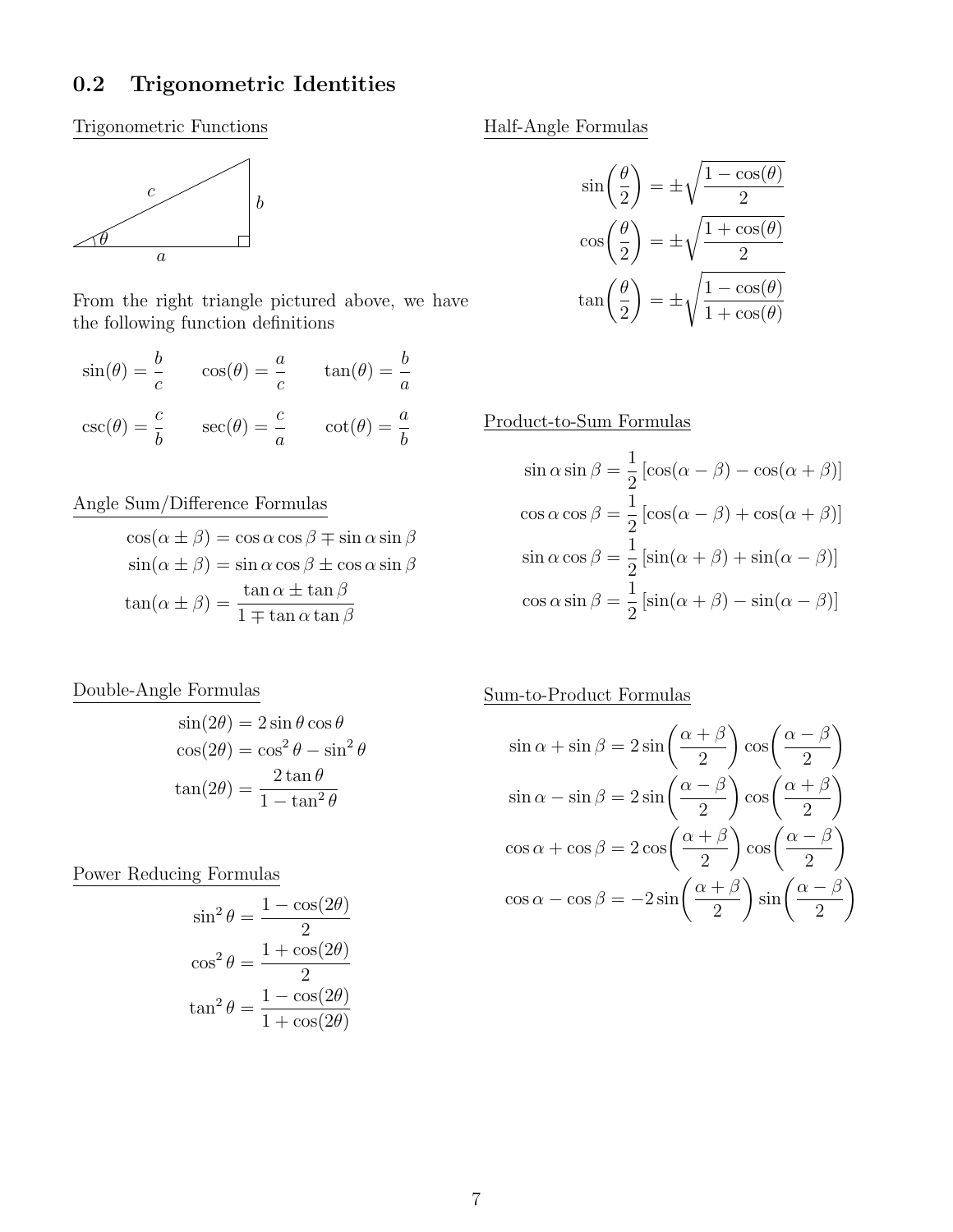#### <span id="page-7-0"></span>0.2.1 The Unit Circle

Points on the unit circle are given by  $(x, y) = (\cos \theta, \sin \theta)$ . The most important angles to know are listed below, along with the relevant coordinates on the unit circle. To remember this most efficiently, it really suffices just to remember the first quadrant as there is plenty of symmetry.

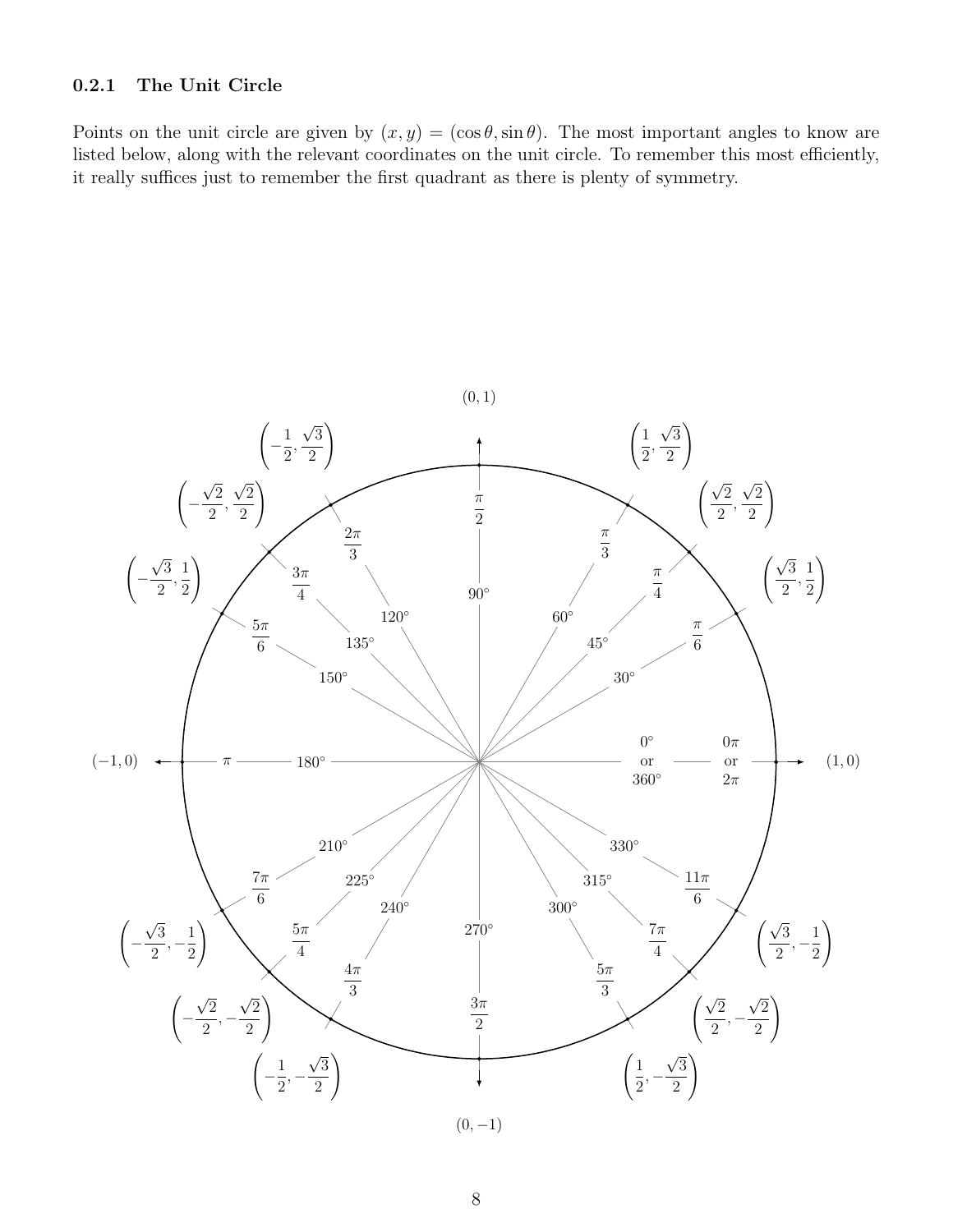# <span id="page-8-0"></span>1 Functions and Limits

### <span id="page-8-1"></span>1.3 The Limit of a Function

**Definition.** Let f be a function and suppose that  $f(x)$  is defined for all x very near the number a. If we can pick x-values so that  $f(x)$  is arbitrarily close to some number L when x sufficiently close to a (when both  $x < a$  and  $x > a$ ), then we write

$$
\lim_{x \to a} f(x) = L
$$

and say "the limit of  $f(x)$ , as x approaches a, is L."

Remark. Notice that the definition does not require that  $f(x)$  be defined when  $x = a$ . Notice that the limit also requires that we can approach from either side of  $a$  to get the same  $L$  value.

**Example 1.3.1.** Using a table of values, guess the limit of the function  $f(x) = \frac{x^2 - 16}{x}$  $x + 4$ as  $x \rightarrow -4$ .

| $x < -4$   | f(x)       | $x > -4$   | f(x)       |             |
|------------|------------|------------|------------|-------------|
| $-4.1$     | $-8.1$     | $-3.9$     | $-7.9$     |             |
| $-4.01$    | $-8.01$    | $-3.99$    | $-7.99$    |             |
| $-4.001$   | $-8.001$   | $-3.999$   | $-7.999$   | Limit: $-8$ |
| $-4.0001$  | $-8.0001$  | $-3.9999$  | $-7.9999$  |             |
| $-4.00001$ | $-8.00001$ | $-3.99999$ | $-7.99999$ |             |

**Example 1.3.2.** Let  $g$  be the function given by

$$
g(x) = \begin{cases} \frac{x^2 - 16}{x + 4} & \text{if } x \neq -4, \\ 0 & \text{if } x = -4. \end{cases}
$$

Use a graph to determine  $\lim_{x \to -4} g(x)$ .



Limit:  $-8$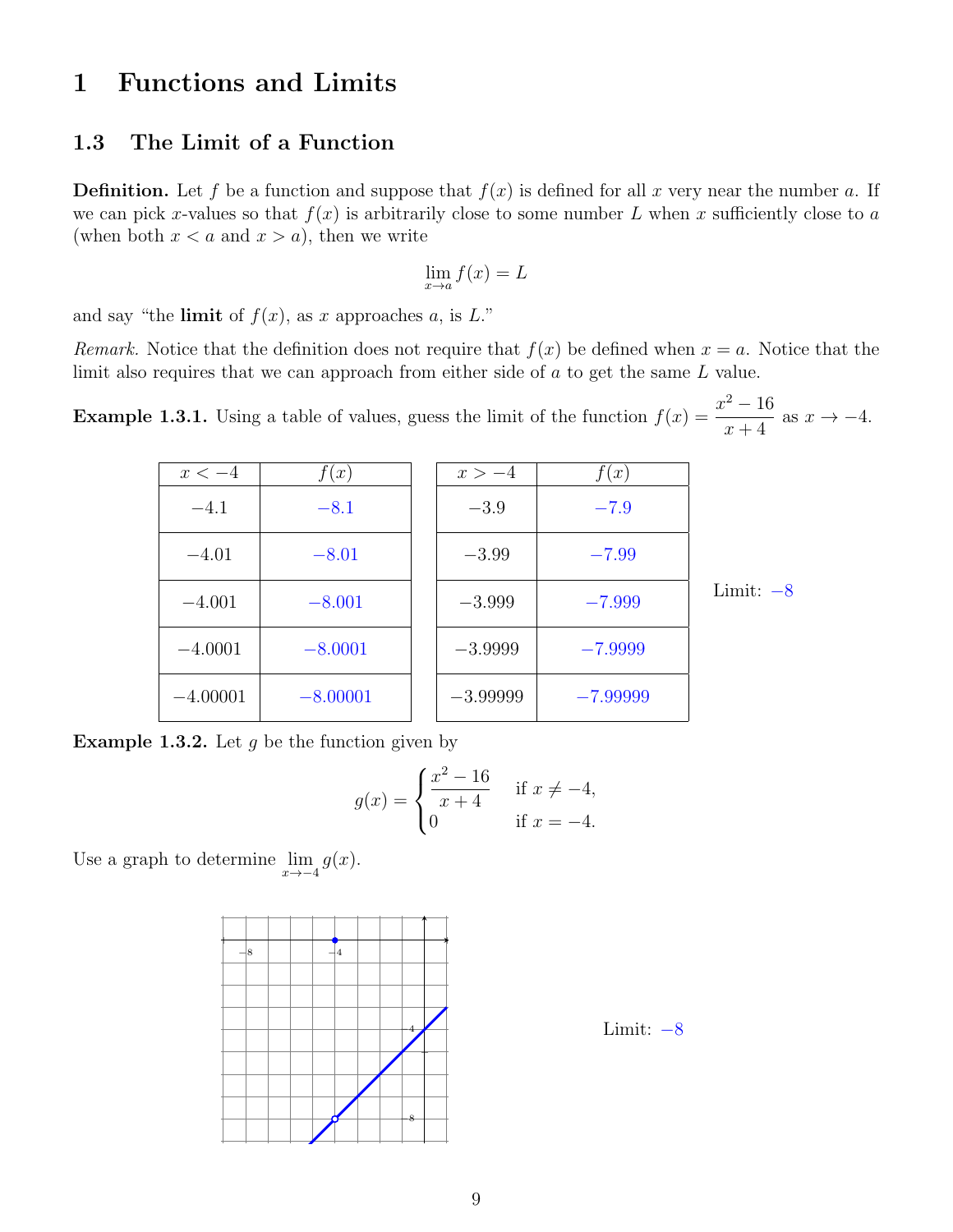Remark. This last example demonstrates that, even if  $f(a)$  is defined,  $\lim_{x\to a} f(x)$  is independent of the function's value at a.

**Example 1.3.3.** Consider the function  $f(x) = \cos\left(\frac{\pi}{2}\right)$  $2x$  . Using a table of values, guess the limit  $\lim_{x\to 0} f(x)$ .

| x<0       | f(x) | x > 0  | f(x) |             |
|-----------|------|--------|------|-------------|
| $-0.05$   | 1    | 0.05   |      |             |
| $-0.01$   |      | 0.01   |      |             |
| $-0.005$  | 1    | 0.005  |      | Limit: $1?$ |
| $-0.001$  | 1    | 0.001  |      |             |
| $-0.0005$ |      | 0.0005 |      |             |

Now look at the graph of f below. Notice that the output doesn't just settle on 1, but rather oscillates rapidly at  $x \to 0$ . Since  $f(x)$  never actually settles on a number at all (it hits every value between  $-1$ and 1 infinitely many times), we have that the limit does not exist. This is one of the pitfalls that we can run into if we just use the calculator to guess and check what limits may be.



**Example 1.3.4.** Using a table of values, determine the limit  $\lim_{x\to 2}$ 1  $\frac{1}{(x-2)^2}$ , if it exists.

| x < 2  | f(x)            | x > 2  | f(x)            |
|--------|-----------------|--------|-----------------|
| 1      | 1               | 3      |                 |
| 1.9    | 100             | 2.1    | <b>100</b>      |
| 1.99   | 10 <sup>4</sup> | 2.01   | 10 <sup>4</sup> |
| 1.999  | 10 <sup>6</sup> | 2.001  | 10 <sup>4</sup> |
| 1.9999 | $10^{8}$        | 2.0001 | $10^{8}$        |

Limit: Does Not Exist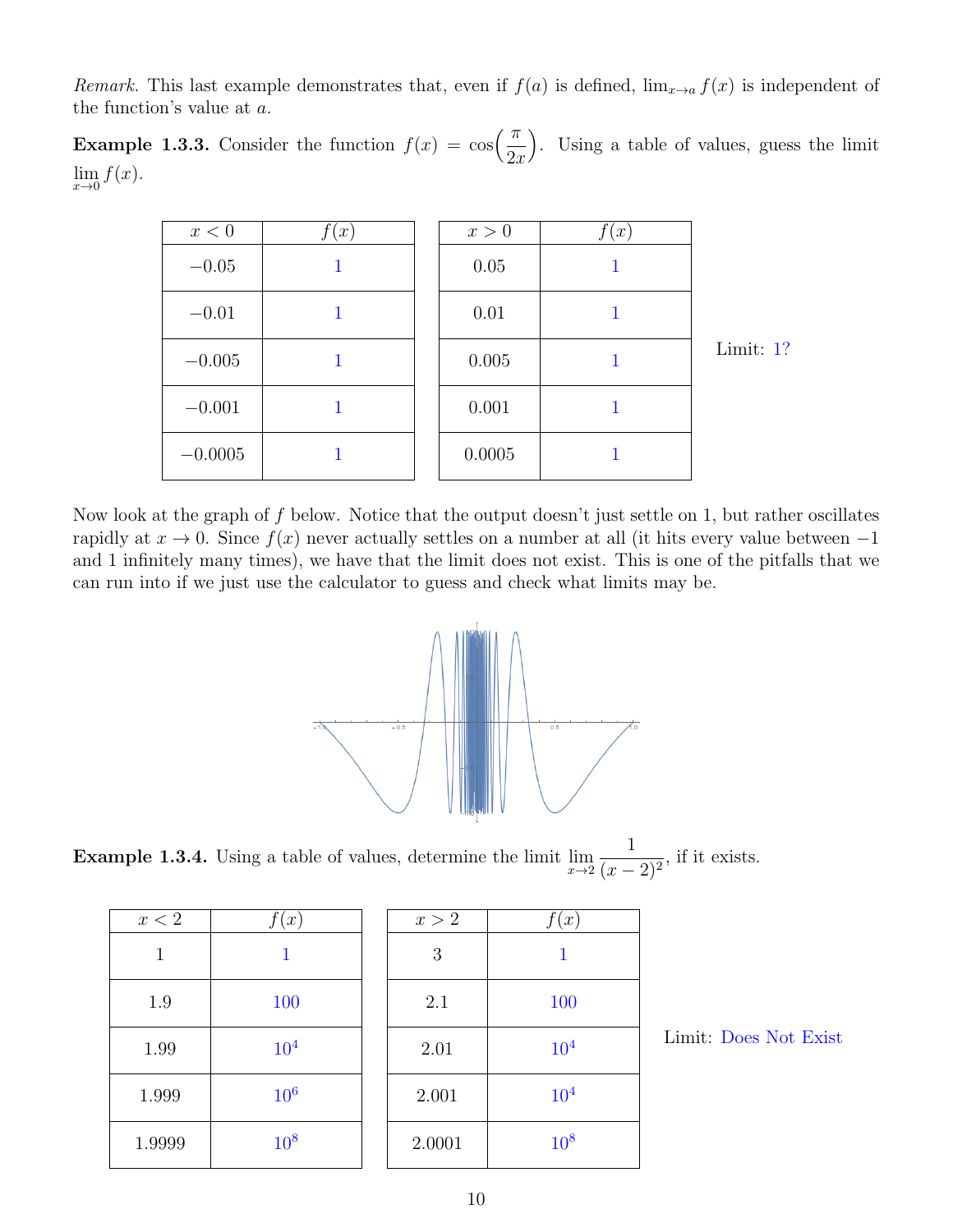Remark.  $\infty$  is not a real number, so the above limit *does not exist*. However, we will discuss these situations more in a future lecture.

**Definition.** Let f be a function and suppose that  $f(x)$  is defined for all x very near the number a with  $x < a$ . If we can pick x-values so that  $f(x)$  is arbitrarily close to some number L when x sufficiently close to a, then we write

$$
\lim_{x \to a^{-}} f(x) = L
$$

and say "the limit of  $f(x)$ , as x approaches a from the left, is L."

Similarly, if instead requiring that  $x > a$ , we write

$$
\lim_{x \to a^+} f(x) = L
$$

and say "the limit of  $f(x)$ , as x approaches a from the right, is L."

**Example 1.3.5.** The *Heaviside function* is the function is given by

$$
H(x) = \begin{cases} 0 & \text{if } x < 0, \\ 1 & \text{if } x \ge 1. \end{cases}
$$

Use a graph to determine the limit of  $H(x)$  as  $x \to 0$ .



Limit: Does Not Exist

The Heaviside function helps to motivate the following result.

Proposition 1.3.6. Given a function f and a real number a,

$$
\lim_{x \to a} f(x) = L \text{ if and only if both } \lim_{x \to a^{-}} f(x) = L \text{ and } \lim_{x \to a^{+}} f(x) = L.
$$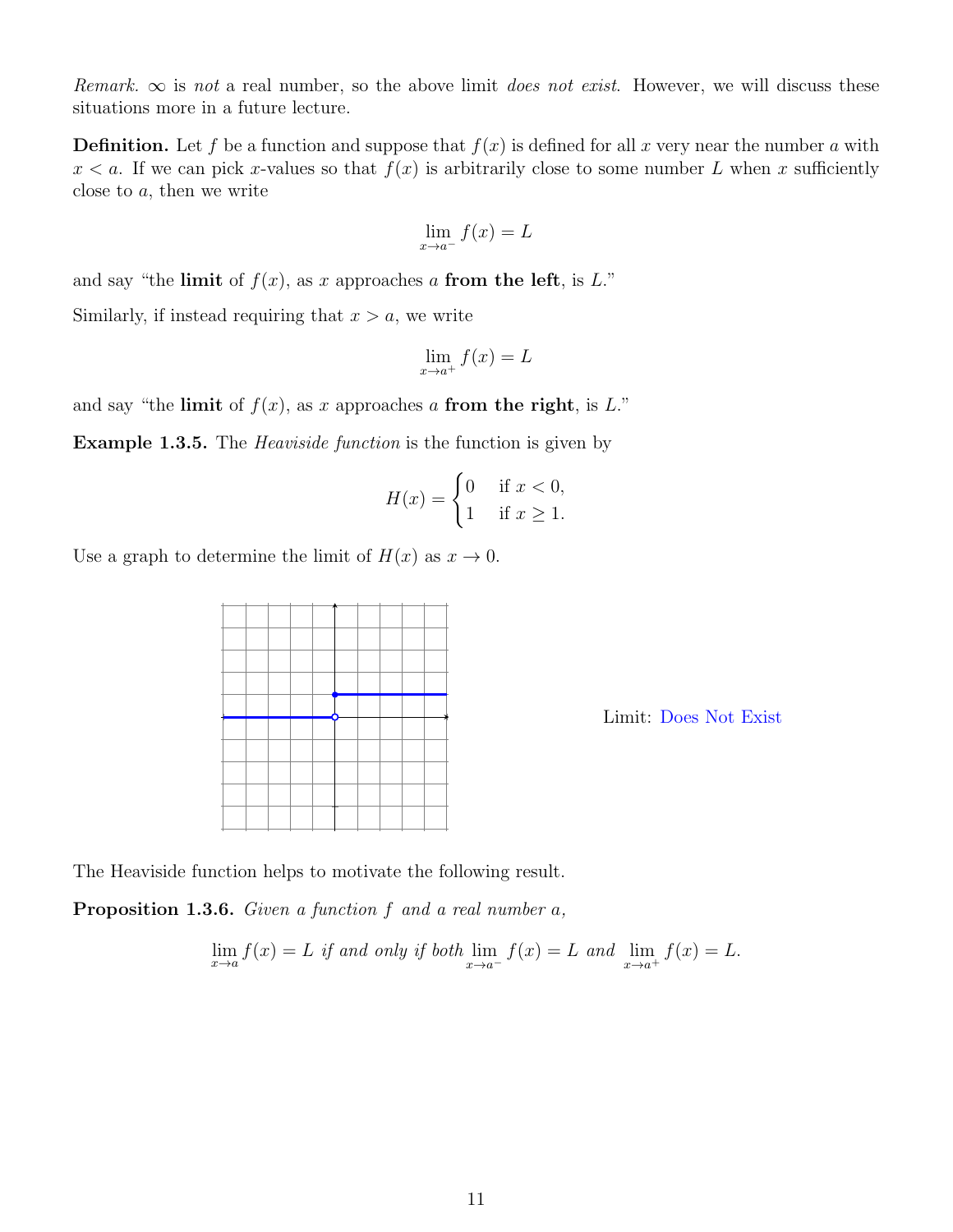You will not be expected to use it or memorize it in this course, but I think it's good to have seen the formal definition of a limit. As I mentioned on the first day - this definition right here came 150 years after calculus had been invented and is what allowed mathematicians to make Newton's and Leibniz's ideas rigorous.

**Definition.** Let f be a function defined on an open interval containing a, except possibly at a itself, and let  $L$  be a real number. Then we say

$$
\lim_{x \to a} f(x) = L
$$

if for every  $\varepsilon > 0$  there exists  $\delta > 0$  such that if  $0 < |x - a| < \delta$  then  $|f(x) - L| < \varepsilon$ .

In words, this definition says that, given any small vertical  $\varepsilon$ -sized window, we can find some horizontal  $\delta$ -sized window containing the line  $x = a$  so that the entire graph of the function of f in the horizontal window *also* sits inside the vertical window. Pictorially,



Thinking briefly about the graph of  $f(x) = \frac{1}{x-1}$  $\frac{1}{(x-2)^2}$ , with this definition it's clear why the function has no limit as  $x \to 2$  - no matter what vertical window we set, there's always some part of the graph of f near 2 that will sit outside of that vertical window.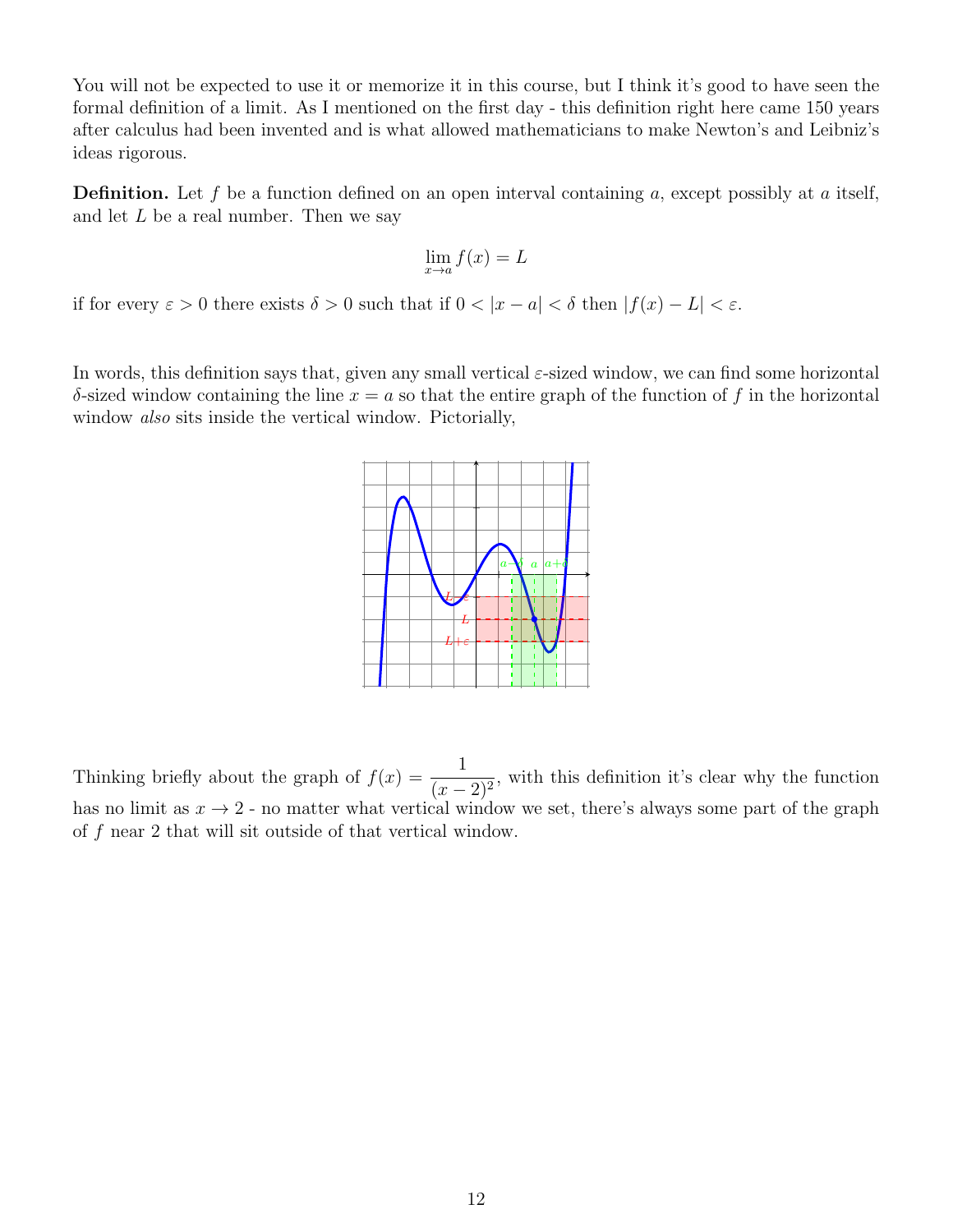### <span id="page-12-0"></span>1.4 Calculating Limits

**Theorem 1.4.1** (Algebraic Laws of Limits). Let c be a constant and let f and g be functions such that the limits

$$
\lim_{x \to a} f(x) \quad and \quad \lim_{x \to a} g(x)
$$

exist. We have the following algebraic rules for limits:

- 1.  $\lim_{x \to a} [f(x) + g(x)] = \lim_{x \to a} f(x) + \lim_{x \to a} g(x)$ 2.  $\lim_{x \to a} [f(x) - g(x)] = \lim_{x \to a} f(x) - \lim_{x \to a} g(x)$ 3.  $\lim_{x\to a} [cf(x)] = c \left[ \lim_{x\to a} f(x) \right]$ 4.  $\lim_{x\to a} [f(x) \cdot g(x)] = \left[ \lim_{x\to a} f(x) \right] \left[ \lim_{x\to a} g(x) \right]$ **5.** If  $\lim_{x\to a} g(x) \neq 0$ , then  $\lim_{x\to a}$  $\int f(x)$  $g(x)$ 1  $=\frac{\lim_{x\to a} f(x)}{h}$  $\lim_{x\to a} g(x)$ **6.** If n is a positive integer, then  $\lim_{x\to a} [f(x)]^n = \left[\lim_{x\to a} f(x)\right]^n$ 7.  $\lim_{x\to a} c = c$ 8.  $\lim_{x\to a} x = a$ **9.** If n is a positive integer, then  $\lim_{x \to a} x^n = a^n$ **10.** If n is a positive integer, then  $\lim_{x \to a} \sqrt[n]{x} = \sqrt[n]{a}$ [If n is even, we assume  $a > 0$ .]
- **11.** If n is a positive integer, then  $\lim_{x\to a} \sqrt[n]{f(x)} = \sqrt[n]{\lim_{x\to a} f(x)}$

[If n is even, we assume  $\lim_{x\to a} f(x) > 0$ .]

**Example 1.4.2.** Evaluate the following limit and justify each step:  $\lim_{x\to 2} (4x^2 + 3)$ .

$$
\lim_{x \to 2} (4x^2 + 3) = \lim_{x \to 2} 4x^2 + \lim_{x \to 2} 3
$$
 (By # 1)

$$
=4\left[\lim_{x\to 2}x^2\right]+\lim_{x\to 2}3\tag{By # 3}
$$

$$
=4\left[\lim_{x\to 2}x^2\right]+3\tag{By # 7}
$$

$$
= 4(2)^{2} + 3
$$
  
= 19 (By # 9)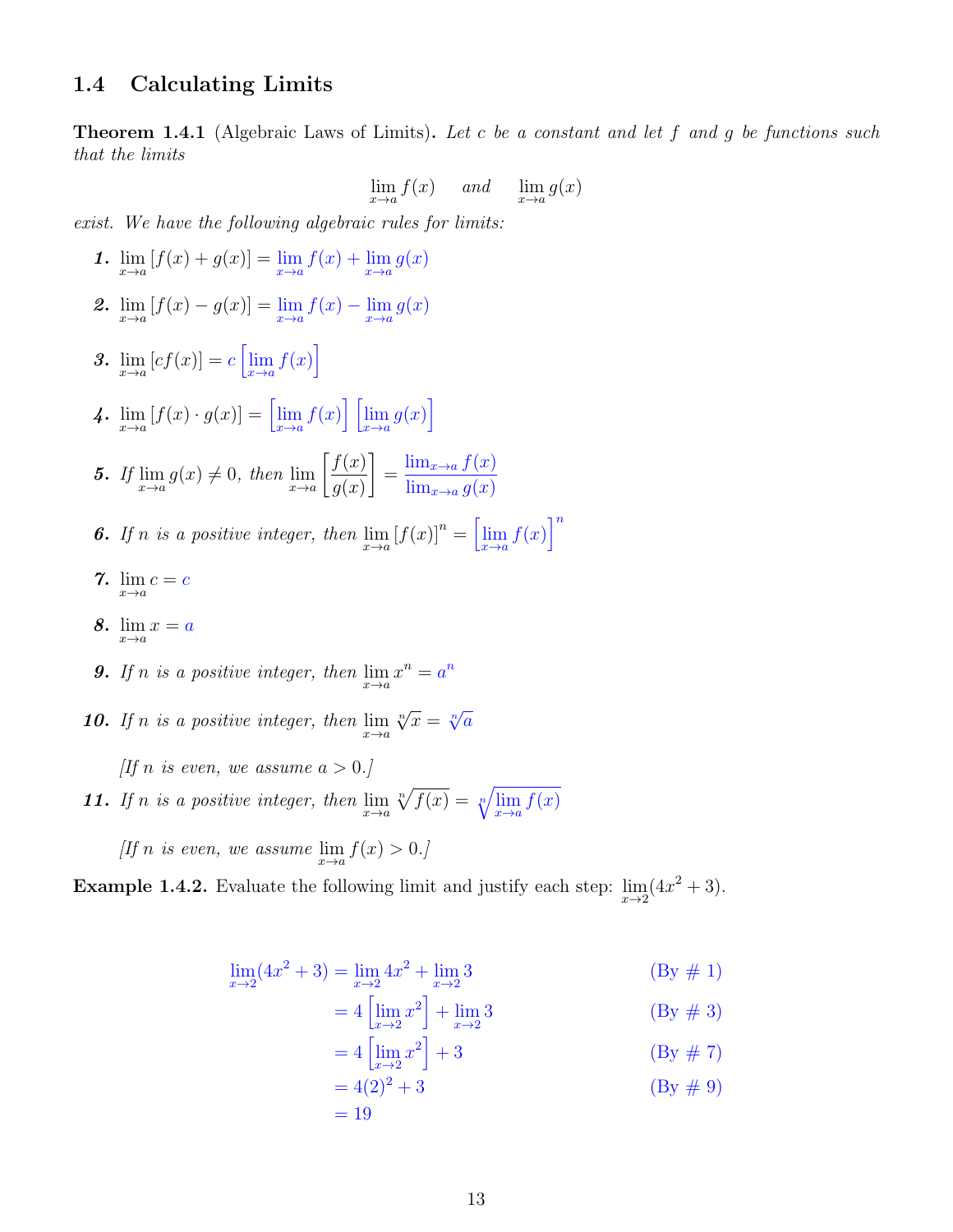**Example 1.4.3.** Evaluate the following limit and justify each step:  $\lim_{x\to 2}$  $x^2 + x + 2$  $x + 1$ .

$$
\lim_{x \to 2} \frac{x^2 + x + 2}{x + 1} = \frac{\lim_{x \to 2} (x^2 + x + 2)}{\lim_{x \to 2} (x + 1)}
$$
\n(By # 5)

$$
= \frac{\lim_{x \to 2} x^2 + \lim_{x \to 2} x + \lim_{x \to 2} 2)}{\lim_{x \to 2} x + \lim_{x \to 2} 1}
$$
 (By # 1)

$$
=\frac{\lim_{x\to 2}x^2 + \lim_{x\to 2}x + 2}{\lim_{x\to 2}x + 1}
$$
\n(By # 7)

$$
= \frac{(2)^2 + (2) + 2}{(2) + 1}
$$
  
=  $\frac{8}{3}$ . (By # 9)

**Proposition 1.4.4** (Direct Substitution Property). If  $f$  is a polynomial or rational function and a is in the domain of f, then  $\lim_{x\to a} f(x) = f(a)$ .

Remark. The trigonometric functions also satisfy this property, as do exponential functions. As we'll see, there are many general types of functions with this property.

**Example 1.4.5.** Find  $\lim_{x \to -4} f(x)$  where  $f(x) = \frac{x^2 - 16}{x + 4}$  $x + 4$ .

Note that for limits, we only need x to be arbitrarily close to  $-4$  and not actually equal to it. This means that  $x \neq 4$ , i.e., that  $x + 4 \neq 0$ .

$$
\lim_{x \to -4} \frac{x^2 - 16}{x + 4} = \lim_{x \to -4} \frac{(x + 4)(x - 4)}{x + 4}
$$

$$
= \lim_{x \to -4} (x - 4)
$$

$$
= 8.
$$

This shows us that f behaves exactly like the function  $g(x) = x - 4$  everywhere except at  $x = 4$ .

**Proposition 1.4.6.** If  $f(x) = g(x)$  when  $x \neq a$ , then, provided the limit exists,  $\lim_{x \to a} f(x) = g(x)$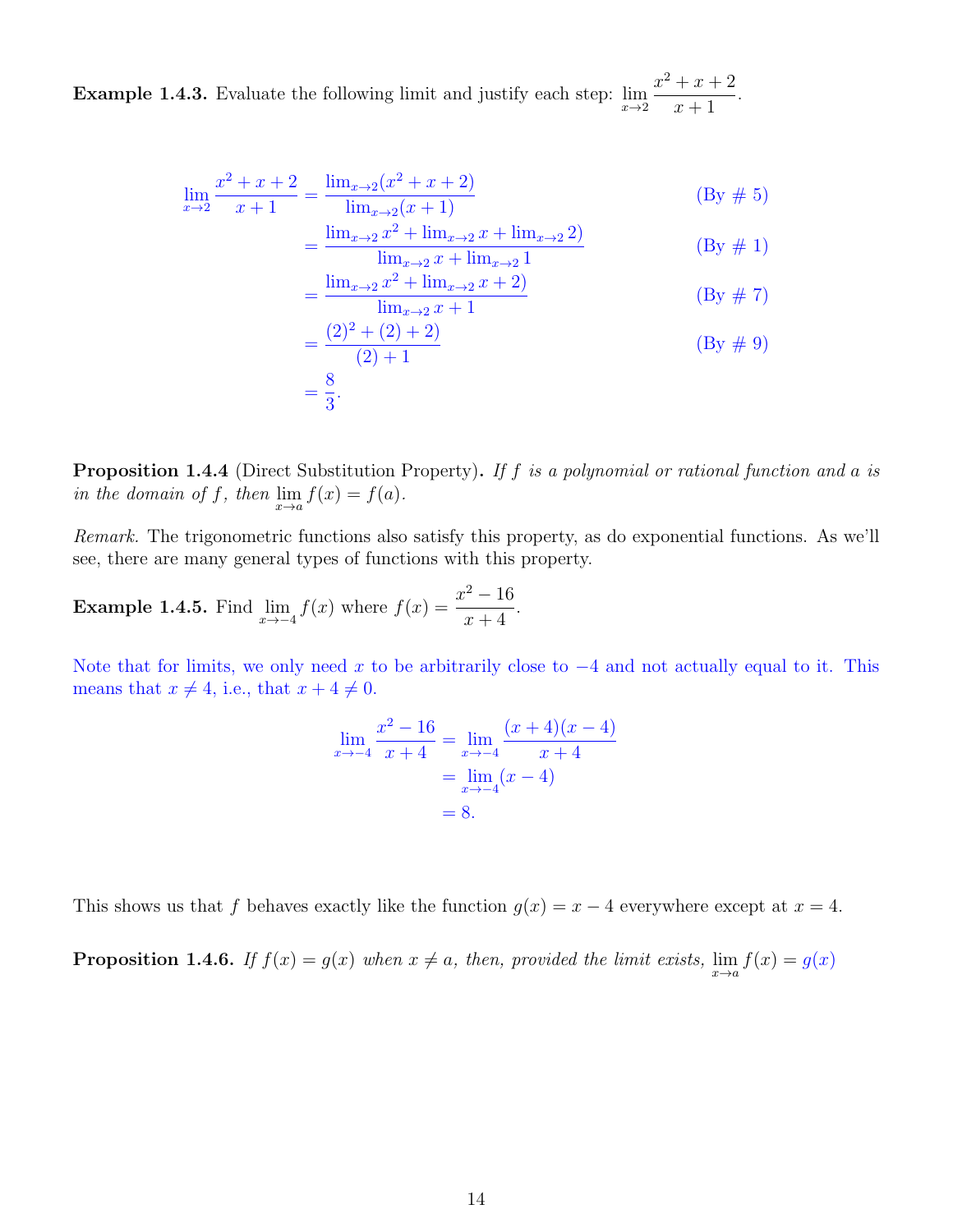**Example 1.4.7.** Find  $\lim_{t\to 0}$ √  $\overline{t+1} - 1$ t .

Once again, with limits, we only care that t get arbitrarily close to 0. Since  $t \neq 0$ ,

$$
\lim_{t \to 0} \frac{\sqrt{t+1} - 1}{t} = \lim_{t \to 0} \frac{\sqrt{t+1} - 1}{t} \left( \frac{\sqrt{t+1} + 1}{\sqrt{t+1} + 1} \right)
$$

$$
= \lim_{t \to 0} \frac{(t+1) - 1}{t(\sqrt{t+1} + 1)}
$$

$$
= \lim_{t \to 0} \frac{t}{t(\sqrt{t+1} + 1)}
$$

$$
= \lim_{t \to 0} \frac{1}{\sqrt{t+1} + 1}
$$

$$
= \frac{1}{\sqrt{0+1} + 1}
$$

$$
= \frac{1}{2}.
$$

**Example 1.4.8.** Find  $\lim_{t\to 0} |t|$ . First recall that

$$
|t| = \begin{cases} t & \text{if } t \ge 0 \\ -t & \text{if } t < 0. \end{cases}
$$

We have to use this piecewise definition of  $|t|$  and take limits from the left and right, because we don't have a rule that says what to do with absolute values.

$$
\lim_{t \to 0^-} |t| = \lim_{t \to 0^-} -t \tag{since } t < 0
$$
\n
$$
= 0
$$

and

$$
\lim_{t \to 0^+} |t| = \lim_{t \to 0^+} t
$$
\n
$$
= 0
$$
\n(since  $t > 0$ )\n
$$
= 0
$$

since  $\lim_{t\to 0^+} |t| = \lim_{t\to 0^+} |t| = 0$ , we must have that

$$
\lim_{t \to 0} |t| = 0.
$$

**Theorem 1.4.9.** If  $f(x) \leq g(x)$  when x is near a (except possibly at a) and the limits of f and g both exist as x approaches a, then

$$
\lim_{x \to a} f(x) \le \lim_{x \to a} g(x)
$$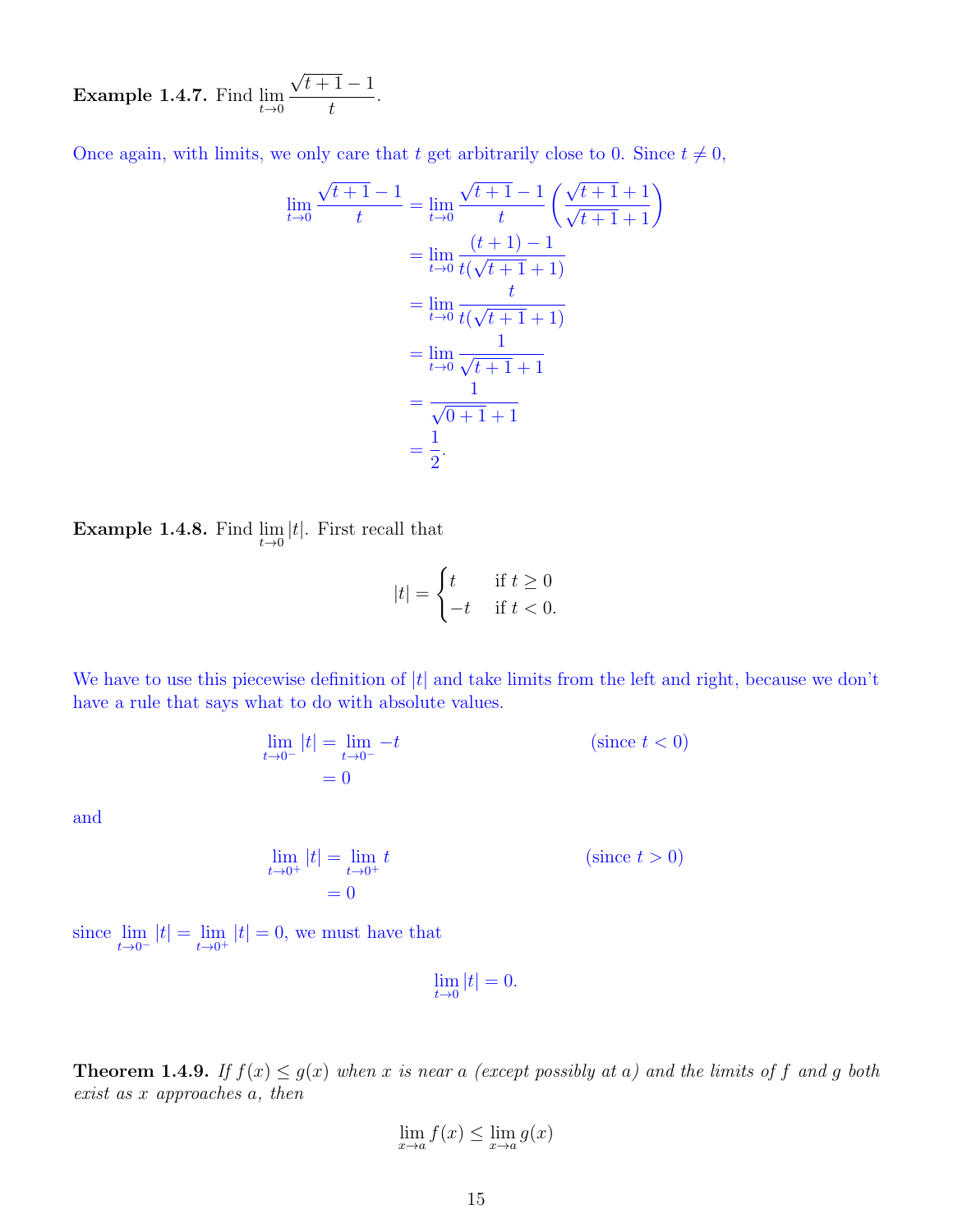**Theorem 1.4.10** (The Squeeze Theorem<sup>\*</sup>). If  $f(x) \leq g(x) \leq h(x)$  when x is near a (except possibly at a) and  $\lim_{x\to a} f(x) = \lim_{x\to a} h(x) = L$ , then

$$
\lim_{x \to a} g(x) = L.
$$

**Example 1.4.11.** Show that  $\lim_{x\to 0} x^2 \sin\left(\frac{1}{x}\right)$  $\boldsymbol{x}$  $\setminus$  $= 0.$ 

First recall that the range of  $sin(t)$  is  $[-1, 1]$ , so  $-1 \leq sin(t) \leq 1$  for all t. So

$$
-1 \le \sin(x) \le 1
$$
  

$$
-x^2 \le x^2 \sin(x) \le x^2
$$
 (since  $x^2 \ge 0$ )

Since  $\lim_{x\to 0} -x^2 = \lim_{x\to 0} x^2 = 0$ , by the Squeeze theorem, we have that

$$
\lim_{x \to 0} x^2 \sin(x) = 0.
$$

The following result uses the Squeeze Theorem, but the proof is a bit geometric and round-about (although you can read it in the book). Instead, we'll accept it as fact for now and we will provide a "slicker" proof later.

*Fact.*  $\lim_{x\to 0}$  $\sin(x)$  $\overline{x}$  $= 1$ 

**Example 1.4.12.** Find  $\lim_{x\to 0}$  $tan(x)$  $\overline{x}$ .

Recall that  $tan(x) = \frac{sin(x)}{x}$  $\cos(x)$ . Then

$$
\lim_{x \to 0} \frac{\tan(x)}{x} = \lim_{x \to 0} \frac{\sin(x)}{x \cos(x)}
$$

$$
= \lim_{x \to 0} \left(\frac{\sin(x)}{x}\right) \left(\frac{1}{\cos(x)}\right)
$$

$$
= \left(\lim_{x \to 0} \frac{\sin(x)}{x}\right) \left(\lim_{x \to 0} \frac{1}{\cos(x)}\right)
$$

$$
= (1)(1)
$$

$$
= 1
$$

<sup>\*</sup>In some languages, like German and Russian, the Squeeze Theorem is also known as the Two Policemen (and a Drunk) Theorem.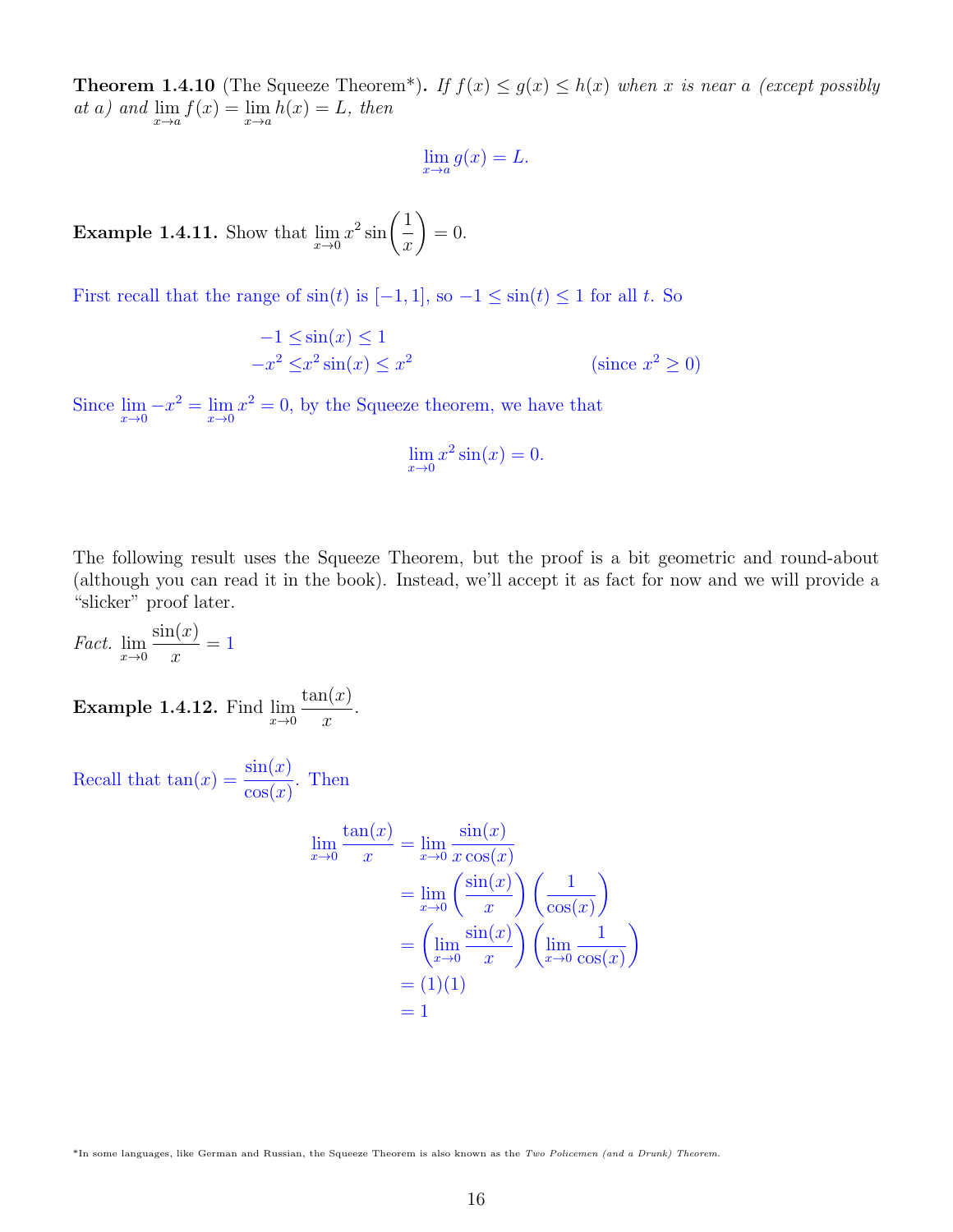**Example 1.4.13.** Find  $\lim_{x\to 0}$  $3\sin(4x)$  $5x$ 

$$
\lim_{x \to 0} \frac{3\sin(4x)}{5x} = \lim_{x \to 0} \frac{3\sin(4x)}{5x} \left(\frac{4}{4}\right)
$$

$$
= \lim_{x \to 0} \frac{12}{5} \left(\frac{\sin(4x)}{4x}\right)
$$

$$
= \frac{12}{5} \left(\lim_{x \to 0} \frac{\sin(4x)}{4x}\right)
$$

We make the substitution  $t = 4x$ . Then as  $x \to 0$ ,  $t \to 0$ , so we get

.

$$
= \frac{12}{5} \left( \lim_{t \to 0} \frac{\sin(t)}{t} \right)
$$

$$
= \frac{12}{5} (1)
$$

$$
= \frac{12}{5}.
$$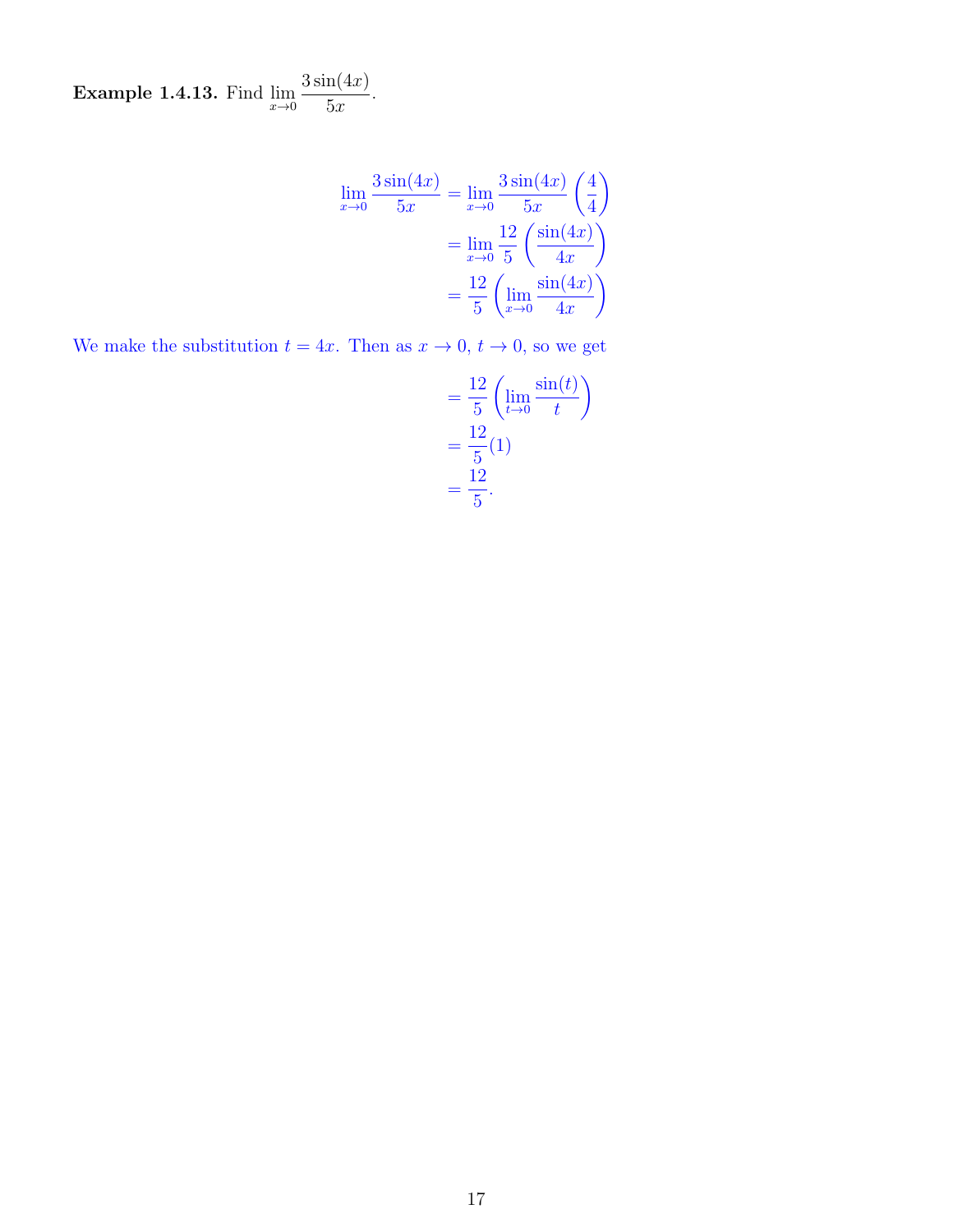### <span id="page-17-0"></span>1.5 Continuity

**Definition.** A function f is **continuous at** a if  $\lim_{x\to a} f(x) = f(a)$ .

Remark. The definition above implicitly requires the following three things if  $f$  is continuous at  $a$ .

- $\lim_{x\to a} f(x)$  exists
- $f(a)$  exists
- The two values agree.

Intuitively, it means that we can draw the graph of  $f$  (near  $a$ ) without having to lift the pencil off of the page.

**Definition.** If  $f(x)$  is defined for all x near a but f is not continuous at a, we say that f is discontinuous at  $a$ , or alternatively that  $f$  has a discontinuity at  $a$ .

All discontinuities are not created equal.

<span id="page-17-1"></span>Example 1.5.1. Where is the following function discontinuous? Graph the function.

$$
f(t) = \frac{t^2 - 9}{t - 3}
$$



Discontinuity:  $t = 6$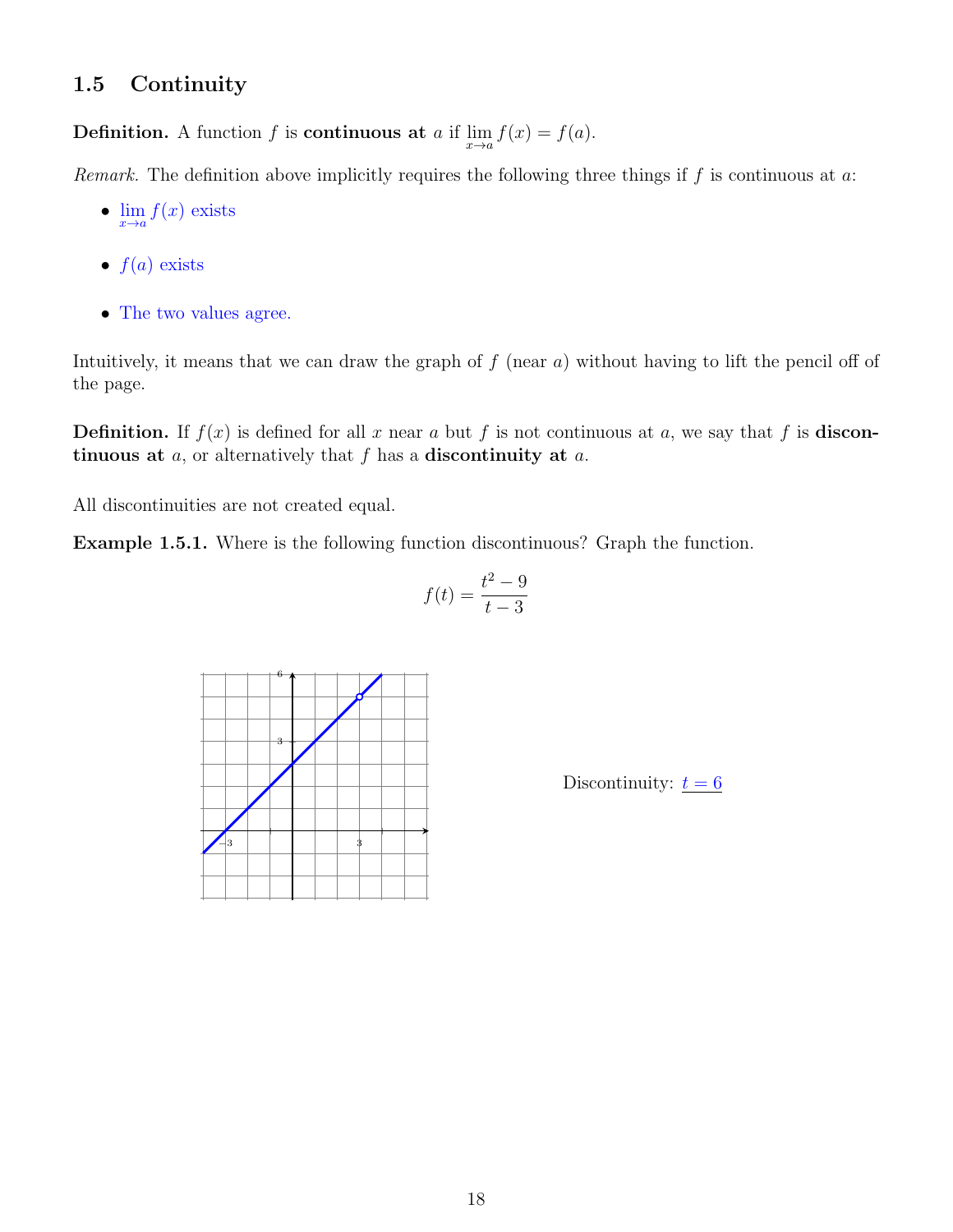<span id="page-18-0"></span>Example 1.5.2. Where is the following function discontinuous? Graph the function.

$$
f(x) = \frac{1}{(x-2)^2}
$$



Discontinuity:  $x = 2$ 

<span id="page-18-1"></span>Example 1.5.3. Where is the following function discontinuous? Graph the function.

 $f(x) = |x|$ 

This function is called the "floor function". It rounds a number down to the nearest integer.





**Definition.** Let  $f$  be a function that is discontinuous at  $a$ .

We say that a is a **removable discontinuity** if we can find a function g such that g is continuous at a and  $f(x) = g(x)$  for all  $x \neq a$ . [See Example [1.5.1\]](#page-17-1)

We say that a is an **infinite discontinuity** if  $\lim_{x\to a^-} f(x)$  or  $\lim_{x\to a^+} f(x)$  are unbounded (i.e. "go to  $\pm \infty$ "). [See Example [1.5.2\]](#page-18-0)

We say that a is a **jump discontinuity** if  $\lim_{x \to a^{-}} f(x) \neq \lim_{x \to a^{+}} f(x)$  when both one-sided limits exist. [See Example [1.5.3\]](#page-18-1)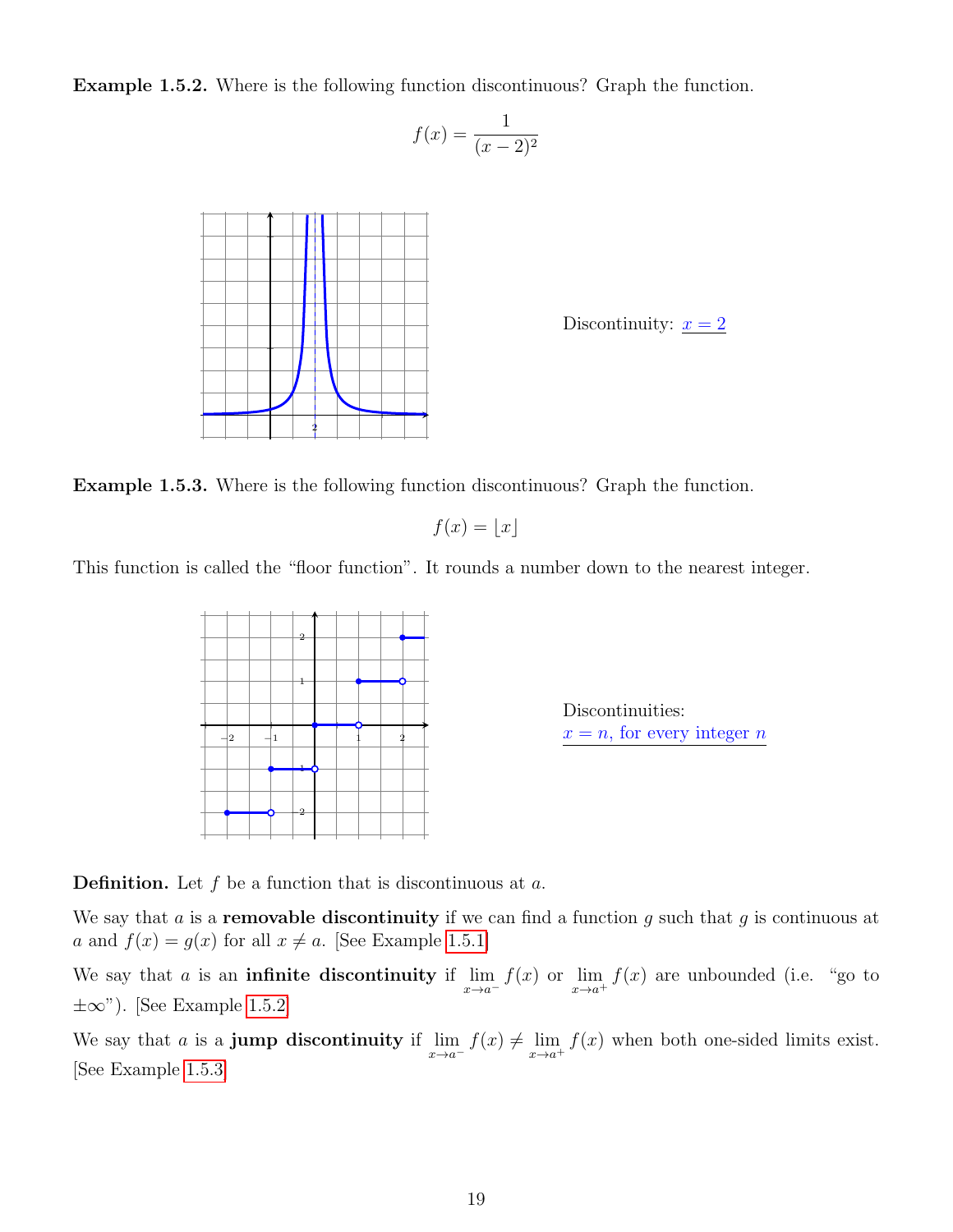Theorem 1.5.4 (Algebraic Laws of Continuous Functions). Let c be some constant and let f and g be functions. Suppose that f and g are continuous at a. Then each of the following functions are continuous at a:

- 1.  $f + g$ , where  $(f + g)(x) = f(x) + g(x)$
- 2. f g, where  $(f g)(x) = f(x) g(x)$
- 3. cf, where  $(cf)(x) = cf(x)$
- 4. fg, where  $(fg)(x) = f(x)g(x)$
- 5. f g if  $g(a) \neq 0$ , where  $\left(\frac{f}{f}\right)$ g  $(x) = \frac{f(x)}{x}$  $g(x)$

We will prove that  $fg$  is continuous at  $a$ , but the rest all follow similarly and are left as an exercise to the reader.

*Proof.* Since f and g are both continuous at  $a$ , we have that

$$
\lim_{x \to a} f(x) = f(a) \quad \text{and} \quad \lim_{x \to a} g(x) = g(a).
$$

Since these limits exist, we can apply our algebraic laws of limits to get

$$
\lim_{x \to a} (fg)(x) = \lim_{x \to a} [f(x)g(x)]
$$
  
= 
$$
\left[ \lim_{x \to a} f(x) \right] \left[ \lim_{x \to a} g(x) \right]
$$
  
= 
$$
f(a)g(a)
$$
  
= 
$$
(fg)(a),
$$

and so  $fg$  is continuous at  $a$ .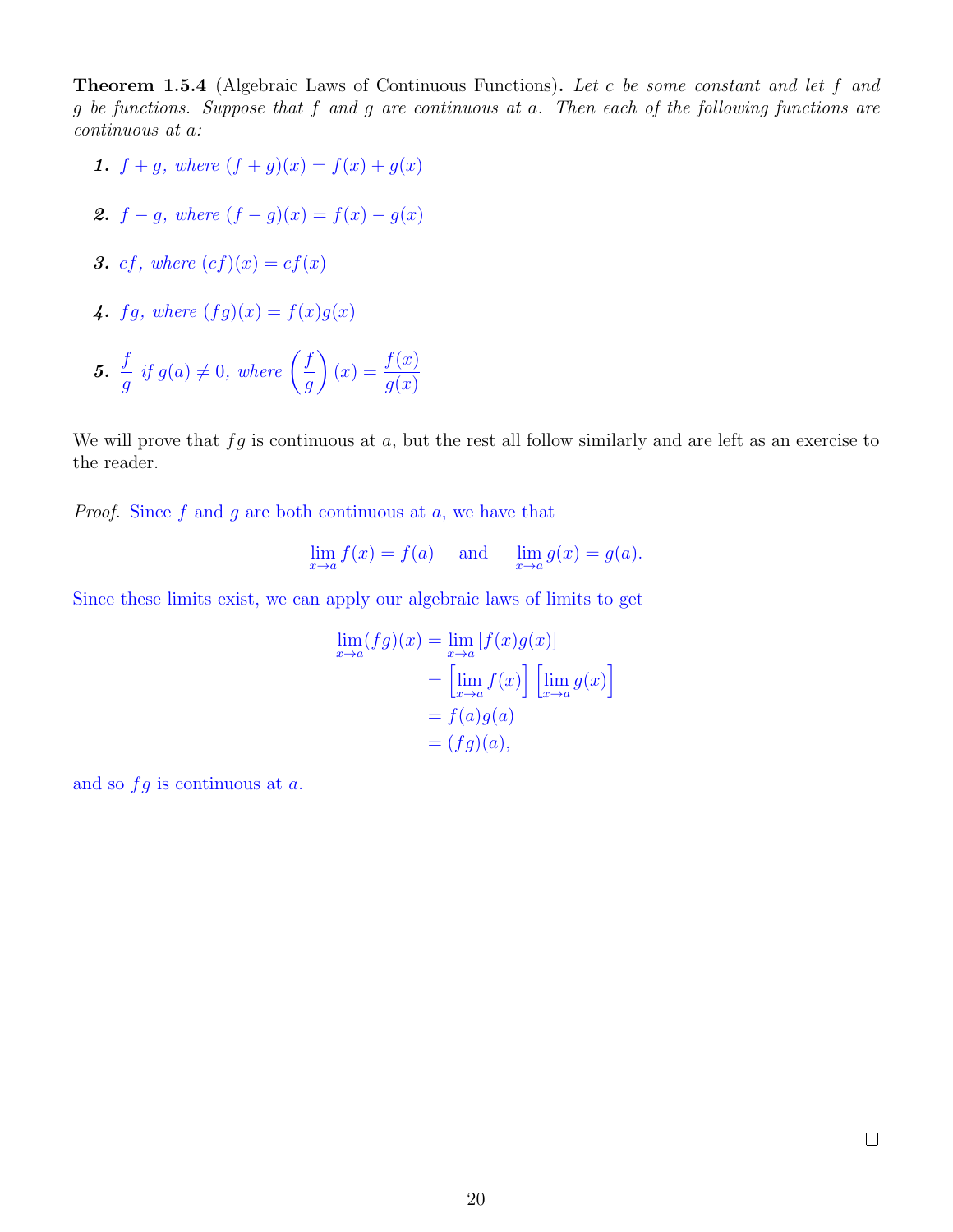**Proposition 1.5.5.** Every polynomial  $p(x) = c_n x^n + \cdots + c_1 x + c_0$  is continuous on  $(-\infty, \infty)$ .

Proof. Certainly

$$
p(a) = c_n a^n + \dots + c_1 a + c_0
$$

is defined for every real number a. So, using our algebraic limit laws, we get

$$
\lim_{x \to a} p(x) = \lim_{x \to a} (c_n x^n + \dots + c_1 x + c_0)
$$
  
= 
$$
\lim_{x \to a} (c_n x^n) + \dots + \lim_{x \to a} (c_1 x) + \lim_{x \to a} c_0
$$
  
= 
$$
c_n \left( \lim_{x \to a} x^n \right) + \dots + c_1 \left( \lim_{x \to a} x \right) + \lim_{x \to a} c_0
$$
  
= 
$$
c_n a^n + \dots + c_1 a + c_0
$$
  
= 
$$
p(a),
$$

and therefore  $p(x)$  is continuous at every real number a.

 $\Box$ 

**Corollary 1.5.6.** Every rational function  $f(x) = \frac{p(x)}{y(x)}$  $q(x)$ , where p and q are polynomials, is continuous on its domain.

Fact. Root functions, trigonometric functions, exponential functions, and logarithmic functions are all continuous on their domains.

The following theorem demonstrates an important fact about the interplay between limits and continuous functions.

<span id="page-20-0"></span>**Theorem 1.5.7.** If f is continuous at b and  $\lim_{x\to a} g(x) = b$ , then  $\lim_{x\to a} f(g(x)) = f\left(\lim_{x\to a} g(x)\right)$ 

Proof. See Appendix D.

 $\Box$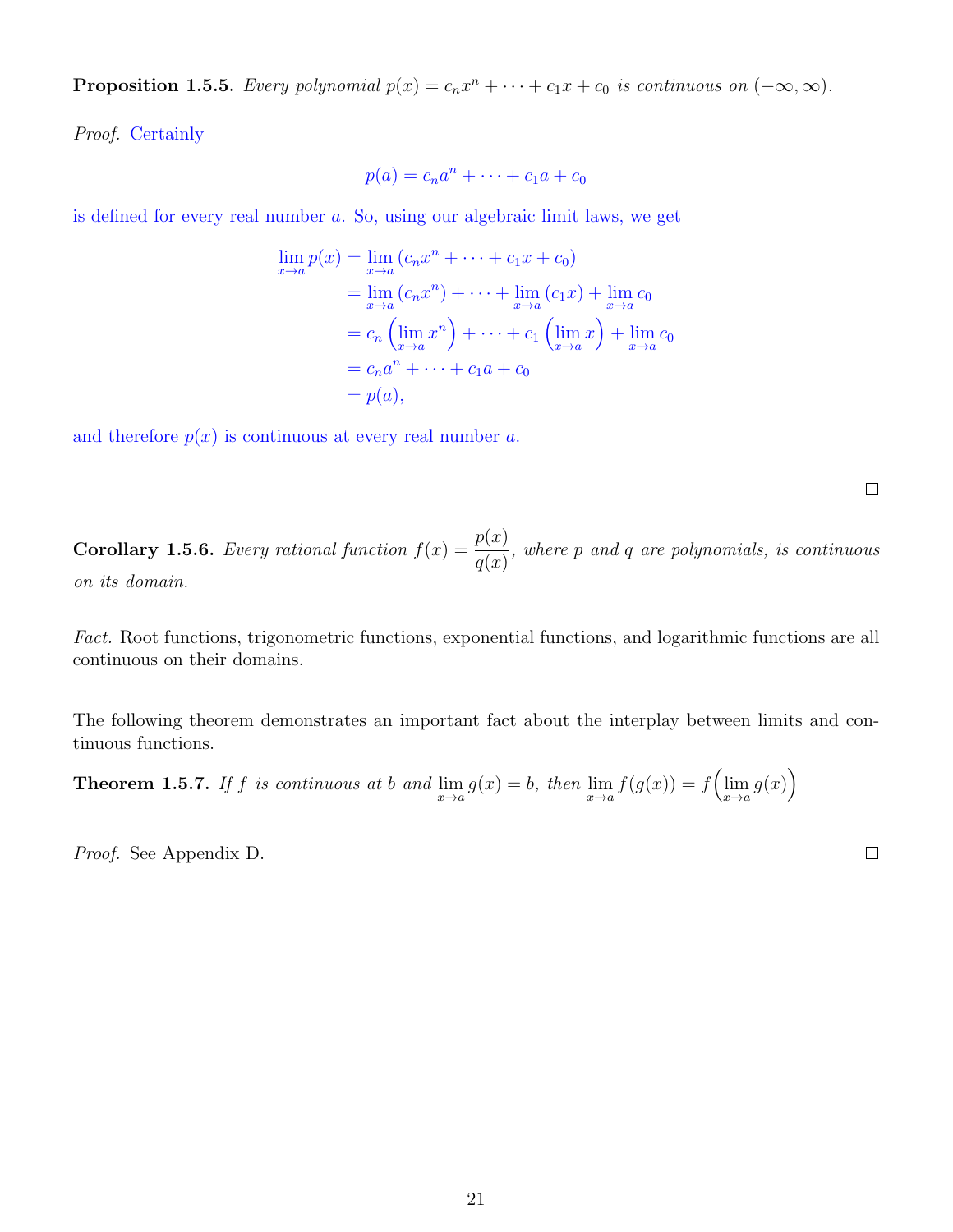**Proposition 1.5.8.** If q is continuous at a and f is continuous at  $q(a)$ , then the composite function  $f \circ g$  given by  $(f \circ g)(x) = f(g(x))$  is continuous at a.

*Proof.* Since q is continuous at  $a$ ,

$$
\lim_{x \to a} g(x) = g(a).
$$

Since f is continuous at  $g(a)$ , then by Theorem [1.5.7](#page-20-0)

$$
\lim_{x \to a} (f \circ g)(x) = \lim_{x \to a} f(g(x))
$$

$$
= f\left(\lim_{x \to a} g(x)\right)
$$

$$
= f(g(a))
$$

$$
= (f \circ g)(a),
$$

and therefore  $f \circ q$  is continuous at a.

 $\Box$ 

**Definition.** Let f be a function. f is **continuous from the left at** a if  $\lim f(x) = f(a)$  and  $x \rightarrow a^$ is continuous from the right at a if  $\lim_{x\to a^+} f(x) = f(a)$ . f is continuous on an interval if it is continuous at every point in that interval (here we assume that it is only continuous from the left/right at the endpoints of the interval, if they are included).

*Remark.* If we say f is **continuous** without any further qualification, in this class we will assume that f is continuous on  $(-\infty,\infty)$ .

Example 1.5.9. The floor function from Example [1.5.3](#page-18-1) is continuous from the right, but not from the left.

To see this, let  $a = n$  for any integer n. We then have that

$$
\lim_{x \to n^{-}} \lfloor x \rfloor = n - 1 \neq \lfloor n \rfloor,
$$

so at each n,  $|x|$  is not continuous from the left. However,

$$
\lim_{x \to n^+} \lfloor x \rfloor = n = \lfloor n \rfloor,
$$

so at each n,  $|x|$  is continuous from the right.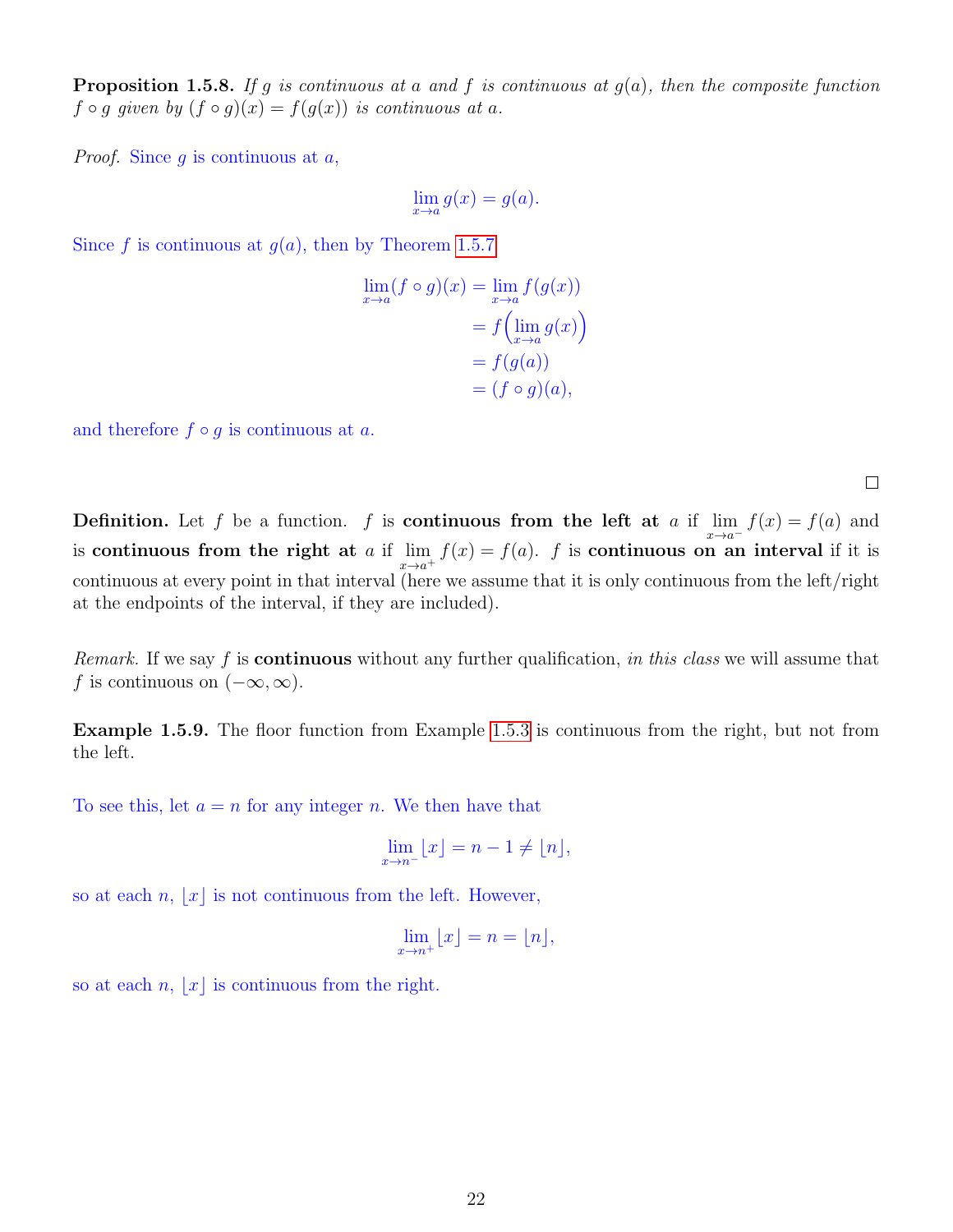Theorem 1.5.10 (Intermediate Value Theorem). Suppose that f is continuous on the closed interval [a, b] and let N be any number between  $f(a)$  and  $f(b)$ , where  $f(a) \neq f(b)$ . Then there exists a number c in the open interval  $(a, b)$  such that  $f(c) = N$ .

Although the proof of this theorem is beyond the scope of the course, we can demonstrate with a graph below why it intuitively makes sense.



Another way to think about it is to ask the following question (incredulously). "If  $f$  is continuous, how can we possibly draw its graph *without* crossing the line  $y = N$ ?"

**Example 1.5.11.** Show that the polynomial  $p(x) = 5x^5 + 17x^4 - 8x^3 - 1$  has a root between 0 and 1. Recall that a "root" of a polynomial is a number c such that  $p(c) = 0$ , and corresponds to an x-intercept of the graph of  $p$ .



Since  $p(x)$  is continuous,  $p(0) = -1$ , and  $p(1) = 13$ , by the Intermediate Value Theorem there must exist some real number  $0 < c < 1$  such that  $p(c) = 0$ .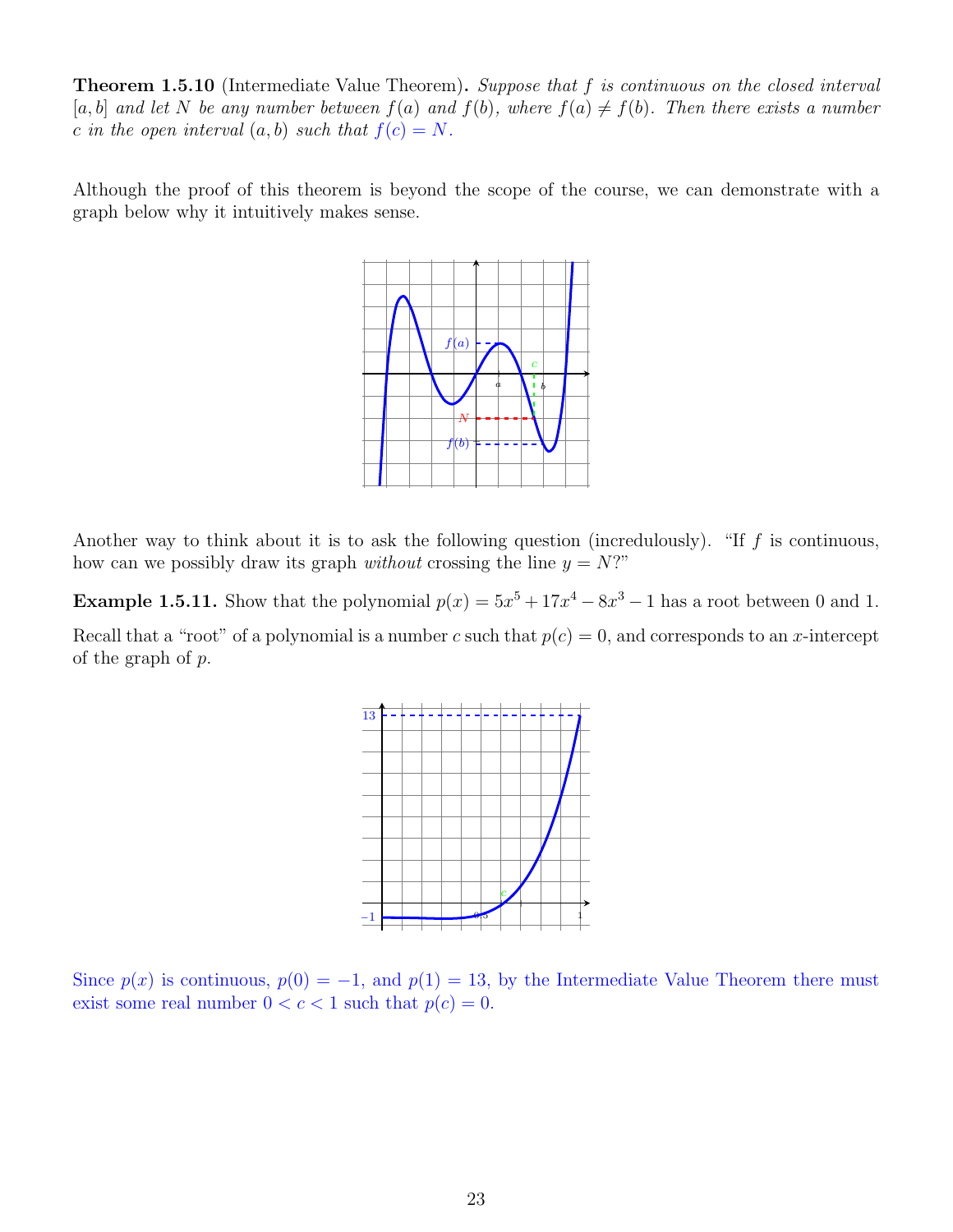#### <span id="page-23-0"></span>1.6 Limits Involving Infinity

We saw previously that  $\lim_{x\to 2}$ 1  $(x-2)^2$ did not exist, as the function grew unbounded as  $x \to 2$ . Similarly,  $\lim_{x\to-2}$ −1  $\frac{1}{(x-2)^2}$  does not exist, but the graph is different - rather than growing positively unbounded, this functions becomes negatively unbounded. Just saying that a limit "does not exist" does not really capture the behavior of the graph. So, to emphasize the difference, we write

$$
\lim_{x \to 2} \frac{1}{(x-2)^2} = \infty \quad \text{and} \quad \lim_{x \to 2} \frac{-1}{(x-2)^2} = -\infty.
$$

Now,  $\infty$  is not a real number so we're not contradicting our statement that the limit does not exist. This is just a slight abuse of notation.

Remark. This same notation can be used for limits from the left and limits from the right also.

**Definition.** The vertical line  $x = a$  is called a **vertical asymptote** for the curve  $y = f(x)$  if at least one of the following is true:

$$
\lim_{x \to a} f(x) = \infty
$$
\n
$$
\lim_{x \to a^{-}} f(x) = -\infty
$$
\n
$$
\lim_{x \to a^{-}} f(x) = -\infty
$$
\n
$$
\lim_{x \to a^{-}} f(x) = -\infty
$$
\n
$$
\lim_{x \to a^{+}} f(x) = -\infty
$$
\n
$$
\lim_{x \to a^{+}} f(x) = -\infty.
$$

<span id="page-23-1"></span>**Example 1.6.1.** Let  $f(t) = \frac{1}{t-1}$ . Find  $\lim_{t \to 1^-} f(t)$  and  $\lim_{t \to 1^+} f(t)$ . List any vertical asymptotes of the graph of  $f(t)$ .

Notice that  $f(t) < 0$  for  $t < 1$ , and since the denominator is getting smaller and smaller as t approaches 1 from the left, we have that

$$
\lim_{t \to 1^-} f(t) = -\infty.
$$

Similarly,  $f(t) > 0$  for  $t > 1$ , and since the denominator is getting smaller and smaller as t approaches 1 from the right, we have that

$$
\lim_{t \to 1^+} f(t) = \infty.
$$

Indeed,  $f(t)$  has only a single discontinuity at  $t = 1$ , so  $x = 1$  is the only vertical asymptote.

**Example 1.6.2.** Determine all vertical asymptotes of the curve  $y = \csc(x)$ . Recall that  $\csc(x) =$ 1  $sin(x)$ . Recall also that  $sin(x) = 0$  when  $x = n\pi$  for any integer n. The behavior of the left and right limits is different depending on whether  $n$  is even or odd.

Notice that  $\csc(x)$  is undefined whenever  $\sin(x)$ , i.e., whenever  $x = n\pi$  for any integers n. By a similar argument as in Example [1.6.1,](#page-23-1) we see that we have vertical asymptotes at  $x = n\pi$ , for all integers n.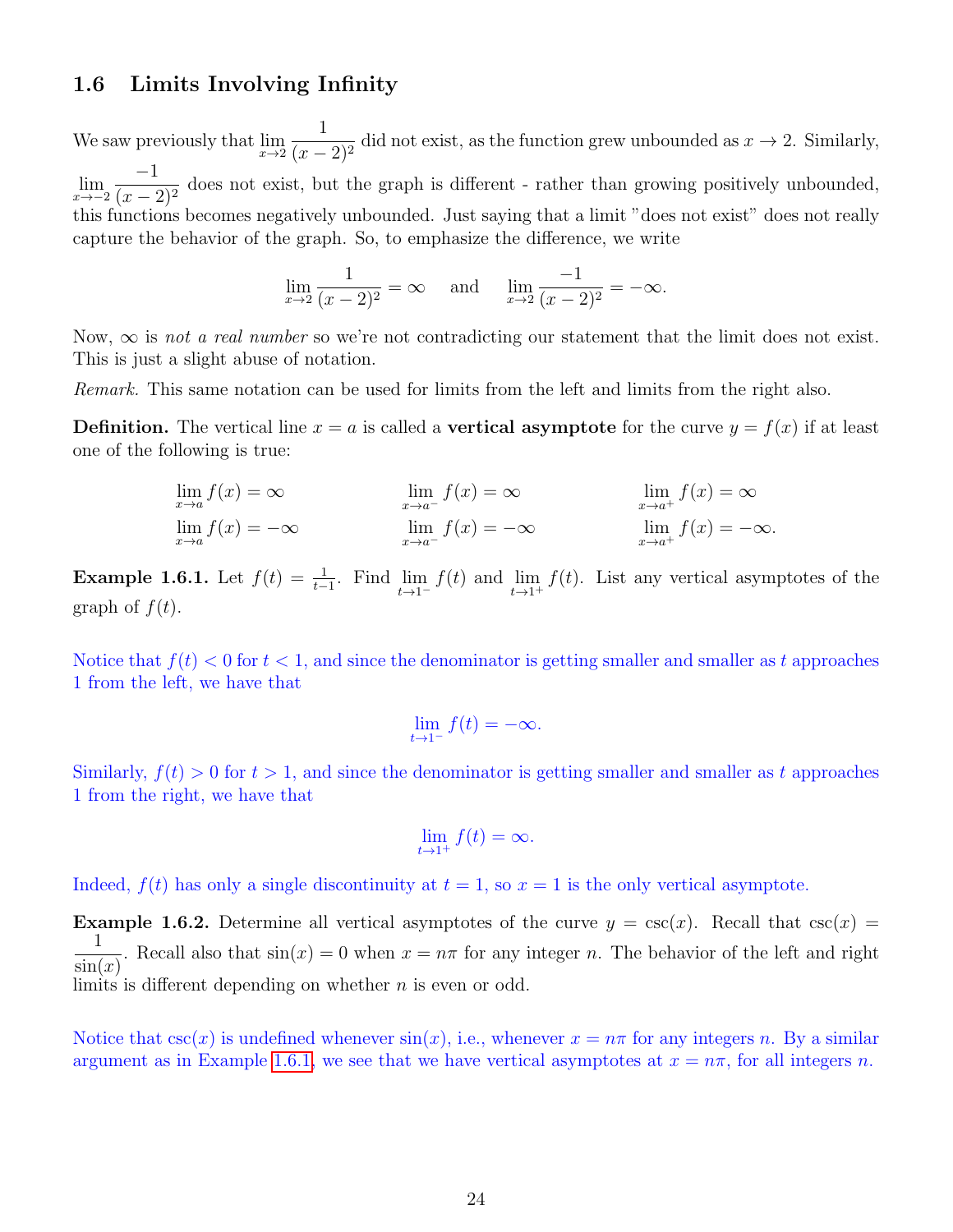**Example 1.6.3.** Graph the function  $f(x) = e^{-x} + 1$ . What do you notice about about  $f(x)$  as x gets arbitrarily large?



As x becomes larger and larger,  $f(x)$  gets closer and closer to 1. Indeed, we can get arbitrarily close to 1 by choosing sufficiently large  $x$ . So, we write

$$
\lim_{x \to \infty} f(x) = 1.
$$

Remark. Because all real numbers are less than infinity, we can only ever really "approach  $\infty$ " from the left. Similarly, we can only ever really "approach  $-\infty$ " from the right. We do not use the "from the left" or "from the right" limit notation when looking at  $x \to \pm \infty$ .

**Definition.** The horizontal line  $y = L$  is a **horizontal asymptote** for the curve  $y = f(x)$  if either

$$
\lim_{x \to \infty} f(x) = L \quad \text{or} \quad \lim_{x \to -\infty} f(x) = L.
$$

**Example 1.6.4.** Find  $\lim_{x\to\infty}$ 1  $\frac{1}{x}$ . Find  $\lim_{x \to -\infty}$ 1  $\overline{x}$ .

Notice that as x tends toward  $\infty$ ,  $\frac{1}{x}$  $\frac{1}{x}$  becomes positively smaller and smaller, hence

$$
\lim_{x \to \infty} \frac{1}{x} = 0.
$$

Similarly, as x tends toward  $-\infty$ ,  $\frac{1}{x}$  $\frac{1}{x}$  becomes negatively smaller and smaller, hence

$$
\lim_{x \to -\infty} \frac{1}{x} = 0.
$$

<span id="page-24-0"></span>Proposition 1.6.5.

$$
\lim_{x \to \infty} \frac{1}{x^n} = 0 \quad \text{and} \quad \lim_{x \to -\infty} \frac{1}{x^n} = 0
$$

 $\Box$ 

Proof. The proof follows from the previous example and the product of limits property.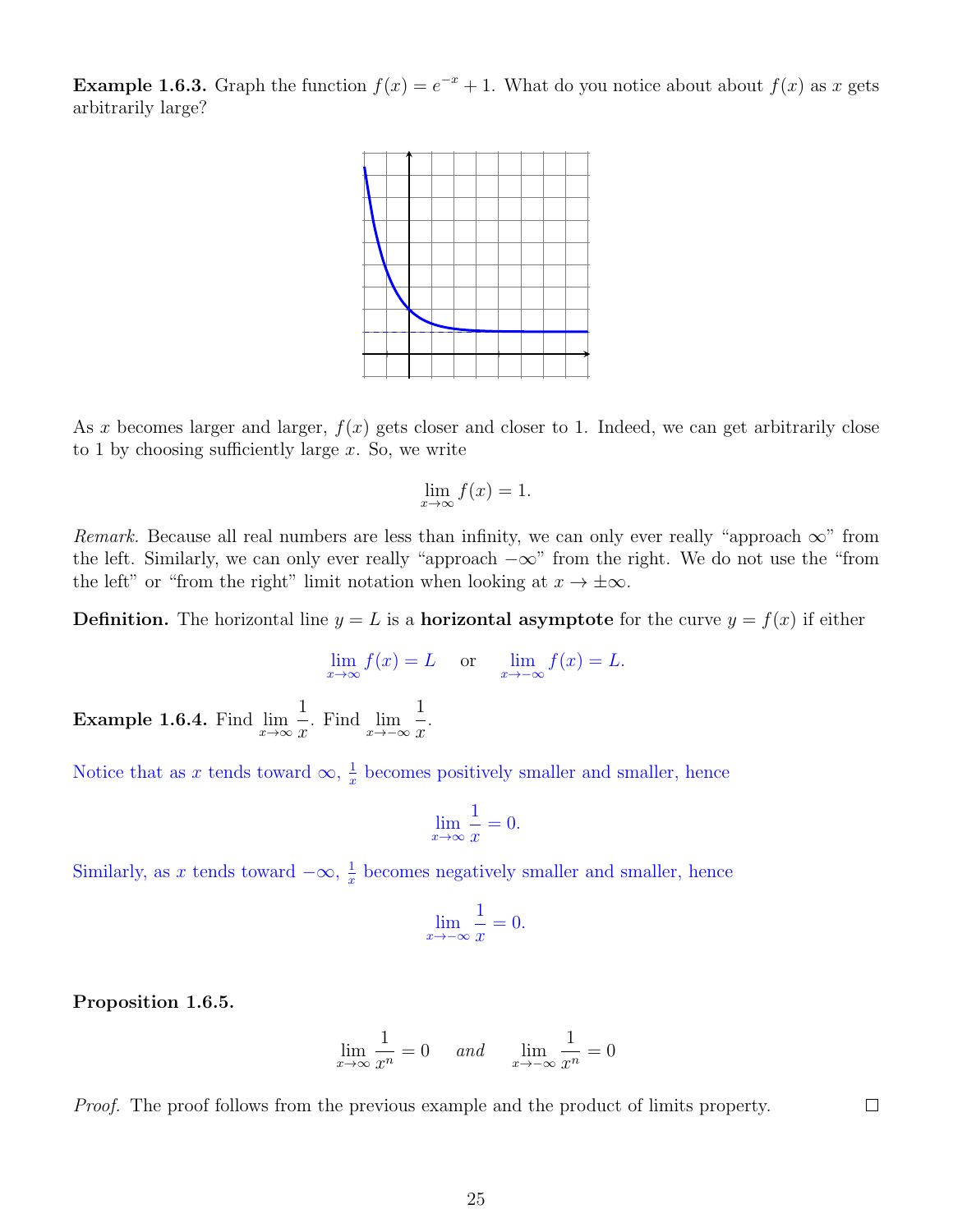**Example 1.6.6.** Find any horizontal asymptotes for the function  $f(x) = \frac{8x^3 + 2x + 1}{16x^3 - 147}$  $\frac{x}{16x^3 - 147}$ .

To find the horizontal asymptotes, we must take limits as  $x \to \pm \infty$ .

$$
\lim_{x \to -\infty} \frac{8x^3 + 2x + 1}{16x^3 - 147} = \lim_{x \to -\infty} \frac{x^3 \left(8 + \frac{2}{x^2} + \frac{1}{x^3}\right)}{x^3 \left(16 - \frac{147}{x^3}\right)}
$$

$$
= \lim_{x \to -\infty} \frac{8 + \frac{2}{x^2} + \frac{1}{x^3}}{16 - \frac{147}{x^3}}
$$

$$
= \frac{8 + 0 + 0}{16 - 0}
$$

$$
= \frac{8}{16} = \frac{1}{2}.
$$

By a similar argument, we have  $\lim_{x \to \infty} f(x) = \frac{1}{2}$ 2 , hence we have a single horizontal asymptote  $y = \frac{1}{2}$  $\frac{1}{2}$ .

The technique applied in this example proves the following proposition.

Proposition 1.6.7. Consider the rational function

$$
f(x) = \frac{a_n x^n + \dots + a_1 x + a_0}{b_m x^m + \dots + b_1 x + b_0},
$$

where m, n are positive integers,  $a_0, \ldots, a_n, b_0, \ldots, b_m$  are real numbers, and  $a_n, b_m$  are nonzero.

- If  $n > m$ , then f has no horizontal asymptotes.
- If  $n = m$ , then f has one horizontal asymptote:  $y = \frac{a_n}{b}$  $\frac{a_n}{b_m}$ .
- If  $n < m$ , then f has one horizontal asymptote:  $y = 0$ .

**Example 1.6.8.** Find all horizontal asymptotes of the function  $f(x) =$ √  $3x^2 + 7x + 1$  $5x - 11$ .

We'll use an alternative definition of the absolute value,  $|x| =$ √  $x^2$ , then appeal to the piecewise definition.

$$
\lim_{x \to -\infty} \frac{\sqrt{3x^2 + 7x + 1}}{5x - 11} = \lim_{x \to -\infty} \frac{\sqrt{x^2 (3 + \frac{7}{x} + \frac{1}{x^2})}}{x (5 - \frac{11}{x})}
$$
\n
$$
= \lim_{x \to -\infty} \frac{|x|\sqrt{3 + \frac{7}{x} + \frac{1}{x^2}}}{x (5 - \frac{11}{x})}
$$
\n
$$
= \lim_{x \to -\infty} -\frac{\sqrt{3 + \frac{7}{x} + \frac{1}{x^2}}}{5 - \frac{11}{x}}
$$
 (since  $|x| = -x$  for  $x < 0$ )\n
$$
= \lim_{x \to -\infty} -\frac{\sqrt{3 + 0 + 0}}{5 - 0}
$$
\n
$$
= -\frac{\sqrt{3}}{5},
$$

and a similar argument shows us that  $\lim_{x\to\infty}$  $3x^2 + 7x + 1$  $5x - 11$ = 3 5 . So we have two horizontal asymptotes:  $x = -\frac{\sqrt{3}}{5}$ √ √  $\frac{\sqrt{3}}{5}$  and  $x = \frac{\sqrt{3}}{5}$  $\frac{73}{5}$ .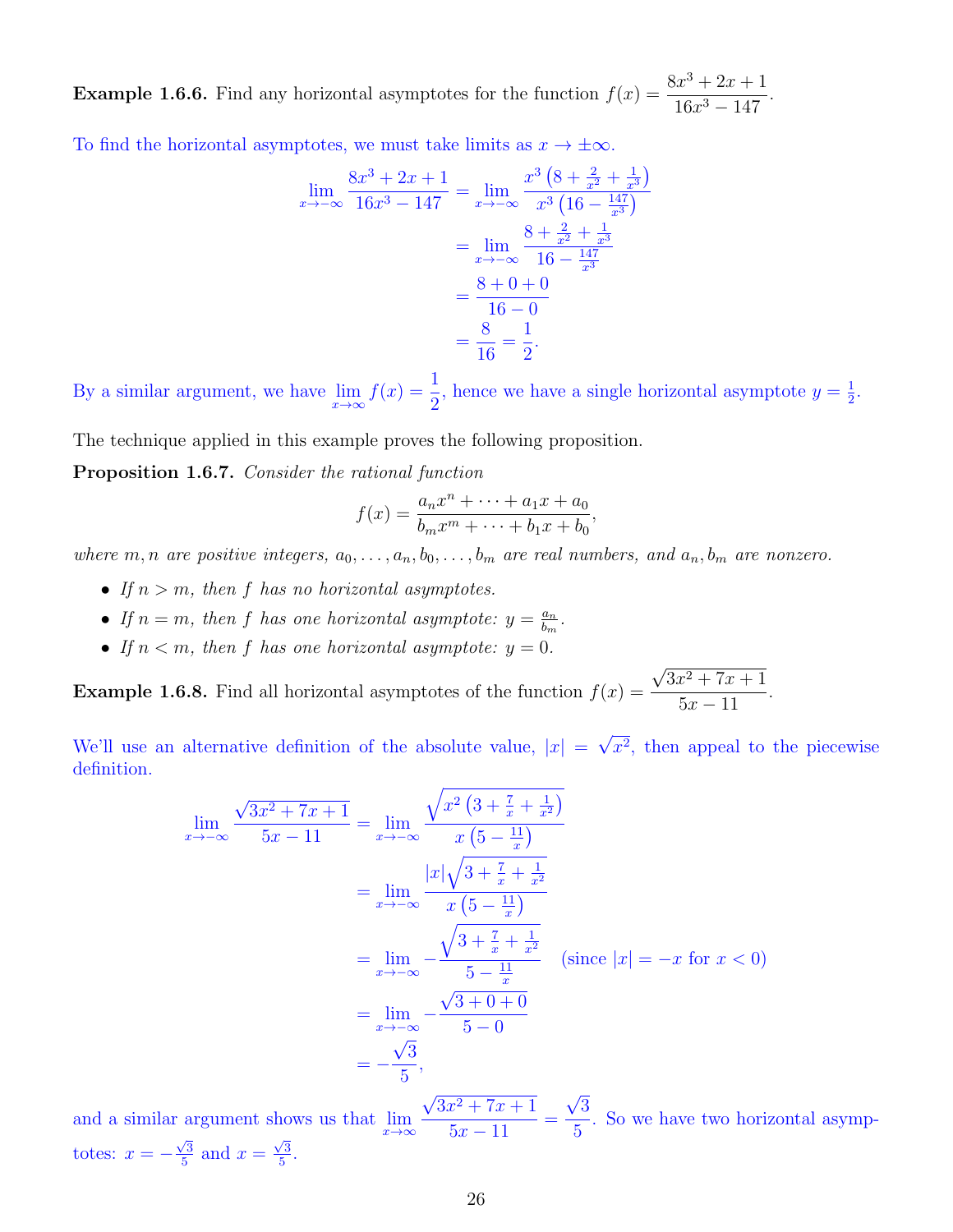**Example 1.6.9.** Find  $\lim_{x\to\infty} \cos\left(\frac{1}{x}\right)$  $\overline{x}$  $\setminus$ .

By Proposition [1.6.5,](#page-24-0) we have that

$$
\lim_{x \to \infty} \frac{1}{x} = 0
$$

and so by Theorem [1.5.7,](#page-20-0) we have that

$$
\lim_{x \to \infty} \cos\left(\frac{1}{x}\right) = \cos\left(\lim_{x \to \infty} \frac{1}{x}\right)
$$

$$
= \cos(0)
$$

$$
= 1.
$$

**Example 1.6.10.** Find  $\lim_{x\to\infty} \cos(x)$  if it exists.

Notice that as x tends toward  $\infty$ ,  $\cos(x)$  achieves every value in the interval [−1, 1] infinitely many times. As such,  $cos(x)$  never tends toward any single real number and the limit does not exist.

Given a function f, the following notation indicates that the value  $f(x)$  grows without bound (positively or negatively) as  $x \to \infty$  or  $x \to -\infty$ :

$$
\lim_{x \to \infty} f(x) = \infty
$$
\n
$$
\lim_{x \to -\infty} f(x) = -\infty
$$
\n
$$
\lim_{x \to -\infty} f(x) = -\infty
$$
\n
$$
\lim_{x \to -\infty} f(x) = -\infty
$$

Again, we're *not* saying that  $\infty$  is a number or that  $f(x)$  has a horizontal asymptote  $y = \infty$ . This notation is merely suggestive of the behavior of the graph.

Remark. Although we're throwing around  $\infty$  all over the place, we have to remember to exercise caution; we cannot treat it like a real number and/or blindly apply our algebraic limit laws as though it were.

**Example 1.6.11.** Consider  $f(x) = x^3 - x^2$ , and suppose we want to find  $\lim_{x\to\infty} f(x)$ . If we could apply the algebraic laws of limits, we would have

$$
\lim_{x \to \infty} x^3 - x^2 = \lim_{x \to \infty} x^3 - \lim_{x \to \infty} x^2 = \infty - \infty.
$$

But " $\infty - \infty$ " is undefined. You may be tempted to make it 0, but then this would disagree with the graph of  $f(x)$ . Instead, we can write

$$
\lim_{x \to \infty} x^3 - x^2 = \lim_{x \to \infty} x^2(x - 1) = \infty
$$

as both  $x^2$  and  $x - 1$  grow arbitrarily large as  $x \to \infty$ .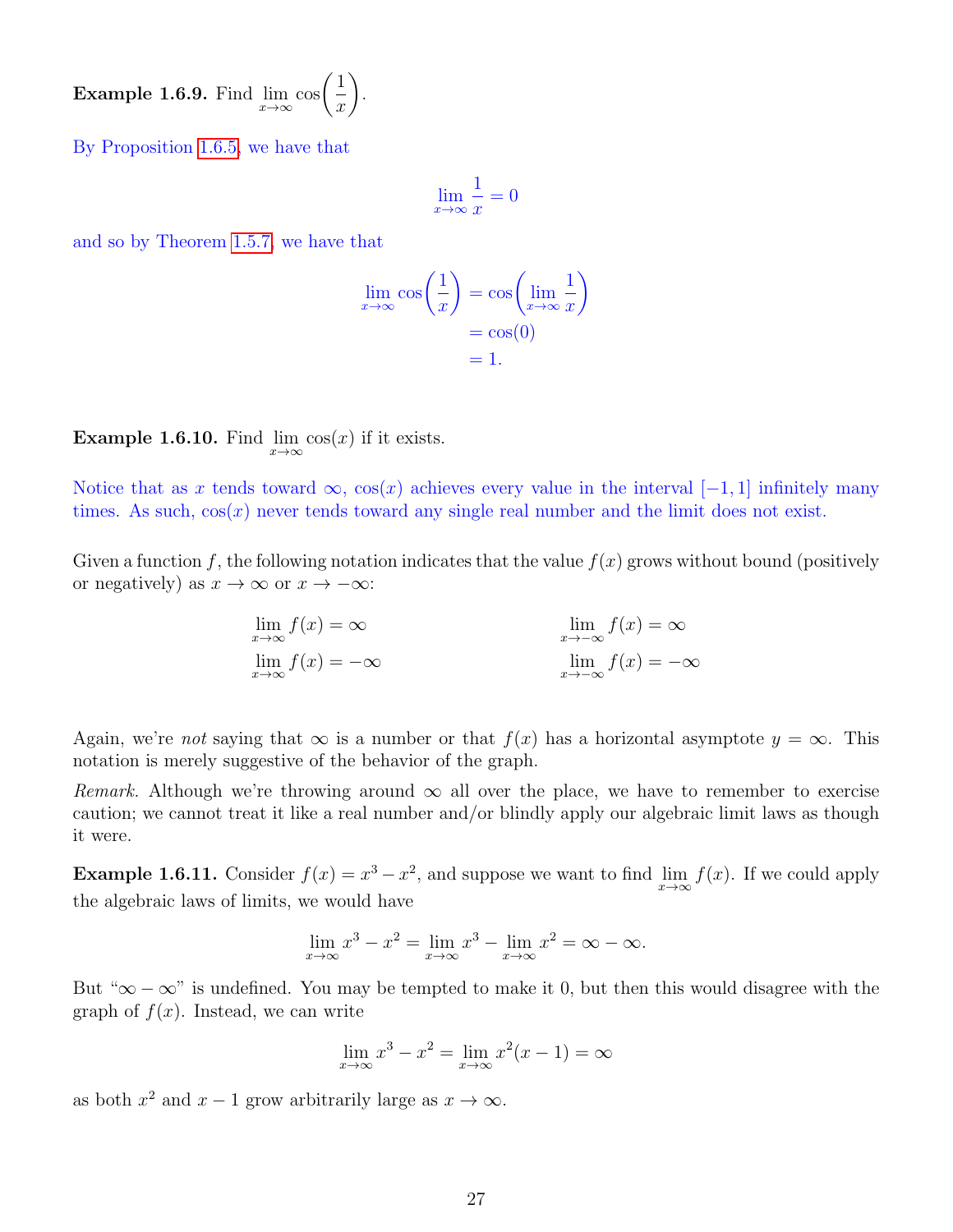# <span id="page-27-0"></span>2 Derivatives

#### <span id="page-27-1"></span>2.1 Derivatives and Rates of Change

**Definition.** Given a function f defined on an interval [a, b], the **average rate of change from**  $x = a$ to  $x = b$  is

$$
\frac{f(a) - f(b)}{a - b}.
$$

Remark. The average rate of change is the slope of the line connecting the two points  $(a, f(a))$  and  $(b, f(b)).$ 

**Example 2.1.1.** The function  $s(t) = -16t^2 + 32t$ , [0, 2], represents the vertical height in feet (as a function of time) of a dropped rubber ball during one bounce. What is the average velocity of the ball from  $t = 0$  s to  $t = 1$  s? How about from  $t = 0.5$  s to  $t = 1$  s? From  $t = 0.9$  s to  $t = 1$  s? From  $t = 0.99$  s to  $t = 1$  s? Conjecture about the instantaneous vertical velocity of the ball at  $t = 1$  s.

Average Velocity on 
$$
[0, 1] = \frac{s(0) - s(1)}{1 - 0} = 16 \text{ ft/s}
$$
  
Average Velocity on  $[0.5, 1] = \frac{s(0.5) - s(1)}{1 - 0} = 8 \text{ ft/s}$   
Average Velocity on  $[0.9, 1] = \frac{s(0.9) - s(1)}{1 - 0} = 1.6 \text{ ft/s}$   
Average Velocity on  $[0.99, 1] = \frac{s(0.99) - s(1)}{1 - 0} \approx 0.0016 \text{ ft/s}$ 

We conjecture that the instantaneous vertical velocity of the ball at  $t = 1$  s is 0 ft/s. Indeed, this makes sense as  $t = 1$  corresponds to the vertex of the parabola  $y = s(t)$ , which is exactly when the ball stops moving upward and starts moving back downward.

**Definition.** Given a function f defined on an interval [a, b], the **instantaneous rate of change at**  $x = a$  is

$$
\lim_{x \to a} \frac{f(x) - f(a)}{x - a}.
$$

Remark. The instantaneous rate of change tells us the slope of the tangent line (to the curve  $y = f(x)$ ) at the point  $(a, f(a))$ .

**Example 2.1.2.** Find the equation of the line tangent to the curve  $y = -x^2$  at the point  $(3, -9)$ .

$$
\lim_{x \to 3} \frac{-x^2 + 3^2}{x - 3} = \lim_{x \to 3} \frac{-(x - 3)(x + 3)}{x - 3}
$$

$$
= \lim_{x \to 3} -(x + 3)
$$

$$
= -(3 + 3) = -6.
$$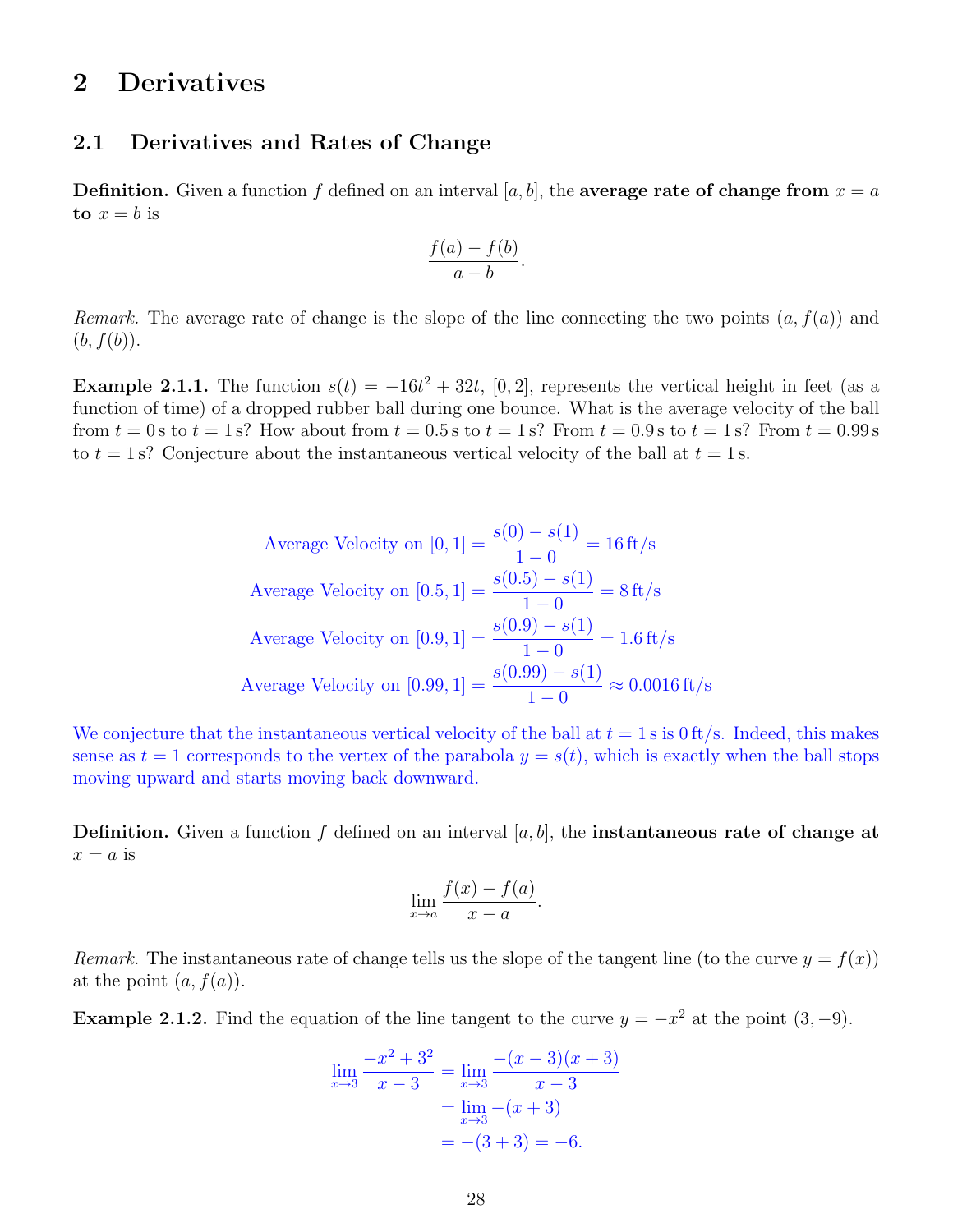Using the point-slope form of a line with slope 6 passing through the point  $(3, -9)$ , we have

$$
y + 9 = 6(x - 3)
$$

$$
\Rightarrow y = 6x - 27
$$

is the equation of the tangent line we wanted.

**Definition.** The derivative of a function f at a number a, denoted  $f'(a)$ , is given by

$$
f'(a) = \lim_{x \to a} \frac{f(x) - f(a)}{x - a}.
$$

provided the limit exists.

By making the substitution  $h = x - a$ , we get the following equivalent definition:

**Definition.** The derivative of a function f at a number a, denoted  $f'(a)$ , is given by

$$
f'(a) = \lim_{h \to 0} \frac{f(a+h) - f(a)}{h}.
$$

provided the limit exists.

Remark. Here the  $h$  represents the distance away from the point  $a$ . For reasons that we will see in the next chapter, this latter definition is the more common of the two definitions of a derivative at a point.

**Example 2.1.3.** Let 
$$
g(x) = \frac{2}{x} - 4
$$
. Find  $g'(1)$  and  $g'(-3)$ .

We'll use the first definition to find  $g'(1)$  and the second definition to find  $g'(-3)$ .

$$
g'(1) = \lim_{x \to 1} \frac{\left(\frac{2}{x} - 4\right) - \left(\frac{2}{1} - 4\right)}{x - 1}
$$

$$
= \lim_{x \to 1} \frac{\left(\frac{2}{x} - 2\right)}{x - 1}
$$

$$
= \lim_{x \to 1} \frac{\left(\frac{2 - 2x}{x}\right)}{x - 1}
$$

$$
= \lim_{x \to 1} \frac{-2(x - 1)}{x(x - 1)}
$$

$$
= \lim_{x \to 1} \frac{-2}{x}
$$

$$
= -2
$$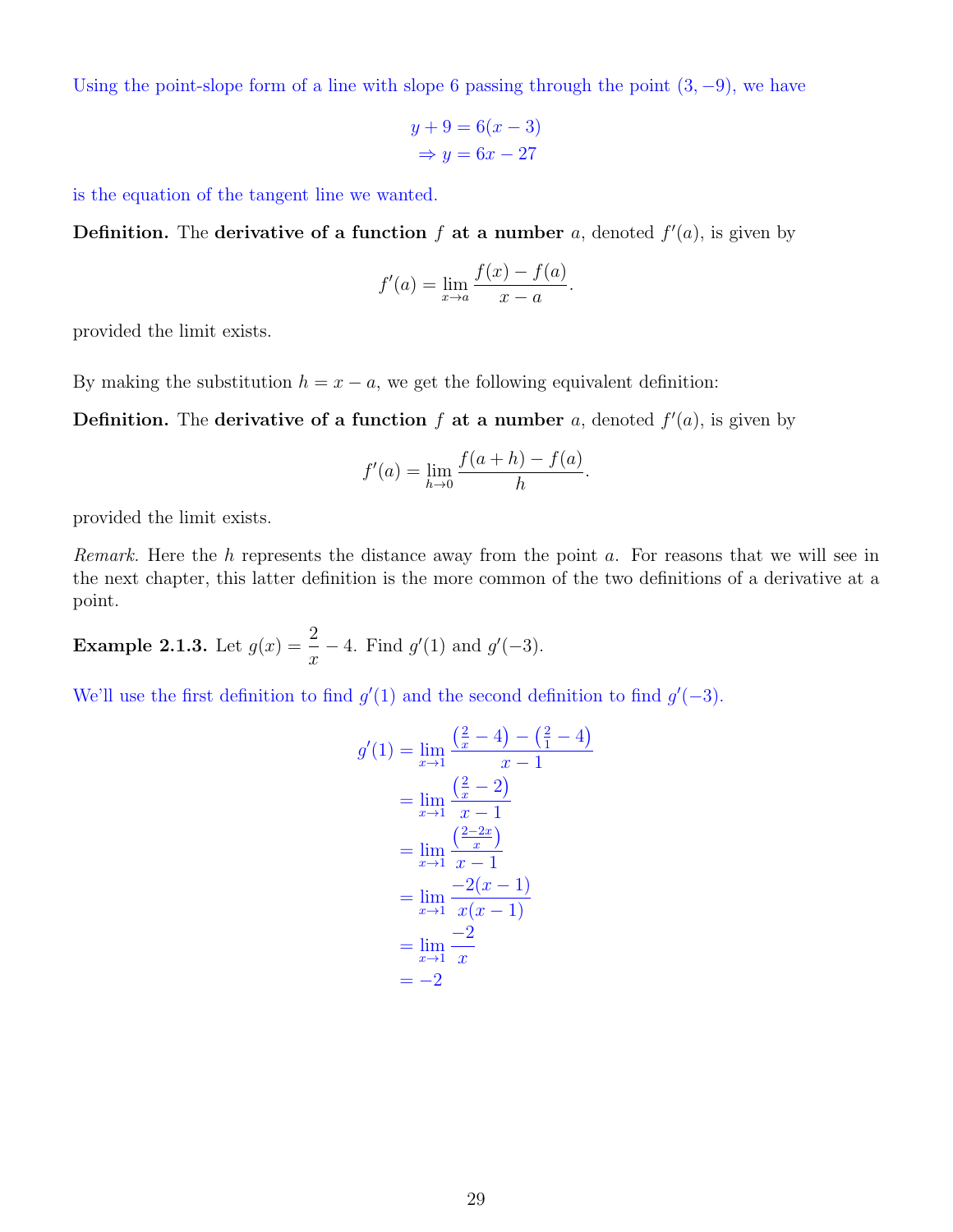and

$$
g'(-3) = \lim_{h \to 0} \frac{\left(\frac{2}{-3+h} - 4\right) - \left(\frac{2}{-3} - 4\right)}{h}
$$
  
= 
$$
\lim_{h \to 0} \frac{\left(\frac{2}{-3+h} + \frac{2}{3}\right)}{h}
$$
  
= 
$$
\lim_{h \to 0} \frac{\left(\frac{2(3)+2(-3+h)}{3(-3+h)}\right)}{h}
$$
  
= 
$$
\lim_{h \to 0} \frac{2h}{h(-9+h)}
$$
  
= 
$$
\lim_{h \to 0} \frac{2}{-9+h}
$$
  
= 
$$
-\frac{2}{9}.
$$

**Example 2.1.4.** Find  $f'(a)$  for the function  $f(x) = \sqrt{1-3x}$ . [Here we are assuming that  $a < \frac{1}{3}$ .] Using the definition of the derivative at a point  $a$ , we have

$$
f'(a) = \lim_{h \to 0} \frac{\sqrt{1 - 3(a+h)} - \sqrt{1 - 3a}}{h}
$$
  
= 
$$
\lim_{h \to 0} \frac{\sqrt{1 - 3(a+h)} - \sqrt{1 - 3a}}{h} \left( \frac{\sqrt{1 - 3(a+h)} + \sqrt{1 - 3a}}{\sqrt{1 - 3(a+h)} + \sqrt{1 - 3a}} \right)
$$
  
= 
$$
\lim_{h \to 0} \frac{[1 - 3(a+h)] - [1 - 3a]}{h \left( \sqrt{1 - 3(a+h)} + \sqrt{1 - 3a} \right)}
$$
  
= 
$$
\lim_{h \to 0} \frac{-3h}{h \left( \sqrt{1 - 3(a+h)} + \sqrt{1 - 3a} \right)}
$$
  
= 
$$
\lim_{h \to 0} \frac{-3}{\sqrt{1 - 3(a+h)} + \sqrt{1 - 3a}}
$$
  
= 
$$
\frac{-3}{2\sqrt{1 - 3a}}.
$$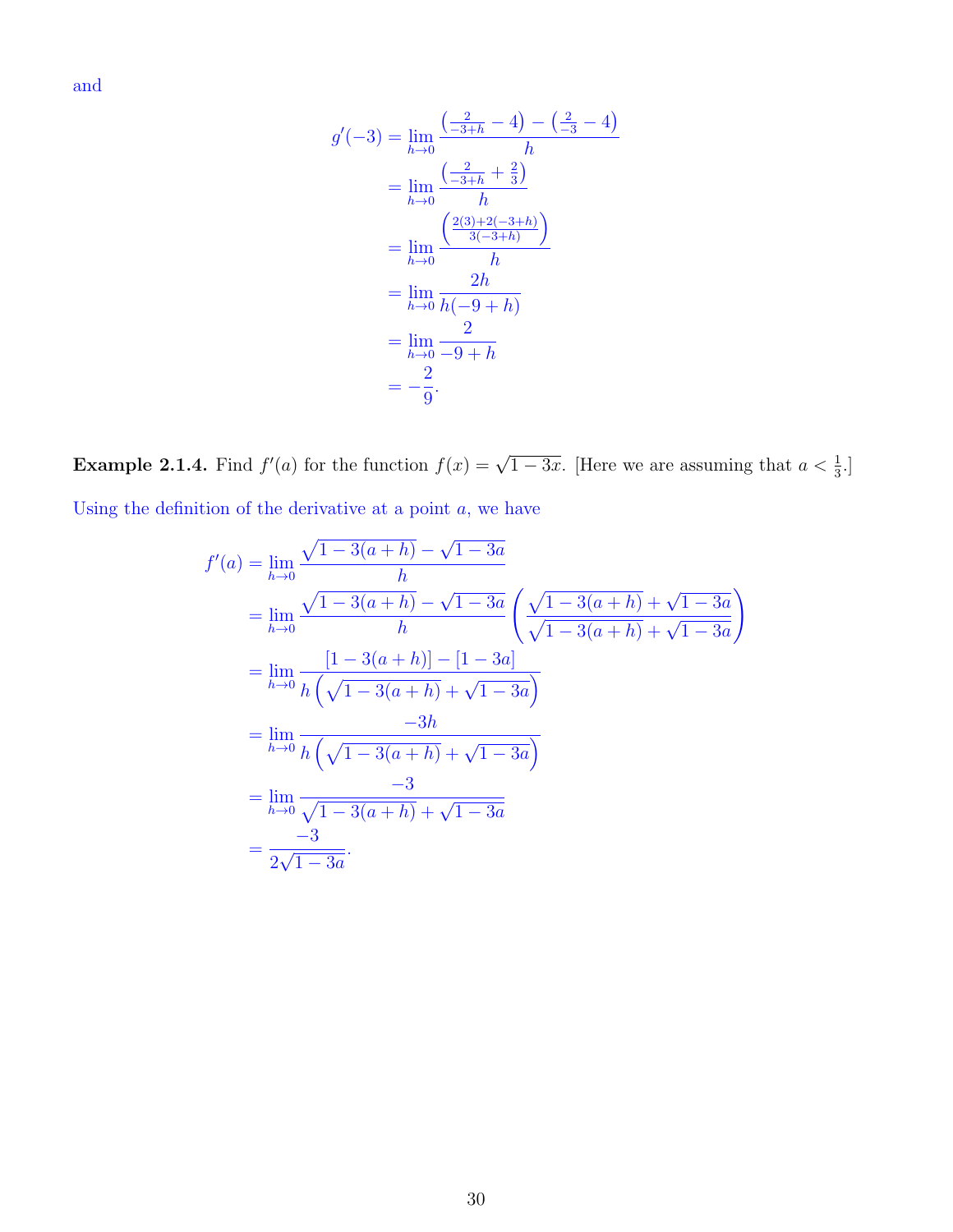#### <span id="page-30-0"></span>2.2 The Derivative as a Function

**Definition.** Given a function f, the **derivative of** f is defined to be the function

$$
f'(x) = \lim_{h \to 0} \frac{f(x+h) - f(x)}{h},
$$

provided the limit exists.

The derivative is a function that tells you the slope of the tangent line at every point along the curve. In a physical system, the first derivative of the position function is the velocity function. Remark. There are several equivalent notations for the derivative of  $y = f(x)$ . They are

$$
f'(x) = y' = \frac{dy}{dx} = \frac{df}{dx} = \frac{d}{dx}f(x) = Df(x) = D_xf(x),
$$

and we will be using them (notably the first four) interchangeably.

**Example 2.2.1.** Let  $f(x) = \sqrt{x+2}$ . Find the derivative  $\frac{df}{dx}$  $\frac{dy}{dx}$ .

$$
\frac{df}{dx} = \lim_{h \to 0} \frac{\sqrt{(x+h)+2} - \sqrt{x+2}}{h}
$$
\n
$$
= \lim_{h \to 0} \frac{\sqrt{(x+h)+2} - \sqrt{x+2}}{h} \left( \frac{\sqrt{(x+h)+2} + \sqrt{x+2}}{\sqrt{(x+h)+2} + \sqrt{x+2}} \right)
$$
\n
$$
= \lim_{h \to 0} \frac{(x+h+2) - (x+2)}{h(\sqrt{(x+h)+2} + \sqrt{x+2})}
$$
\n
$$
= \lim_{h \to 0} \frac{h}{h(\sqrt{(x+h)+2} + \sqrt{x+2})}
$$
\n
$$
= \lim_{h \to 0} \frac{1}{\sqrt{(x+h)+2} + \sqrt{x+2}}
$$
\n
$$
= \frac{1}{2\sqrt{x+2}}.
$$

**Definition.** A function f is differentiable at a if  $f'(a)$  exists. It is differentiable on an open **interval**  $(a, b)$  if it is differentiable at every number in the interval.

**Example 2.2.2.** Where is  $f(x) = |x|$  differentiable? *[Hint: consider separately the cases when*  $x < 0$ ,  $x = 0, x > 0$ , and also the limits as  $h \to 0^+$  and  $h \to 0^-$ .

It's up to the reader to prove that  $f'(x)$  exists when  $x \neq 0$ . The interesting case happens when  $x = 0$ . If  $f'(0)$  exists, the limit (in the definition of the derivative) must exist. Examining the left and right limits, we see that

$$
\lim_{x \to 0^{-}} \frac{|x| - |0|}{x - 0} = \lim_{x \to 0^{-}} \frac{-x}{x} = -1
$$

|x| − |0|

and

$$
\lim_{x \to 0^+} \frac{|x| - |0|}{x - 0} = \lim_{x \to 0^+} \frac{x}{x} = 1,
$$

so since the limits do not agree,  $f'(0)$  does not exist and thus f is differentiable on  $(-\infty,0) \cup (0,\infty)$ .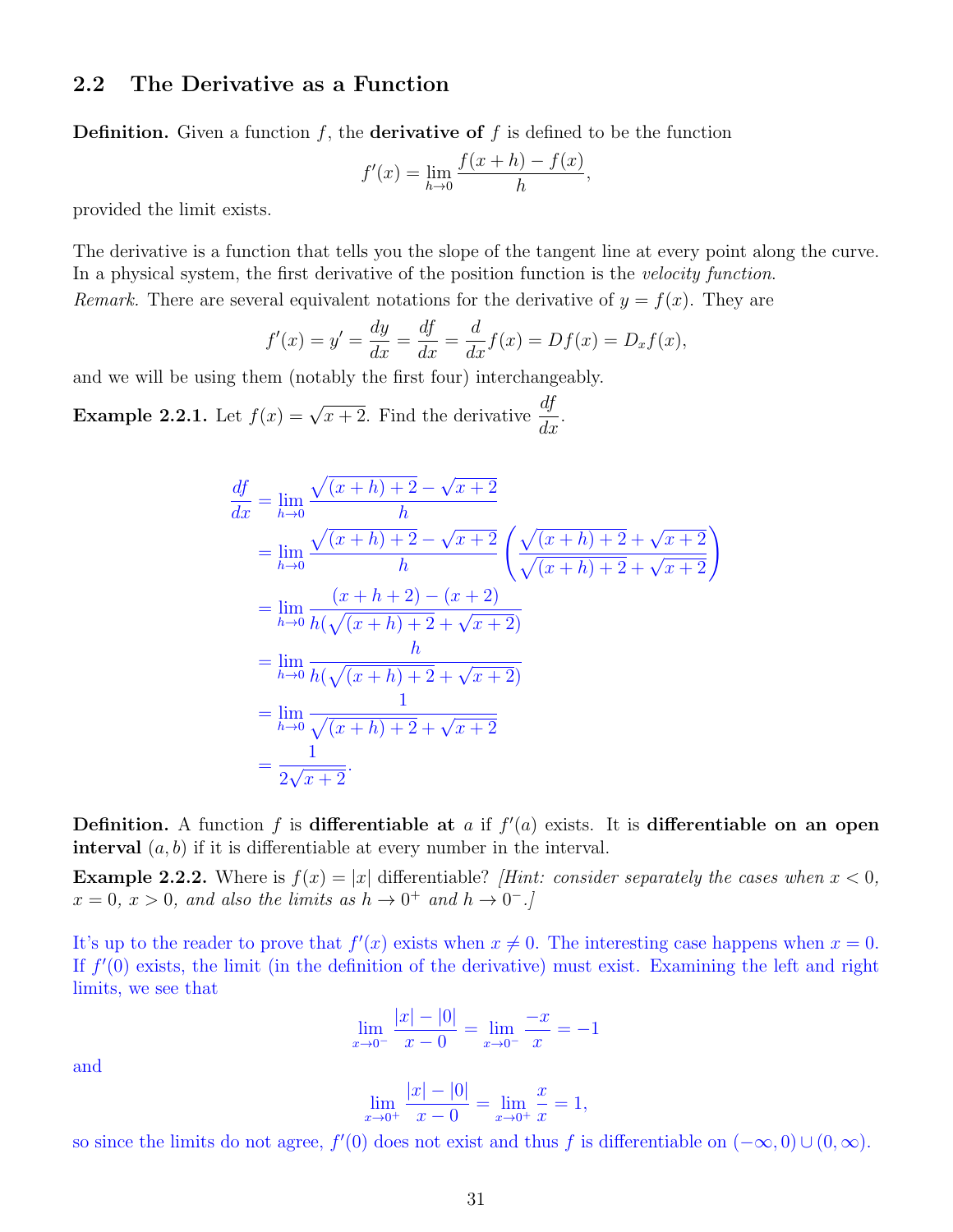Below is a graph of  $f(x) = |x|$ . Notice what the graph of the function looks like at the single point of non-differentiability.



This previous example tells us that functions with cusps are not differentiable at these cusps. The following result tells us another way in which a function can fail to be differentiable at a point.

**Theorem 2.2.3.** If  $f$  is differentiable at  $a$ , then  $f$  is continuous at  $a$ .

*Proof.* The proof of this result is an  $\varepsilon$ - $\delta$  argument that we won't go into. Heuristically, it comes down to the fact that the numerator (in the definition of a derivative at a point) implies that  $\lim_{x\to a} f(x) = f(a)$ ; without this, the limit (in the definition of a derivative at a point) simply would not exist.  $\Box$ 

<span id="page-31-0"></span>**Corollary 2.2.4.** If f is discontinuous at a point, f is not differentiable at that point.

**Example 2.2.5.** Where is  $f(x) = \begin{cases} 2x + 7 & \text{if } x < 1 \\ 2x + 7 & \text{if } x > 1 \end{cases}$  $x^2$  if  $x \ge 1$ differentiable?

As we saw in class, if we naïvely took the left and right limits, we might be inclined to say that  $f$  is differentiable at 1 as

$$
\lim_{x \to 1^{-}} \frac{f(x) - f(1)}{x - 1} = \lim_{x \to 1^{+}} \frac{f(x) - f(1)}{x - 1} = 2.
$$

However,  $f(x)$  is clearly discontinuous at  $x = 1$ , Corollary [2.2.4](#page-31-0) tells us that f is not differentiable at  $x = 1$ . For the case when  $x < 1$ , we have

$$
\lim_{h \to 0} \frac{f(x+h) - f(x)}{h} = \lim_{h \to 0} \frac{[2(x+h) + 7] - [2x + 7]}{h} = 2,
$$

so f is differentiable on  $(-\infty, 1)$ . Also, when  $x > 1$ , we have

$$
\lim_{h \to 0} \frac{f(x+h) - f(x)}{h} = \lim_{h \to 0} \frac{(x+h)^2 - x^2}{h} = 2x,
$$

so f is differentiable on  $(1, \infty)$  as well. Therefore f is differentiable on  $(-\infty, 1) \cup (1, \infty)$ .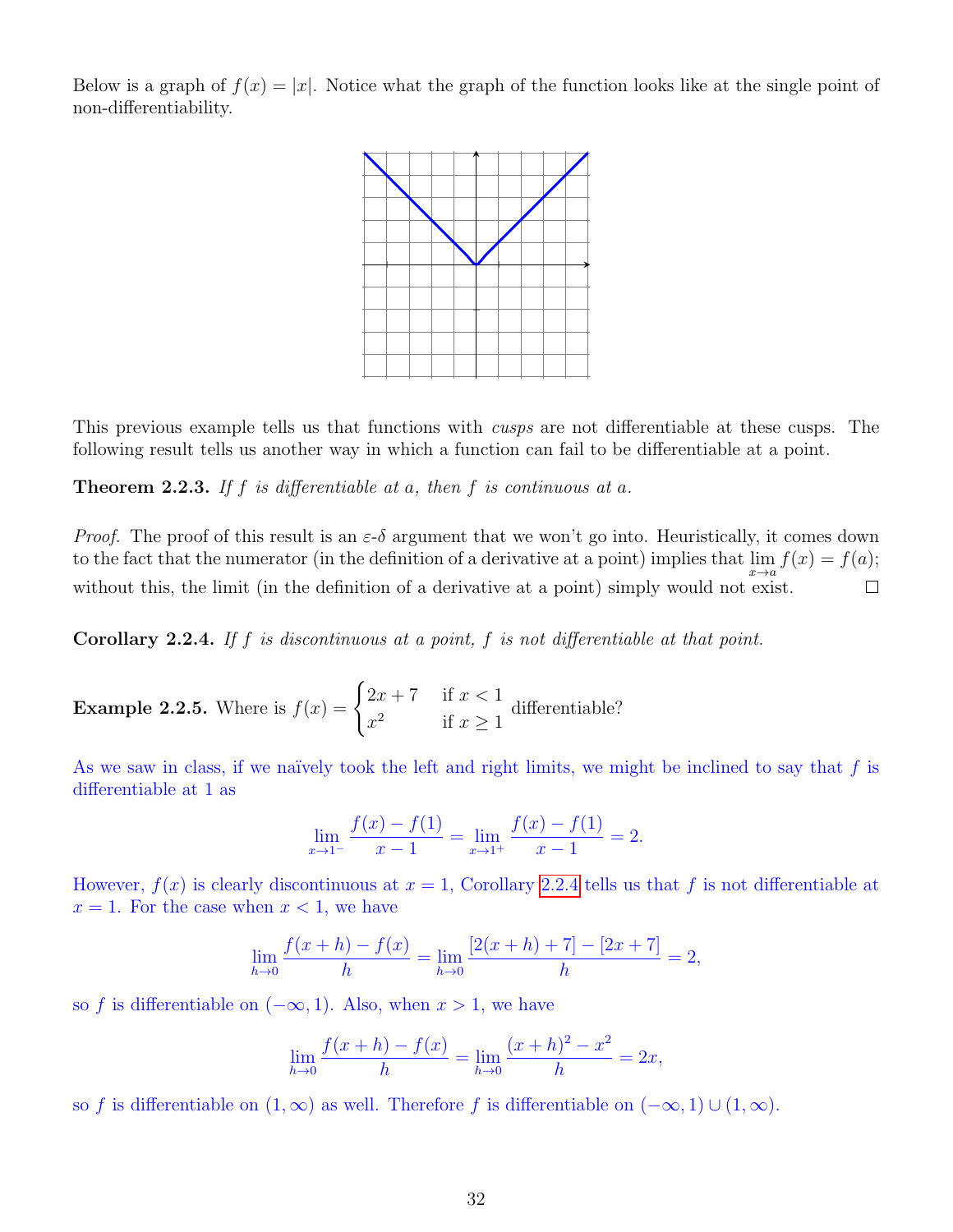There is another way that we can tell graphically if a function is differentiable at a point. If the tangent line is vertical, this corresponds to a derivative that would be  $\infty$  or  $-\infty$  (which means the derivative does not exist).

**Example 2.2.6.** Graph the function  $f(x) = \sqrt[3]{x}$ . Where, if anywhere, does f fail to be differentiable? Using the definition of the derivative, check your answer.



It looks like there might be a problem at  $x = 0$ . Indeed

$$
f'(0) = \lim_{x \to 0} \frac{\sqrt[3]{x} - \sqrt[3]{0}}{x - 0}
$$

$$
= \lim_{x \to 0} \frac{\sqrt[3]{x}}{x}
$$

$$
= \lim_{x \to 0} \frac{1}{x^{2/3}} = \text{Does Not Exist.}
$$

So  $f(x) = \sqrt[3]{x}$  is differentiable on  $(-\infty, 0) \cup (0, \infty)$ .

**Definition.** The **second derivative of** f is the function  $f'' = (f')'$ . It is the derivative of the derivative f'. In Leibniz notation, we write  $\frac{d^2f}{dt^2}$  $\frac{d^2y}{dx^2}$  or  $d^2y$  $\frac{d^2y}{dx^2}$ .

The **third derivative of** f is the function  $f''' = (f'')'$ . It is the derivative of the second derivative  $f''$ . In Leibniz notation, we write  $\frac{d^3 f}{dx^3}$  $\frac{d^2y}{dx^3}$  or  $d^3y$  $\frac{d^2y}{dx^3}$ .

The n<sup>th</sup> derivative of f is the function  $f^{(n)} = (f^{(n-1)})'$ . It is the derivative of the  $(n-1)$ <sup>st</sup> derivative  $f^{(n-1)}$ . In Leibniz notation, we write  $\frac{d^n \hat{f}}{dx^n}$  $\frac{d}{dx}$  or  $d^n\ddot{y}$  $\frac{d}{dx}$ .

Remark. In a physical system, the first derivative of the position function is the velocity function. The second derivative of the position function is the *acceleration* function. The third derivative is the *jerk* function. The fourth derivative is the *snap* function. The fifth derivative is the *crackle* function. The sixth derivative is the *pop* function.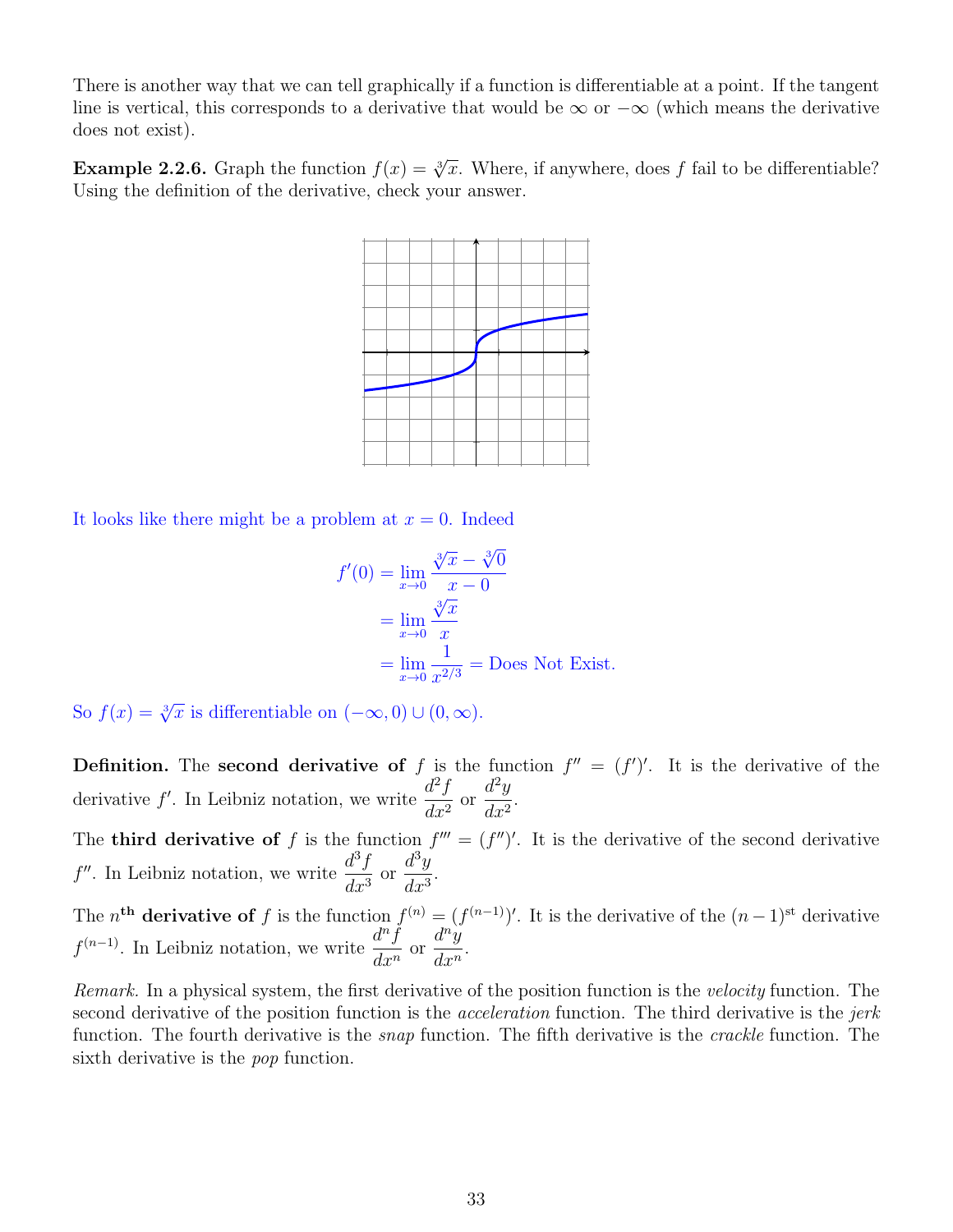<span id="page-33-0"></span>**Example 2.2.7.** Find the fourth derivative  $f^{(4)}(t)$  of the function  $f(t) = t^4$ .

First we find  $f'(t)$ :

$$
f'(t) = \lim_{h \to 0} \frac{f(t+h) - f(t)}{h} = \lim_{h \to 0} \frac{(t+h)^4 - t^4}{h}
$$
  
= 
$$
\lim_{h \to 0} \frac{4t^3 + 6t^2h^2 + 4th^3 + h^4}{h}
$$
  
= 
$$
\lim_{h \to 0} 4t^3 + 6t^2h + 4th^2t + h^3
$$
  
= 
$$
4t^3.
$$

Now we find  $f''(t)$ :

$$
f''(t) = \lim_{h \to 0} \frac{f'(t+h) - f'(t)}{h} = \lim_{h \to 0} \frac{4(t+h)^3 + 4t^3}{h}
$$
  
= 
$$
\lim_{h \to 0} \frac{12t^2h + 12th^2}{h}
$$
  
= 
$$
\lim_{h \to 0} 12t^2 + 12th
$$
  
= 
$$
12t^2.
$$

Then we find  $f'''(t)$ :

$$
f'''(t) = \lim_{h \to 0} \frac{f''(t+h) - f''(t)}{h} = \lim_{h \to 0} \frac{12(t+h)^2 - 12t^2}{h}
$$

$$
= \lim_{h \to 0} \frac{12th}{h}
$$

$$
= \lim_{h \to 0} 12t
$$

$$
= 12t.
$$

Finally we find  $f^{(4)}(t)$ :

$$
f^{(4)}(t) = \lim_{h \to 0} \frac{f'''(t+h) - f'''(t)}{h} = \lim_{h \to 0} \frac{12(t+h) - 12t}{h}
$$

$$
= \lim_{h \to 0} \frac{12h}{h}
$$

$$
= \lim_{h \to 0} 12
$$

$$
= 12.
$$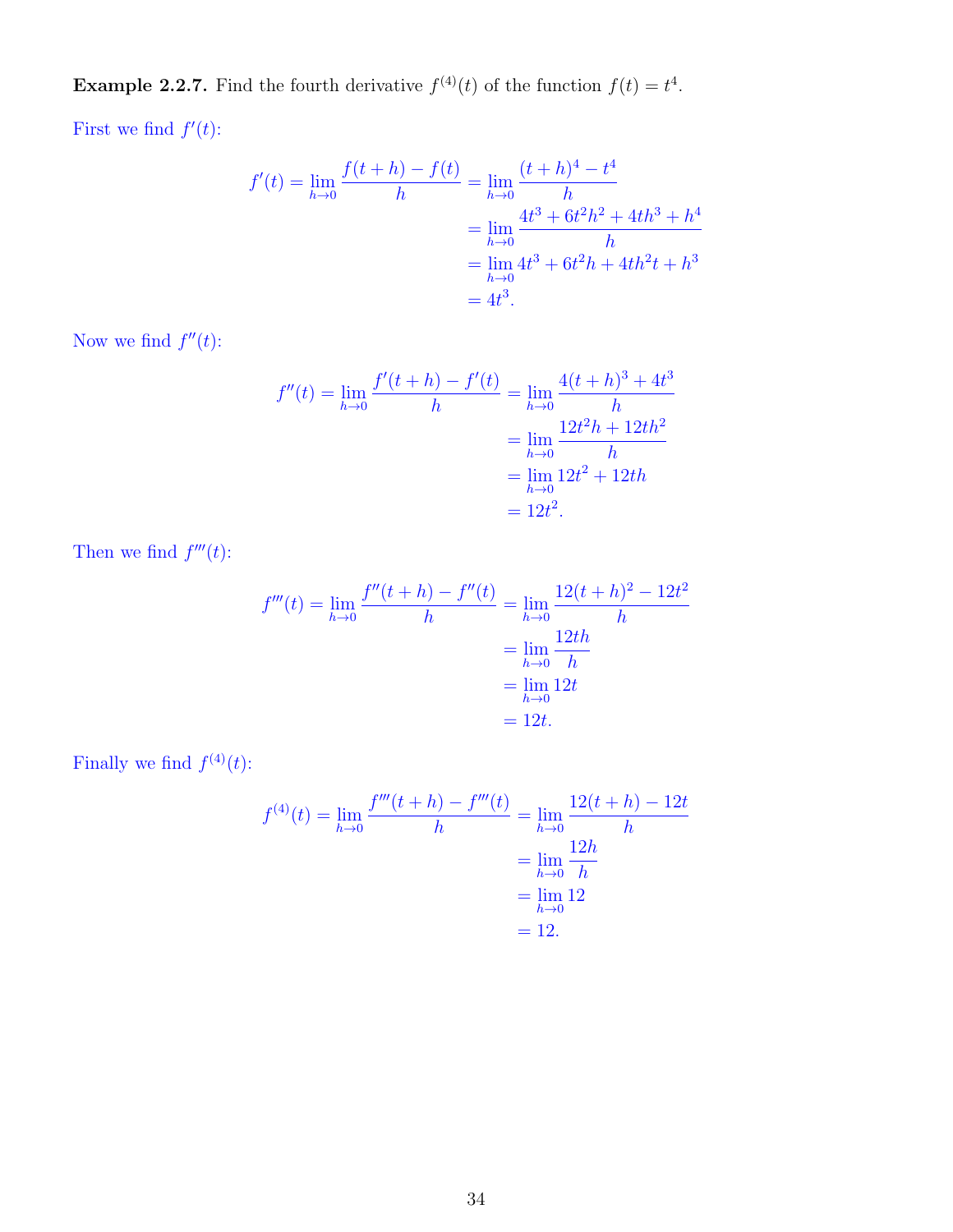#### <span id="page-34-0"></span>2.3 Basic Differentiation Formulas

As we saw previously, finding derivatives by taking limits is an absolute nightmare. Thankfully, there are some general patterns that arise that will make finding derivatives much faster for us.

**Theorem 2.3.1** (Derivative of a Constant). Let c be any real number. Then

$$
\frac{d}{dx}[c] = 0.
$$

Proof. The proof is left as a very simple exercise. Just use the limit definition of a derivative.  $\Box$ 

**Theorem 2.3.2** (Power Rule for Derivatives). Let n be any real number. Then

$$
\frac{d}{dx}\left[x^n\right] = nx^{n-1}.
$$

We can see from Example [2.2.7](#page-33-0) that this seems to be true (and indeed it is, I promise). When  $n$ is a nonnegative integer, the proof is again straightforward (although clunky given that you have to expand the binomial  $(x+h)^n$ .

**Theorem 2.3.3** (Constant Multiple Rule for Derivatives). Let c be any real number and  $f(x)$  any function. Then

$$
\frac{d}{dx}\left[c \cdot f(x)\right] = c \cdot \frac{d}{dx}[f(x)].
$$

Proof. The proof of this result follows from the constant multiple rule of limits.

**Theorem 2.3.4** (Sum/Difference Rule for Derivatives). If  $f(x)$  and  $g(x)$  are both differentiable, then

$$
\frac{d}{dx}[f(x) \pm g(x)] = \frac{d}{dx}[f(x)] \pm \frac{d}{dx}[g(x)].
$$

Proof. The proof of this result follows from the sum/difference rules for limits.

Remark. Note that the product and quotient rules for derivatives do not behave as nicely as you might expect. We'll address these in a future lecture.

With these new rules, it now becomes very quick to find limits of things like polynomials and rational functions.

 $\Box$ 

 $\Box$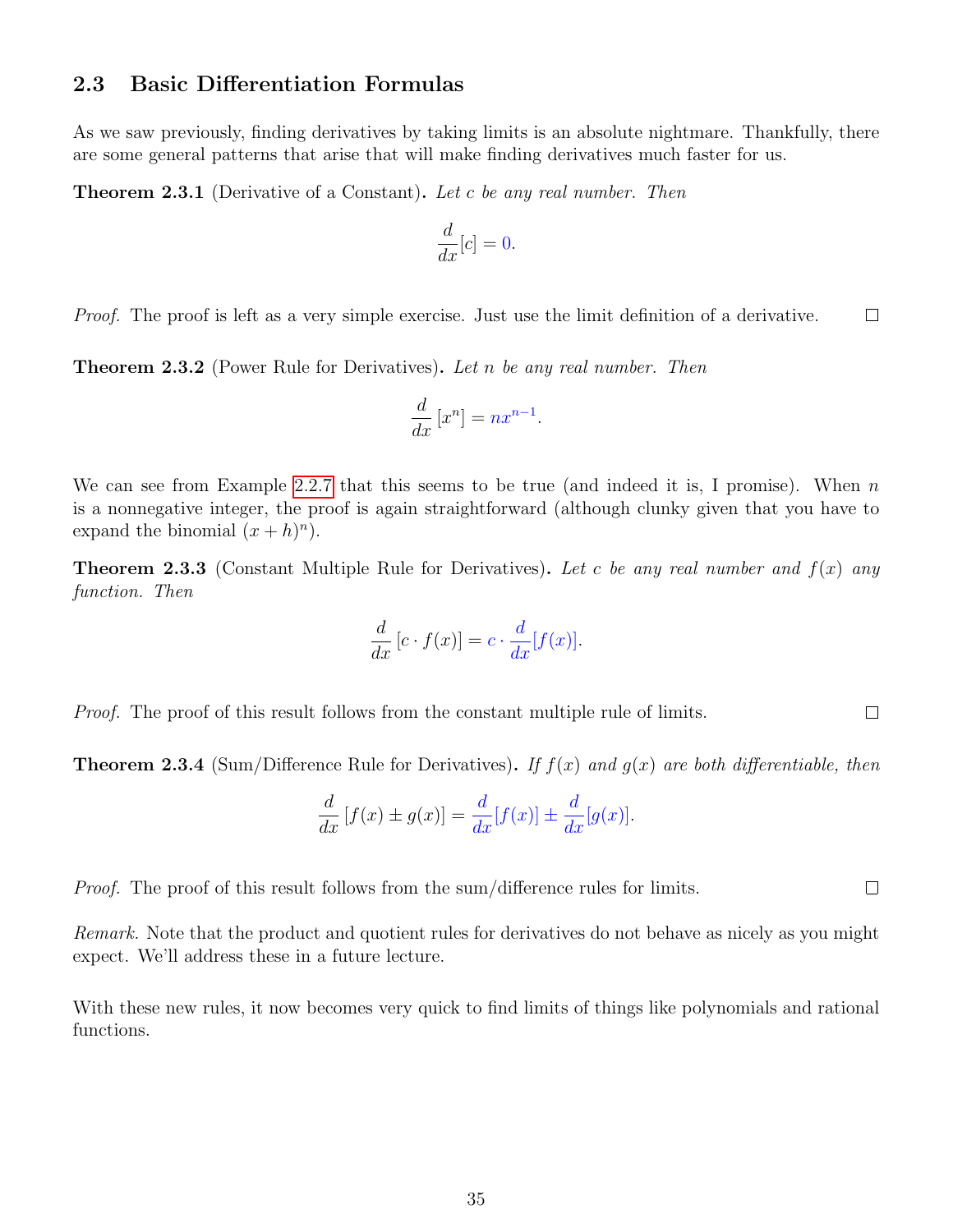**Example 2.3.5.** Find  $\frac{df}{dt}$  $\frac{dy}{dx}$  where  $f(x) = x^{31} - 27x^2 + 18x + 1$ .

$$
\frac{df}{dx} = \frac{d}{dx} [x^{31} - 27x^2 + 18x + 1]
$$
\n
$$
= \frac{d}{dx} [x^{31}] - \frac{d}{dx} [27x^2] + \frac{d}{dx} [18x] + \frac{d}{dx} [1]
$$
\n
$$
= \frac{d}{dx} [x^{31}] - 27\frac{d}{dx} [x^2] + 18\frac{d}{dx} [x] + \frac{d}{dx} [1]
$$
\n
$$
(constant multiple rule)
$$
\n
$$
= 31x^{30} - 54x + 18
$$
\n
$$
(power rule)
$$

**Example 2.3.6.** Find  $\frac{dg}{dt}$  where  $g(t) = \frac{t^{14} + 2t^7 + 13t^3 + 1}{t^5}$  $\frac{1}{t^5}$ .

$$
\frac{dg}{dt} = \frac{d}{dt} \left[ \frac{t^{14} + 2t^7 + 13t^3 + 1}{t^5} \right]
$$
  
\n
$$
= \frac{d}{dt} \left[ t^9 + 2t^2 + 13t^{-2} + t^{-5} \right]
$$
  
\n
$$
= \frac{d}{dt} \left[ t^9 \right] + \frac{d}{dt} \left[ 2t^2 \right] + \frac{d}{dt} \left[ 13t^{-2} \right] + \frac{d}{dt} \left[ t^{-5} \right]
$$
  
\n
$$
= 9t^8 + 4t - 26t^{-3} - 5t^{-6}
$$

**Example 2.3.7.** Given  $f(x) = x^3 - 6x^2 + 11x - 6$ , sketch a graph f and f'.

First we find f'. By the power rule and sum/difference rules, we have that  $f'(x) = 3x^2 - 12x + 11$ . Notice the relationship between points with horizontal tangents in  $f(x)$  correspond to x-intercepts of  $f'(x)$ . We also have a correspondence between positive (resp. negative) slopes of tangent lines of  $f(x)$ with positive (resp. negative) y-values of  $f'(x)$ . This means that, given a graph of a function and its derivative, we should be able to determine which is which.

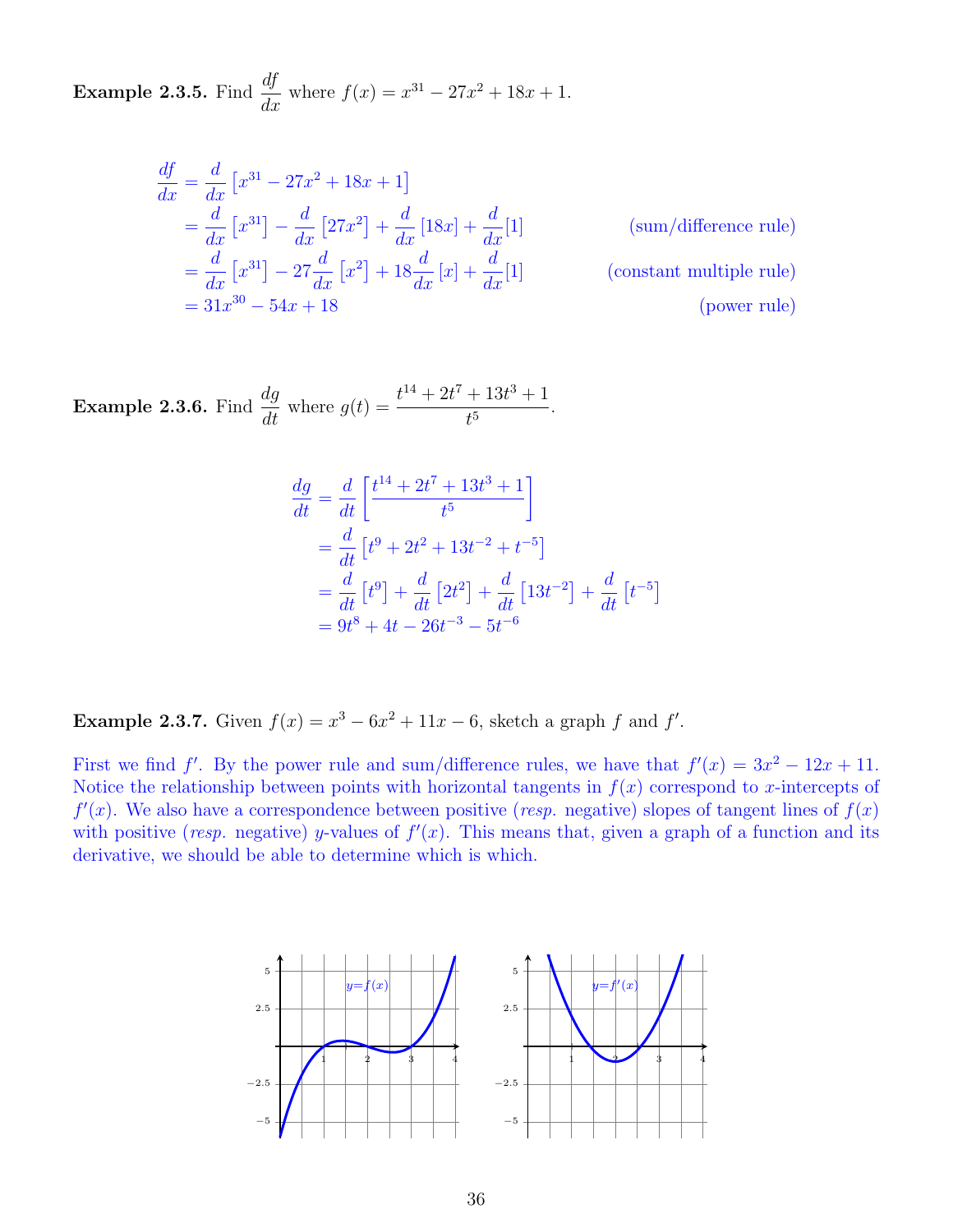Proposition 2.3.8 (Derivative of Sine/Cosine).

$$
\frac{d}{dx}[\sin(x)] = \cos(x) \quad and \quad \frac{d}{dx}[\cos(x)] = -\sin(x).
$$

Proof. Recall from Section 1.4 that

$$
\lim_{h \to 0} \frac{\sin(h)}{h} = 1 \quad \text{and} \quad \lim_{h \to 0} \frac{\cos(h) - 1}{h} = 0.
$$

$$
\frac{d}{dx}[\sin(x)] = \lim_{h \to 0} \frac{\sin(x+h) - \sin(x)}{h}
$$
\n
$$
= \lim_{h \to 0} \frac{[\sin(x)\cos(h) + \sin(h)\cos(x)] - \sin(x)}{h}
$$
\n
$$
= \lim_{h \to 0} \frac{\sin(x)[\cos(h) - 1] + \sin(h)\cos(x)}{h}
$$
\n
$$
= \lim_{h \to 0} \sin(x)\frac{\cos(h) - 1}{h} + \lim_{h \to 0} \frac{\sin(h)}{h}\cos(x)
$$
\n
$$
= \sin(x)(0) + (1)\cos(x)
$$
\n
$$
= \cos(x).
$$
\n(4.12)

(angle sum/difference identity)

And similarly,

$$
\frac{d}{dx}[\cos(x)] = \lim_{h \to 0} \frac{\cos(x+h) - \cos(x)}{h}
$$
  
\n
$$
= \lim_{h \to 0} \frac{[\cos(x)\cos(h) - \sin(x)\sin(h)] - \cos(x)}{h}
$$
  
\n
$$
= \lim_{h \to 0} \frac{\cos(x)[\cos(h) - 1] - \sin(h)\sin(x)}{h}
$$
  
\n
$$
= \lim_{h \to 0} \cos(x)\frac{\cos(h) - 1}{h} - \lim_{h \to 0} \frac{\sin(h)}{h}\sin(x)
$$
  
\n
$$
= \cos(x)(0) - (1)\sin(x)
$$
  
\n
$$
= -\sin(x).
$$

(angle sum/difference identity)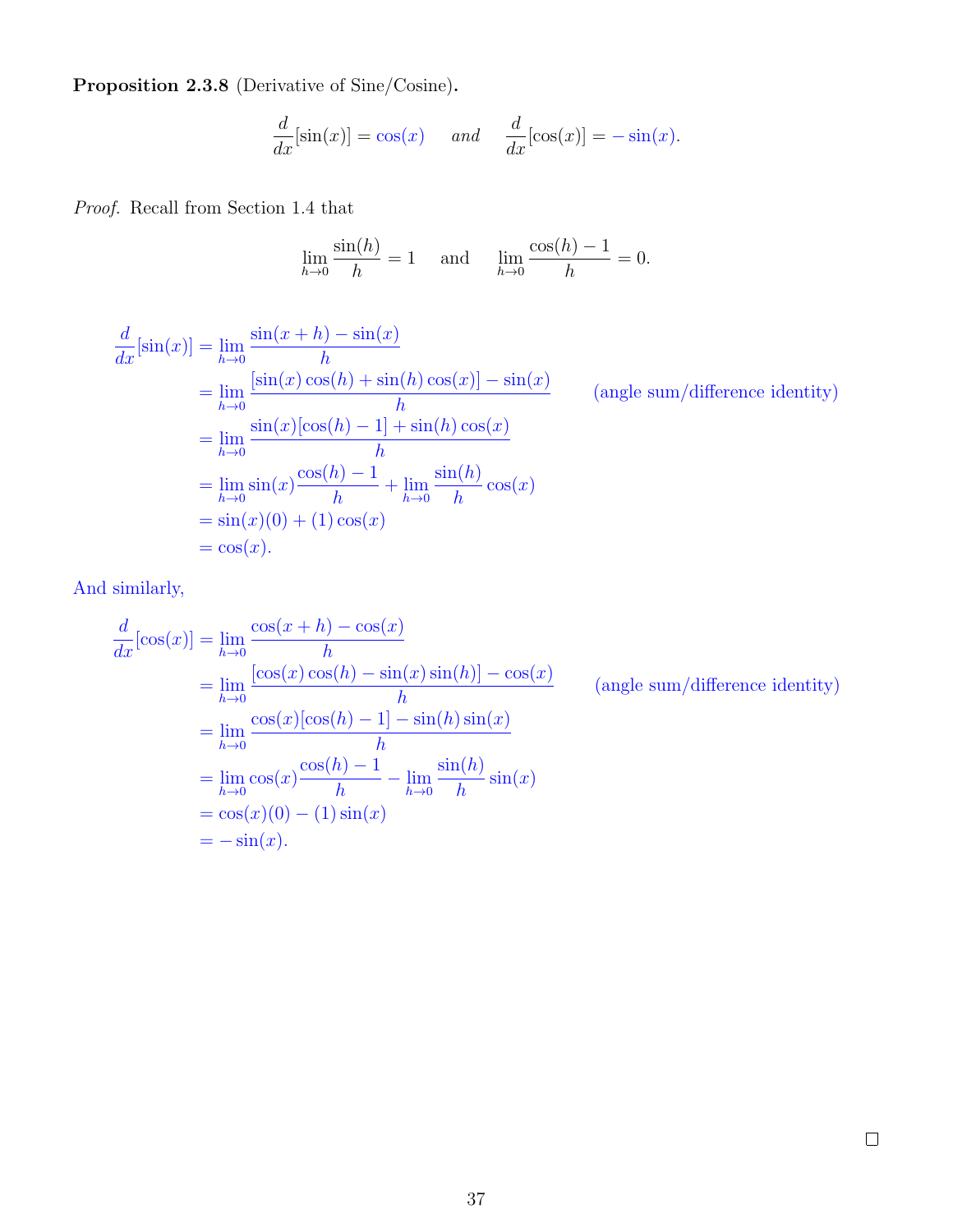# 2.4 The Product and Quotient Rules

From last time we had some nice properties of derivatives - we could differentiate across scalar multiplication and addition (formally, we say that  $\frac{d}{dx}$  is a "linear operator"). However, as we will see, derivatives of products and quotients do not behave quite as obviously as derivatives of sums and differences.

**Theorem 2.4.1** (Product Rule). Let f and g be differentiable functions. Then

$$
\frac{d}{dx}[f(x)g(x)] = f'(x)g(x) + f(x)g'(x).
$$

Proof. Again, using the limit definition of the derivative, we have

$$
\frac{d}{dx}[f(x)g(x)]
$$
\n
$$
= \lim_{h \to 0} \frac{f(x+h)g(x+h) - f(x)g(x)}{h}
$$
\n
$$
= \lim_{h \to 0} \frac{f(x+h)g(x+h) - f(x)g(x+h) + f(x)g(x+h) - f(x)g(x)}{h}
$$
\n
$$
= \lim_{h \to 0} \frac{[f(x+h) - f(x)]g(x+h)}{h} + \lim_{h \to 0} \frac{f(x)[g(x+h) - g(x)]}{h}
$$
\n
$$
= \left[\lim_{h \to 0} \frac{f(x+h) - f(x)}{h}\right] \cdot \left[\lim_{h \to 0} g(x+h)\right] + \left[\lim_{h \to 0} f(x)\right] \cdot \left[\lim_{h \to 0} \frac{g(x+h) - g(x)}{h}\right]
$$
\n
$$
= f'(x)g(x) + f(x)g'(x).
$$

**Example 2.4.2.** Let  $h(x) = (2x^3 + 7)(x - 5\sqrt{2})$  $\overline{x}$ ). Find  $h'(x)$  using the product rule. Check your answer by first expanding out the function (FOIL) and then taking the derivative.

 $\Box$ 

We first identify two functions  $f(x) = 2x^3 + 7$  and  $g(x) = x - 5\sqrt{ }$  $\overline{x} = x - 5x^{1/2}$  so that  $h(x) = f(x)g(x)$ . Now,

$$
f'(x) = \frac{d}{dx}[2x^3 + 7] = 2\frac{d}{dx}[x^3] + \frac{d}{dx}[7] = 2[3x^2] + 0 = 6x^2,
$$

and

$$
g'(x) = \frac{d}{dx}[x - 5x^{1/2}] = \frac{d}{dx}[x] - 5\frac{d}{dx}[x^{1/2}] = 1 - 5\left[\frac{1}{2}x^{-1/2}\right] = 1 - \frac{5}{2}x^{-1/2}.
$$

Thus, by the product rule,

$$
h'(x) = 6x^{2} (x - 5x^{1/2}) + (2x^{3} + 7) \left(1 - \frac{5}{2}x^{-1/2}\right).
$$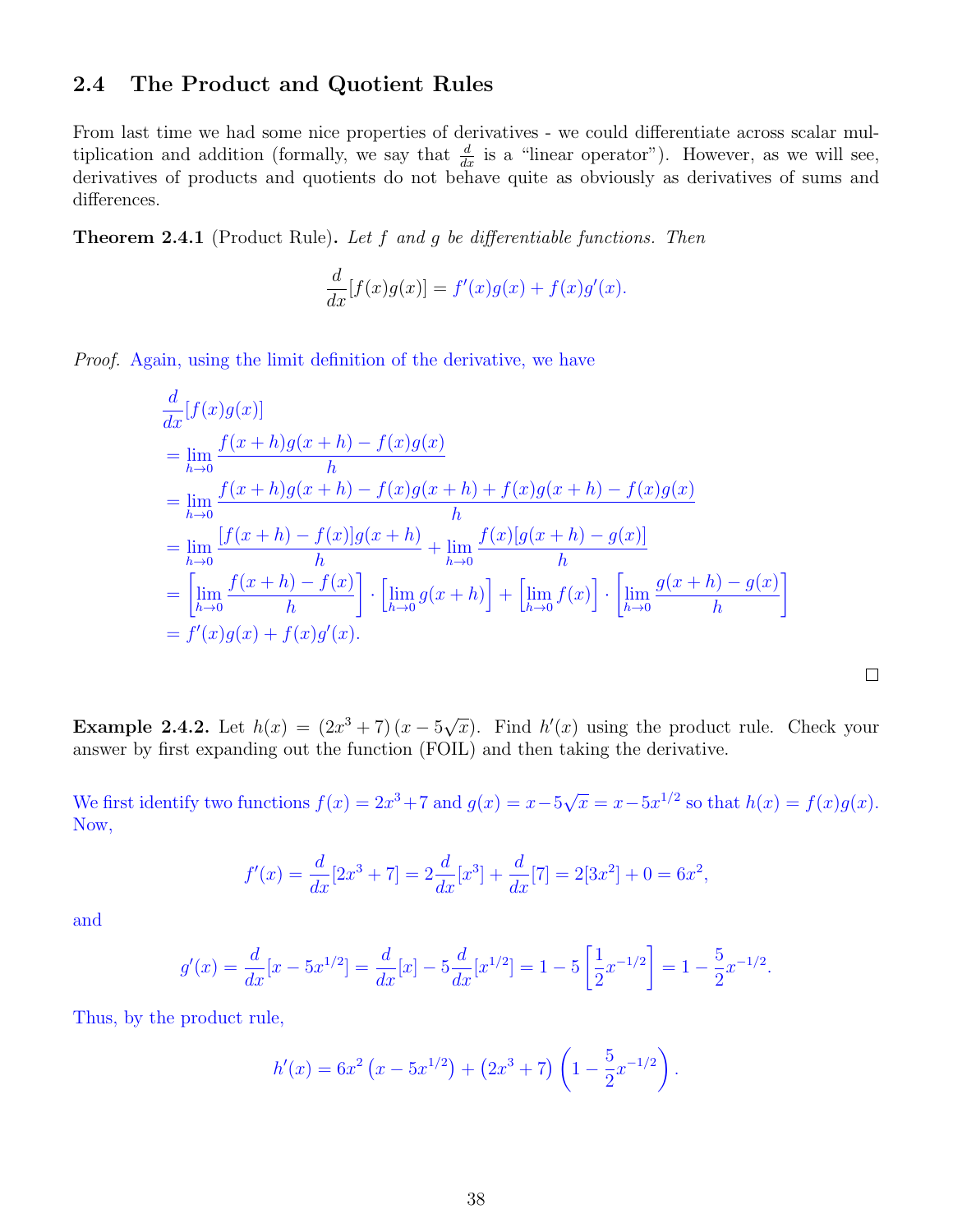Unsurprisingly, the quotients of differentiable functions do not behave as obviously as we might like them to either.

**Theorem 2.4.3** (Quotient Rule). Let f and g be differentiable functions. Then for any x where  $g(x) \neq 0,$ 

$$
\frac{d}{dx}\left[\frac{f(x)}{g(x)}\right] = \frac{f'(x)g(x) - f(x)g'(x)}{[g(x)]^2}.
$$

*Proof.* The proof of this theorem uses a similar trick as in the proof of the product rule: add  $f(x)g(x)$ −  $f(x)g(x)$  in the numerator, then split up the limits. It is left as an exercise to the reader.  $\Box$ 

**Example 2.4.4.** Let  $s(t) = \frac{5}{t^3}$  $\frac{3}{t^3-9}$ . Find  $s'(2)$ .

Let  $f(t) = 5$  and  $g(t) = t^3 - 9$  so that  $s(t) = \frac{f(t)}{f(t)}$  $g(t)$ . Then  $f'(t) = 0$  and  $g'(t) = 3t^2$ .

So by the quotient rule,

$$
s'(t) = \frac{0(t^3 - 9) - 5(3t^2)}{(t^2 - 9)^2} = \frac{-15t^2}{(t^2 - 9)^2}
$$

and thus

$$
s'(2) = -\frac{15(2)^2}{[(2)^2 - 9]^2} = -60.
$$

**Example 2.4.5.** Let f and g be differentiable functions, and let  $F(x) = f(x)g(x)$  and  $G(x) = \frac{f(x)}{f(x)}$  $g(x)$ . Suppose  $f(-1) = 5$ ,  $f'(-1) = 12$ ,  $g(-1) = -3$ , and  $g'(-1) = 8$ . Find  $F'(-1)$  and  $G'(-1)$ .

The product rule tells us that

$$
F'(-1) = f'(-1)g(-1) + f(-1)g'(-1)
$$
  
= (12)(-3) + (5)(8)  
= -36 + 40  
= 4.

The quotient rule tells us that

$$
G'(-1) = \frac{f'(-1)g(-1) - f(-1)g'(-1)}{[g(-1)]^2}
$$
  
= 
$$
\frac{(12)(-3) - (5)(8)}{[-3]^2}
$$
  
= 
$$
-\frac{76}{9}.
$$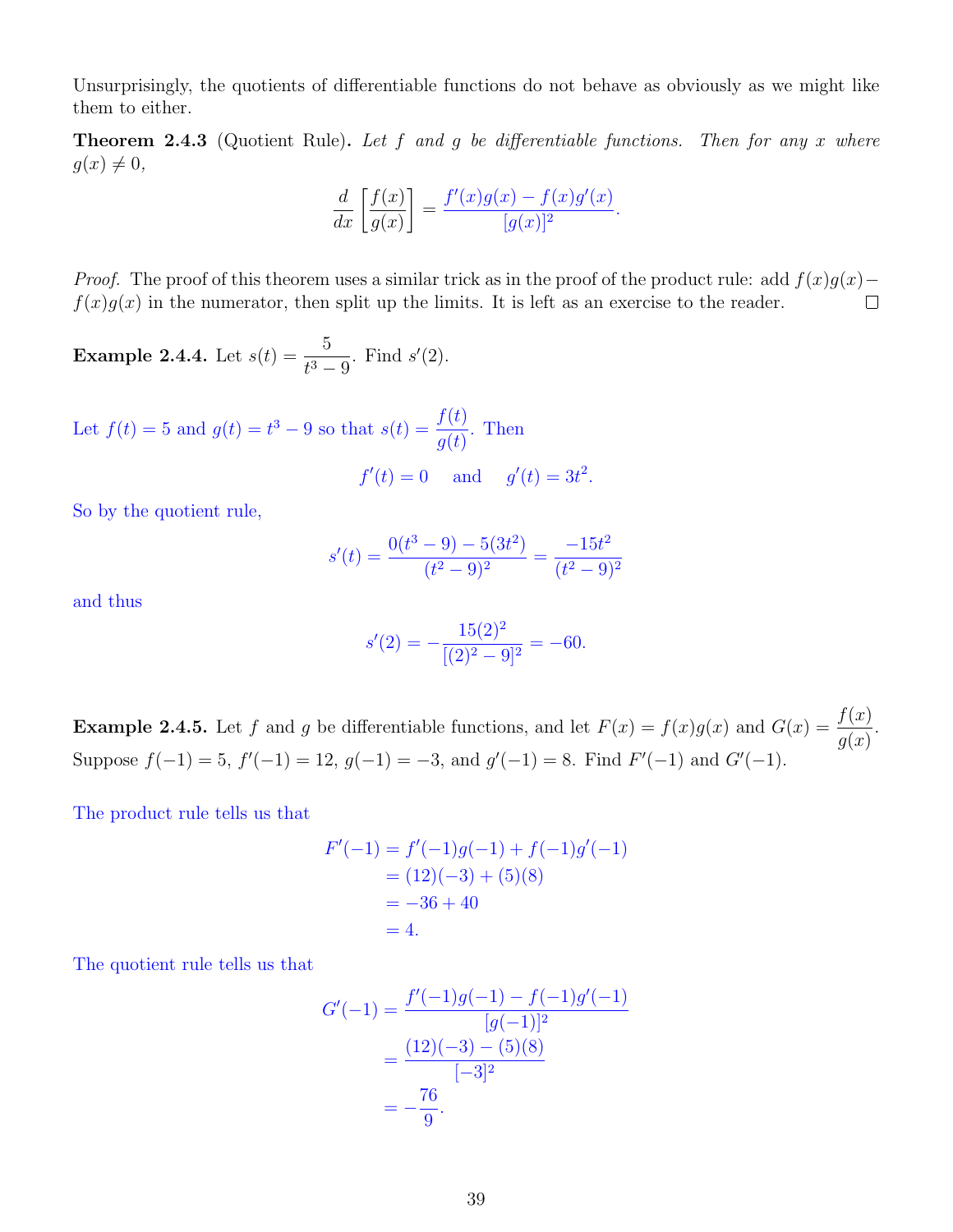Since  $tan(x) = \frac{sin(x)}{x}$  $cos(x)$ ,  $\csc(x) = \frac{1}{1}$  $\sin(x)$ ,  $sec(x) = \frac{1}{x}$  $\cos(x)$ , and  $\cot(x) = \frac{\cos(x)}{x}$  $sin(x)$ , we can now use the quotient rule to complete our list of derivatives of trigonometric functions.

Proposition 2.4.6 (Derivatives of Trigonometric Functions).

$$
\frac{d}{dx}[\sin(x)] = \cos(x) \qquad \qquad \frac{d}{dx}[\cos(x)] = -\sin(x)
$$
\n
$$
\frac{d}{dx}[\sec(x)] = \sec(x)\tan(x) \qquad \qquad \frac{d}{dx}[\csc(x)] = -\csc(x)\cot(x)
$$
\n
$$
\frac{d}{dx}[\tan(x)] = \sec^2(x) \qquad \qquad \frac{d}{dx}[\cot(x)] = -\csc^2(x)
$$

*Proof.* We'll obtain the derivative of  $tan(x)$ , and leave the remaining derivatives as an exercise for the reader.

Let 
$$
f(x) = \sin(x)
$$
 and  $g(x) = \cos(x)$  so that  $\tan(x) = \frac{\sin(x)}{\cos(x)} = \frac{f(x)}{g(x)}$ . Then  

$$
f'(x) = \cos(x) \quad \text{and} \quad g'(x) = -\sin(x).
$$

Thus, by the quotient rule

$$
\frac{d}{dx}[\tan(x)] = \frac{d}{dx} \left[ \frac{\sin(x)}{\cos(x)} \right] = \frac{\cos(x)\cos(x) - \sin(x)[- \sin(x)]}{\cos^2(x)}
$$

$$
= \frac{\cos^2(x) + \sin^2(x)}{\cos^2(x)}
$$

$$
= \frac{1}{\cos^2(x)}
$$
 (since  $\cos^2 \theta + \sin^2 \theta = 1$ )
$$
= \sec^2(x).
$$

 $\Box$ 

**Example 2.4.7.** Find  $\frac{dh}{dx}$  where  $h(x) = 7x^2 \left[2 \tan(x) + 3 \sec(x)\right]$ .

Again, let  $f(x) = 7x^2$  and  $g(x) = 2 \tan(x) + 3 \sec(x)$ . Then

$$
f'(x) = 14x
$$
 and  $g'(x) = 2\sec^2(x) + 3\sec(x)\tan(x)$ .

So, by the product rule, we have that

$$
h'(x) = f'(x)g(x) + f(x)g'(x) = 14x[2\tan(x) + 3\sec(x)] + 7x^2[2\sec^2(x) + 3\sec(x)\tan(x)].
$$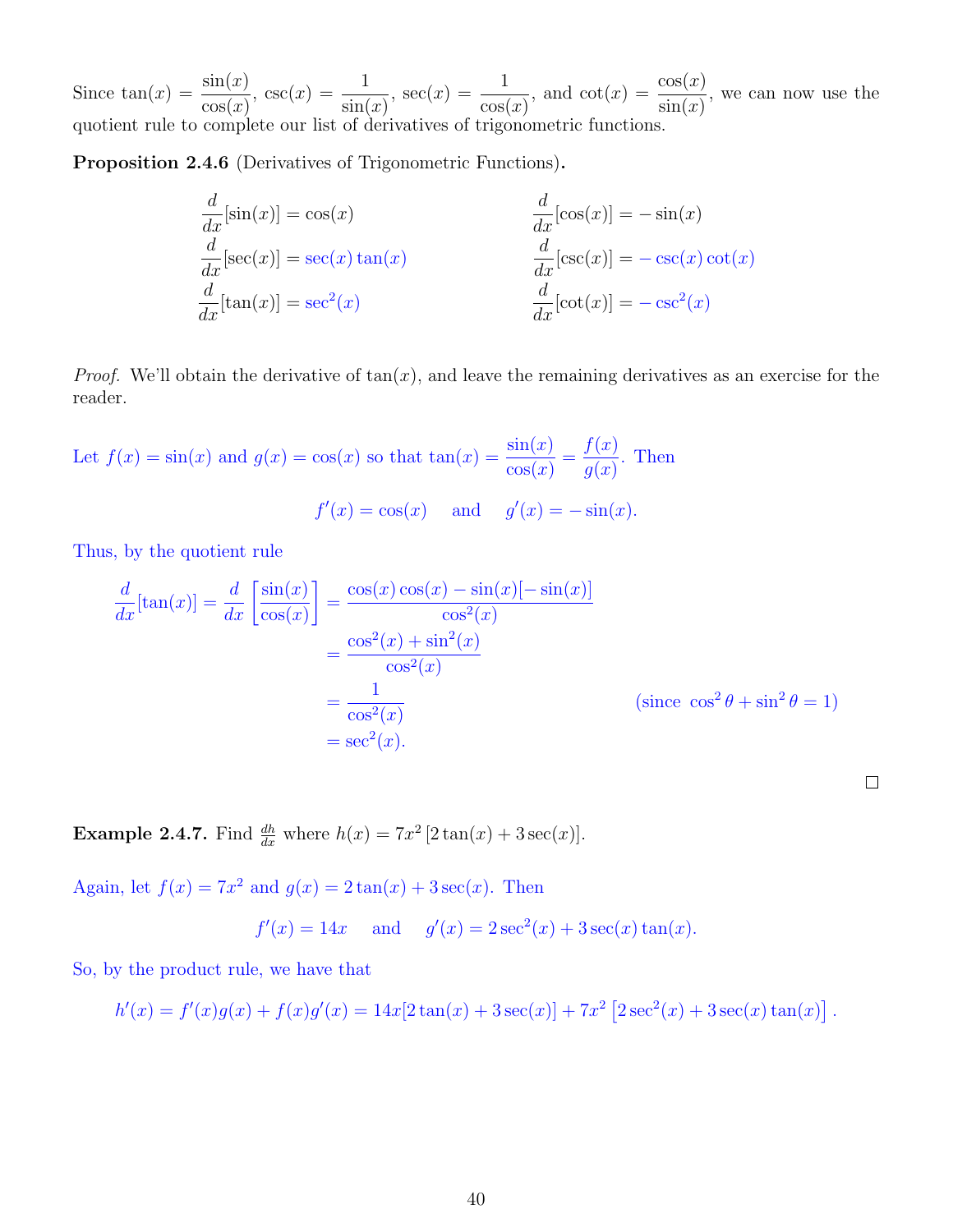**Example 2.4.8.** Find  $f'(x)$  for  $f(x) = \frac{x^3 \sin(x)}{x^3}$  $x + 1$ .

Notice that our numerator is a product of functions, so we're going to have to apply a product rule within the quotient rule.

$$
f'(x) = \frac{d}{dx} \left[ \frac{x^3 \sin(x)}{x+1} \right]
$$
  
= 
$$
\frac{\frac{d}{dx} [x^3 \sin(x)] (x+1) - x^3 \sin(x) \frac{d}{dx} [x+1]}{(x+1)^2}
$$
  
= 
$$
\frac{\left(\frac{d}{dx} [x^3] \sin(x) + x^3 \frac{d}{dx} [\sin(x)]\right) (x+1) - x^3 \sin(x) \frac{d}{dx} [x+1]}{(x+1)^2}
$$
 (product rule)  
= 
$$
\frac{3x^2 \sin(x) (x+1) + x^3 \cos(x) (x+1) - x^3}{(x+1)^2}.
$$

**Example 2.4.9.** Find  $f'(\theta)$  for  $f(\theta) = \sin^2 \theta$ .

$$
f'(\theta) = \frac{d}{d\theta} [\sin \theta \sin \theta]
$$
  
=  $\frac{d}{d\theta} [\sin \theta] \sin \theta + \sin \theta \frac{d}{d\theta} [\sin \theta]$  (product rule)  
=  $\cos \theta \sin \theta + \sin \theta \cos \theta$   
=  $2 \sin \theta \cos \theta$ .

**Example 2.4.10.** Find  $f'(\theta)$  for  $f(\theta) = \sin^3 \theta$ .

$$
f'(\theta) = \frac{d}{d\theta} [\sin^3 \theta]
$$
  
=  $\frac{d}{d\theta} [\sin \theta \sin^2 \theta]$   
=  $\frac{d}{d\theta} [\sin \theta] \sin^2 \theta + \sin \theta \frac{d}{d\theta} [\sin^2 \theta]$   
=  $\frac{d}{d\theta} [\sin \theta] \sin^2 \theta + \sin \theta \frac{d}{d\theta} [\sin \theta \sin \theta]$   
=  $\frac{d}{d\theta} [\sin \theta] \sin^2 \theta + \sin \theta \left( \frac{d}{d\theta} [\sin \theta] \sin \theta + \sin \theta \frac{d}{d\theta} [\sin \theta] \right)$   
=  $\cos \theta \sin^2 \theta + \sin \theta (\cos \theta \sin \theta + \sin \theta \cos \theta)$   
=  $3 \sin^2 \theta \cos \theta$ .

There appears to be a pattern forming here. We conjecture that  $\frac{d}{d\theta}[\sin^n \theta] = n \sin^{n-1} \theta \cos \theta$ . Indeed, if we think about  $\sin^n(x) = f(g(x))$  where  $f(x) = x^n$  and  $g(x) = \sin(x)$ , we see that somehow it's like there's a combination of the derivatives  $f'(x) = nx^{n-1}$  and  $g'(x) = \cos(x)$  involved in the derivative of  $f(g(x))$ . We'll make this formal in the next section.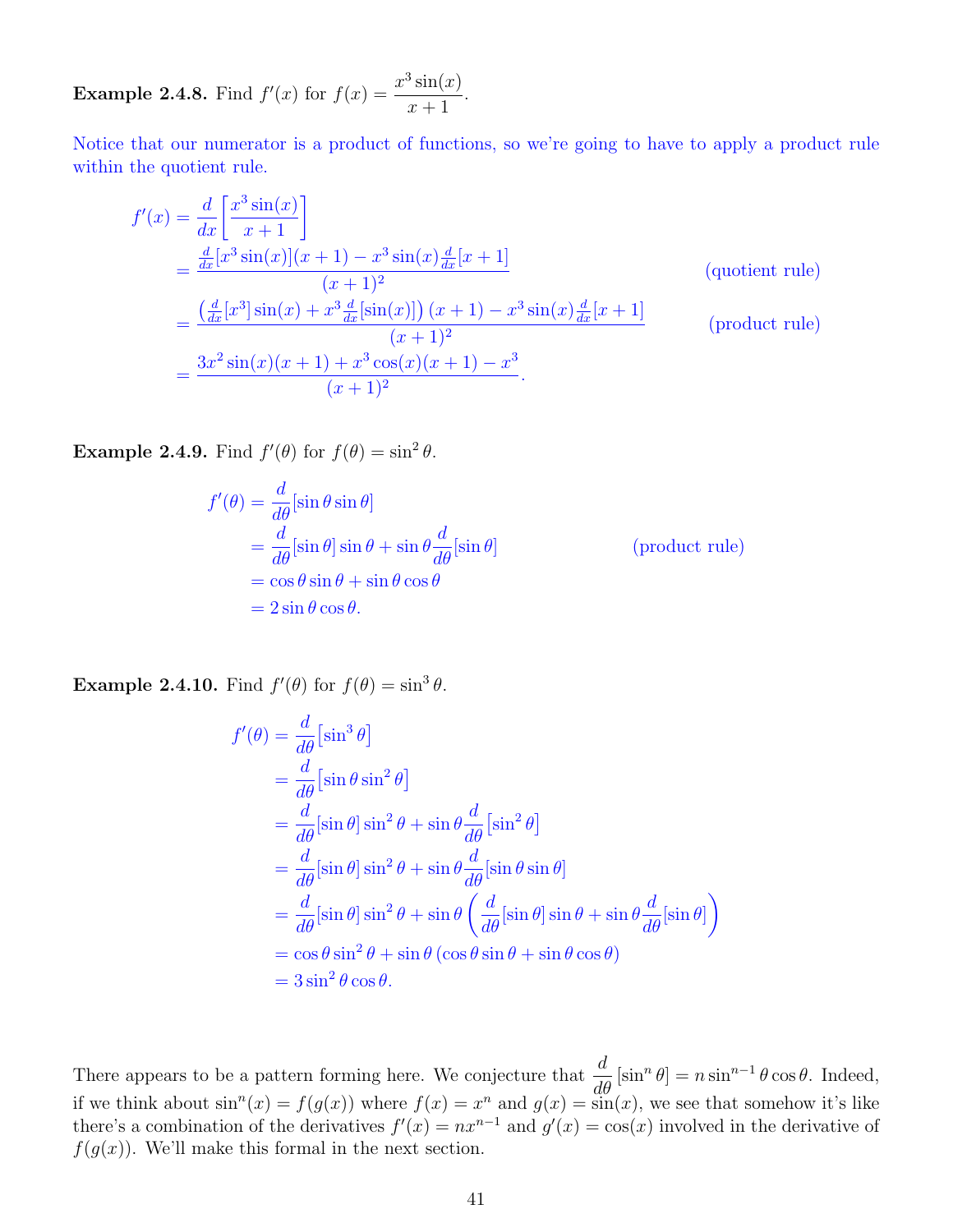# 2.5 The Chain Rule

What if you were asked to find the derivative of a composite function  $f(g(x))$ ? Certainly you could approach with limits, but limits are extremely messy and it'd be much nicer if we had a rule that gave us an all-inclusive approach to composite functions. Indeed, there is such a rule:

**Theorem 2.5.1** (Chain Rule). Suppose f and g are both differentiable functions. Then the composite  $(f \circ g)(x) = f(g(x))$  is differentiable and the derivative is given by

$$
(f \circ g)'(x) = f'(g(x)) \cdot g'(x).
$$

In Leibniz notation, letting  $y = f(u)$  and  $u = g(x)$ , we have that  $y = f(g(x))$  and so we would write

$$
\frac{dy}{dx} = \frac{dy}{du}\frac{du}{dx}.
$$

Remark. When it comes to the chain rule, often times the most difficult part is determining what the two functions that form your composite function are.

**Example 2.5.2.** Find the derivative of  $h(x) = \tan(3x)$ 

Let  $f(x) = \tan(x)$  and  $g(x) = 3x$  so that  $h(x) = f(g(x))$ . Then

 $f'(x) = \sec^2(x)$ 

and

 $g'(x) = 3,$ 

so

$$
h'(x) = f'(g(x)) \cdot g'(x) = \sec^2(g(x)) \cdot 3 = 3\sec^2(3x).
$$

**Example 2.5.3.** Find  $\frac{dh}{dt}$  $\frac{du}{dt}$  where  $h(t) = (t^2 - 7)^{861547}$ . Let  $f(t) = t^{861}$  and  $g(t) = (t^2 - 7)$  so that  $h(t) = f(g(t))$ . Then

$$
f'(t) = 861t^{860}
$$

and

$$
g'(t) = 2t,
$$

so

$$
h'(t) = f'(g(t)) \cdot g'(t) = 861(t^2 - 7)^{860} \cdot 2t.
$$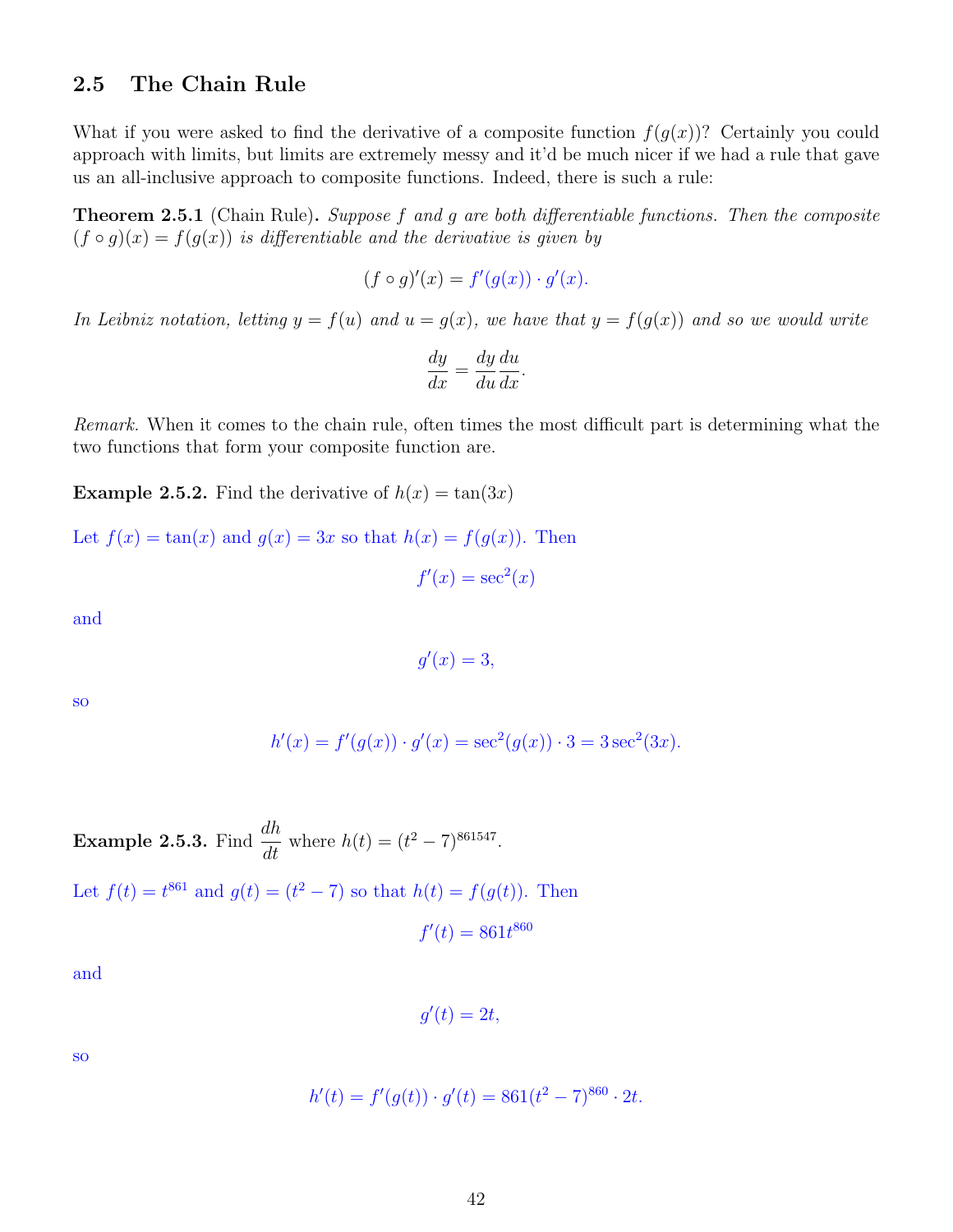Sometimes you may need to use the chain rule in conjunction with the product or quotient rules.

**Example 2.5.4.** Find  $r'(\theta)$  where  $r(\theta) = \sqrt{(\theta + 1) \sin \theta}$ .

Let  $f(\theta) = \sqrt{\theta}$ , and  $g(\theta) = (\theta + 1) \sin \theta$ . Then

$$
f'(\theta) = \frac{1}{2}\theta^{-1/2}
$$

and, using the product rule, we have

$$
g'(\theta) = \sin \theta + (\theta + 1)\cos \theta,
$$

so using the chain rule

$$
r'(\theta) = f'(g(\theta)) \cdot g'(\theta) = \frac{1}{2} \left[ (\theta + 1) \sin \theta \right]^{-1/2} \left[ \sin \theta + (\theta + 1) \cos \theta \right].
$$

**Example 2.5.5.** Find the derivative of  $F(x) = \frac{\cos(\sqrt{x})}{\cos(\sqrt{x})}$  $\overline{x})$  $\csc(x)$ .

Let  $f(x) = \cos(x)$ ,  $g(x) = \sqrt{x}$  and  $h(x) = \csc(x)$ . Then the numerator is  $f(g(x))$  and the denominator is  $h(x)$ . We have that

$$
f'(x) = -\sin(x)
$$

and

$$
g'(x) = \frac{1}{2}x^{-1/2},
$$

so

$$
(f \circ g)'(x) = f'(g(x)) \cdot g'(x) = -\frac{1}{2} \cos(\sqrt{x}) x^{-1/2}.
$$

We also have that

$$
h'(x) = -\csc(x)\cot(x),
$$

so using the quotient rule,

$$
F'(x) = \frac{(f \circ g)'(x)h(x) - (f \circ g)(x)h'(x)}{[h(x)]^2}
$$
  
= 
$$
\frac{-\frac{1}{2}\cos(\sqrt{x})x^{-1/2}\csc(x) + \cos(\sqrt{x})\csc(x)\cot(x)}{\csc^2(x)}.
$$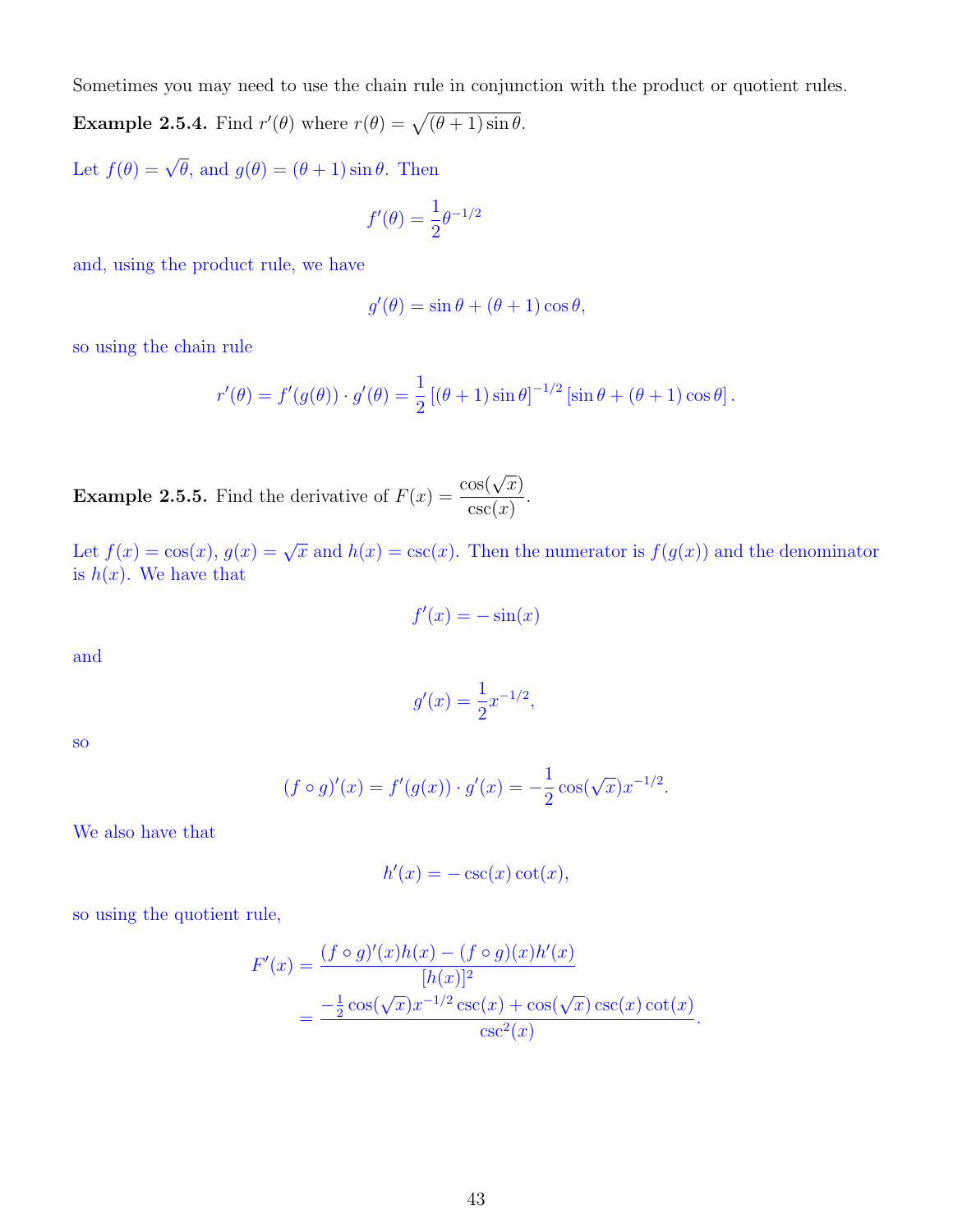Sometimes, we may even have to use an embedded chain rule *(chain rule-ception)*.

**Example 2.5.6.** Find the derivative  $\frac{dT}{dt}$  $\frac{d\mathcal{A}}{d\varphi}$  of  $T(\varphi) = \sin(\tan(\csc \varphi))$ . Let  $f(\varphi) = \sin \varphi$ ,  $g(\varphi) = \tan \varphi$ , and  $h(\varphi) = \csc \varphi$ , so then  $T(\varphi) = f(g(h(\varphi)))$ . We have that

$$
f'(\varphi) = \cos \varphi,
$$
  

$$
g'(\varphi) = \sec^2 \varphi,
$$

and

$$
h'(\varphi) = -\csc\varphi \cot\varphi.
$$

So then

$$
T'(\varphi) = f'(g(h(\varphi))) \cdot (g \circ h)'(\varphi)
$$
  
=  $f'(g(h(\varphi)) \cdot g'(h(\varphi)) \cdot h'(\varphi)$   
=  $\cos(\tan(\csc \varphi)) \cdot \sec^2(\csc \varphi) \cdot [-\csc \varphi \cot \varphi]$   
=  $-\cos(\tan(\csc \varphi)) \sec^2(\csc \varphi) \csc \varphi \cot \varphi$ 

**Example 2.5.7.** Find all points on the graph of  $y = 1 + \sqrt{8x^2 - x^4}$  where the tangent line is horizontal. Confirm your results by sketching a graph.

The slope of a horizontal tangent line is 0, so we're looking for places where  $y' = 0$ . Let  $f(x) = 1 + \sqrt{x}$ and  $g(x) = 8x^2 - x^4$  so that  $y = f(g(x))$ . Then

$$
f'(x) = \frac{1}{2}x^{-1/2} = \frac{1}{2\sqrt{x}}
$$

and

 $g'(x) = 16x - 4x^3$ ,

so

$$
y' = f'(g(x)) \cdot g'(x) = \frac{16x - 4x^3}{2\sqrt{8x^2 - x^4}} = \frac{4x(4 - x^2)}{2\sqrt{4x^2 - x^4}}.
$$

We see that  $y' = 0$  when  $x = 0, \pm 2$ . However, 0 is not in the domain of y', so in fact the only horizontal tangent lines occur when  $x = \pm 2$ .

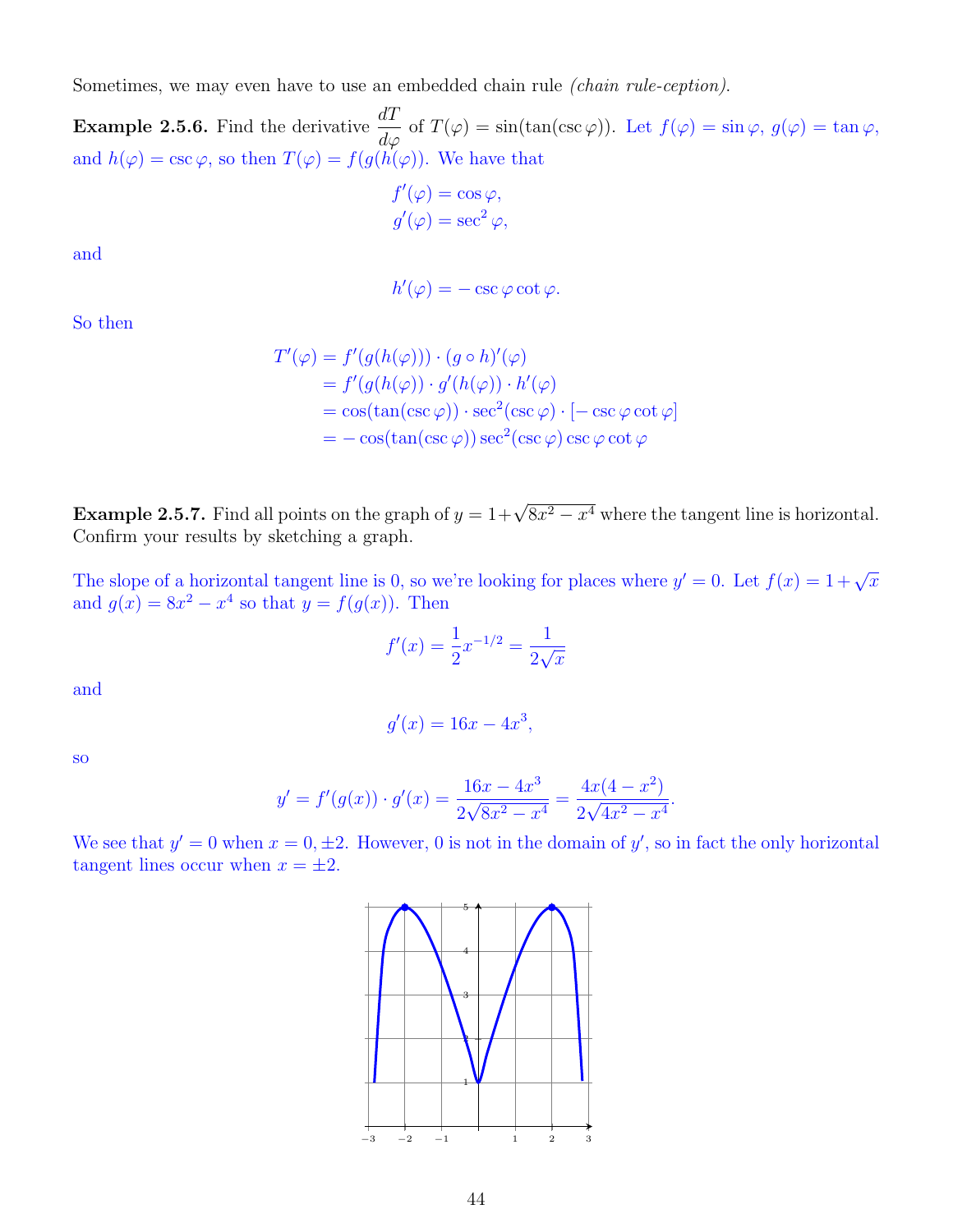## 2.6 Implicit Differentiation

Every function we've encountered up to this point can be described as one variable *explicity* in terms of another variable, for example

$$
y = \sqrt{x - 1}
$$

$$
y = 47x^2 \sin(x)
$$

However, there are some functions that may be defined *implicitly* by a relation between x and y, for example

$$
x^{2} + y^{2} = 169
$$
 (circle of radius 13)  
\n
$$
x = \frac{2}{3}y^{2}
$$
 (parabola opening to the right)  
\n
$$
4(x^{2} + y^{2}) = (x^{2} + y^{2} - 2xy)^{2}
$$
 (cardioid)

In some of these cases, it's easy to represent the implicit function as at least one explicit function, but in general that need not happen (as is the case with the cardioid, which requires a minimum of four explicit functions). In these cases, we would still like to be able to find the derivative  $\frac{dy}{dx}$ , say to find the equation of the tangent line. The key is to use the chain rule and treat  $y = y(x)$  as a function of x.

**Example 2.6.1.** If  $x^2 + y^2 = 400$ , find  $\frac{dy}{dx}$  $\frac{dy}{dx}$ .

Since we're treating y as a function of x, we actually have that  $y^2 = [y(x)]^2 = g(y(x))$ , where  $g = x^2$ . Since this is a composite function, we'll need to use the chain rule. Indeed, we have that

$$
\frac{d}{dx}[y^2] = \frac{d}{dx}[g(y(x))] = g'(y(x)) \cdot y'(x) = g'(y(x))\frac{dy}{dx} = 2[y(x)]\frac{dy}{dx} = 2y\frac{dy}{dx}.
$$

Since equal functions have equal derivatives everywhere, we can take a derivative of both sides of our given relation

$$
x^{2} + y^{2} = 400
$$

$$
\frac{d}{dx} [x^{2} + y^{2}] = \frac{d}{dx} [400]
$$

$$
\frac{d}{dx} [x^{2}] + \frac{d}{dx} [y^{2}] = 0
$$

$$
2x + 2y \frac{dy}{dx} = 0
$$

and now we can solve for  $\frac{dy}{dx}$  as we would for any other variable

$$
\Rightarrow \quad \frac{dy}{dx} = -\frac{x}{y}.
$$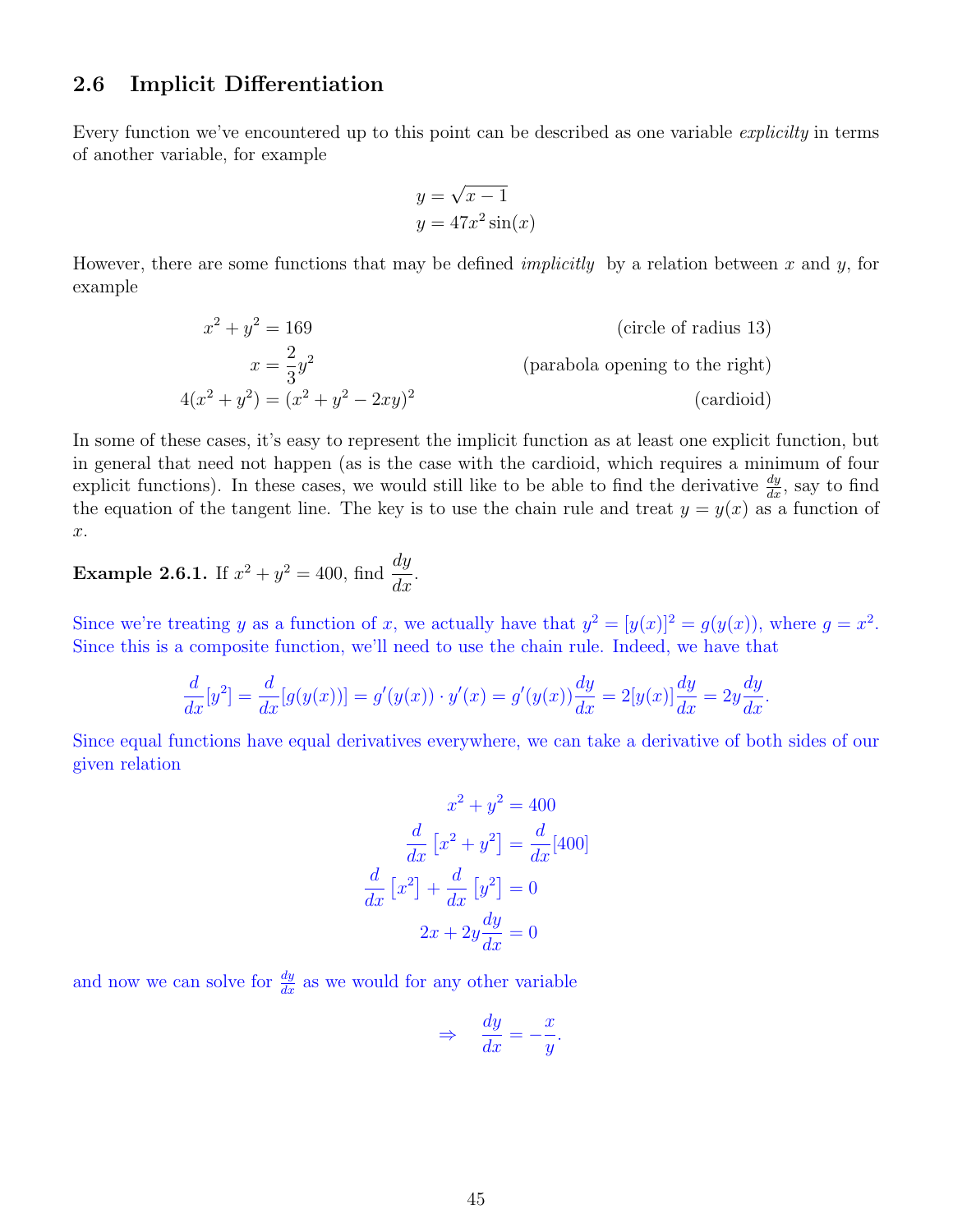**Example 2.6.2.** Find  $y'(x)$  implicitly for the equation  $y = \sin(xy)$ .

Taking a derivative of both sides of the given equation (with respect to  $x$ ), we get

$$
\frac{d}{dx}[y] = \frac{d}{dx}[\sin(xy)]
$$
\n
$$
y'(x) = \cos(xy)\frac{d}{dx}[xy]
$$
\n(chain rule)\n
$$
y'(x) = \cos(xy)(y + xy'(x))
$$
\n(product rule)\n
$$
\frac{dy}{dx} = y\cos(xy) + x\cos(xy)y'(x)
$$
\n
$$
-y\cos(xy) = x\cos(xy)y'(x) - \frac{dy}{dx}
$$
\n
$$
-y\cos(xy) = (x\cos(xy) - 1)y'(x)
$$
\n
$$
\Rightarrow y'(x) = \frac{-y\cos(xy)}{x\cos(xy) - 1}.
$$

**Example 2.6.3.** Given the relation  $x^2 - y^2 = 81$ , find the second derivative  $\frac{d^2y}{dx^2}$  $\frac{d^2y}{dx^2}$ .

We begin by finding the first derivative

$$
\frac{d}{dx} [x^2 - y^2] = \frac{d}{dx} [81]
$$
  
\n
$$
2x - 2y \frac{dy}{dx} = 0
$$
  
\n
$$
\Rightarrow \frac{dy}{dx} = \frac{x}{y}.
$$
\n(2.6.1)

Now we take the derivative of each side of this new equation (with respect to  $x$ )

<span id="page-45-1"></span><span id="page-45-0"></span>
$$
\frac{d}{dx}\left[\frac{dy}{dx}\right] = \frac{d}{dx}\left[\frac{x}{y}\right]
$$
\n
$$
\frac{d^2y}{dx^2} = \frac{y - x\frac{dy}{dx}}{y^2}.
$$
\n(2.6.2)

Now, we're not quite done yet as we want to represent the second derivative entirely in terms of  $x$  and y. So, we substitute Equation [2.6.1](#page-45-0) into Equation [2.6.2](#page-45-1) and get

$$
\frac{d^2y}{dx^2} = \frac{y - x\frac{dy}{dx}}{y^2} = \frac{y - x\left(\frac{x}{y}\right)}{y^2} = \frac{y^2 - x}{y^3}.
$$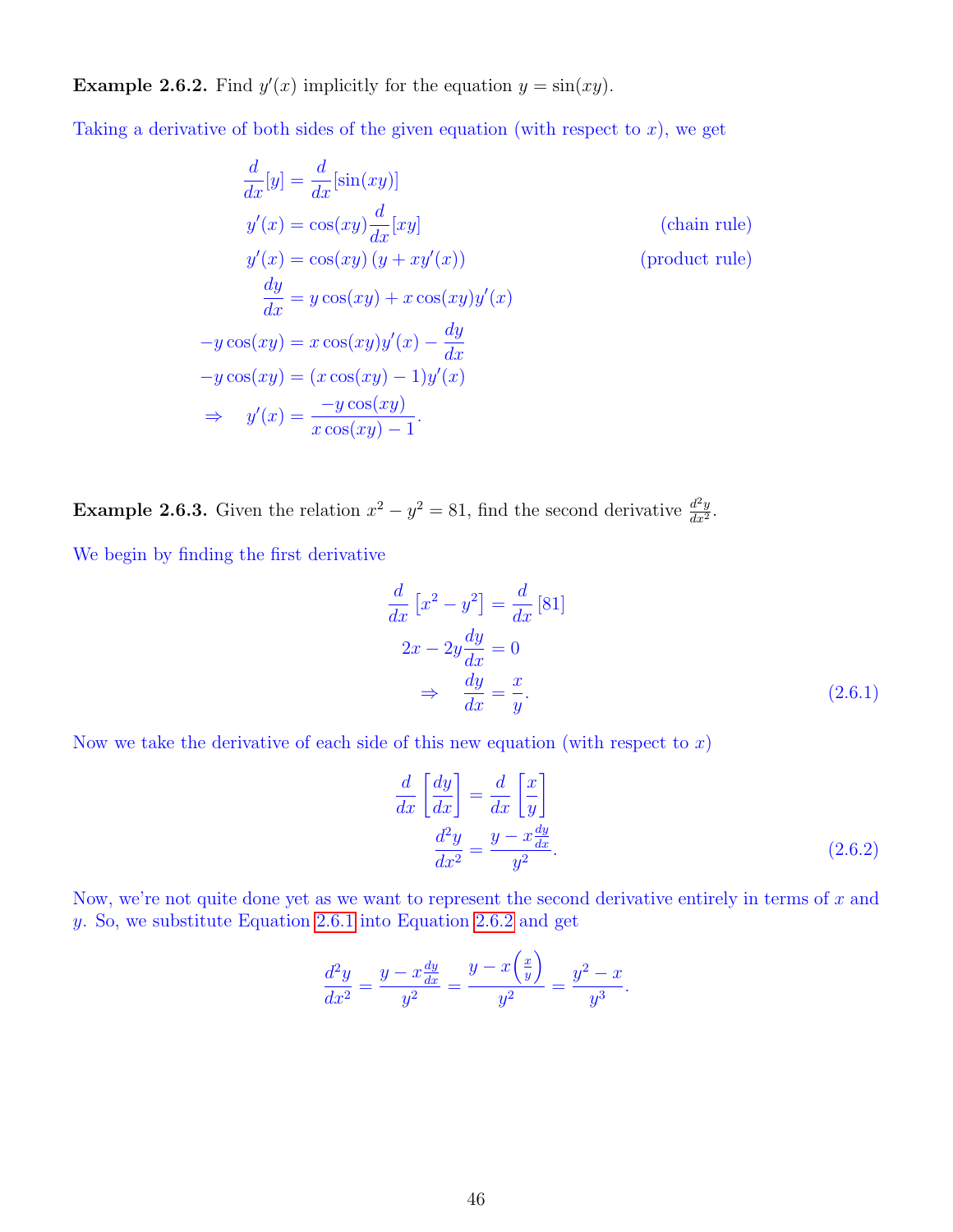**Example 2.6.4.** Find the equation of the tangent lines to the cardioid given by  $4(x^2 + y^2)$  =  $(x^{2} + y^{2} - 2x)^{2}$  at the point  $(0, -2)$  To find the horizontal tangent lines, we use implicit differentiation to find  $\frac{dy}{dx}$  and then plug in  $(0, -2)$  to find the slope of the tangent line. Taking a derivative of both sides of the given equation (with respect to  $x$ ), we get

$$
\frac{d}{dx}\left[4(x^2+y^2)\right] = \frac{d}{dx}\left[(x^2+y^2-2x)^2\right]
$$
\n
$$
4\left(2x+2y\frac{dy}{dx}\right) = 2\left(x^2+y^2-2x\right)\frac{d}{dx}\left[x^2+y^2-2x\right]
$$
\n
$$
4\left(2x+2y\frac{dy}{dx}\right) = 2\left(x^2+y^2-2x\right)\left(2x+2y\frac{dy}{dx}-2\right)
$$
\n
$$
4\left(2x+2y\frac{dy}{dx}\right) = 2\left(2x^3+2x^2y\frac{dy}{dx}-2x^2+2xy^2+2y^3\frac{dy}{dx}-2y^2-4x^2-4xy\frac{dy}{dx}+4x\right)
$$
\n
$$
4\left(2x+2y\frac{dy}{dx}\right) = 4\left(x^3+x^2y\frac{dy}{dx}-x^2+xy^2+y^3\frac{dy}{dx}-y^2-2x^2-2xy\frac{dy}{dx}+2x\right)
$$
\n
$$
2x+2y\frac{dy}{dx} = x^3+x^2y\frac{dy}{dx}-3x^2+xy^2+y^3\frac{dy}{dx}-y^2-2xy\frac{dy}{dx}+2x
$$
\n
$$
2x-x^3+3x^2-xy^2+y^2-2x=x^2y\frac{dy}{dx}+y^3\frac{dy}{dx}-2xy\frac{dy}{dx}-2y\frac{dy}{dx}
$$
\n
$$
2x-x^3+3x^2-xy^2+y^2-2x=(x^2y+y^3-2xy-2y)\frac{dy}{dx}
$$
\n
$$
\Rightarrow \frac{dy}{dx} = \frac{2x-x^3+3x^2-xy^2+y^2-2x}{x^2y+y^3-2xy-2y}.
$$

Plugging in  $x = 0$  and  $y = -2$ , we get that  $\frac{dy}{dx} = -1$  and thus the equation of our tangent line through  $(0, -2)$  is  $y = -x - 2$ .

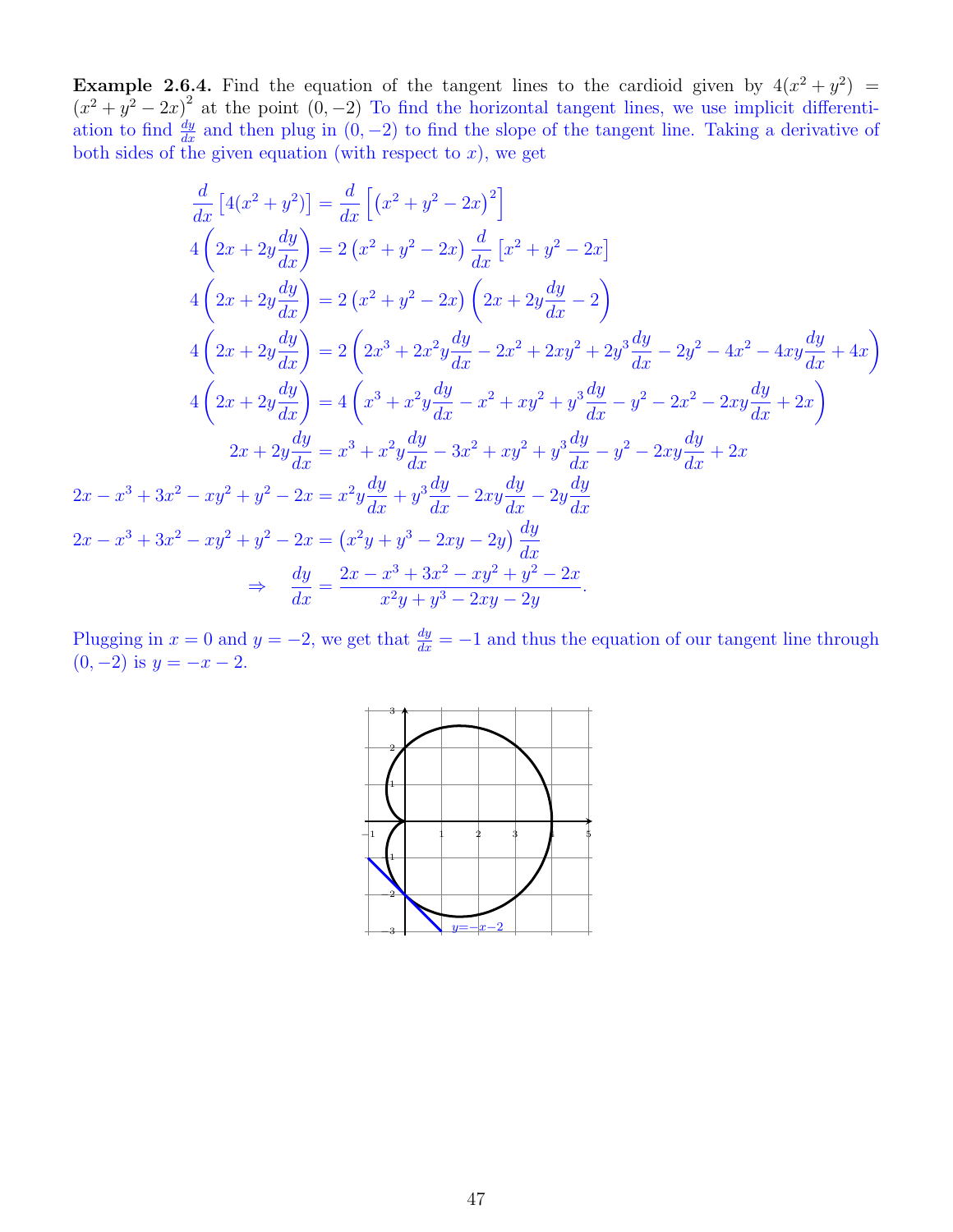# 2.7 Related Rates

We will motivate this topic with the following example.

Example 2.7.1. Suppose water is being drained out of a conical tank. Given that the volume of a cone is  $V = \frac{\pi}{3}$  $\frac{\pi}{3}r^2h$ , rate of change in the volume of water,  $\frac{dV}{dt}$ , should be related to both the rate of change of the radius of the water's surface,  $\frac{dr}{dt}$ , and the rate of change of the height of the water,  $\frac{dh}{dt}$ . Indeed, since  $V = V(t)$ ,  $r = r(t)$ , and  $h = h(t)$  are all functions of time, we can use implicit differentiation to get

> $\frac{d}{dt}[V] = \frac{d}{dt}$  $\lceil \frac{\pi}{2} \rceil$ 3  $r^2h\Big]$  $dV$  $\frac{d\mathbf{v}}{dt} =$ π 3  $\int 2rh \frac{dr}{dt}$  $\frac{dr}{dt} + r^2 \frac{dh}{dt}$ (product rule).

So now we know how the rates  $\frac{dV}{dt}$ ,  $\frac{dr}{dt}$ , and  $\frac{dh}{dt}$  are related. We may call this equation a **related rates** equation.

Example 2.7.2. A stone is dropped into a calm lake, which causes concentric circular ripples to emanate from the splash point. The radius  $r$  of the outermost ripple is increasing a rate of 2 feet per second. When the radius gets to be 7 feet, at what rate is the total area A of the rippled water changing?

Recall that  $A = \pi r^2$ . Using implicit differentiation, we see that the changing area is related to the changing radius by

$$
\frac{d}{dt}[A] = \frac{d}{dt}[\pi r^2]
$$

$$
\frac{dA}{dt} = 2\pi r \frac{dr}{dt}.
$$

We're given that  $\frac{dr}{dt} = 2 \text{ ft/s}$ , so when  $r = 7 \text{ ft}$ , we have

$$
\frac{dA}{dt} = 2\pi(7)(2) = 28\pi \,\text{ft}^2/\text{s}.
$$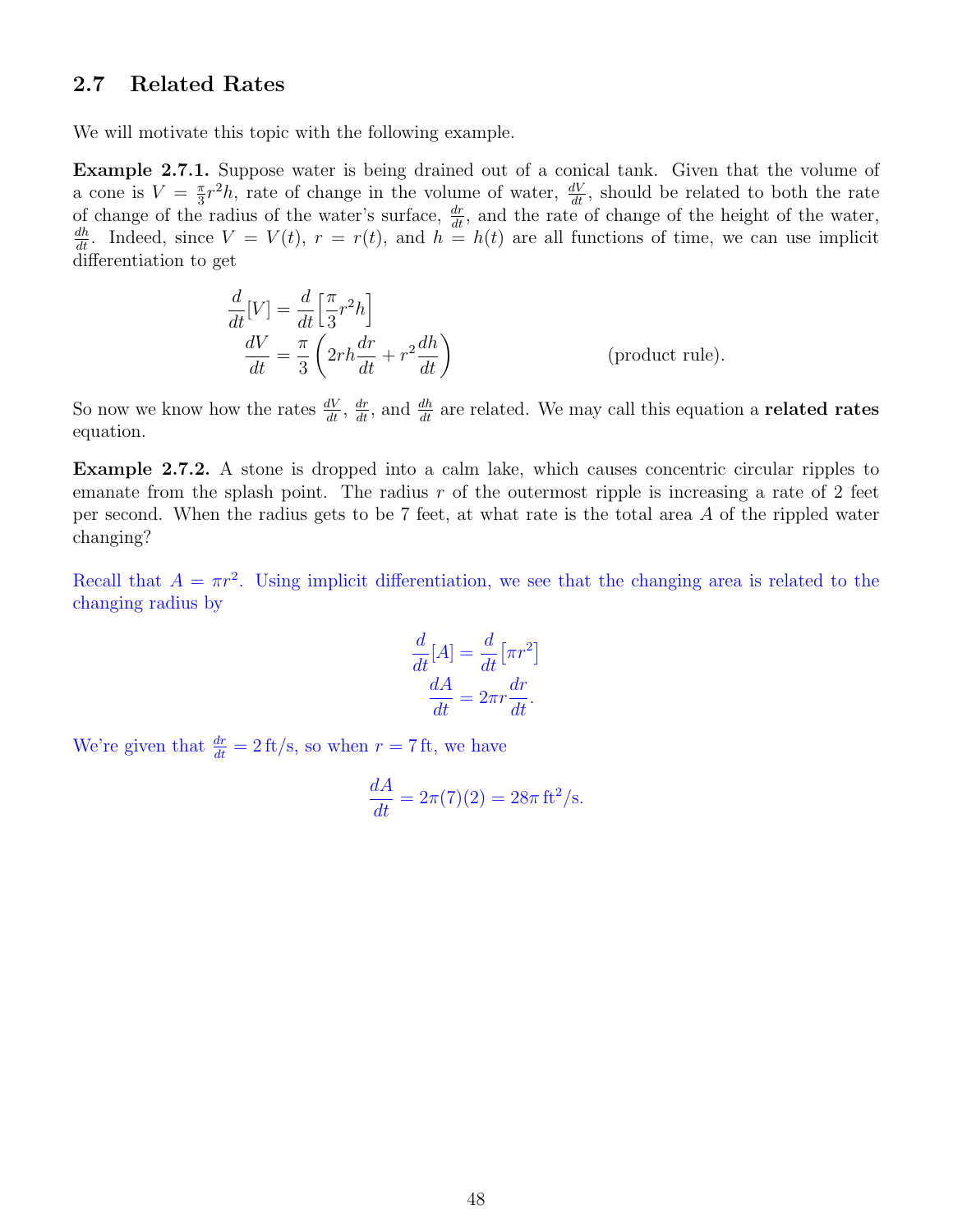Example 2.7.3. A 25-foot ladder is leaning against the wall of a building. The base of the ladder is being pulled away from the building at a rate of 2 feet per second, and the top of the ladder is sliding down the wall.

- a. How fast is the top of the ladder sliding down the wall when the base is 8 feet away from the wall?
- b. At what rate is the angle between the ladder and the ground changing when the base is 8 feet away from the wall?

Let  $x = x(t)$  represent the distance of the base of the ladder from the wall,  $y = y(t)$  be the height of the top of the latter, and  $\theta = \theta(t)$  the angle formed between the ground and the base of the ladder.



**a.** We want to relate  $\frac{dx}{dt}$  and  $\frac{dy}{dt}$ . From the picture above, it's clear that x and y are related by

$$
x^2 + y^2 = 25^2 = 625.
$$

With implicit differentiation, we have that

$$
\frac{d}{dt}[x^2 + y^2] = \frac{d}{dt}[625]
$$
\n
$$
2x\frac{dx}{dt} + 2y\frac{dy}{dt} = 0
$$
\n
$$
\Rightarrow \quad \frac{dy}{dt} = -\frac{x}{y}\frac{dx}{dt} = -\frac{x}{\sqrt{625 - x^2}}\frac{dx}{dt}.
$$

We're given that  $\frac{dx}{dt} = 2 \text{ ft/s}$ , so when  $x = 8$ , we have

$$
\frac{dy}{dt} = -\frac{2(8)}{2\sqrt{625 - 64}}(2) = -\frac{16}{\sqrt{561}} \approx -0.676 \,\text{ft/s}.
$$

**b.** Now we want to relate  $\frac{dx}{dt}$  and  $\frac{d\theta}{dt}$ . Again, from the picture above, we have that x, y, and  $\theta$  are related by  $\cos \theta = \frac{x}{25}$  and  $\sin \theta = \frac{y}{25}$ . With implicit differentiation,

$$
\frac{d}{dt}[\cos\theta] = \frac{d}{dt}\left[\frac{x}{25}\right] \n-\sin\theta \frac{d\theta}{dt} = \frac{1}{25}\frac{dx}{dt} \n\Rightarrow \frac{d\theta}{dt} = -\frac{1}{25\sin\theta}\frac{dx}{dt} = -\frac{1}{y}\frac{dx}{dt} = -\frac{1}{\sqrt{625 - x^2}}\frac{dx}{dt}.
$$

We're given that  $\frac{dx}{dt} = 2 \text{ ft/s}$ , so when  $x = 8$ , we get

$$
\frac{d\theta}{dt} = -\frac{1}{\sqrt{625 - 64}}(2) = -\frac{2}{\sqrt{561}} \approx -0.084 \,\text{rad/s} \approx -4.838 \,\text{deg/s}.
$$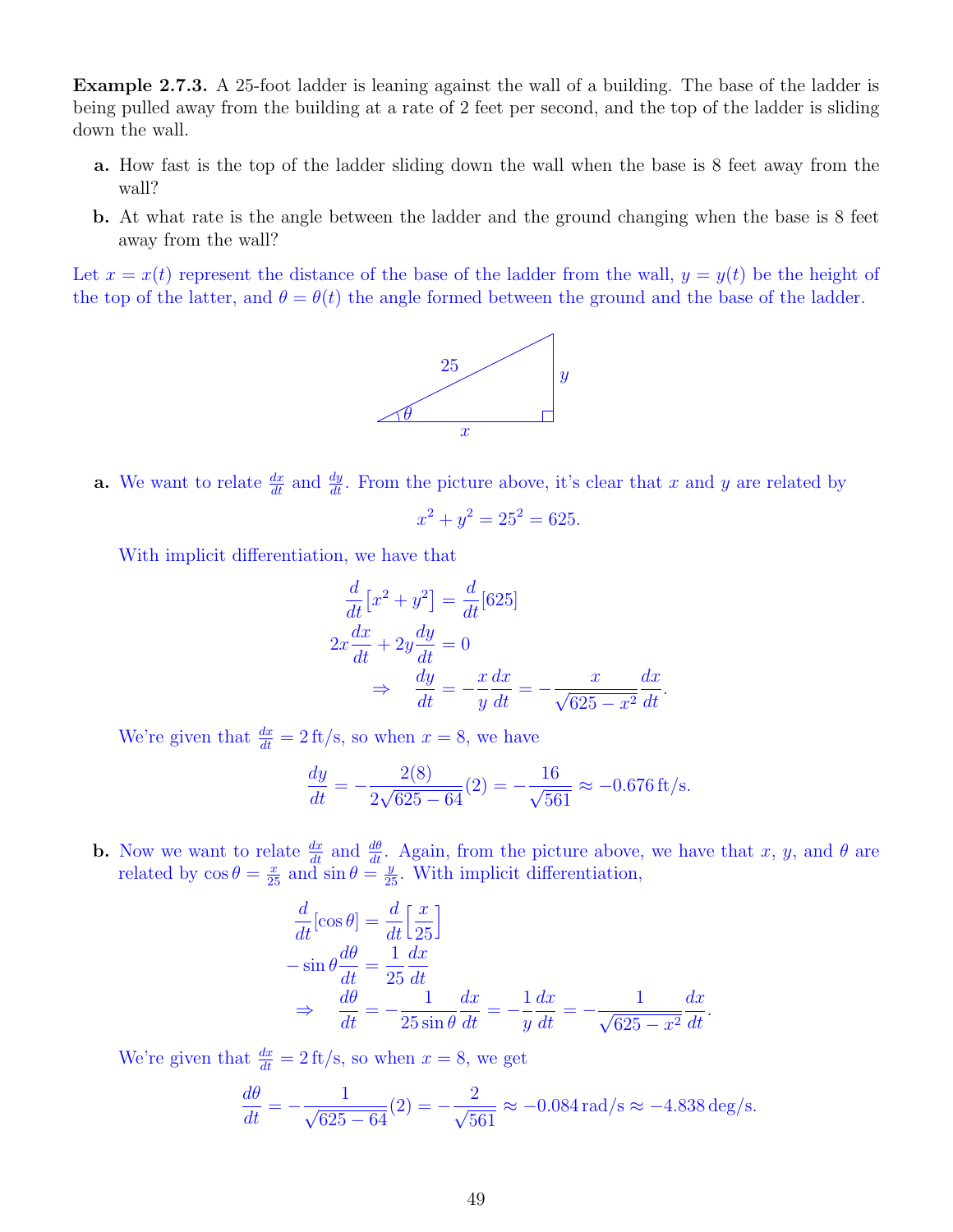Example 2.7.4. A perfectly spherical balloon is being filled with air at a constant rate of 10 cubic inches per minute. At some point in time, an observer measures that the radius is increasing at a rate of 1.7 inches per minute. What is the radius of the balloon when this measurement is taken, and what is the volume of the balloon when this measurement is taken?

Let  $r = r(t)$  be the radius of the balloon and  $V = V(t)$  the volume of the balloon at time t. Recall that the volume of a sphere is given by

<span id="page-49-0"></span>
$$
V = \frac{4}{3}\pi r^3.
$$

So, differentiating both sides of this equation with respect to  $t$ , we have

$$
\frac{d}{dt}[V] = \frac{d}{dt}\left[\frac{4}{3}\pi r^3\right]
$$

$$
\frac{dV}{dt} = 4\pi r^2 \frac{dr}{dt}.
$$
(2.7.1)

We're given that  $\frac{dV}{dt} = 10 \text{ in}^3/\text{min}$  and  $\frac{dr}{dt} = 1.7 \text{ in/min}$ , so rearranging Equation [2.7.1](#page-49-0) to solve for r, we get that

$$
r = \sqrt{\frac{\frac{dV}{dt}}{4\pi \frac{dr}{dt}}}
$$

$$
= \sqrt{\frac{10}{4\pi (1.7)}}
$$

$$
\approx 0.684 \text{ in,}
$$

at the time the measurement is taken. The equation for the volume of the sphere tells us that the balloon's volume is

$$
V \approx \frac{4}{3}\pi (0.684) \approx 1.34 \text{ in}^3
$$

at the time of the measurement.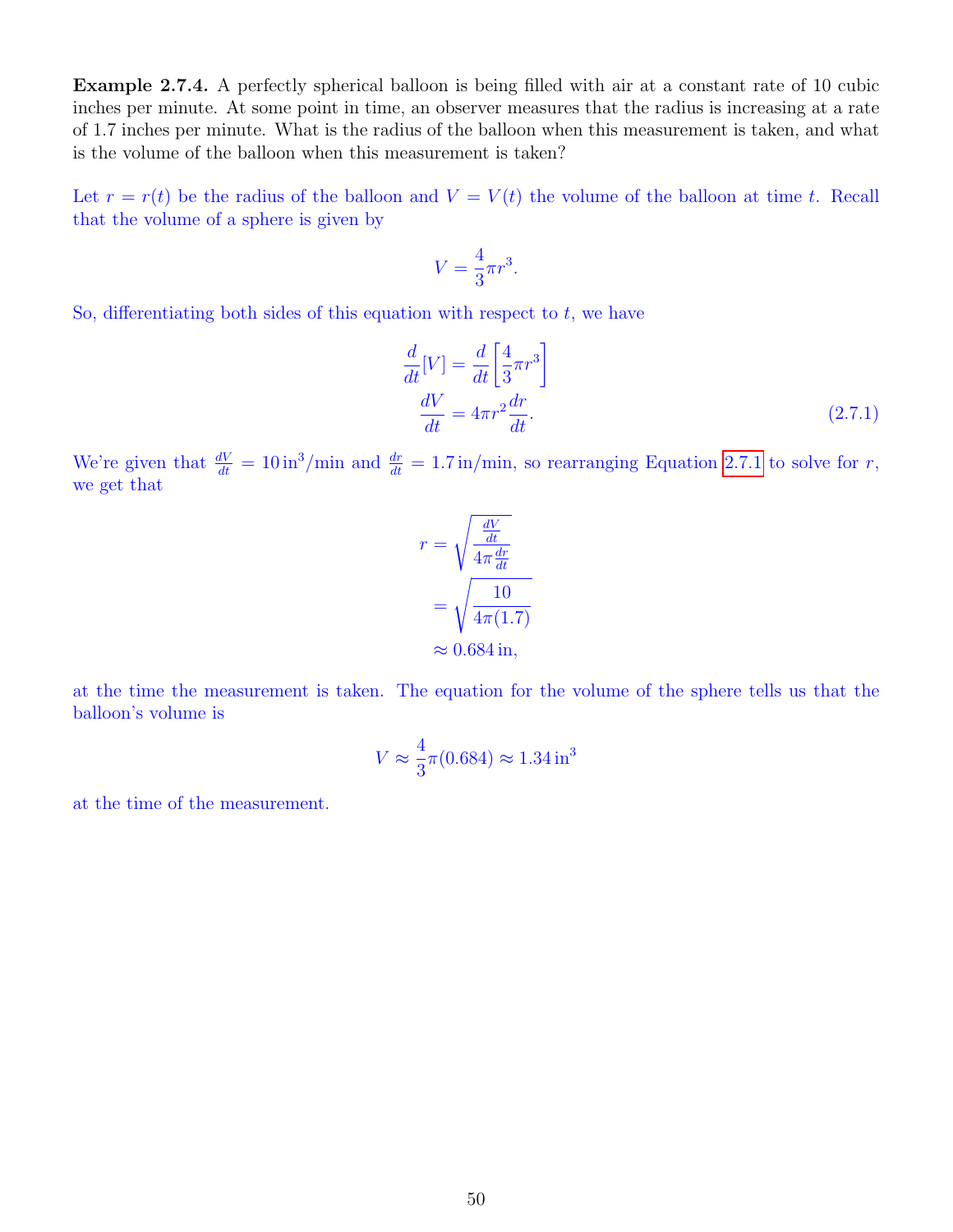Example 2.7.5. A plane is flying due north at a constant 500 kilometers per hour and another is flying due east at a constant 600 kilometers per hour. At what rate is the distance between the planes changing after two hours have passed?

Let  $y = y(t)$  be the distance traveled north and  $x = x(t)$  be the distance traveled east after t hours have passed. By the Pythagorean Theorem, we have that the distance  $z = z(t)$  between the two planes after t hours is given by

<span id="page-50-0"></span>
$$
z^2 = x^2 + y^2.
$$

Differentiating both sides with respect to  $t$ , we have

$$
\frac{d}{dt}\left[z^2\right] = \frac{d}{dt}\left[x^2 + y^2\right] \n2z\frac{dz}{dt} = 2x\frac{dx}{dt} + 2y\frac{dy}{dt} \n\Rightarrow \frac{dz}{dt} = \frac{x}{z}\frac{dx}{dt} + \frac{y}{z}\frac{dy}{dt} \n= \frac{x}{\sqrt{x^2 + y^2}}\frac{dx}{dt} + \frac{y}{\sqrt{x^2 + y^2}}\frac{dy}{dt}.
$$
\n(2.7.2)

After 2 hours, we have that  $x = 1200 \text{ km}$  and  $y = 1000 \text{ km}$ . Since we're given that  $\frac{dx}{dt} = 600 \text{ km/h}$  and  $\frac{dy}{dt} = 500 \,\mathrm{km/h}$ , we plug all of this into Equation [2.7.2](#page-50-0) to get

$$
\frac{dz}{dt} = \frac{1200}{\sqrt{1200^2 + 1000^2}}(600) + \frac{1000}{\sqrt{1200^2 + 1000^2}}(500) \approx 781 \,\text{km/h}.
$$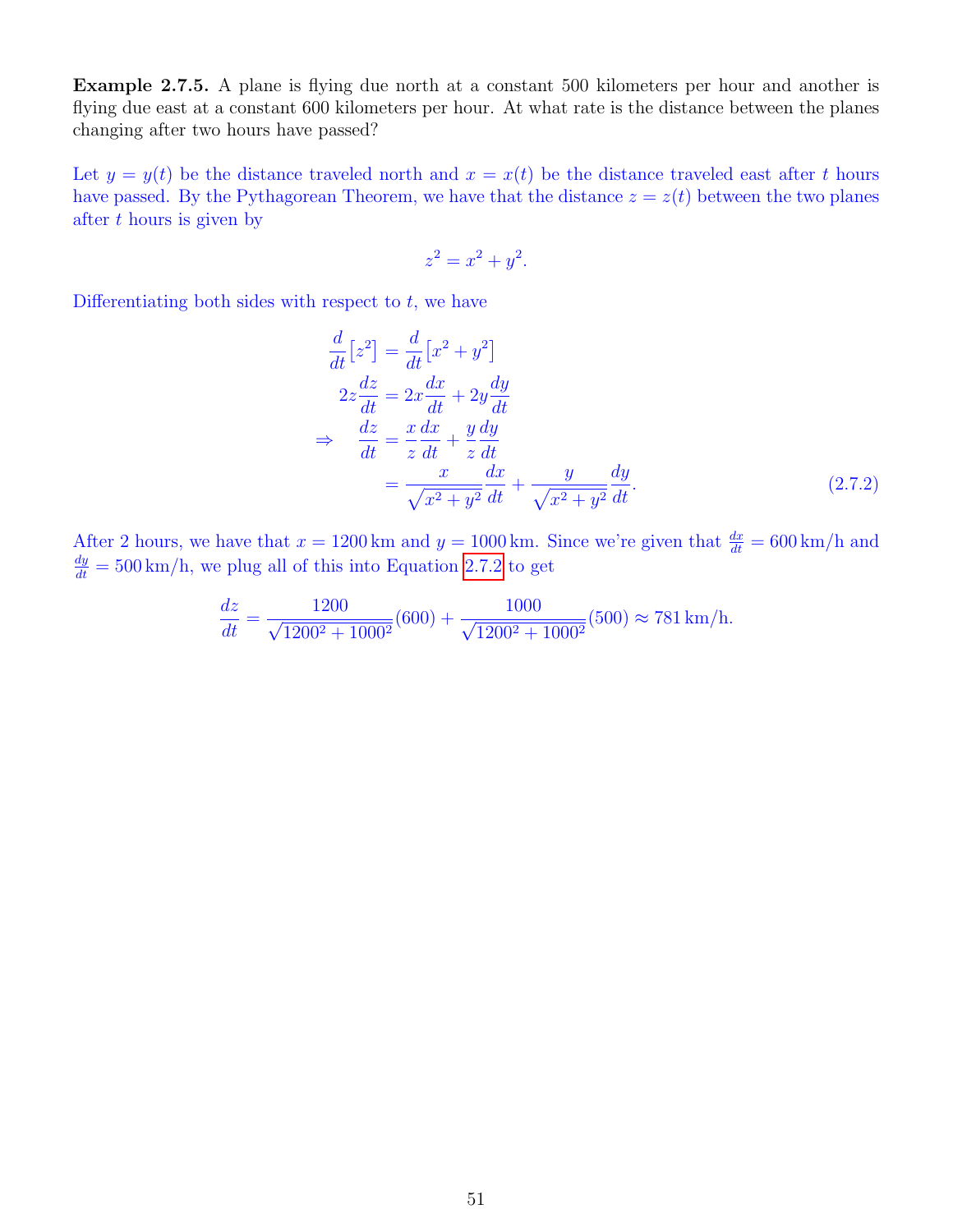Example 2.7.6. A swimming pool is 20 ft wide, 40 ft long, 4 ft deep at the shallow end, and 9 ft deep at its deepest point. A cross-section is shown in the figure below. If the pool is being filled at a rate of  $0.8 \text{ ft}^3/\text{min}$ , how fast is the water level rising when the depth at the deepest point is 5 ft?



Notice that the rate of change of the volume will be different when the water level is above 6 ft and when it is below 6 ft. As such, we are in the latter case. Let  $h = h(t)$  be the height of the water.



(Here x and y were determined by similar triangles). We thus have that the volume  $V = V(t)$  of the pool at height  $h$  is given by

$$
V = 20 \left[ \frac{1}{2}(h)h + \frac{1}{2} \left( \frac{8}{3}h \right)h + 12h \right] = \frac{110}{3}h^2 + 240h.
$$

Differentiating both sides with respect to  $t$  yields

$$
\frac{d}{dt}[V] = \frac{d}{dt}\left[\frac{110}{3}h^2 + 240h\right]
$$

$$
\frac{dV}{dt} = \frac{220}{3}h\frac{dh}{dt} + 240\frac{dh}{dt}
$$

$$
= \left[\frac{220}{3}h + 240\right]\frac{dh}{dt}
$$

$$
\Rightarrow \quad \frac{dh}{dt} = \frac{1}{\frac{220}{3}h + 240}\frac{dV}{dt}.
$$

We're given that  $\frac{dV}{dt} = 0.8 \text{ ft}^3/\text{min}$ , so when the water level is 5 ft, we get

$$
\frac{dh}{dt} = \frac{1}{\frac{220}{3}(5) + 240}(0.8) \approx 0.00132 \,\text{ft/min}.
$$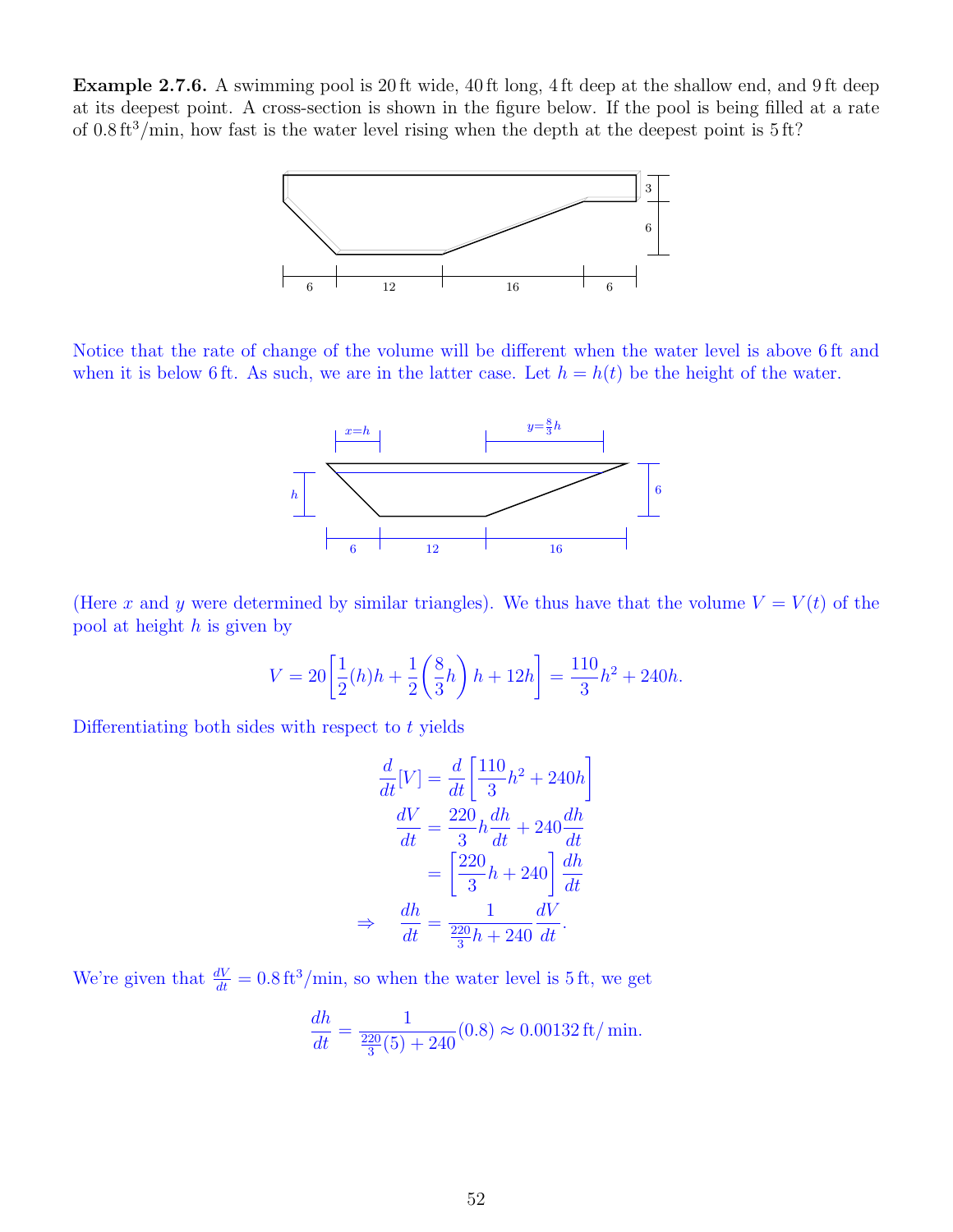# 2.8 Linear Approximations and Differentials

As we have seen, given a function f and a point a in the domain, the tangent line at the point  $(a, f(a))$ is a fairly accurate approximation of the function values near a. At the point  $(x_0, y_0) = (a, f(a))$ , the equation of the tangent line is given by

$$
(y - y_0) = m(x - x_0)
$$
  
\n
$$
(y - f(a)) = f'(a)(x - a)
$$
  
\n
$$
\Rightarrow y = f(a) + f'(a)(x - a).
$$

**Definition.** For all  $x$  near a point  $a$ , the approximation

$$
f(x) \approx f(a) + f'(a)(x - a)
$$

is called the linear approximation or tangent line approximation of  $f$  at  $a$ . The linear function

$$
L(x) = f(a) + f'(a)(x - a)
$$

is called the **linearization** of  $f$  at  $a$ .



Example 2.8.1. Use the tangent line approximation of

$$
f(x) = 1 + \sin(x)
$$

at the point  $(0, 1)$  to approximate the value of  $f(0.1)$ . How does your approximation compare to the calculator's given value of  $f(0.1)$ ?

We're doing the tangent line approximation at  $(0, 1)$ , so  $a = 0$ . Hence

$$
f(x) \approx f(0) + f'(0)(x - 0).
$$

A quick computation shows that  $f'(x) = \cos(x)$ , so  $f'(0) = 1$ . Hence

$$
f(x) \approx 1 + 1(x - 0) = 1 + x.
$$

hence

$$
f(0.1) \approx 1 + 0.1 = 1.1.
$$

Indeed, according to our calculator,  $f(0.1) = 1.099833...$ , so our approximation is very close.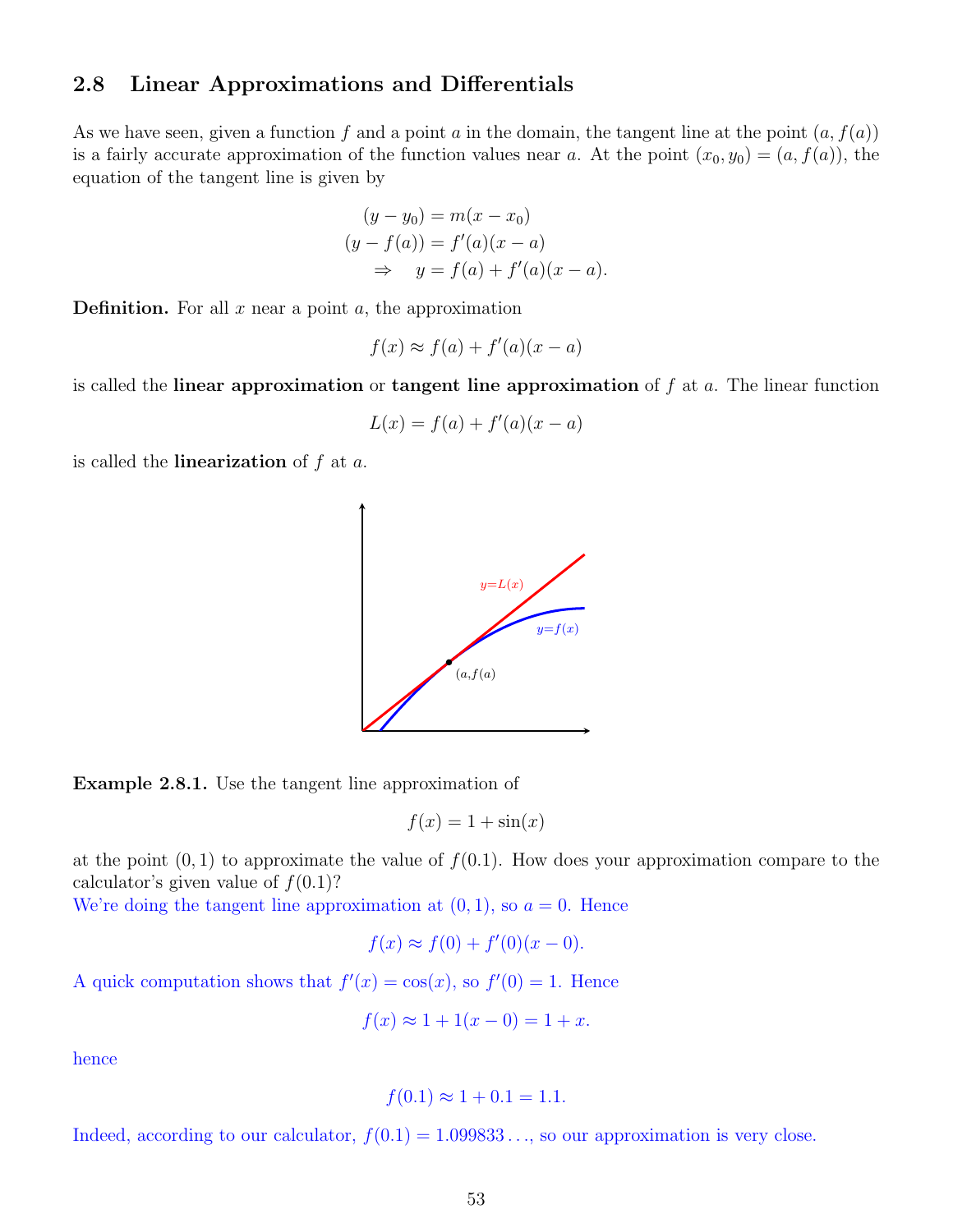Example 2.8.2. Use the linearization of

$$
f(x) = \sqrt{x}
$$

at 16 to approximate  $\sqrt{16.5}$ . How does your approximation compare to the calculator's given value of  $\sqrt{16.5?}$ 

We're looking at a linear approximation of f at 16, so  $a = 16$ . The linearization is given by

$$
L(x) = f(a) + f'(a)(x - a).
$$

A quick computation shows that  $f'(x) = \frac{1}{2}x^{-1/2}$ , so  $f'(16) = \frac{1}{8}$ , hence

$$
L(x) = 4 + \frac{1}{8}(x - 16).
$$

So,  $f(16.5) \approx L(16.5)$ , whence we compute

$$
L(16.5) = 4 + \frac{1}{8}(16.5 - 16) = 4.0625.
$$

Indeed, according to our calculator,  $f(16.5) = 4.0620192...$ , so our approximation is very close.

Why do we care about linear approximations? Functions can be very computationally complex, but linear functions are incredibly simple. So, we can approximate values of a rather complicated function with simpler linear functions to any degree of accuracy we need.

Approximations can also be thought of in terms of differentials.

**Definition.** If  $y = f(x)$ , where f is a differentiable function, then the **differential**, dx, is an independent variable and can take on any real number, and the **differential**,  $dy$  is defined by

$$
dy = f'(x)dx
$$

The idea here is that small changes in the input of the function (represented by  $dx$ ) can have large changes in the output  $(dy)$ , and those output changes are related to the input changes by the derivative.

Geometrically, we have the following interpretation: Let  $P(x, f(x))$  and  $Q(x + \Delta x, f(x + \Delta x))$  be points on the graph, and set  $dx = \Delta x$ . Then

$$
\Delta y = f(x + \Delta x) - f(x)
$$

And, as we see in the figure below,  $\Delta y \approx dy$  becomes a better approximation as  $dx = \Delta x$  becomes smaller.  $\Delta y$  is sometimes called the **propogated error** or **error in measurement**.

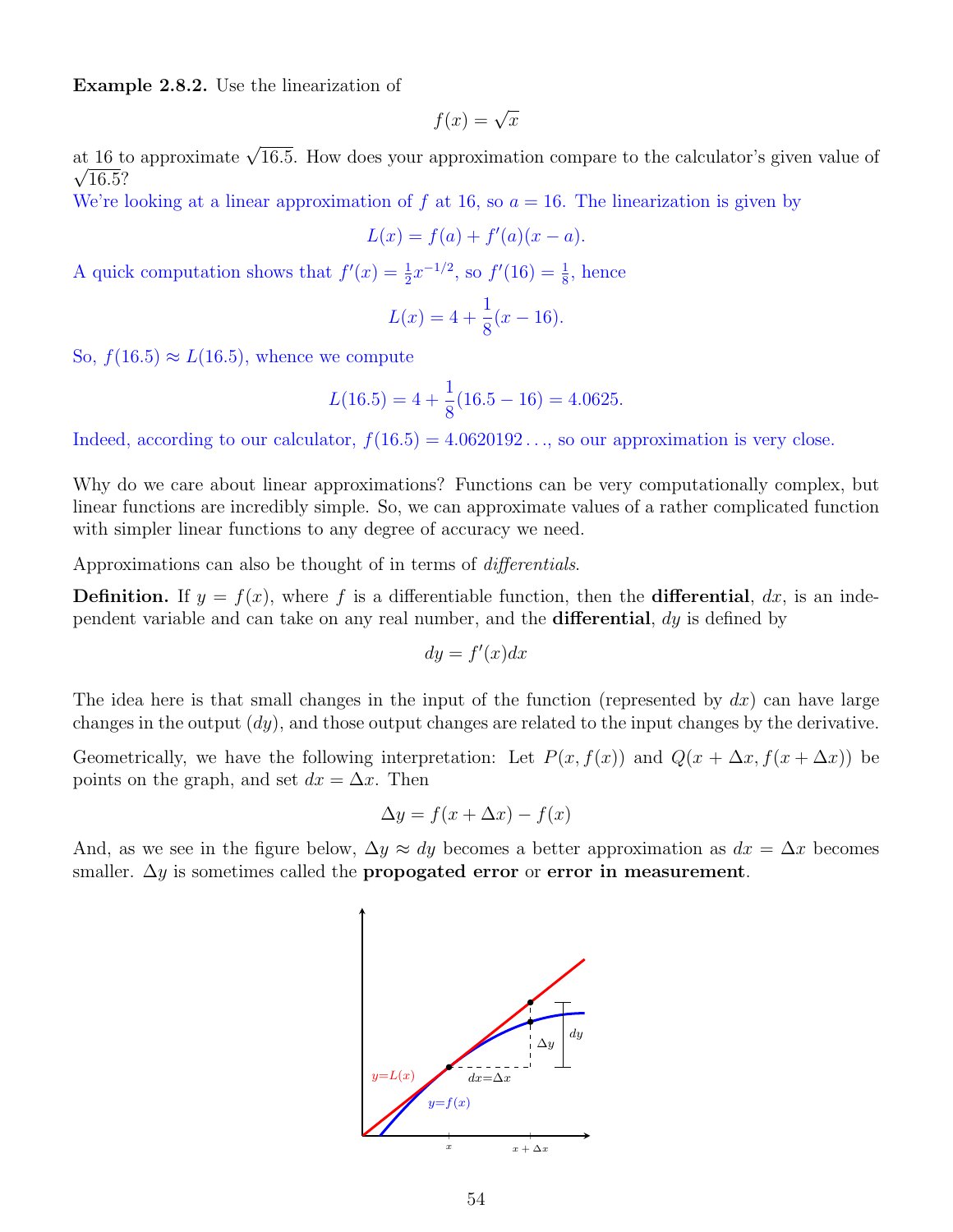Remark. If  $dx \neq 0$ , we can divide both sides to get  $\frac{dy}{dx} = f'(x)$ , so it turns out this Leibniz notation  $\frac{dy}{dx}$  is not just random notation, but rather suggests something about the slope of a function at some infinitesimal distance  $dx$  away from the point  $x$ .

**Example 2.8.3.** Find the differential dy given  $y = f(x) = \sqrt{x^2 + 1}$ . We first take the derivative of  $f$ .

$$
f'(x) = \frac{1}{2}(x^2 + 1)^{-1/2}(2x) = \frac{x}{\sqrt{x^2 + 1}}
$$

Since  $dy = f'(x) dx$ , we have

$$
dy = f'(x) dx = \frac{x}{\sqrt{x^2 + 1}} dx.
$$

The differentials behave in the ways you might expect.

Theorem 2.8.4 (Product Rule for Differentials). Let f and g be differentiable functions, and let  $y = f(x)g(x)$ . Then

$$
dy = g(x) df + f(x) dg.
$$

*Proof.* By definition,  $df = f'(x) dx$  and  $dg = g'(x) dx$ . So,

$$
dy = y' dx
$$
  
=  $[f'(x)g(x) + f(x)g'(x)] dx$   
=  $g(x)f'(x) dx + f(x)g'(x) dx$   
=  $g(x) df + f(x) dg$ .

Theorem 2.8.5 (Quotient Rules for Differentials). Let f and g be differentiable functions, and let  $y =$  $f(x)$  $g(x)$ . Then

$$
dy = \frac{g(x) df - f(x) dg}{[g(x)]^2}.
$$

*Proof.* By definition,  $df = f'(x) dx$  and  $dg = g'(x) dx$ . So,

$$
dy = y' dx
$$
  
= 
$$
\frac{f'(x)g(x) - f(x)g'(x)}{[g(x)]^2} dx
$$
  
= 
$$
\frac{g(x)f'(x) dx - f(x)g'(x) dx}{[g(x)]^2}
$$
  
= 
$$
\frac{g(x) df - f(x) dg}{[g(x)]^2}.
$$

| ۰ |  | ۰ |  |
|---|--|---|--|
|   |  |   |  |
|   |  |   |  |
|   |  |   |  |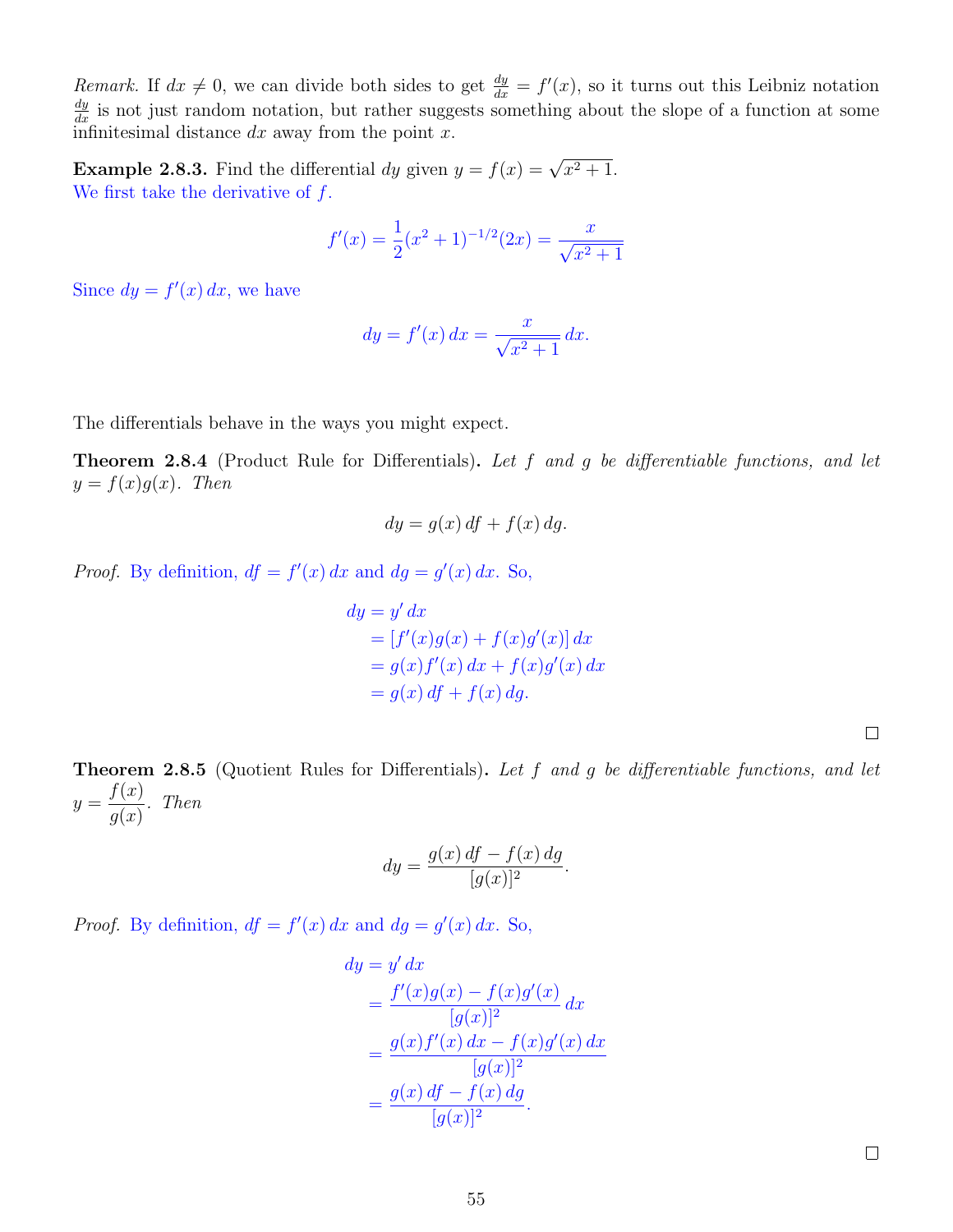**Example 2.8.6.** Compute the differential dw given  $w = x^{15} \cos(2x)$ . Setting  $f(x) = x^{15}$  and  $g(x) = \cos(2x)$ , we have  $w = f(x)g(x)$ . A quick calculation of the differentials of  $f$  and  $q$  shows that

$$
df = 15x^{14} dx
$$
  

$$
dg = -2\sin(2x) dx.
$$

So, by the product rule above,

$$
dw = g(x) df + f(x) dg
$$
  
=  $15x^{14} \cos(2x) dx - 2x^{15} \sin(2x) dx$   
=  $[15x^{14} \cos(2x) - 2x^{15} \sin(2x)] dx$ .

These differentials will be immediately useful to us in error analysis.

**Definition.** Given a quantity Q and a measured error  $\Delta Q$ , the **relative error** is given by  $\frac{\Delta Q}{Q}$  $\overline{Q}$ . If this fraction is expressed as a percentage, we call it the percentage error.

Example 2.8.7. The radius of a ball bearing is measured to be 0.7 inch. If the maximum possible error in measurement is 0.01 inch, estimate the largest possible relative error and percentage error in the volume V of the bearing. Recall that the volume of a sphere is given by  $V = \frac{4}{3}$  $\frac{4}{3}\pi r^3$ , where r is the radius of the bearing. We have that the corresponding error in the calcuated value of  $V$  is approximated by the differential

$$
dV = 4\pi r^2 dr
$$

When  $r = 0.7$  in and  $dr = 0.01$  in,

$$
dV = 4\pi r^2 dr
$$
  
= 4\pi (0.7)<sup>2</sup>(0.01)  
= 0.0616 in<sup>3</sup>.

The maximum relative error is thus given by

$$
\frac{\Delta V}{V} \approx \frac{dV}{V} = \frac{4\pi r^2 dr}{\frac{4}{3}\pi r^3}
$$

$$
= \frac{3 dr}{r}
$$

$$
= \frac{3(0.01)}{0.7}
$$

$$
= 0.0429 \text{ or } 4.29\%.
$$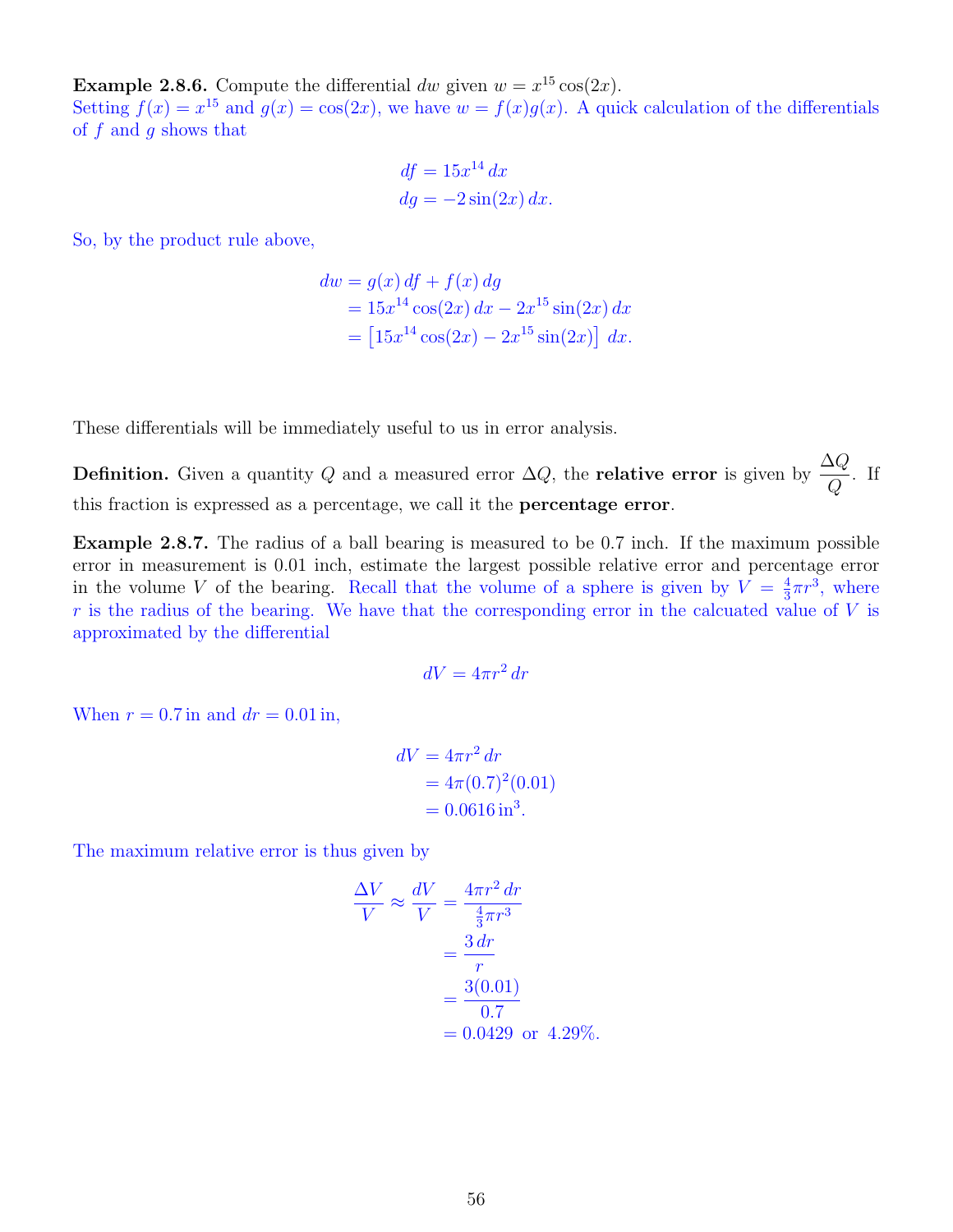Example 2.8.8. The measurements of the base and altitude of a triangle are 36 centimeters and 50 centimeters, respectively. The possible error in measurement is 0.25 cm. Use differentials to approximate the relative error in computing the area of the triangle.

Recall that the area of a triangle is given by  $A = \frac{1}{2}$  $\frac{1}{2}bh$ , where b is the base measurement and h is the height/altitude. Since the two measurements,  $b$  and  $h$ , are independent of one another, the differentials will satisfy the product rule. Hence

$$
dA = \frac{1}{2}h \, db + \frac{1}{2}b \, dh.
$$

At worst, our measurements were off by a full  $0.25 \, \text{cm}$ , so we have  $db = dh = 0.25 \, \text{cm}$ . Thus, our maximum possible error in measurement of the area is

$$
dA = \frac{1}{2}h \, db + \frac{1}{2}b \, dh
$$
  
=  $\frac{1}{2}(36)(0.25) + \frac{1}{2}(50)(0.25)$   
= 10.75 cm<sup>2</sup>.

The maximum relative error is thus given by

$$
\frac{\Delta A}{A} \approx \frac{dA}{A} = \frac{\frac{1}{2}h \, db + \frac{1}{2}b \, dh}{\frac{1}{2}bh}
$$

$$
= \frac{db}{b} + \frac{dh}{h}
$$

$$
= \frac{0.25}{36} + \frac{0.25}{50}
$$

$$
\approx 0.0119 \text{ or } 1.19\%.
$$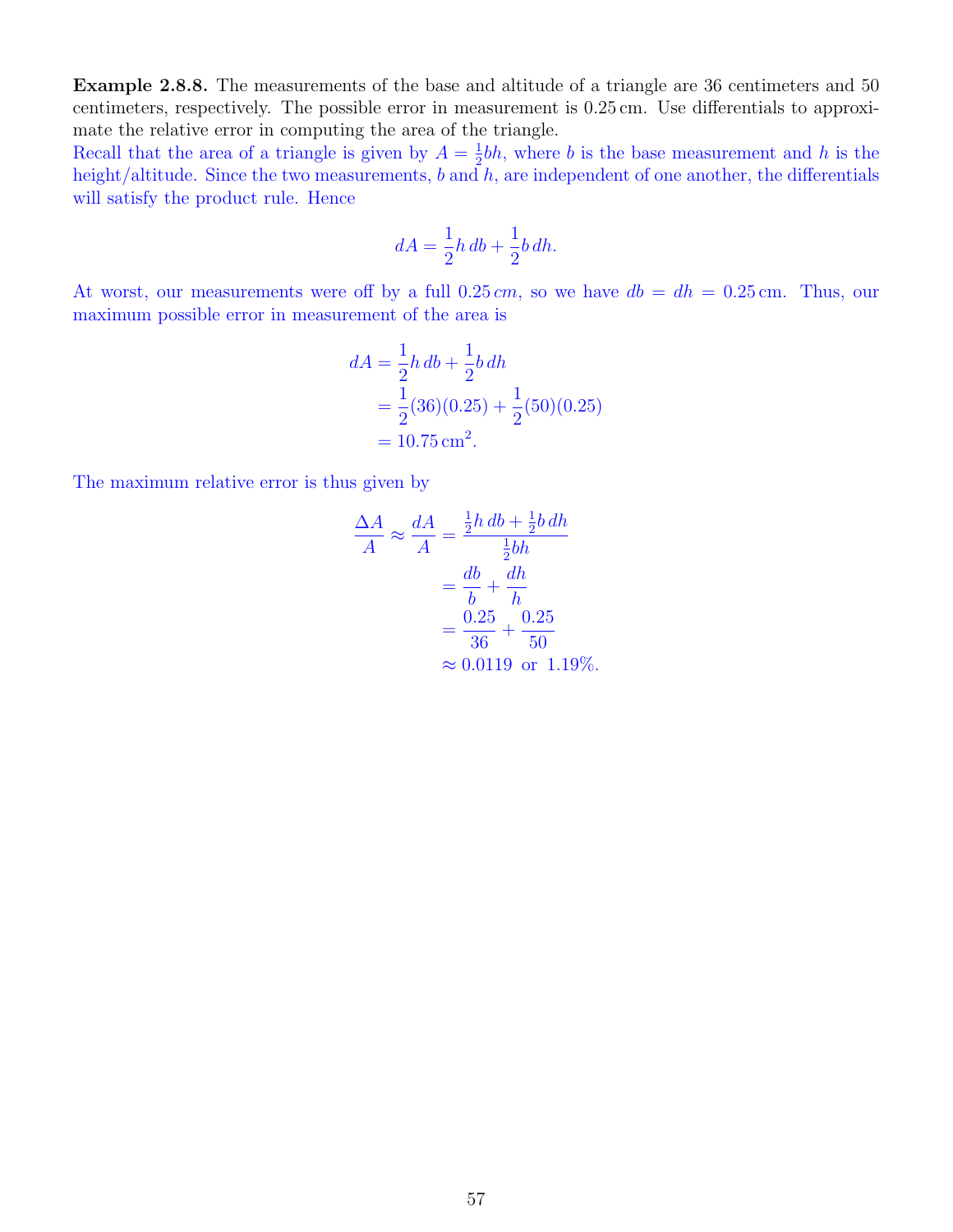# 3 Inverse Functions

# 3.1 Exponential Functions

**Definition.** The exponential function  $f$  with base  $a$  is

 $f(x) = a^x,$ 

where  $a > 0$  and  $a \neq 1$ .

Question 1: What is the domain of an exponential function  $f(x) = a^x$ ?

Well, certainly, if  $x = n$  is a nonnegative integer, then

$$
a^n = \underbrace{aaa \cdots a}_{n} \quad \text{and} \quad a^{-n} = \frac{1}{a^n},
$$

so the exponential function is defined on the integers. If  $x = \frac{p}{q}$  $\frac{p}{q}$  is a rational number (here  $p, q$  are integers), then

$$
a^{p/q} = \sqrt[q]{a^p},
$$

so exponential functions are even defined on the rational numbers. But what does  $a^x$  mean if x is irrational?

Fact. If t is an irrational number, then t can be approximated to arbitrary precision by a rational number r.

Indeed, this makes sense if we consider decimal expansions. For example,  $\pi = 3.1415926...$  is an irrational number. However, 3, 3.1, 3.14, 3.141, 3.1415, etc. are all rational numbers and are better and better approximations of  $\pi$ , so it follows that  $a^3$ ,  $a^{3.1}$ ,  $a^{3.14}$ ,  $a^{3.141}$ ,  $a^{3.1415}$ , etc. are all defined and are more accurate approximations of  $a^{\pi}$ .

**Proposition 3.1.1.** If t is any real number and  $a > 0$  with  $a \neq 1$ , then

$$
a^t = \lim_{r \to t} a^r \quad where \; ris \; rational.
$$

So, all of this work tells us that

Answer 1: The domain of an exponential function is  $(-\infty, \infty)$ .

Question 2: What is the range of an exponential function  $f(x) = a^x$ ?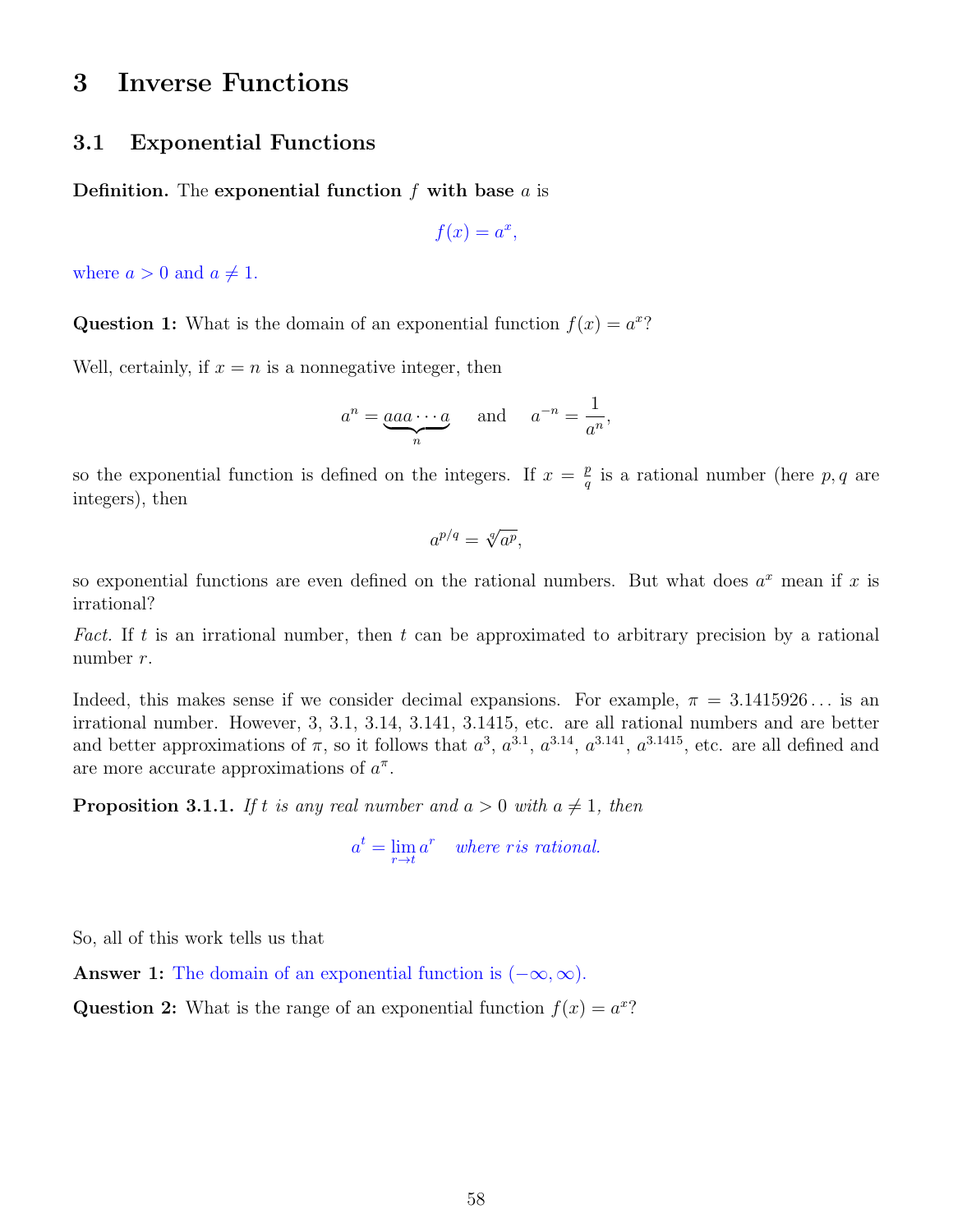We'll go ahead and motivate that with the following:

**Example 3.1.2.** Below are the graphs of  $f(x) = 3^x$  and  $g(x) = \left(\frac{1}{3}\right)^x$  $\frac{1}{3}$ )<sup>x</sup>.



These graphs lead to the following result:

<span id="page-58-0"></span>**Proposition 3.1.3.** Let  $f(x) = a^x$  be an exponential function. If  $a > 1$ ,

 $\lim_{x \to -\infty} a^x = 0$  and  $\lim_{x \to \infty} a^x = \infty$ .

If  $0 < a < 1$ ,

$$
\lim_{x \to -\infty} a^x = \infty \quad \text{and} \quad \lim_{x \to \infty} a^x = 0.
$$

Since  $a > 0$ , we have that  $a^x > 0$  for any real number x, so

**Answer 2:** The range of  $f(x) = a^x$  is  $(0, \infty)$ .

Question 3: Does an exponential function  $f(x) = a^x$  have any vertical or horizontal asymptotes?

Answer 3: Since  $f(x)$  is defined on  $(-\infty,\infty)$ , it doesn't have any vertical asymptotes. Proposition [3.1.3](#page-58-0) tells us that  $f(x)$  has a horizontal asymptote at  $y = 0$ .

**Theorem 3.1.4.** Let  $f(x) = a^x$  be an exponential function. Then f is continuous with domain  $(-\infty,\infty)$  and range  $(0,\infty)$ . Moreover, if a, b, x, y are real numbers and a, b > 0, then

$$
a^{x+y} = a^x a^y,
$$
  
\n
$$
a^{x-y} = \frac{a^x}{a^y},
$$
  
\n
$$
(a^x)^y = a^{xy},
$$
 and  
\n
$$
(ab)^x = a^x b^x.
$$

Remark. This theorem just tells us that all of the properties we like our exponents to have is true for any real-valued exponent.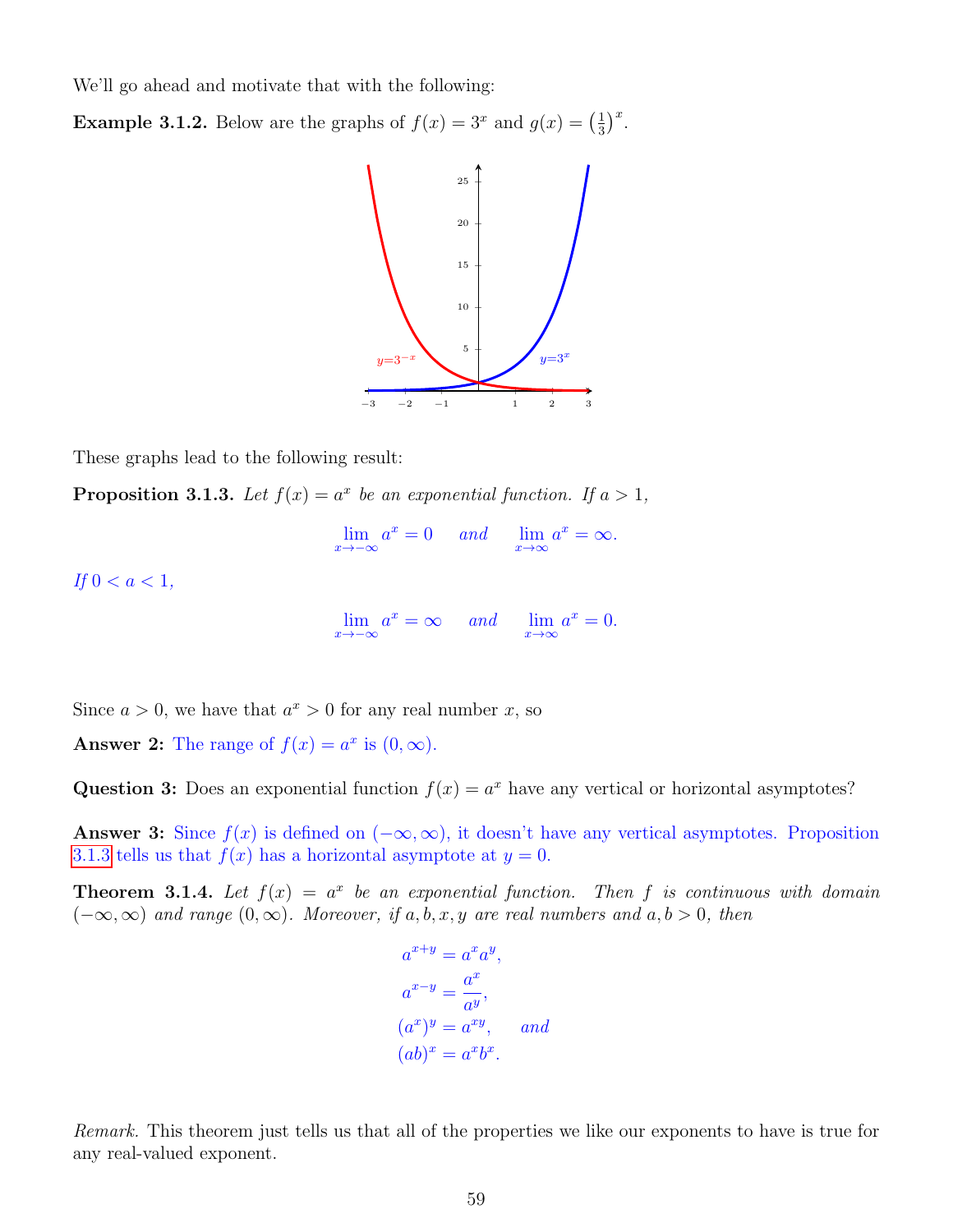**Example 3.1.5.** Evaluate the limit  $\lim_{x\to\infty}$ 2  $\frac{2}{5^x}$ .

Notice that we can rewrite this as  $\frac{2}{5}$  $\frac{2}{5^x} = 2\left(\frac{1}{5}\right)$  $\frac{1}{5}$ , so by the constant multiple property of limits and Proposition [3.1.3,](#page-58-0) we have

$$
\lim_{x \to \infty} \frac{2}{5^x} = \lim_{x \to \infty} 2 \left( \frac{1}{5} \right)^x = 2 \left( \lim_{x \to \infty} \left( \frac{1}{5} \right)^x \right) = 2(0) = 0.
$$

**Example 3.1.6.** Evaluate the limit  $\lim_{x\to\infty}$  $2 - 5^x$  $\frac{2}{2+(3)5^x}$ .

Since  $5^x \neq 0$ , we have

$$
\lim_{x \to \infty} \frac{2 - 5^x}{2 + (3)5^x} = \lim_{x \to \infty} \frac{5^x \left(\frac{2}{5^x} - 1\right)}{5^x \left(\frac{2}{5^x} + 3\right)}
$$

$$
= \lim_{x \to \infty} \frac{\frac{2}{5^x} - 1}{\frac{2}{5^x} + 3}
$$

$$
= \frac{(0) - 1}{(0) + 3} = -\frac{1}{3}.
$$

It turns out that there is one base that seems to be most convenient for the purposes of calculus.

**Definition.** The **natural base**,  $e$ , is defined to be

$$
e = \lim_{n \to \infty} \left( 1 + \frac{1}{n} \right)^n = \lim_{k \to 0} (1 + k)^{1/k}
$$

and the function  $f(x) = e^x$  is the **natural exponential function** (although often we will just call it "the exponential function").

Remark. e is irrational (and transcendental) and  $e \approx 2.71828...$ 

**Example 3.1.7.** Evaluate the limit  $\lim_{x \to -\infty} e^{7x} \sin(x)$ .

Recall that sine has a bounded range of  $[-1, 1]$ . So, for all x

$$
-1 \le \sin(x) \le 1
$$
  

$$
-e^{7x} \le e^{7x} \sin(x) \le e^{7x}.
$$

Since

$$
\lim_{x \to -\infty} -e^{7x} = \lim_{x \to -\infty} e^{7x} = 0,
$$

then by the Squeeze Theorem,

$$
\lim_{x \to -\infty} e^{7x} \sin(x) = 0.
$$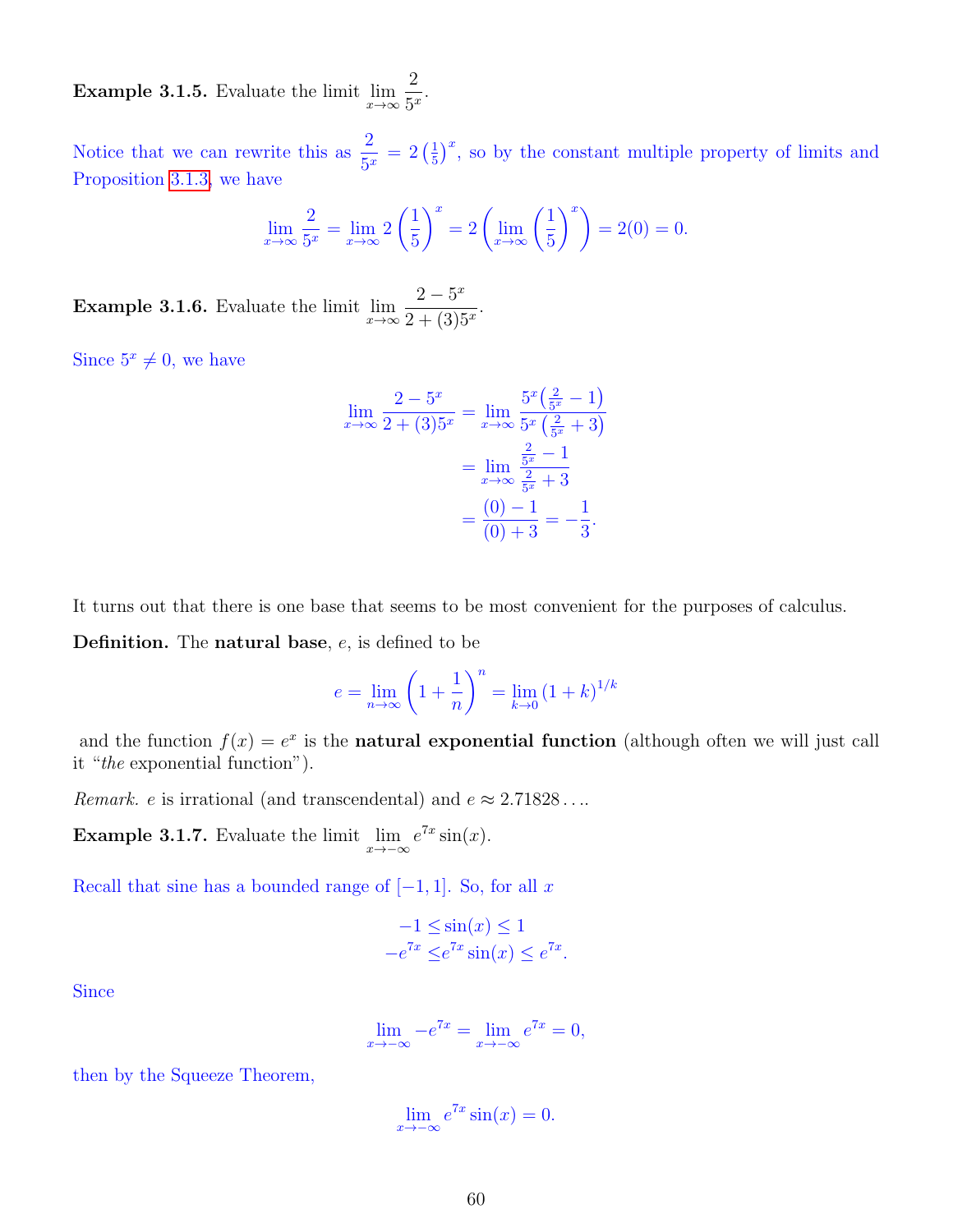Despite seeming contrived, e does arise rather naturally, and its history can be traced back to Jacob Bernoulli in 1685 (22 years before the birth of Leonhard Euler). Recall that the amount A of money in a bank account with principal balance  $P$  and annual interest rate  $r$  compounded  $n$  times per year for t years can be represented by the equation

$$
A = P\left(1 + \frac{r}{n}\right)^{nt}.
$$

Bernoulli was looking at this equation and trying to figure out what would happen if you kept increasing the number of times compounding per year until you were "continuously compounding" the balance. This basically amounts to taking the limit as  $n \to \infty$ .

$$
\lim_{n \to \infty} A = \lim_{n \to \infty} P \left( 1 + \frac{r}{n} \right)^{nt}
$$

$$
= \lim_{n \to \infty} P \left( 1 + \frac{1}{n/r} \right)^{(n/r)rt}
$$

letting  $k = \frac{n}{r}$  $\frac{n}{r}$ , we get  $k \to \infty$  as  $n \to \infty$ , so

$$
= \lim_{k \to \infty} P\left(1 + \frac{1}{k}\right)^{krt}
$$

$$
= \lim_{k \to \infty} P\left[\left(1 + \frac{1}{k}\right)^k\right]^{rt}
$$

$$
= P\left[\lim_{k \to \infty} \left(1 + \frac{1}{k}\right)^k\right]^{rt}
$$

$$
= Pe^{rt}.
$$

What Bernoulli noticed was, regardless of the interest rate or the amount of time in the account, this always resulted in the same constant base for an exponential function.

Why is this so important in calculus? It's because of the derivative of the function  $f(x) = e^x$ . Although we won't fully get to it until Section 3.3,  $e^x$  is actually the unique exponential function whose derivative at  $x = 0$  is 1. The following argument shows that this is quite plausible:

By definition of e, we have that when h is very small,  $e \approx (1+h)^{1/h}$ , hence  $e^h \approx [(1+h)^{1/h}]^h = 1+h$ , hence  $e^h - 1 \approx h$ . Thus, for  $f(x) = e^x$ ,

$$
f'(0) = \lim_{h \to 0} \frac{f(0+h) - f(0)}{h} = \frac{e^h - 1}{h} \approx \frac{h}{h} = 1.
$$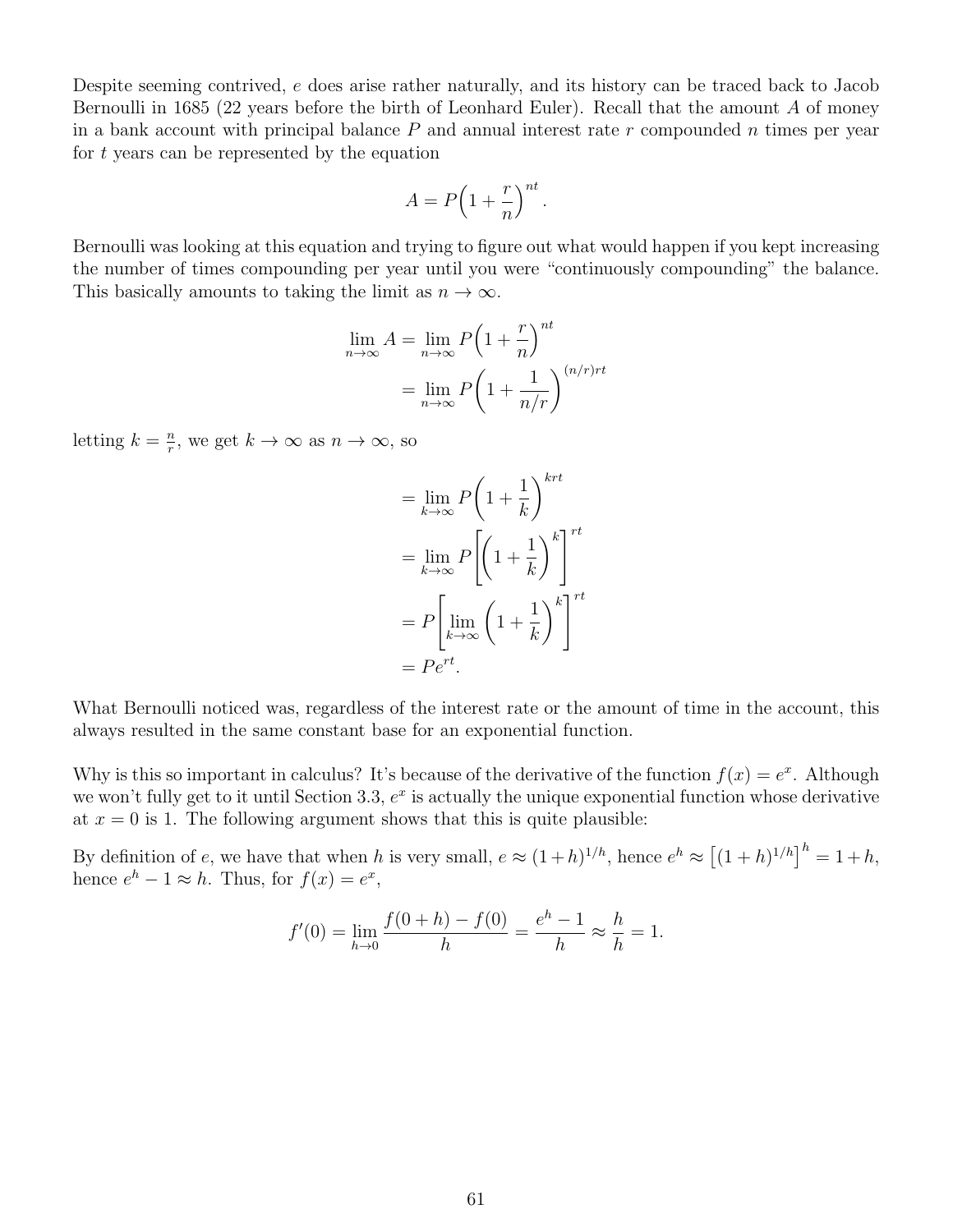# 3.2 Inverse Functions and Logarithms

As with most operations in mathematics, we often like to be able to "undo" them if possible, and this is done with inverse operations: addition and subtraction are inverse operations, multiplication and division are inverse operations. The same is true with functions - we would like to be able to find the inverse operation if possible.

**Definition.** A function f is called a **one-to-one function** if it never takes on the same value twice; i.e., if  $x_1 \neq x_2$ , then  $f(x_1) \neq f(x_2)$ .

Graphically, a one-to-one function is one that passes the following

Proposition 3.2.1 (Horizontal Line Test). A function is one-to-one if and only if no horizontal line intersects its graph more than once.

### Example 3.2.2.

**a.** Is  $f(x) = x^3$  one-to-one? Why or why not?

- **b.** Is  $f(x) = x^2$  one-to-one? Why or why not?
- a. Yes, because two different numbers cannot have the same cube.
- **b.** No, because  $f(-2) = f(2) = 4$ .

**Definition.** Suppose f is a one-to-one function with domain A and range B. Then the **inverse** function  $f^{-1}$  has domain B and range A and is defined by

$$
f^{-1}(y) = x
$$
 if and only if  $f(x) = y$ 

for any  $y$  in  $B$ .

Remark. Given f, the inverse function  $f^{-1}$  is the unique function satisfying

$$
f^{-1} \circ f(x) = x.
$$
  

$$
f \circ f^{-1}(y) = y.
$$

Remark. The  $-1$  in the notation " $f^{-1}$ " is not an exponent, because functions operate by composition, not by multiplication. The notation was created to align with the fact that, given a nonzero number x, multiplication by  $x^{-1}$  (aka division by x) is an inverse operation for multiplication. If you want to put a -1 exponent on  $f(x)$  to mean  $\frac{1}{f(x)}$  use  $[f(x)]^{-1}$ .

**Example 3.2.3.** Given  $f(x) = x^5$ , find the inverse  $f^{-1}$  and verify that it is the inverse. **Example 3.2.3.** Given  $f(x) = x$ , find the inverse family and We claim that  $f^{-1}(x) = \sqrt[5]{x}$ . Indeed, letting  $y = x^5$ , we have

$$
f^{-1} \circ f(x) = f^{-1}(x^5) = \sqrt[5]{x^5} = x
$$
  

$$
f \circ f^{-1}(y) = f(\sqrt[5]{y}) = f(\sqrt[5]{x^5}) = f(x) = x^5 = y.
$$

so  $f^{-1}$  is the inverse of f.

Remark. Since we usually like x to be the independent variable and y the dependent variable, we will define both f and  $f^{-1}$  in terms of x, and just keep track of what the domain and range are.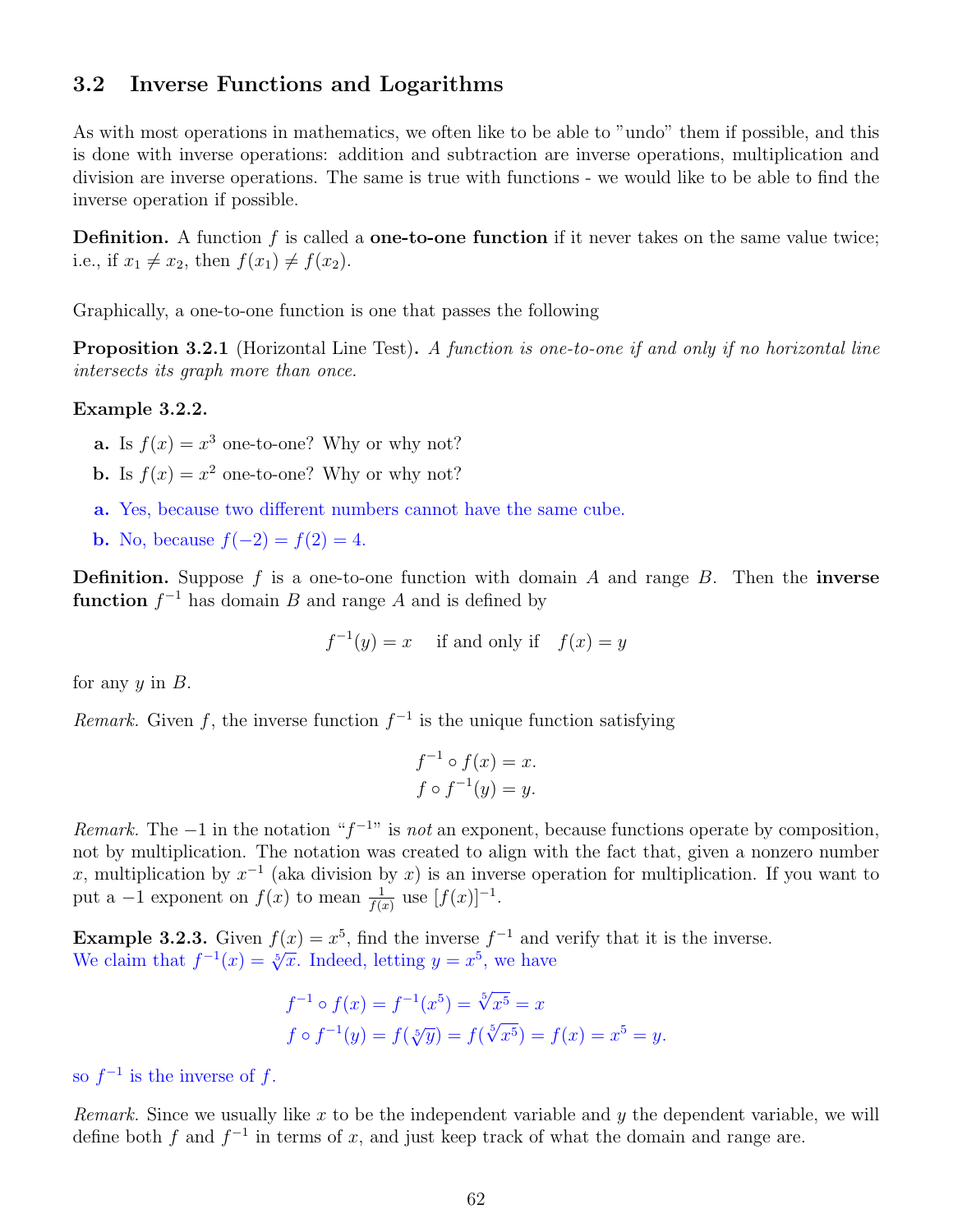**Example 3.2.4.** Suppose we know that  $f : A \rightarrow B$  is a function with domain A and range B with the following values:

 $f(1) = 7,$   $f(3) = 5,$   $f(4) = 2.$ Find  $f^{-1}(5)$ ,  $f^{-1}(2)$ , and  $f^{-1}(7)$ .

> $f^{-1}(5) = 3$  because  $f(3) = 5$ ,  $f^{-1}(2) = 4$  because  $f(4) = 2$ ,  $f^{-1}(7) = 1$  because  $f(1) = 7$ .

Remark. The procedure below doesn't work in full generality, but only for sufficiently nice functions there is a brief discussion on this in Section [0.1.4.](#page-4-0)

## Procedure for finding inverses of a one-to-one function f:

- 1. Replace  $f(x)$  with a simpler symbol (might I suggest the letter  $y$ ?).
- 2. Switch the roles of  $x$  and  $y$  in the equation.
- 3. Solve the above equation for y.
- 4. Replace the symbol y with  $f^{-1}(x)$ .

**Example 3.2.5.** Find the inverse of  $f(x) = 2x^3 - 1$ . Graph both f and  $f^{-1}$ . Step 1 says to write

$$
y = 2x^3 - 1.
$$

Step 2 says to interchange  $y$  and  $x$ , writing this as

$$
x = 2y^3 - 1.
$$

Step 3 says to solve for  $y$  in terms of  $x$ ,

$$
x = 2y^{3} - 1
$$
  
\n
$$
x + 1 = 2y^{3}
$$
  
\n
$$
\frac{x+1}{2} = y^{3}
$$
  
\n
$$
\Rightarrow y = \sqrt[3]{\frac{x+1}{2}}.
$$

Step 4 says to rewrite y as  $f^{-1}(x)$ , so we get

$$
f^{-1}(x) = \sqrt[3]{\frac{x+1}{2}}
$$

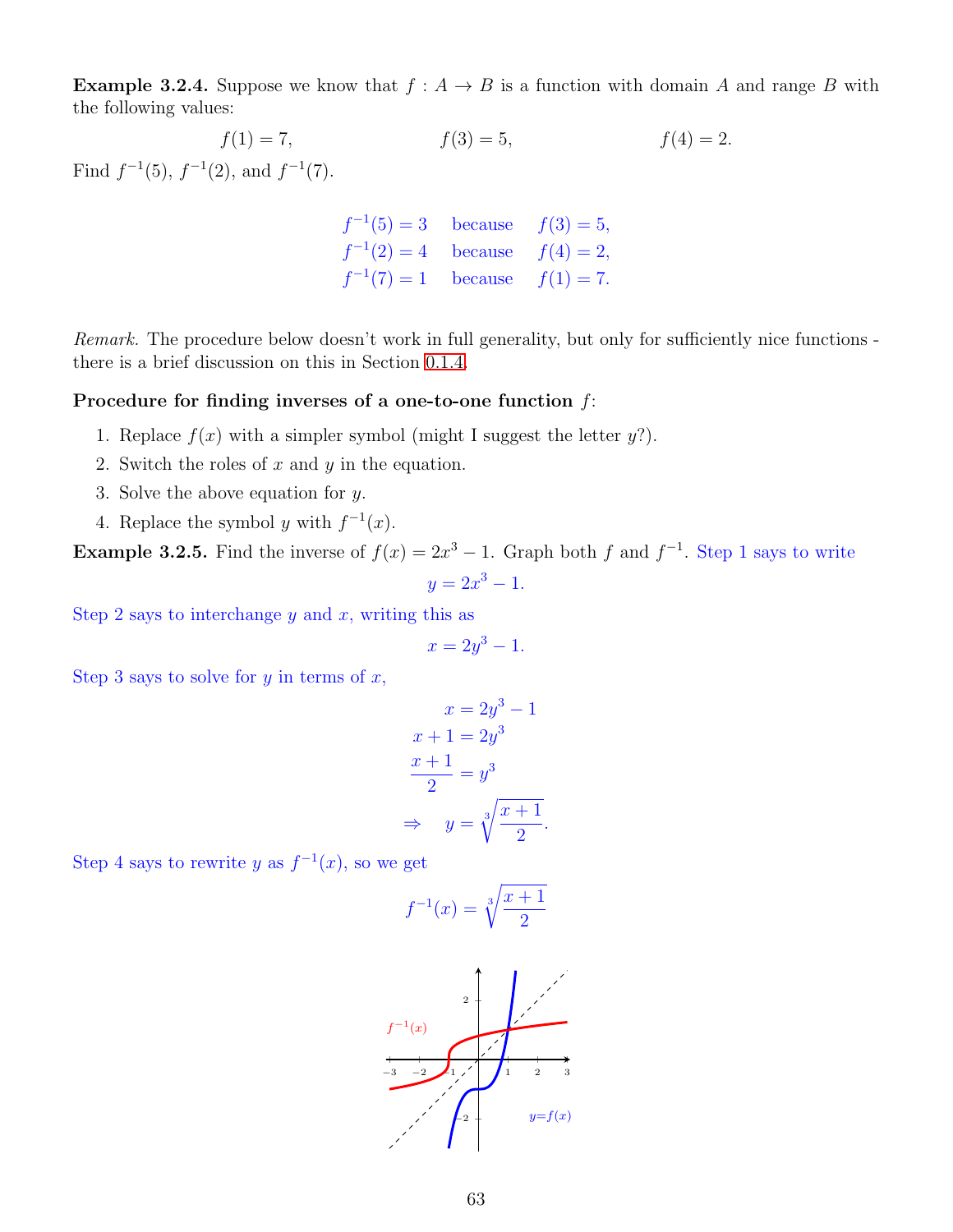What we notice from the previous example is that the graph of a function and its inverse are reflections across the line  $y = x$ .

**Example 3.2.6.** Sketch a graph of  $f(x) = \sqrt{x-2}$  and the inverse  $f^{-1}$ .



Indeed, if we went through the steps of solving for  $f^{-1}$ , we would find that  $f^{-1}(x) = x^2 + 2$ . But notice that because f has domain  $[2, \infty)$  and range  $[0, \infty)$ , the domain of  $f^{-1}$  is only  $[0, \infty)$ , so we only plot the right half of the function  $y = x^2 + 2$ .

### 3.2.1 Calculus of Inverse Functions

From what we know about continuous functions, we have that, if  $f$  is continuous and one-to-one, then its inverse should be as well (and indeed it is). What's more, if  $f$  is differentiable at a point  $c$  and  $f'(a) \neq 0$ , then we expect that is  $f^{-1}$  is also differentiable at  $f(a)$ .



The picture above even seems to suggest that there is a correspondence between the slope of the tangent line of f at a with the slope of the tangent line of  $f^{-1}$  at  $f(a)$ . The slope of the tangent line of f at a is  $m = \frac{\Delta y}{\Delta x}$  $\frac{\Delta y}{\Delta x}$  and the slope of the tangent line of  $f^{-1}$  at  $f(a)$  is  $\frac{\Delta x}{\Delta y} = \frac{1}{m}$  $\frac{1}{m}$ . Indeed, this is always true, and it is shown in the following theorem.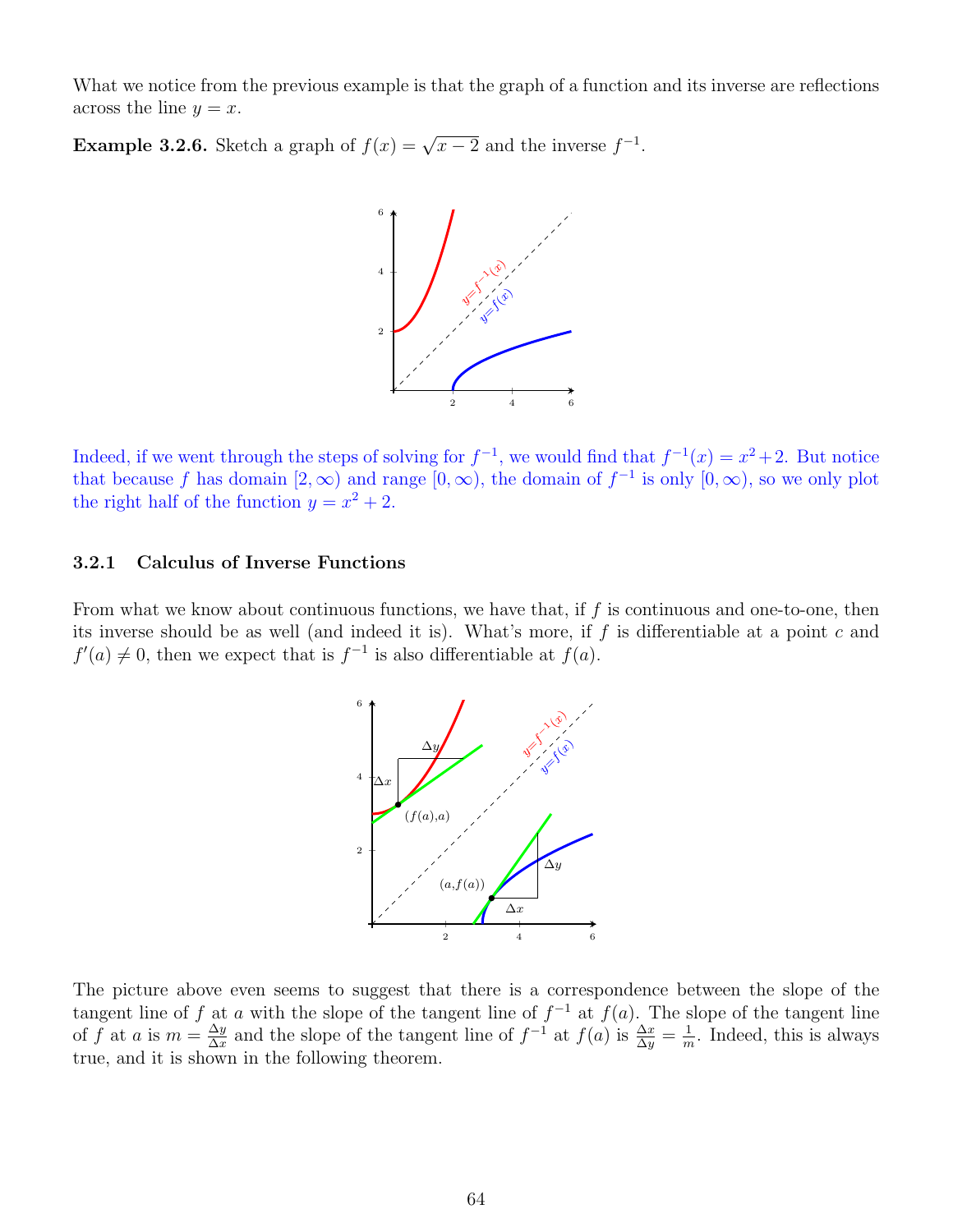Theorem 3.2.7 (Inverse Function Theorem). Suppose f is a one-to-one differentiable function with inverse  $f^{-1}$  and suppose that  $f(a) = b$ . If  $f'(a) \neq 0$ , then

$$
(f^{-1})'(b) = \frac{1}{f'(f^{-1}(b))}.
$$

*Proof.* Let  $y = f(x)$  and  $b = f(a)$ , so that  $f^{-1}(y) = x$  and  $f^{-1}(b) = a$ . By continuity, as  $y \to b$ , then  $f^{-1}(y) = x \to f^{-1}(b) = a.$ 

$$
(f^{-1})'(b) = \lim_{y \to b} \frac{f^{-1}(y) - f^{-1}(b)}{y - b}
$$
  
= 
$$
\lim_{x \to a} \frac{x - a}{f(x) - f(a)}
$$
  
= 
$$
\lim_{x \to a} \frac{1}{\frac{f(x) - f(a)}{x - a}}
$$
  
= 
$$
\frac{1}{\lim_{x \to a} \frac{f(x) - f(a)}{x - a}}
$$
  
= 
$$
\frac{1}{f'(a)}
$$
  
= 
$$
\frac{1}{f'(f^{-1}(b))}.
$$

 $\Box$ 

Why is this useful? Well, it allows us to find the derivative of the inverse at a point without having to first calculate the inverse function.

**Example 3.2.8.** If  $f(x) = \sin(x) + 3x + 2$ , find  $(f^{-1})'(2)$ . By plotting  $y = f(x)$ , we see that f is one-to-one. Now by inspection, we see that  $f(0) = 2$ , so  $f^{-1}(2) = 0$ . We also have that  $f'(x) = \cos(x) + 3$ . Thus, by the inverse function theorem,

$$
(f^{-1})'(2) = \frac{1}{f'(f^{-1}(2))}
$$
  
=  $\frac{1}{f'(0)}$   
=  $\frac{1}{\cos(0) + 3}$   
=  $\frac{1}{4}$ .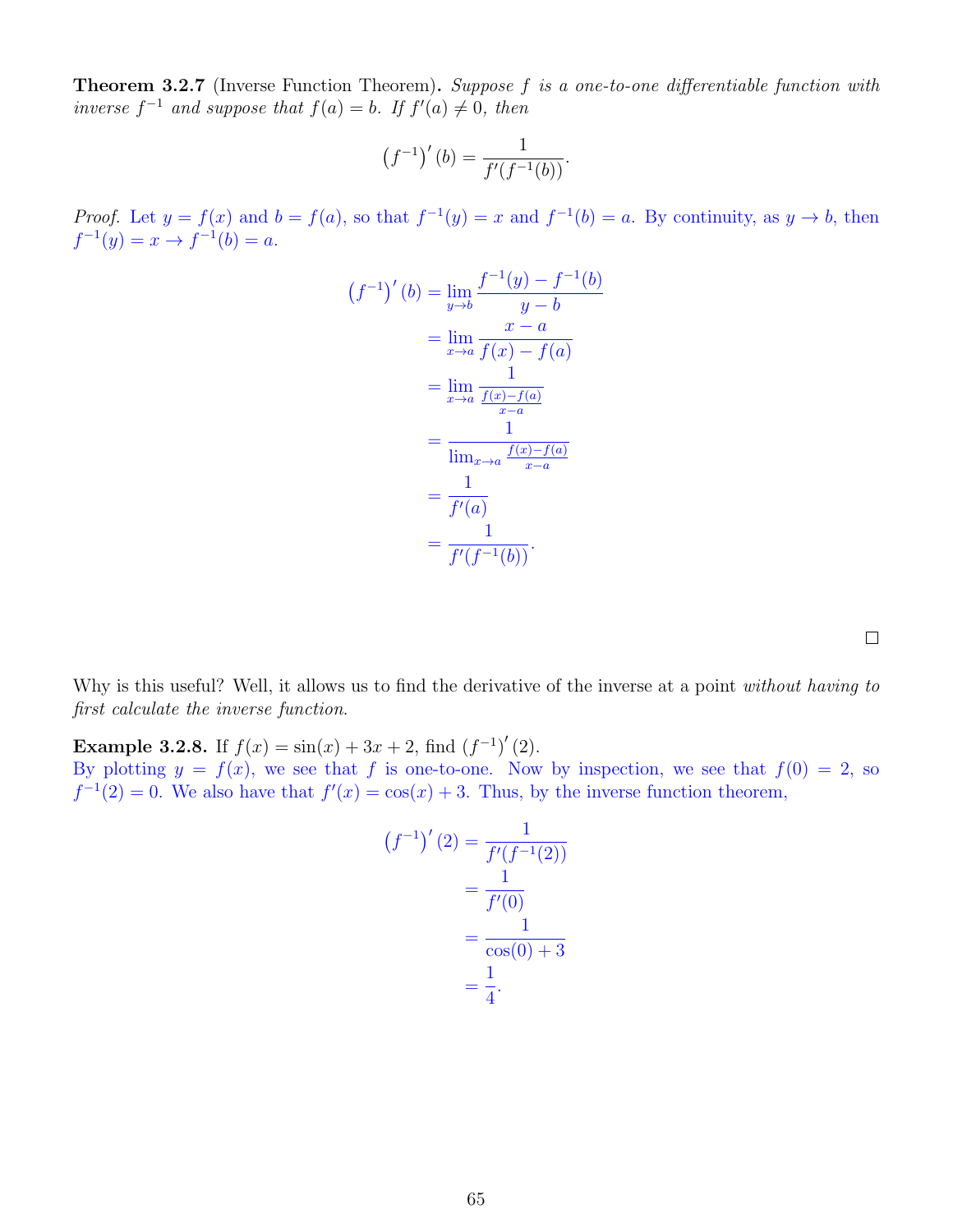**Example 3.2.9.** If  $f(x) = x^5 + x^4 + x^3 + x^2 + x + 1$ , find  $(f^{-1})'(6)$ .

By plotting  $y = f(x)$ , we see that f is one-to-one. Now, by inspection, we see that  $f(1) = 6$ , so  $f^{-1}(6) = 0$ . We also have that  $f'(x) = 5x^4 + 4x^3 + 3x^2 + 2x + 1$ . Thus, by the inverse function theorem,

$$
(f^{-1})'(6) = \frac{1}{f'(f^{-1}(6))}
$$
  
= 
$$
\frac{1}{f'(1)}
$$
  
= 
$$
\frac{1}{5(1)^4 + 4(1)^3 + 3(1)^2 + 2(1) + 1}
$$
  
= 
$$
\frac{1}{15}.
$$

### 3.2.2 Logarithms

When our function is an exponential function (which passes the horizontal line test, and thus has an inverse), we actually give a special name to it.

**Definition.** If  $f(x) = a^x$ , the inverse of f is the **logarithmic function with base** a. Using notation as before, if  $y = f(x) = a^x$ , then  $x = \log_a(y)$ 



By reflecting the graph of an  $y = a^x$  as above, we see that

**Proposition 3.2.10.**  $log_a(x)$  has domain  $(0, \infty)$  and range  $[0, \infty)$ . We also see that

$$
\lim_{x \to 0} \log_a(x) = -\infty \quad \text{and} \quad \lim_{x \to \infty} \log_a(x) = \infty,
$$

so  $log_a(x)$  has a vertical asymptote at  $x = 0$  and no horizontal asymptotes.

Remark. We will usually omit parentheses when the argument is obvious, we will usually write  $\log_a x :=$  $log_a(x)$ .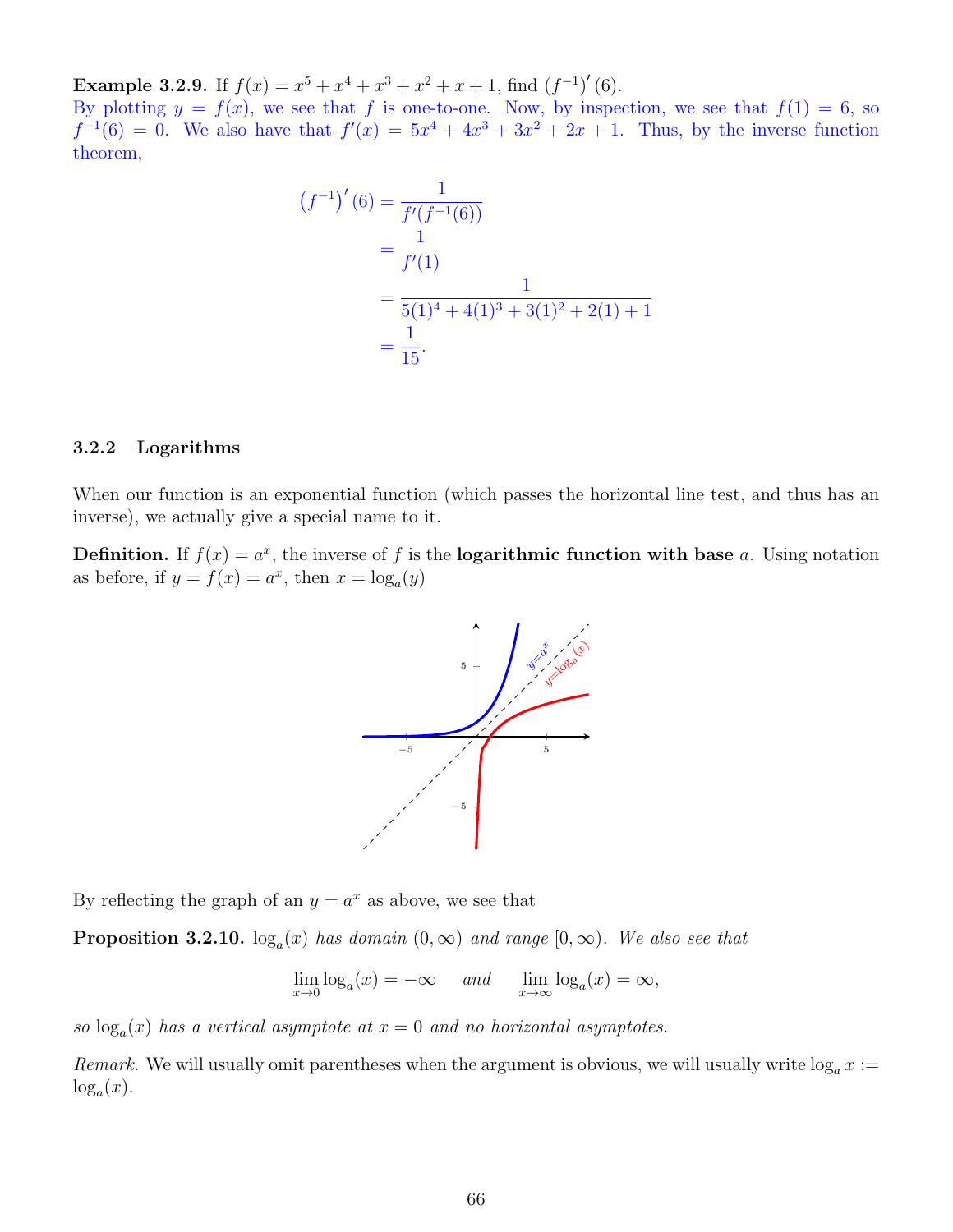**Proposition 3.2.11** (Properties of Logarithms). We have the following properties, which follow from the definition of the logarithm.

<span id="page-66-0"></span>1.  $\log_a a^x = x$ , for all real x. 2.  $a^{\log_a x} = x$ , for all  $x > 0$ . 3.  $\log_a(xy) = \log_a x + \log_a y$ , for  $x, y > 0$ .  $\sqrt{4}$ .  $\log_a$  $\sqrt{x}$  $\hat{y}$  $\setminus$  $= \log_a x - \log_a y$ , for  $x, y > 0$ . 5.  $\log_a x^r = r \log_a x$ , for  $x > 0$  and any real number r. 6.  $log_a = 0$ .

<span id="page-66-1"></span>Just as e was the special exponential function base,

**Definition.** The **natural logarithm** is the logarithm with base e and we write  $\ln x = \log_e x$ .

Remark. In higher levels of mathematics, we often write  $\log x$  to mean the natural logarithm, and not the "common logarithm" which you may have seen before. In particular, WolframAlpha does this.

Proposition 3.2.12 (Logarithmic Change of Base Formula). For any positive real number a with  $a \neq 1,$ 

$$
\log_a = \frac{\ln x}{\ln a}.
$$

*Proof.* Let  $y = \log_a x$ . By definition, this means that  $a^y = x$ . Since logarithmic functions are one-toone, we can take a natural logarithm of both sides, which gives us

$$
y \ln a = \ln x.
$$

Rearranging this equation, we get

$$
\log_a x = y = \frac{\ln x}{\ln a}
$$

.

 $\Box$ 

Just about every scientific calculator on the planet has a natural logarithm key, but not every calculator has a key for logarithms of any base. This change of base formula is useful for the latter.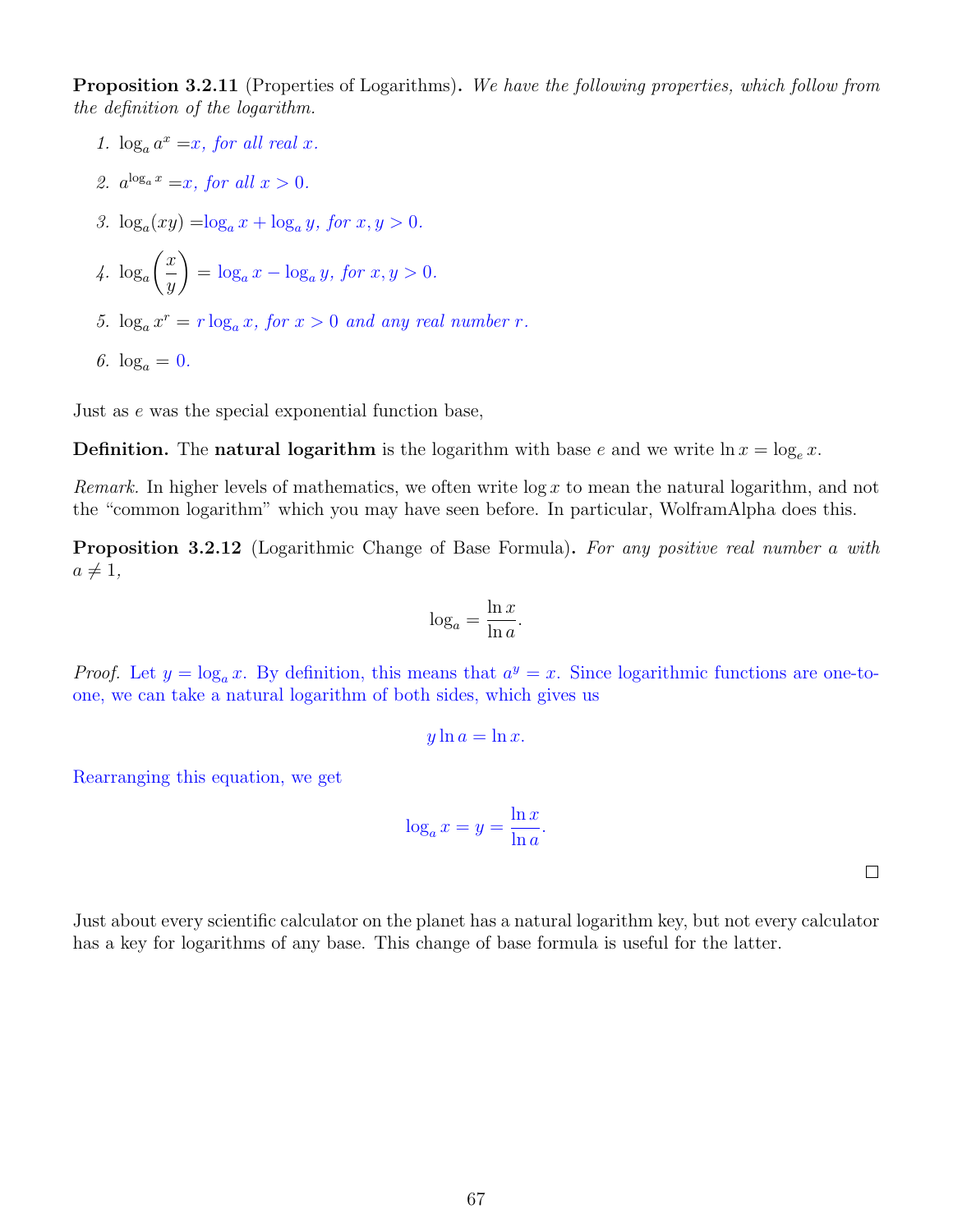# 3.3 Derivatives of Logarithmic and Exponential Functions

<span id="page-67-0"></span>**Theorem 3.3.1.** The function  $f(x) = \log_a x$  is differentiable, and

$$
f'(x) = \frac{1}{x \ln a}.
$$

*Proof.* Since  $f^{-1}(x) = a^x$  is differentiable and  $(f^{-1})'(x) \neq 0$  for any x, we have that  $f'(x)$  exists for every x by the Inverse Function Theorem, thus  $f$  is differentiable everywhere. To compute the derivative explicitly, we appeal to the definition of the derivative.

$$
f'(x) = \lim_{h \to 0} \frac{f(x+h) - f(x)}{h} = \lim_{h \to 0} \frac{\log_a(x+h) - \log_a(x)}{h}
$$
  
\n
$$
= \lim_{h \to 0} \frac{1}{h} \log_a \left(\frac{x+h}{x}\right)
$$
  
\n
$$
= \lim_{h \to 0} \frac{1}{h} \log_a \left(1 + \frac{h}{x}\right)
$$
  
\n
$$
= \lim_{h \to 0} \frac{1}{h} \log_a \left(1 + \frac{h}{x}\right)
$$
  
\n
$$
= \lim_{h \to 0} \frac{1}{h} \log_a \left(1 + \frac{h}{x}\right)
$$
  
\n
$$
= \frac{1}{x} \lim_{h \to 0} \frac{x}{h} \log_a \left(1 + \frac{h}{x}\right)
$$
  
\n
$$
= \frac{1}{x} \lim_{h \to 0} \log_a \left(1 + \frac{h}{x}\right)
$$
  
\n
$$
= \frac{1}{x} \lim_{h \to 0} \log_a \left(1 + \frac{h}{x}\right)^{x/h}
$$
  
\n
$$
= \frac{1}{x} \log_a \left[\lim_{h \to 0} \left(1 + \frac{h}{x}\right)^{x/h}\right]
$$
  
\n
$$
(log_a x \text{ continuous; Theorem 1.5.7})
$$

setting  $k =$ h  $\overline{x}$ and noting that as  $h \to 0$ ,  $k \to 0$  also, we have

$$
= \frac{1}{x} \log_a \left[\lim_{k \to 0} (1+k)^{1/k}\right]
$$
  
=  $\frac{1}{x} \log_a e$  (definition of *e*)  
=  $\frac{1}{x} \ln a$  (Change of Base Formula for Logarithms)  
=  $\frac{1}{x \ln a}$ .

Corollary 3.3.2.  $\frac{d}{dx}[\ln x] = \frac{1}{x}$ . **Example 3.3.3.** Given  $y = \log_{37} x$ , find  $\frac{dy}{dx}$ . By Theorem [3.3.1,](#page-67-0) dy

$$
\frac{dy}{dx} = \frac{1}{x \ln 37}.
$$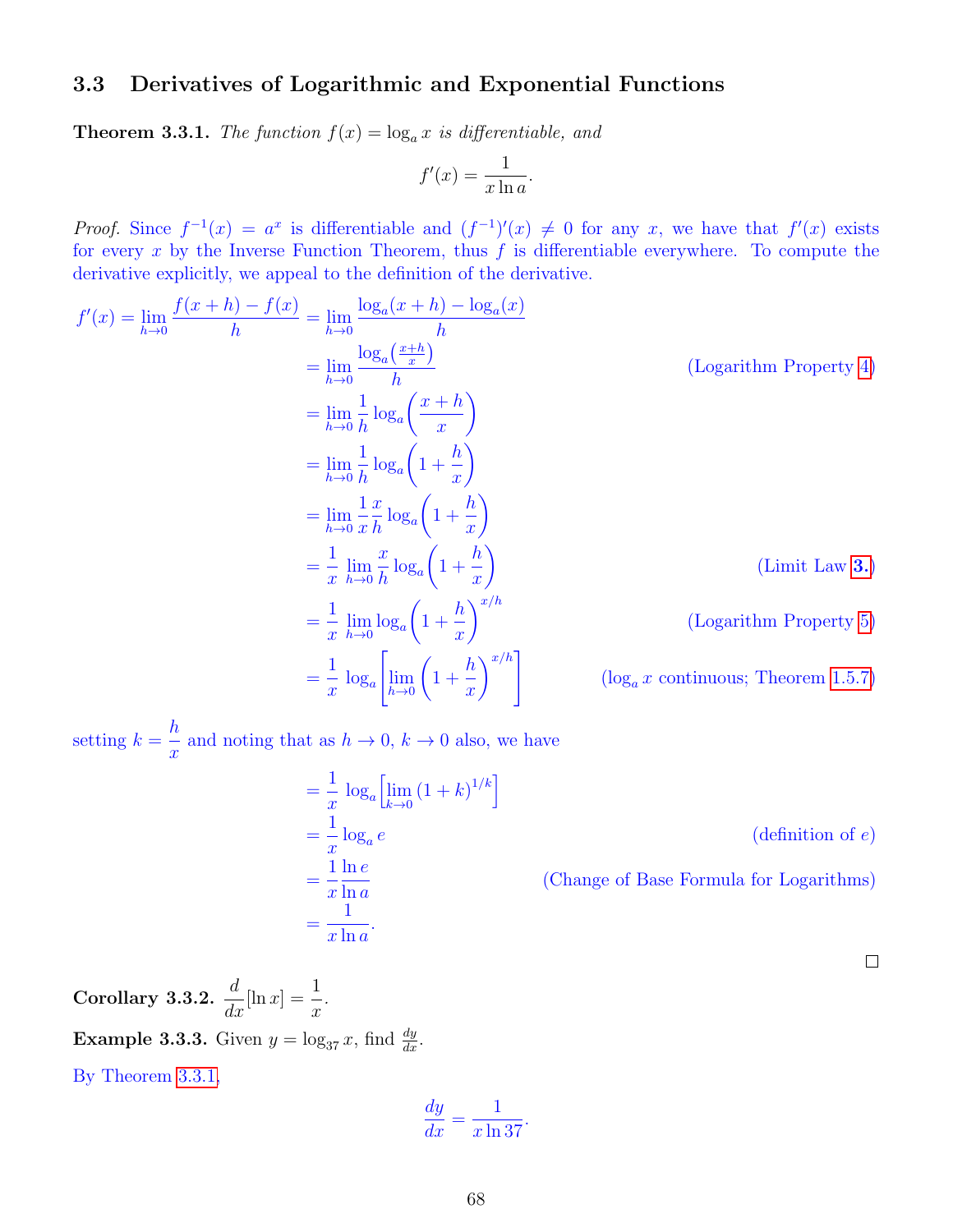**Example 3.3.4.** Find  $f'(x)$  where  $f(x) = \log_2(x^2 + \cos x)$ 

Notice that  $f(x) = g(h(x))$ , where  $g(x) = \log_2(x)$  and  $h(x) = x^2 + \cos x$ . We have that

$$
g'(x) = \frac{1}{x \ln 2} \quad \text{and} \quad h'(x) = 2x - \sin x,
$$

so applying the chain rule, we get

$$
f'(x) = g'(h(x)) \cdot h'(x) = \frac{1}{(x^2 + \cos x) \ln 2} \cdot (2x - \sin x) = \frac{2x - \sin x}{(x^2 + \cos x) \ln 2}.
$$

**Example 3.3.5.** Differentiate  $f(x) = x^{13} \ln x$ .

Applying the product rule, we have

$$
f'(x) = 13x^{12} \ln x + x^{13} \cdot \frac{1}{x} = 13x^2 \ln x + x^{12}.
$$

**Example 3.3.6.** Find  $\frac{dg}{du}$  where  $g(u) = \frac{1+u}{1+\ln u}$ .

Applying the quotient rule, we have

$$
\frac{dg}{du} = \frac{1(1 + \ln u) - (1 + u)\frac{1}{u}}{(1 + \ln u)^2} = \frac{\ln u - \frac{1}{u}}{(1 + \ln u)^2} = \frac{u\ln u - 1}{u(1 + \ln u)^2}.
$$

<span id="page-68-0"></span>**Example 3.3.7.** Find  $y'$  for  $y = \ln |x|$ .

Following from the definition of the absolute value, we have

$$
\ln|x| = \begin{cases} \ln x & \text{if } x > 0\\ \ln(-x) & \text{if } x < 0. \end{cases}
$$

So, if  $x > 0$ , we have

$$
\frac{d}{dx}[\ln|x|] = \frac{d}{dx}\ln x = \frac{1}{x},
$$

and if  $x < 0$ , we have

$$
\frac{d}{dx}[\ln|x|] = \frac{d}{dx}\ln(-x) = \frac{1}{-x}(-1) = \frac{1}{x}.
$$

Thus  $y' = \frac{1}{x}$  $\frac{1}{x}$  for all  $x \neq 0$ .

## 3.3.1 Logarithmic Differentiation

The following example gives a procedure, known as **logarithmic differentiation**, for finding derivatives that may involve copious amounts of product/quotient rules, as well as derivatives of exponential functions (which is something we don't have yet).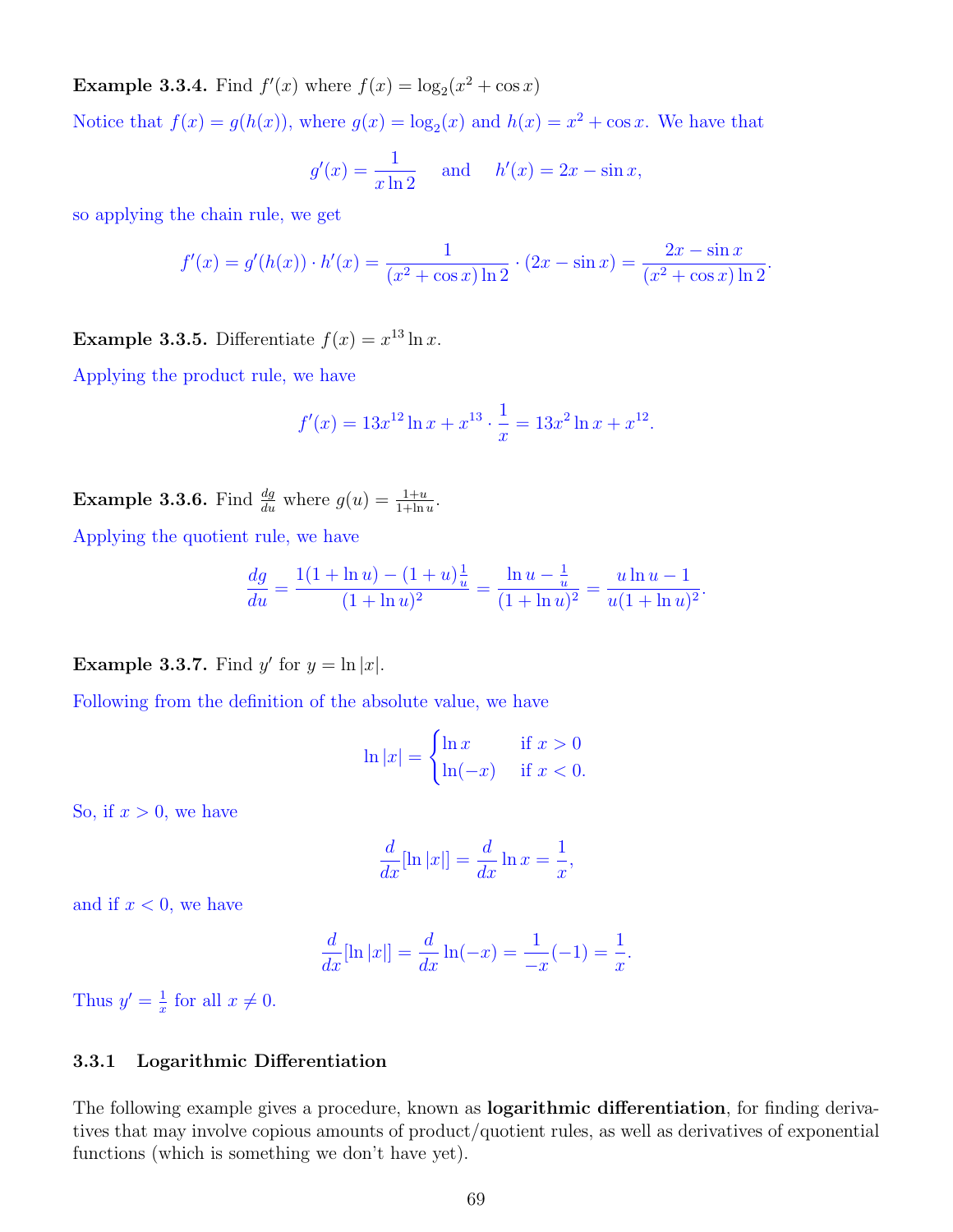**Example 3.3.8.** Differentiate  $y =$  $(x^2-7)\sqrt{x^{5/2}+x}$  $\frac{(2x+9)^{750}}{(2x+9)^{750}}$ .

Since logarithms are injective, we take a logarithm of both sides and use the properties of logarithms to simplify the expression:

$$
\ln y = \ln(x^2 - 7) + \ln \sqrt{x^{5/2} + x} - \ln(2x + 9)^{750}
$$
  
=  $\ln(x^2 - 7) + \frac{1}{2} \ln(x^{5/2} + x) - 750 \ln(2x + 9).$ 

Differentiating implicitly with respect to  $x$  gives us

$$
\frac{1}{y}\frac{dy}{dx} = \frac{2x}{x^2 - 7} + \frac{1}{2} \cdot \frac{\frac{5}{2}x + 1}{x^{5/2} + x} - 750 \cdot \frac{2}{2x + 9},
$$

and solving for  $\frac{dy}{dx}$ , we get

$$
\frac{dy}{dx} = y \left( \frac{2x}{x^2 - 7} + \frac{1}{2} \cdot \frac{\frac{5}{2}x + 1}{x^{5/2} + x} - 750 \cdot \frac{2}{2x + 9} \right)
$$
  
= 
$$
\frac{(x^2 - 7)\sqrt{x^{5/2} + x}}{(2x + 9)^{750}} \left( \frac{2x}{x^2 - 7} + \frac{1}{2} \cdot \frac{\frac{5}{2}x + 1}{x^{5/2} + x} - 750 \cdot \frac{2}{2x + 9} \right).
$$

#### Procedure for logarithmic differentiation:

- 1. Take the natural logarithm of both sides of the equation  $y = f(x)$ .
- 2. Simplify with the properties of logarithms.
- 3. Implicitly differentiate with respect to x.
- 4. Solve the above equation for  $y'$ .

Logarithmic differentiation allows us to prove a more general form of the power rule.

**Proposition 3.3.9** (Power Rule). If r is any real number and  $f(x) = x^r$ , then

$$
f'(x) = rx^{r-1}.
$$

*Proof.* If  $x < 0$ , it may be that  $\ln x^r$  is undefined. Fortunately, the result of Example [3.3.7](#page-68-0) tells us that we can use  $\ln |x^r|$  instead. Recall also a property of absolute values that  $|x^r| = |x|^r$ . So, setting  $y = x^r$ , and using logarithmic differentiation, we have

$$
\ln|y| = \ln|x^r| = \ln|x|^r = r \ln|x|.
$$

By Example [3.3.7,](#page-68-0) differentiating implicitly with respect to  $x$  gets us

$$
\frac{y'}{y} = \frac{r}{x}
$$
  
\n
$$
\Rightarrow \quad y' = y\frac{r}{x} = \frac{rx^r}{x} = rx^{r-1}.
$$

| ۰ |  | ۰ |  |
|---|--|---|--|
|   |  |   |  |
|   |  |   |  |
|   |  |   |  |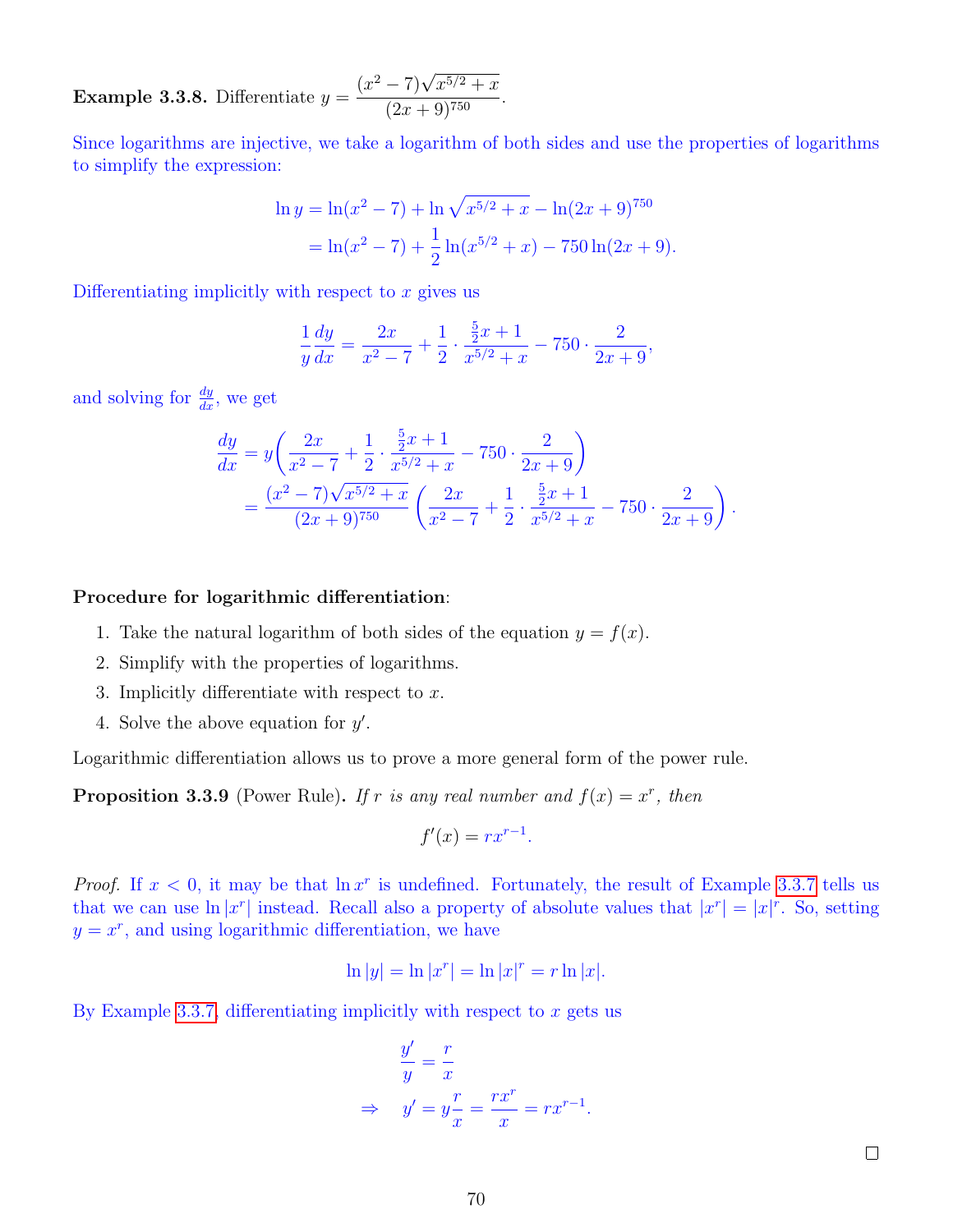## 3.3.2 Derivatives of Exponentials

**Theorem 3.3.10.** For  $a > 0$ , the function  $f(x) = a^x$  is differentiable and

$$
\frac{d}{dx}[a^x] = a^x \ln a.
$$

*Proof.* Since  $f(x) = \log_a x$  is differentiable, the inverse  $f(x) = a^x$  is differentiable.

Set  $y = a^x$ . This is equivalent to  $\log_a y = x$ . Implicitly differentiating this equation with respect to x, we get

$$
\frac{1}{y \ln a} \frac{dy}{dx} = 1
$$
  
\n
$$
\Rightarrow \quad \frac{dy}{dx} = y \ln a = a^x \ln a.
$$

 $\Box$ 

Corollary 3.3.11.  $\frac{d}{dt}$  $\frac{a}{dx}[e^x] = e^x.$ 

**Example 3.3.12.** Find  $\frac{df}{dx}$  where  $f(x) = 3^{x^5}$ .

Notice that  $f(x) = g(h(x))$  where  $g(x) = 2^x$  and  $h(x) = x^5$ . We have that

 $g'(x) = 2^x \ln 2$  and  $h'(x) = 5x^4$ ,

so applying the chain rule, we get

$$
f'(x) = g'(h(x)) \cdot h'(x) = (2^{x^5} \ln 2)(5x^4).
$$

**Example 3.3.13.** Find  $y''$  given  $y = \cos(e^x)$ .

Applying a chain rule, we get

$$
y' = -\sin(e^x)e^x
$$

and applying both a chain and product rule to  $y'$ , we get

$$
y'' = -\cos(e^x)e^{2x} - \sin(e^x)e^x
$$

**Example 3.3.14.** If  $f(x) = \ln(3)e^5$ , then what is  $f'(x)$ ?

 $e^5$  and ln(3) are both real numbers, so f is a constant function, and thus  $f'(x) = 0$ .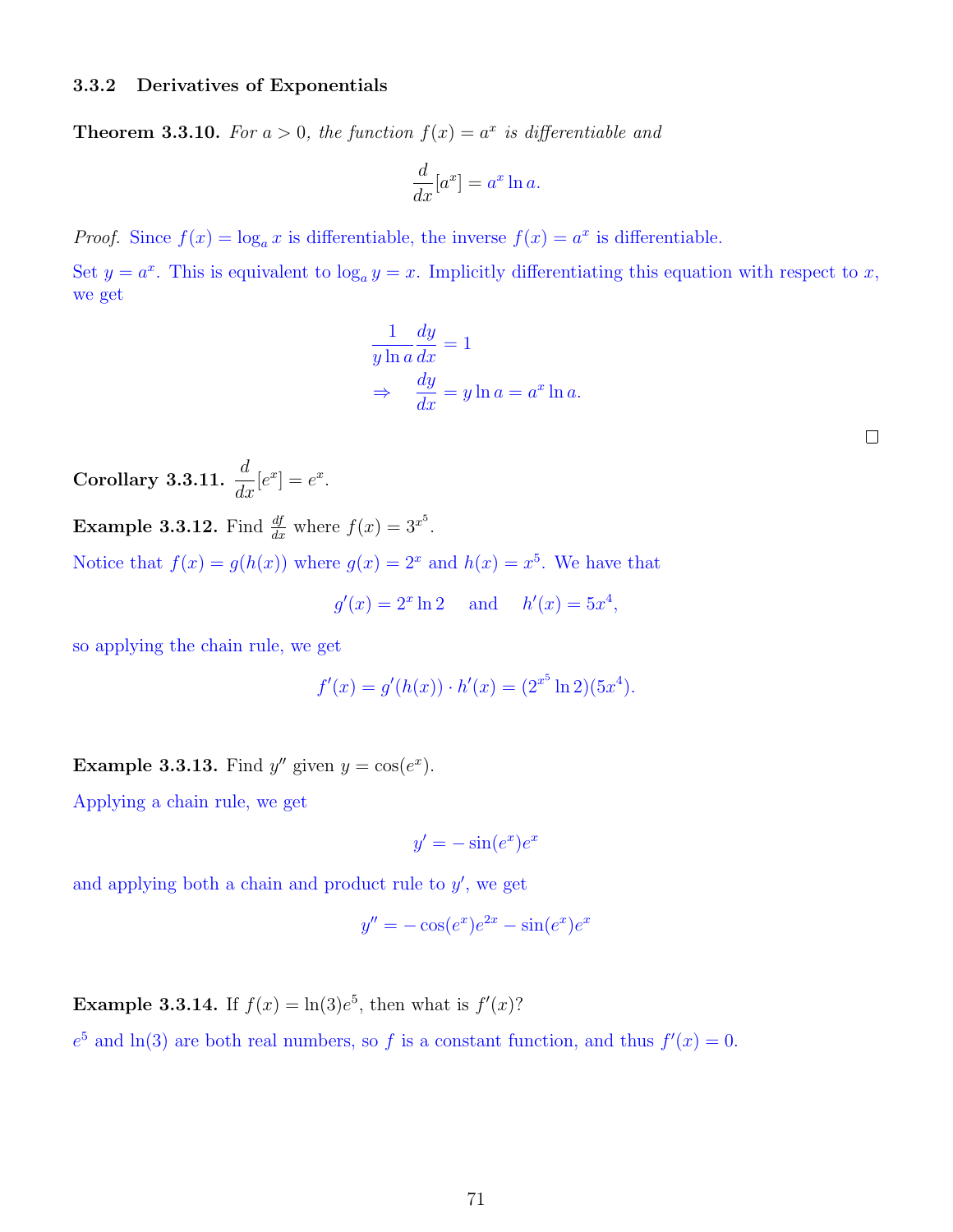# 3.5 Inverse Trigonometric Functions

## 3.5.1 Preliminaries

As we've seen before, the sine function  $y = \sin x$  is not one-to-one because it fails the horizontal line test. As such, sine is not invertible on its entire domain. However, it is one-to-one on the domain  $\left[-\frac{\pi}{2}\right]$  $\frac{\pi}{2}$ ,  $\frac{\pi}{2}$  $\frac{\pi}{2}$ . So, we can find its inverse.

**Definition.** The **inverse sine function**, denoted  $y = \sin^{-1} x$  or  $y = \arcsin x$ , is the function with domain  $[-1, 1]$  and range  $\left[-\frac{\pi}{2}\right]$  $\frac{\pi}{2}$ ,  $\frac{\pi}{2}$  $\frac{\pi}{2}$  satisfying

 $y = \sin^{-1} x$  if and only if  $\sin y = x$ .



Similarly, the cosine function  $y = \cos x$  is not one-to-one because it fails the horizontal line test, so is not invertible on its entire domain. However, we can restrict the domain to  $[0, \pi]$  where it is one-to-one and find its inverse.

**Definition.** The **inverse cosine function**, denoted  $y = \cos^{-1} x$  or  $y = \arccos x$ , is the function with domain  $[-1, 1]$  and range  $[0, \pi]$  satisfying



 $y = \cos^{-1} x$  if and only if  $\cos y = x$ .

Remark. It would be useful at this juncture to remind the reader that the  $-1$  in  $\sin^{-1} x$  and  $\cos^{-1} x$ does not mean  $\frac{1}{\sin x}$  or  $\frac{1}{\cos x}$ ; we already have names for these reciprocal trigonometric functions. Yes, the  $-1$  notation is inconsistent with notation like sin<sup>2</sup> x, but both notations are unfortunately so common that it's nigh impossible to phase out either.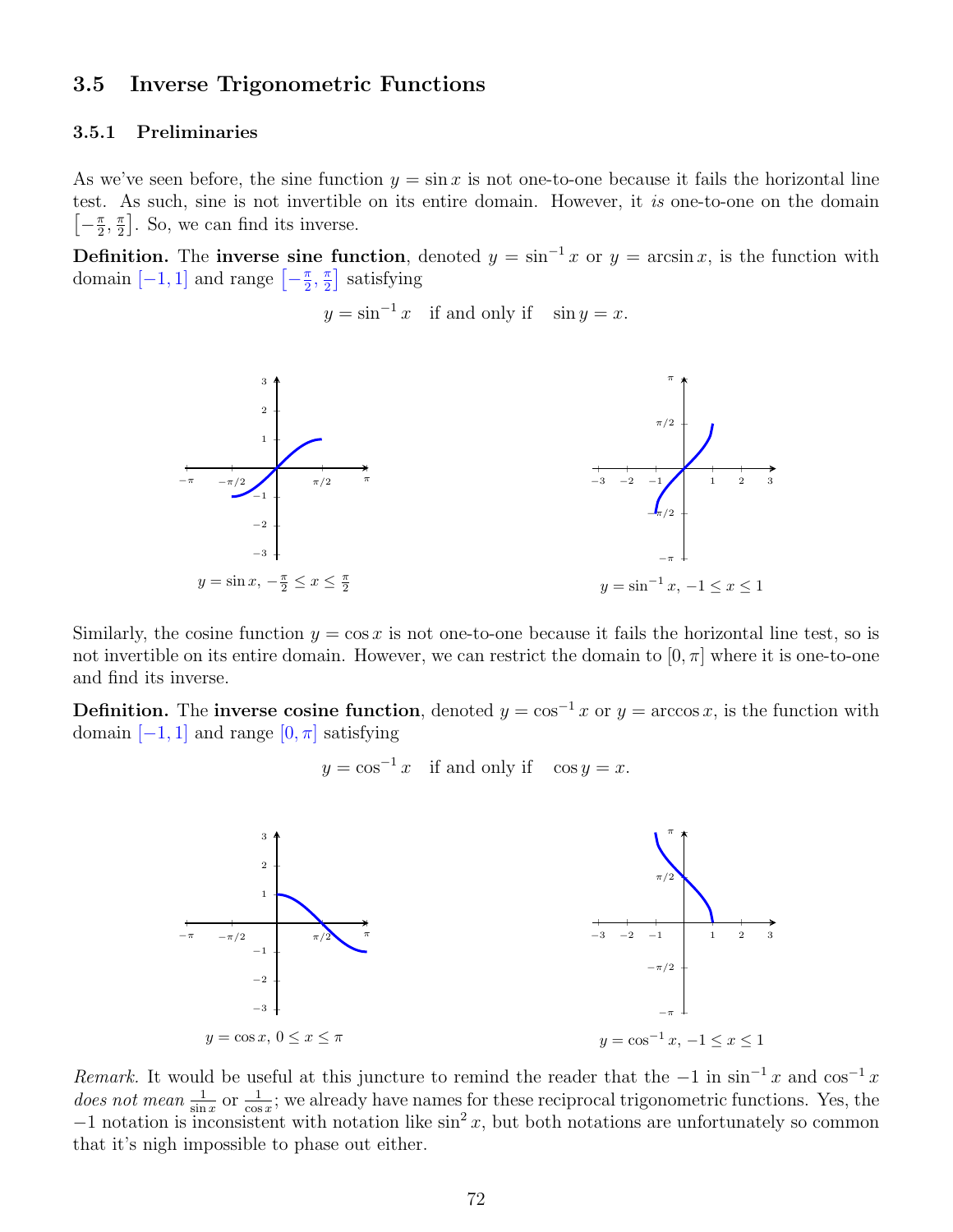The tangent function  $y = \tan x$  is also not one-to-one, because it fails the horizontal line test. As such, it is not invertible on its entire domain, but we can restrict the domain to  $(0, \pi)$  where it is one-to-one and invertible.

**Definition.** The **inverse tangent function**, denoted  $y = \tan^{-1} x$  or  $y = \arctan x$ , is the function with domain  $(-\infty, \infty)$  and range  $\left(-\frac{\pi}{2}\right)$  $\frac{\pi}{2}$ ,  $\frac{\pi}{2}$  $\frac{\pi}{2}$ ) satisfying

 $\frac{1}{\pi/2}$ −3 −2 −1 1 2 3  $y = \cos x, 0 \leq x \leq \pi$ −3 −2 −1 1 2 3  $-\pi$  $\pi/2$ π/2 π  $y = \tan^{-1} x, -\infty < x < \infty$ Remark. tan<sup>-1</sup> x  $\neq$  $\sin^{-1} x$  $\frac{\sin x}{\cos^{-1} x}$ !

 $y = \tan^{-1} x$  if and only if  $\tan y = x$ .

Because  $y = \tan x$  has vertical asymptotes at  $x = (2n + 1)\pi/2$  for all integers n, the following proposition follows immediately:

Proposition 3.5.1. With  $y = \tan^{-1} x$  as given,

$$
\lim_{x \to -\infty} \tan^{-1} x = -\frac{\pi}{2} \quad \text{and} \quad \lim_{x \to \infty} \tan^{-1} x = \frac{\pi}{2}.
$$

The remaining three inverse trigonometric functions can be defined similarly to the three we've already seen.

**Definition.** The **inverse cosecant function**, denoted by  $y = \csc^{-1} x$  or  $y = \arccsc x$ , is the function with domain  $(-\infty, -1] \cup [1, \infty)$  and range  $(0, \frac{\pi}{2})$  $\left[\frac{\pi}{2}\right] \cup \left(\pi, \frac{3\pi}{2}\right]$  satisfying

$$
y = \csc^{-1} x
$$
 if and only if  $\csc y = x$ .

**Definition.** The **inverse secant function**, denoted by  $y = \sec^{-1} x$  or  $y = \arccos x$ , is the function with domain  $(-\infty, -1] \cup [1, \infty)$  and range  $[0, \frac{\pi}{2}]$  $(\frac{\pi}{2}) \cup [\pi, \frac{3\pi}{2})$  satisfying

$$
y = \sec^{-1} x
$$
 if and only if  $\sec y = x$ .

**Definition.** The **inverse cotangent function**, denoted by  $y = \cot^{-1} x$  or  $y = \arccot x$ , is the function with domain  $(-\infty, \infty)$  and range  $(0, \pi)$  satisfying

$$
y = \cot^{-1} x
$$
 if and only if  $\cot y = x$ .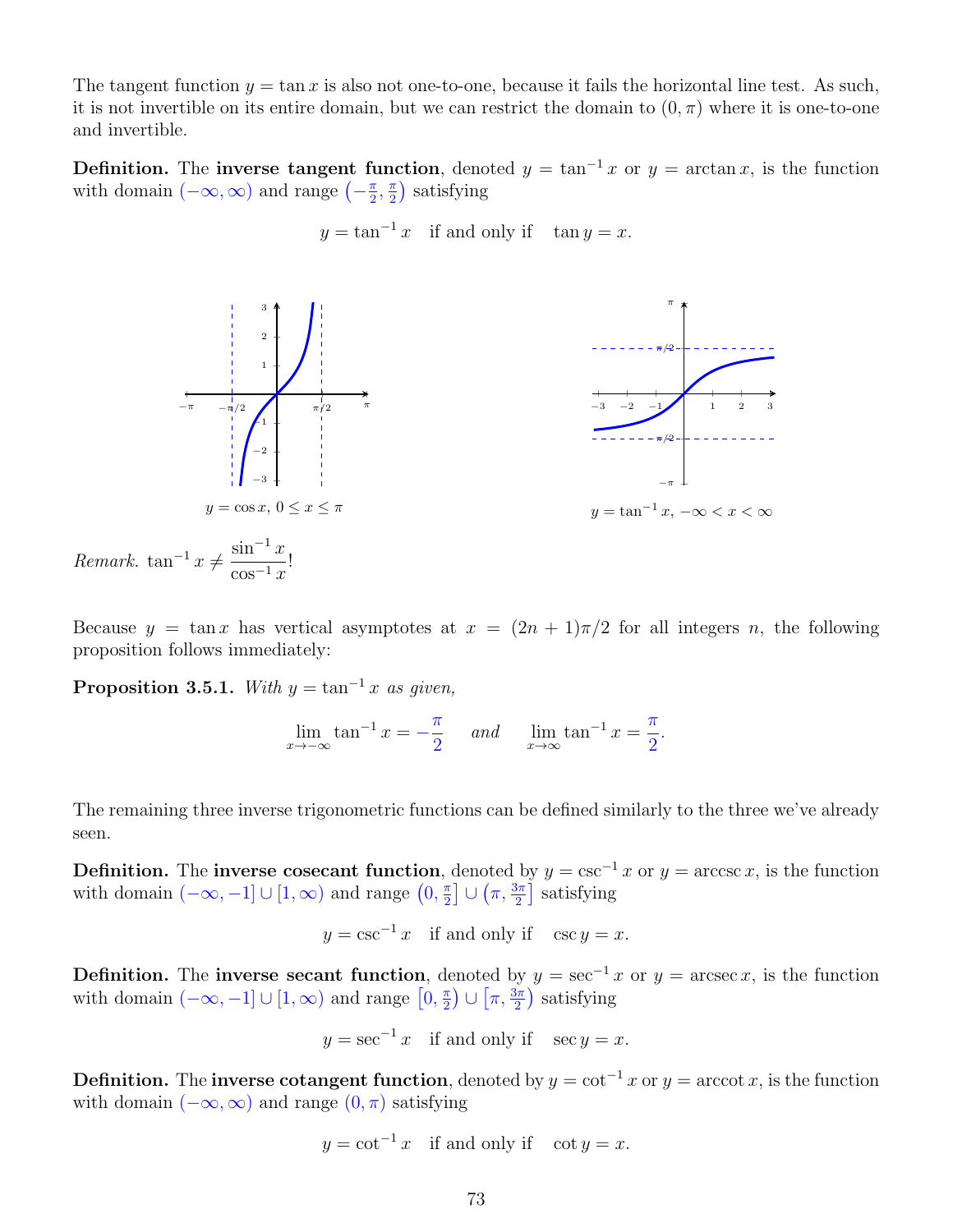Remark. The domains for inverse cosecant and inverse secant are not universally agreed upon. The ones we have chosen tend to yield slightly simpler differentiation formulas.

**Example 3.5.2.** Find  $\arctan(\sqrt{3})$  exactly.

Since  $\arctan(\sqrt{3}) = \theta$  is equivalent to  $\tan \theta =$ √  $3 =$  $\sqrt{3}$  $\frac{\sqrt{3}}{1}$ , we have that  $\theta = \frac{\pi}{3}$  $\frac{\pi}{3}$ . If you don't remember this, note that we have the following triangle



With this triangle, we've reduced it to finding the  $\theta$  in  $\left(-\frac{\pi}{2}\right)$  $\frac{\pi}{2}$ ,  $\frac{\pi}{2}$  $(\frac{\pi}{2})$  which makes  $\sin \theta =$  $\sqrt{3}$  $\frac{\sqrt{3}}{2}$  and  $\cos \theta = \frac{1}{2}$  $\frac{1}{2}$ . This angle is, of course,  $\frac{\pi}{3}$ .

**Example 3.5.3.** Find  $cos(sin^{-1} \frac{5}{13})$  exactly.

The beauty here is that we don't actually need to know anything about the angle to solve this. Since  $\sin^1 \frac{5}{13} = \theta$  is equivalent  $\sin \theta = \frac{5}{13}$ , we can set up our triangle again



From this triangle, we see then that

$$
\cos\left(\sin^{-1}\frac{5}{12}\right) = \cos\theta = \frac{12}{13}.
$$

Example 3.5.4. Find  $\sin^{-1}(\sin \frac{4\pi}{3})$  exactly.

You may be tempted to write that the answer is  $\frac{4\pi}{3}$ , but in fact this is outside of the range of sin<sup>-1</sup>, so it can't be right. Instead, solving it "from the inside out", we get

$$
\sin^{-1}\left(\sin\frac{4\pi}{3}\right) = \sin^{-1}\left(-\frac{\sqrt{3}}{2}\right) = -\frac{\pi}{3}.
$$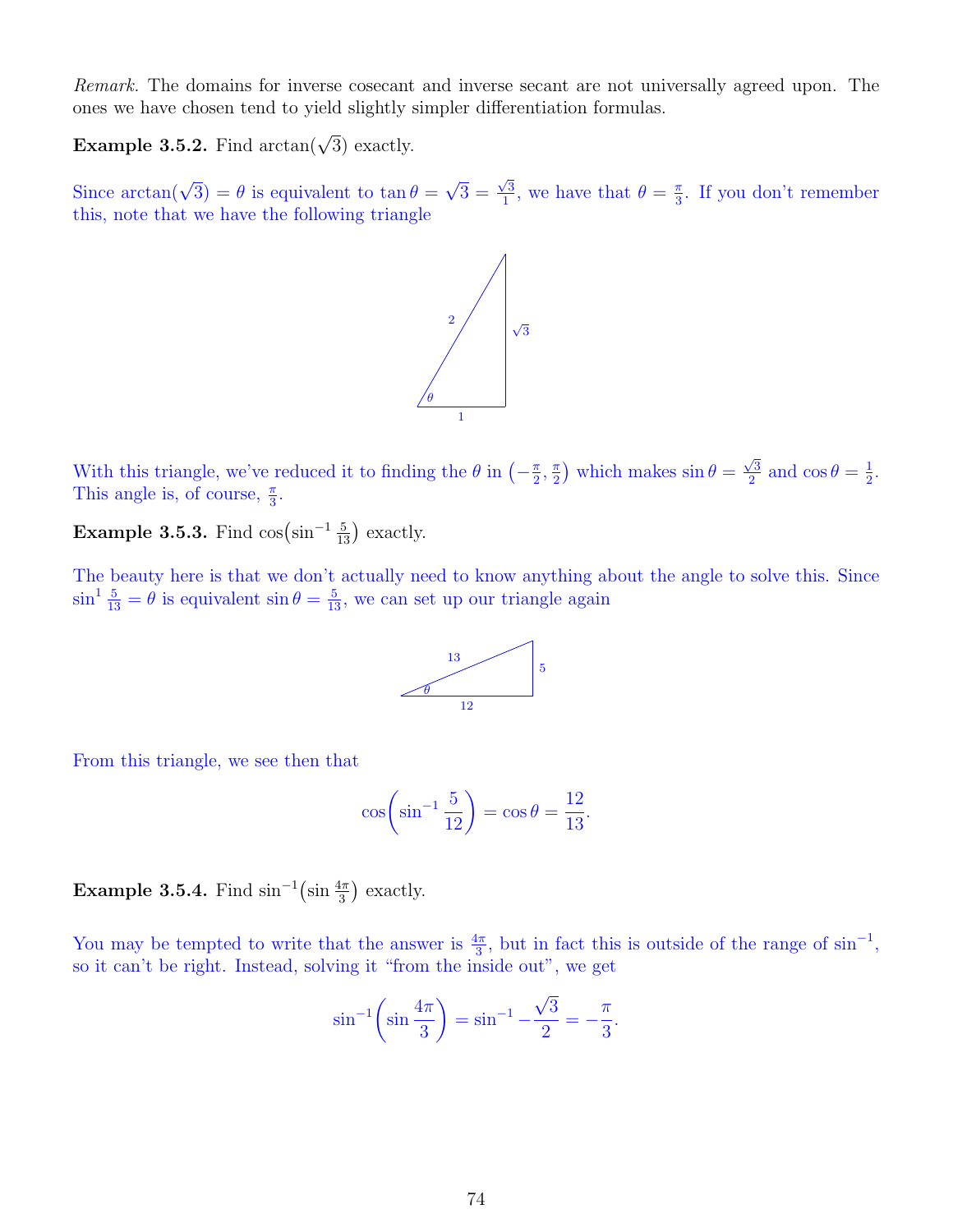#### 3.5.2 Calculus of Inverse Trigonometric Functions

<span id="page-74-0"></span>**Theorem 3.5.5.** All six inverse trigonometric functions are differentiable and their derivatives are

$$
\frac{d}{dx}\left[\sin^{-1}x\right] = \frac{1}{\sqrt{1-x^2}}
$$
\n
$$
\frac{d}{dx}\left[\csc^{-1}x\right] = -\frac{1}{x\sqrt{x^2-1}}
$$
\n
$$
\frac{d}{dx}\left[\csc^{-1}x\right] = \frac{1}{x\sqrt{x^2-1}}
$$
\n
$$
\frac{d}{dx}\left[\sec^{-1}x\right] = \frac{1}{x\sqrt{x^2-1}}
$$
\n
$$
\frac{d}{dx}\left[\cot^{-1}x\right] = \frac{1}{1+x^2}
$$

Proof. Certainly these functions are differentiable since their inverses are differentiable, so we will just find the derivative of  $y = \cos^{-1} x$  and leave the remaining five derivatives as an exercise.

Since  $y = \cos^{-1} x$ , we have that  $\cos y = x$ . Implicitly differentiating this equation yields

$$
\frac{d}{dx}[\cos y] = \frac{d}{dx}[x]
$$

$$
-\sin y \frac{dy}{dx} = 1
$$

$$
\frac{dy}{dx} = -\frac{1}{\sin y}
$$

Now, by the pythagorean identity,  $\sin y = \sqrt{1 - \cos^2 y}$ √  $1-x^2$ , so

$$
\frac{dy}{dx} = -\frac{1}{\sqrt{1 - x^2}}.
$$

.

**Example 3.5.6.** Let  $y = \arcsin(2x)$ . Find  $\frac{dy}{dx}$ . From Theorem [3.5.5](#page-74-0) and the chain rule, it follows very quickly that we have

$$
y' = \frac{2}{1 + (2x)^2} = \frac{2}{1 + 4x^2}.
$$

**Example 3.5.7.** Find  $f'(\frac{1}{2})$  $\frac{1}{2}$ ) where  $f(x) = 3 \arccos(x^2)$ . Once again, from Theorem [3.5.5](#page-74-0) and the chain rule, we have

$$
f'(x) = -\frac{6x}{\sqrt{1 - (x^2)}} = -\frac{6x}{\sqrt{1 - x^4}}.
$$

So, when  $x=\frac{1}{2}$  $\frac{1}{2}$ , we get

$$
f'\left(\frac{1}{2}\right) = -\frac{3}{\sqrt{1 - 1/16}} = -4\sqrt{\frac{3}{5}} \approx -3.09839.
$$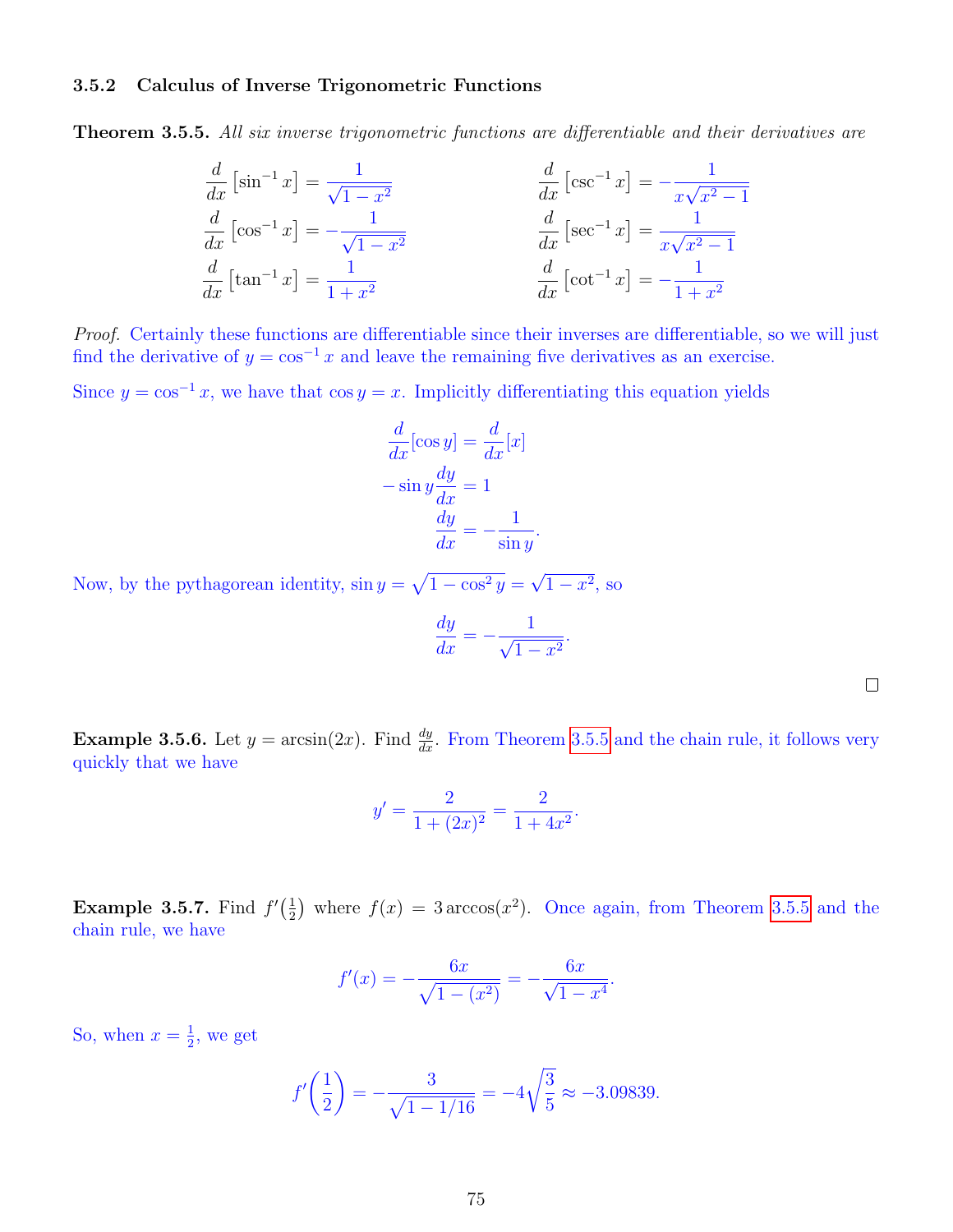**Example 3.5.8.** Find  $y''$  where  $y = \arctan(x)$ . From Theorem [3.5.5,](#page-74-0) we have

$$
y' = \frac{1}{1+x^2}.
$$

Differentiating with respect to  $x$  a second time yields

$$
y'' = -\frac{2x}{(1+x^2)^2}.
$$

In this author's own experience, the arcsin  $x$  and  $arctan x$  functions tend to appear most often in the real world because  $\sin x$  and  $\tan x$  are incredibly common.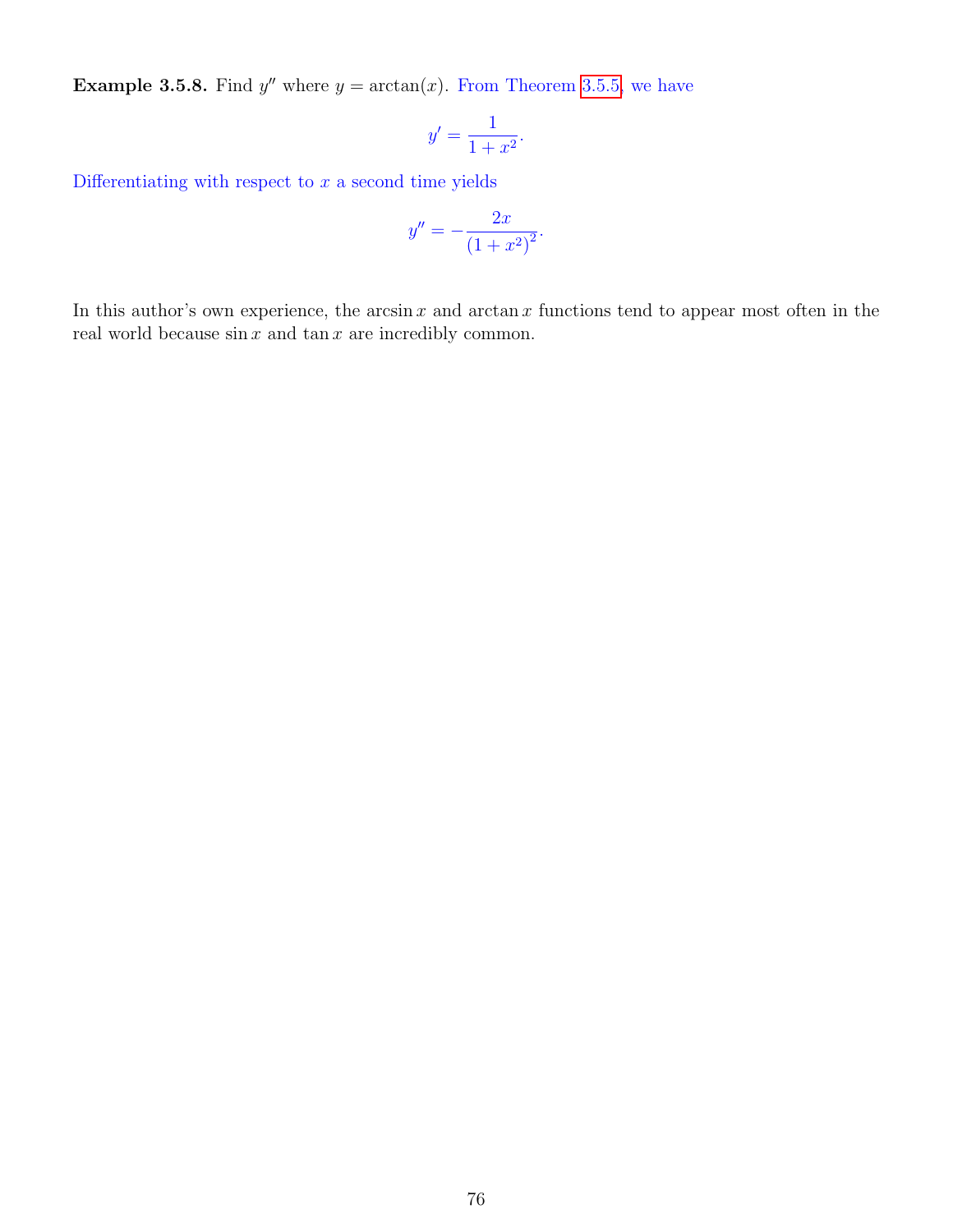## 3.6 Indeterminate Forms and L'Hospital's Rule

#### 3.6.1 0/0 and  $\infty/\infty$  Indeterminate Forms

We have seen limits like the following

$$
\lim_{x \to \infty} \frac{e^x}{5^x} \quad \text{and} \quad \lim_{x \to 1} \frac{x^2 - 1}{x - 1}.
$$

We are unable to simply plug-in the limits as we would end up with  $\frac{\omega_{\infty}}{\infty}$  and  $\frac{\omega_{0}}{0}$ , respectively which are both undefined. However, we were able to still find the limits, and what's more, both limits were very different! This reaffirms what we've known - that infinity doesn't quite behave like other real numbers, and division by 0 is equally as ill-behaved.

**Definition.** Let  $f(x)$  and  $q(x)$  be functions and consider the limit

$$
\lim_{x \to a} \frac{f(x)}{g(x)}.
$$

If  $f(x) \to 0$  and  $g(x) \to 0$  as  $x \to a$ , then we say this limit is an **indeterminate of type**  $\frac{0}{0}$ . Similarly, if  $f(x) \to \pm \infty$  and  $g(x) \to \pm \infty$  as  $x \to a$ , then we say that this limit is an **indeterminate form of** type  $\frac{\infty}{\infty}$ .

For limits of these types, we had various methods of evaluating the limits. For example, in the case of rational functions, we factored and canceled terms. However, such tricks may not work for other  $\frac{0.0}{0}$ " or " $\frac{\infty}{\infty}$ " indeterminate forms, like

$$
\lim_{x \to 0} \frac{\cos x - 1}{2^{x+1} - 2} \quad \text{or} \quad \lim_{x \to \infty} \frac{\ln x}{x + 7}.
$$

Now that we have derivatives in our toolbox, we can make use of the following theorem.

**Theorem 3.6.1.** L'Hospital's Rule Suppose f and g are differentiable functions with  $g'(x) \neq 0$  near a (except possibly at a). Suppose also that

$$
\lim_{x \to a} \frac{f(x)}{g(x)}
$$

is an indeterminate form of type  $\frac{0}{0}$  or  $\frac{\infty}{\infty}$ . Then

$$
\lim_{x \to a} \frac{f(x)}{g(x)} = \lim_{x \to a} \frac{f'(x)}{g'(x)}.
$$

*Proof.* We'll prove the *very* special case where we have an indeterminate form of type  $\frac{0}{0}$ ,  $f(a) = g(a)$ 0, f' and g' are continuous, and  $g'(a) \neq 0$ ; the proof of the theorem in full generality is much more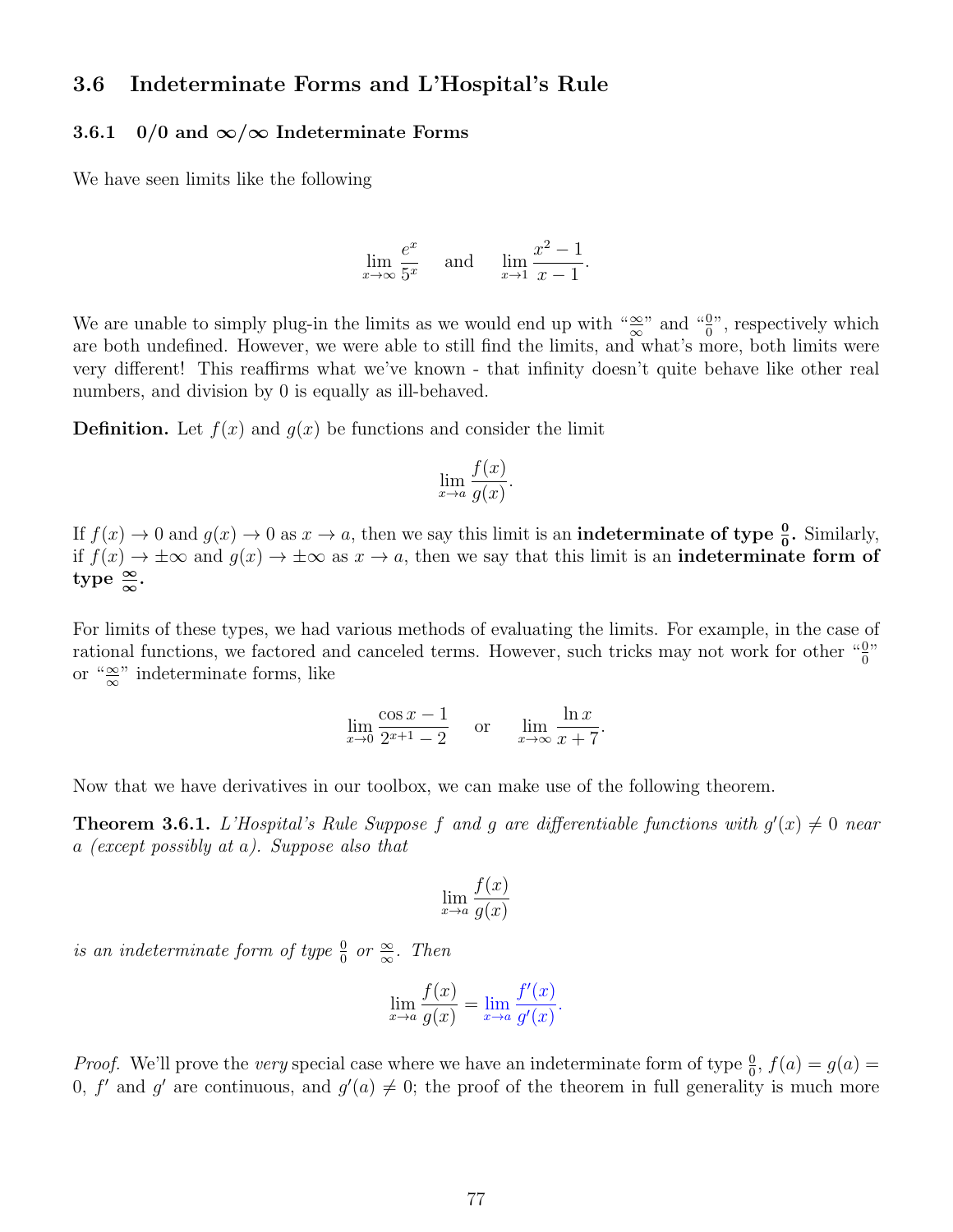difficult and can be found in the textbook.

$$
\lim_{x \to a} \frac{f(x)}{g(x)} = \lim_{x \to a} \frac{f(x) - f(a)}{g(x) - g(a)}
$$
\n
$$
= \lim_{x \to a} \frac{f(x) - f(a)}{g(x) - g(a)} \cdot \frac{\frac{1}{x - a}}{\frac{1}{x - a}}
$$
\n
$$
= \lim_{x \to a} \frac{\frac{f(x) - f(a)}{g(x) - g(a)}}{\frac{g(x) - g(a)}{x - a}}
$$
\n
$$
= \frac{\lim_{x \to a} \frac{f(x) - f(a)}{g(x) - g(a)}}{\lim_{x \to a} \frac{g(x) - g(a)}{x - a}}
$$
\n
$$
= \frac{f'(a)}{g'(a)}
$$
\n
$$
= \lim_{x \to a} \frac{f'(x)}{g'(x)}
$$
\n
$$
= \lim_{x \to a} \frac{f'(x)}{g'(x)}.
$$
\n(since  $f', g'$  are continuous)\n
$$
= \lim_{x \to a} \frac{f'(x)}{g'(x)}.
$$

 $\Box$ 

Remark. L'Hospital's rule applies for one-sided limits and limits at infinity as well.

**Example 3.6.2.** Evaluate  $\lim_{x\to\infty}$  $ln x$  $\overline{x}$ .

We first see that this is an indeterminate form of type  $\frac{\infty}{\infty}$ , so we can apply l'Hospital's rule.

$$
\lim_{x \to \infty} \frac{\ln x}{x} \stackrel{\text{LH}}{=} \lim_{x \to \infty} \frac{\frac{1}{x}}{1} = \lim_{x \to \infty} \frac{1}{x} = 0.
$$

Remark. Notationally, the author likes to use  $\stackrel{LH}{=}$  to indicate when l'Hospital's rule has been applied. This notation is not at all standard.

**Example 3.6.3.** Evaluate  $\lim_{t\to 0}$  $\sin t$ t .

We first see that this is an indeterminate form of type  $\frac{0}{0}$ , so we can apply l'Hospital's rule.

$$
\lim_{x \to 0} \frac{\sin x}{x} \stackrel{LH}{=} \lim_{x \to 0} \frac{\cos x}{1} = 1.
$$

**Example 3.6.4.** Evaluate  $\lim_{x\to 1}$ arctan  $x - \frac{\pi}{4}$ 4  $x - 1$ .

Recall that  $\arctan 1 = \frac{\pi}{4}$ , so we indeed have an indeterminate form of type  $\frac{0}{0}$ , and thus we can apply l'Hospital's rule.

$$
\lim_{x \to 1} \frac{\arctan x - \frac{\pi}{4}}{x - 1} \stackrel{\text{LH}}{=} \lim_{x \to 1} \frac{\frac{1}{1 + x^2}}{1} = \frac{1}{2}.
$$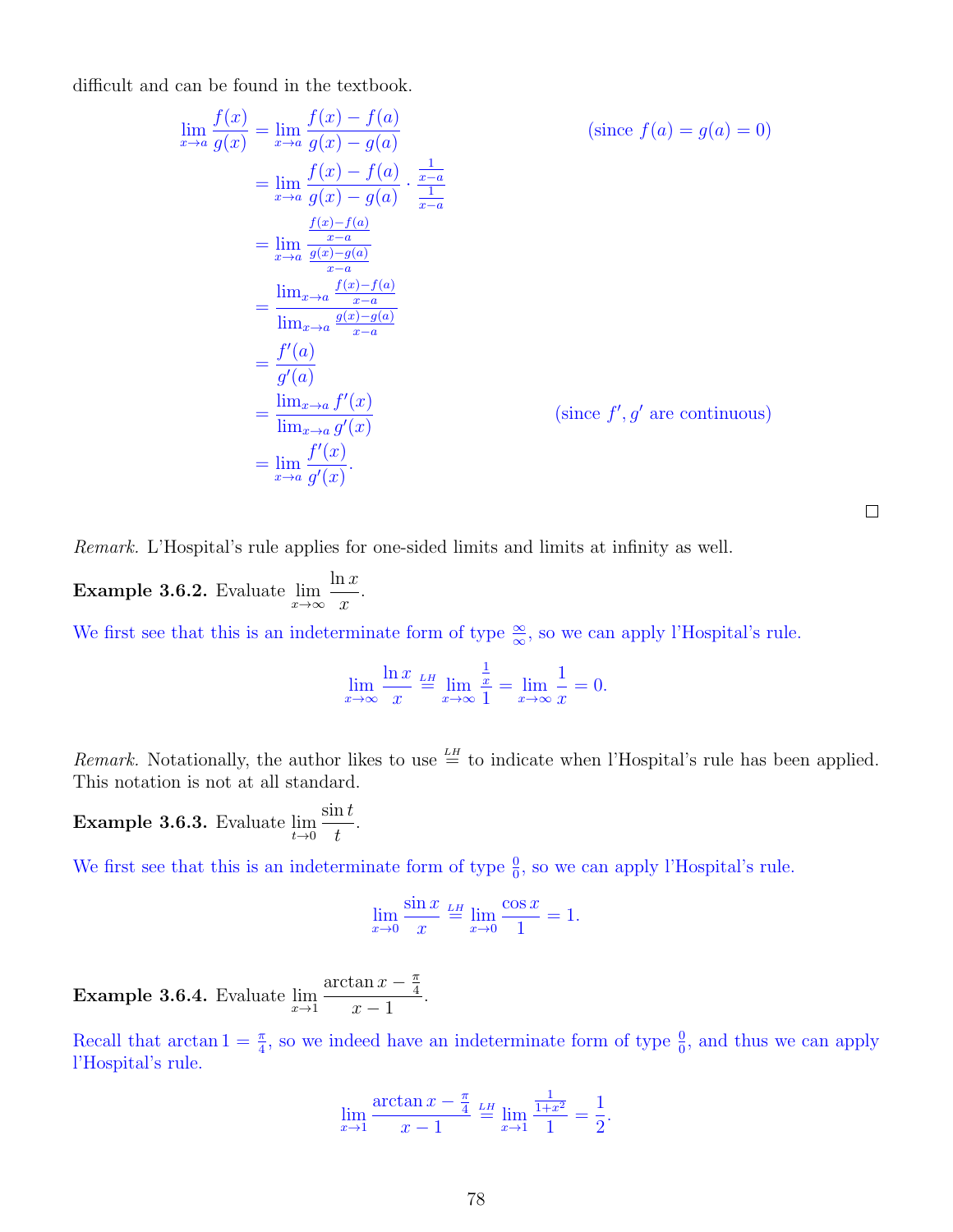**Example 3.6.5.** Evaluate  $\lim_{x \to -\infty}$  $x^2$  $\frac{x}{e^{-x}}$ .

We first see that this is an indeterminate form of type  $\frac{\infty}{\infty}$ , so we can apply l'Hospital's rule.

$$
\lim_{x \to -\infty} \frac{x^2}{e^{-x}} \stackrel{\text{LH}}{=} \lim_{x \to -\infty} \frac{2x}{-e^{-x}}.
$$

Once again, this new limit is an indeterminate form of type  $\frac{\infty}{\infty}$ , so we can apply l'Hospital's rule again.

$$
\lim_{x \to -\infty} \frac{2x}{-e^{-x}} \stackrel{\text{LH}}{=} \lim_{x \to -\infty} \frac{2}{e^{-x}} = 0.
$$

*Remark.* L'Hospital's rule **can only be applied** to indeterminate forms of types  $\frac{0}{0}$  and  $\frac{\infty}{\infty}$ ; for other indeterminate forms (which we'll get to later).

To see why the indeterminate form is an important hypothesis, consider the following (non)example:

**Example 3.6.6.** Evaluate  $\lim_{\theta \to \pi^-}$  $\sin \theta$  $1 - \cos \theta$ by applying l'Hospital's rule blindly. Find the correct limit without l'Hospital's rule.

Blindly applying l'Hospital's to the following limit,

$$
\lim_{\theta \to \pi^-} \frac{\sin \theta}{1 - \cos \theta} \stackrel{LH}{=} \lim_{\theta \to \pi^-} \frac{\cos \theta}{\sin \theta} = -\infty.
$$

However, this is wrong. To see why, note that  $\frac{\sin \theta}{1}$  $1-\cos\theta$ is actually continuous at  $\theta = \pi$ , so in fact we have

$$
\lim_{\theta \to \pi^{-}} \frac{\sin \theta}{1 - \cos \theta} = \frac{\sin \pi}{1 - \cos \pi} = \frac{0}{1 - (-1)} = 0.
$$

#### 3.6.2 0  $\cdot \infty$  and  $\infty$ - $\infty$  indeterminate forms

**Definition.** Let  $f$  and  $g$  be functions and consider the limit

$$
\lim_{x \to a} f(x)g(x).
$$

If  $f(x) \to 0$  and  $g(x) \to \pm \infty$  as  $x \to a$ , then we say that this limit is an **indeterminate form of** type  $0 \cdot \infty$ .

To deal with limits of this form, the technique is usually to rewrite  $f(x)g(x)$  as either  $\frac{f(x)}{f(x)}$  $1/g(x)$ (resulting in an indeterminate form of type  $\frac{0}{0}$  or  $\frac{g(x)}{1/g(x)}$  $1/g(x)$ (resulting in an indeterminate form of type  $\frac{\infty}{\infty}$ ) and then applyin l'Hospital's rule.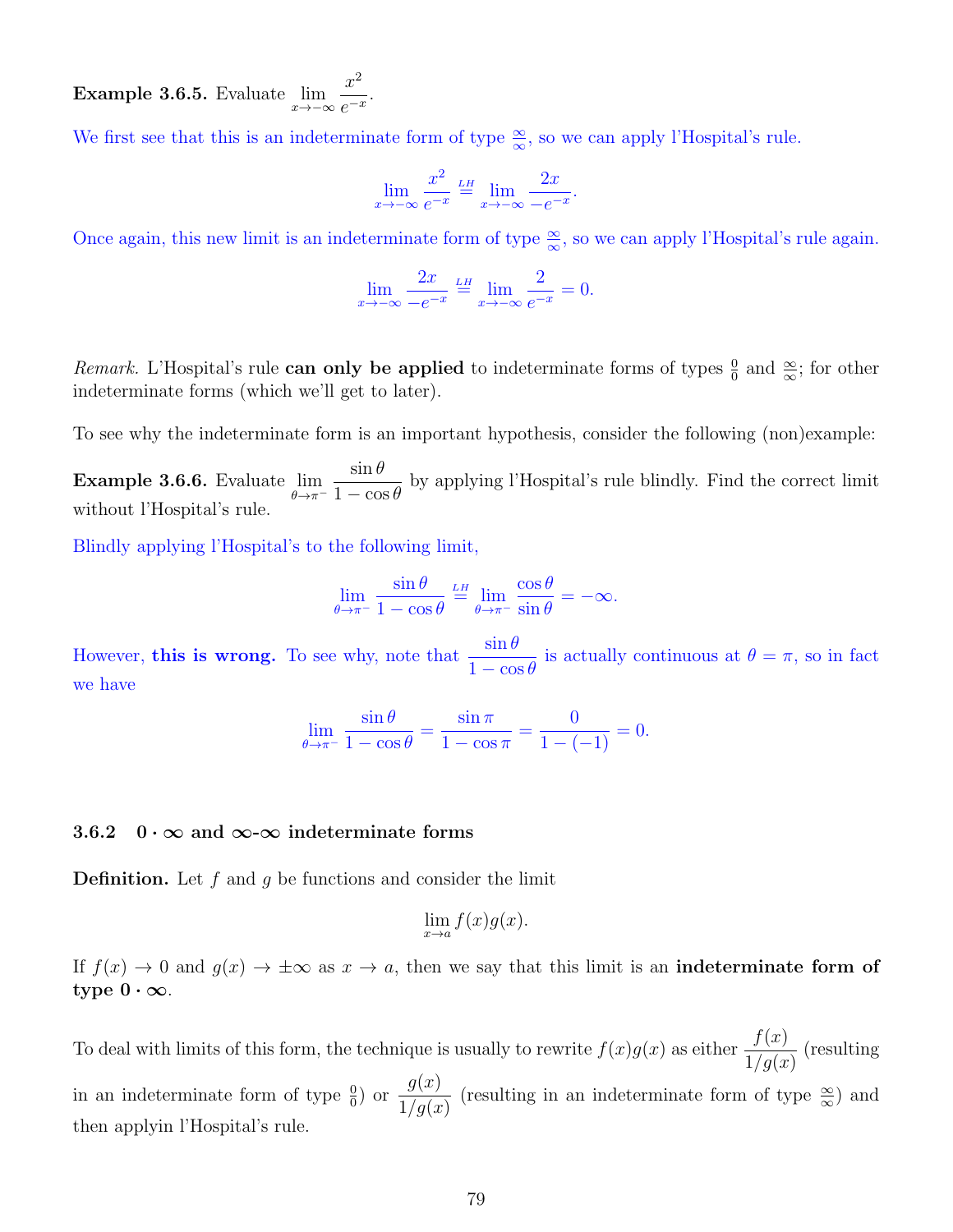**Example 3.6.7.** Evaluate  $\lim_{x\to\infty}e^{-x}\sqrt{x}$ .

First we see that  $e^{-x} \to 0$  and  $\sqrt{x} \to \infty$ , so indeed we have an indeterminate form of type  $0 \cdot \infty$ . Rewriting

$$
e^{-x}\sqrt{x} = \frac{\sqrt{x}}{e^x},
$$

we now have an indeterminate form of type  $\frac{\infty}{\infty}$ , so we can apply l'Hospital's rule.

$$
\lim_{x \to \infty} e^{-x} \sqrt{x} = \lim_{x \to \infty} \frac{\sqrt{x}}{e^x} \stackrel{\text{LH}}{=} \lim_{x \to \infty} \frac{\frac{1}{2\sqrt{x}}}{e^x} \lim_{x \to \infty} \frac{1}{2e^x \sqrt{x}} = 0.
$$

**Definition.** Let f and q be functions and consider the limit

$$
\lim_{x \to a} f(x) - g(x).
$$

If  $f(x) \to \infty$  and  $g(x) \to \infty$  as  $x \to a$ , then we say that have an **indeterminate form of type**  $\infty - \infty$ .

The technique for solving these limits is to convert the difference into a quotient, often by rationalizing or finding a common denominator, and then applying l'Hospital's rule.

**Example 3.6.8.** Evalute  $\lim_{x\to 0^+}$  $\sqrt{1}$  $\overline{x}$  $-\frac{1}{1}$  $1 - e^{-x}$  $\setminus$ .

By rewriting as a fraction with a common denominator, we have that

$$
\frac{1}{x} - \frac{1}{1 - e^{-x}} = \frac{1 - e^{-x} - x}{x - xe^{-x}},
$$

which is indeterminate of type  $\frac{0}{0}$ . So, applying l'Hospital's rule,

$$
\lim_{x \to 0^+} \frac{1 - e^{-x} - x}{x - xe^{-x}} \stackrel{\text{LH}}{=} \lim_{x \to 0^+} \frac{e^{-x} - 1}{1 - e^{-x} + xe^{-x}}.
$$

This is again an indeterminate form of type  $\frac{0}{0}$ . So, applying l'Hospital's rule again,

$$
\lim_{x \to 0^+} \frac{e^{-x} - 1}{1 - e^{-x} + xe^{-x}} \stackrel{\text{LH}}{=} \lim_{x \to 0^+} \frac{-e^{-x}}{e^{-x} + e^{-x} - xe^{-x}} = -\frac{1}{2}.
$$

#### $3.6.3$ ,  $1^{\infty}$ , and  $\infty^0$  indeterminate forms

**Definition.** Let f and q be functions and consider the limit

$$
\lim_{x \to a} [f(x)]^{g(x)}
$$

.

If  $f(x) \to 0$  and  $g(x) \to 0$  as  $x \to a$ , then we say that have an **indeterminate form of type 0<sup>0</sup>.** If  $f(x) \to 1$  and  $g(x) \to \infty$  as  $x \to a$ , then we say that have an **indeterminate form of type 1<sup>∞</sup>.** If  $f(x) \to \infty$  and  $g(x) \to 0$  as  $x \to a$ , then we say that have an **indeterminate form of type**  $\infty^0$ .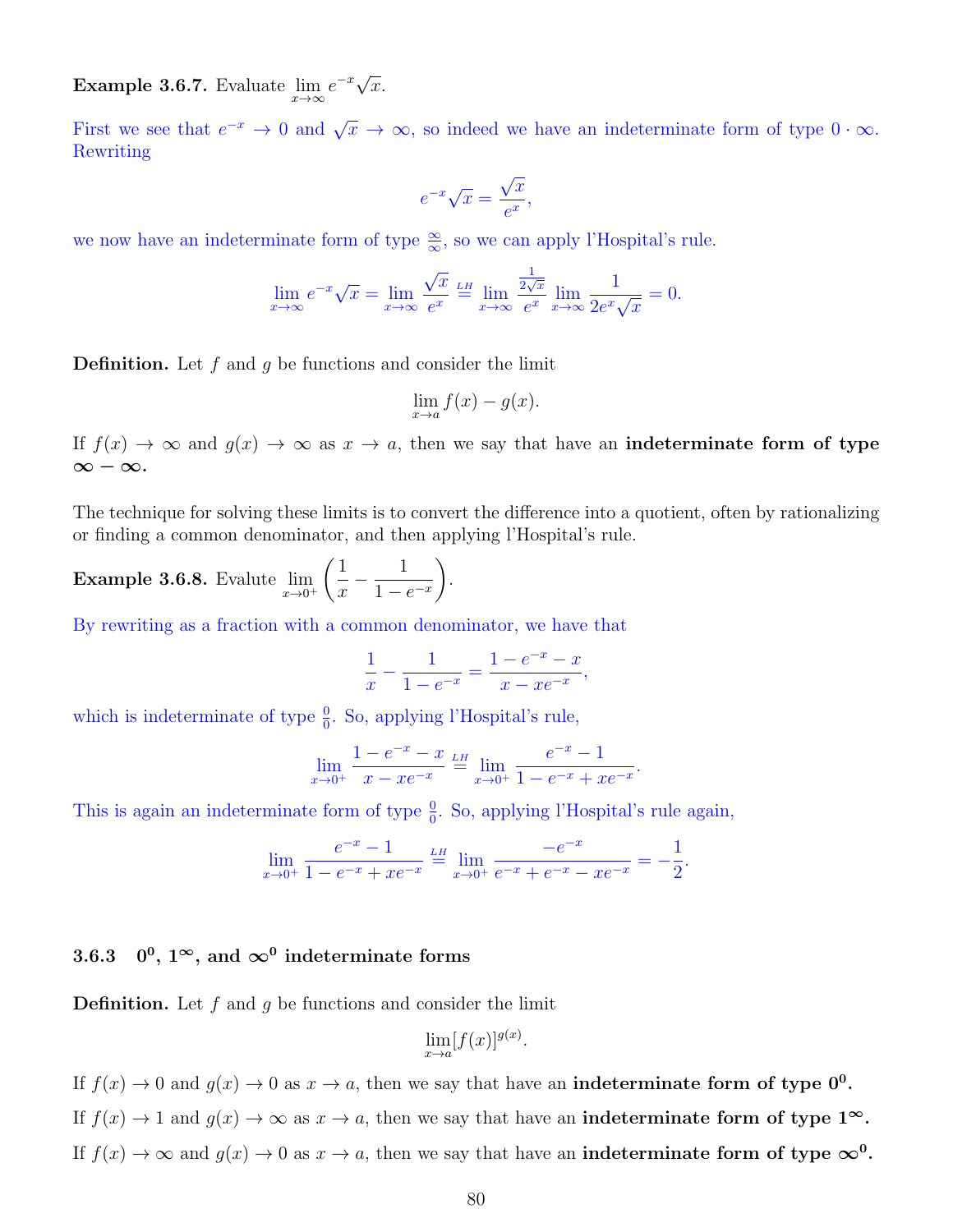There are two equivalent techniques to handle these types of indeterminate forms (and in fac. The first is to take a natural logarithm of the limit. That is, let  $L = \lim_{x \to a} [f(x)]^{g(x)}$ . Then, since the logarithmic functions are continuous,

$$
\ln L = \ln \left( \lim_{x \to a} [f(x)]^{g(x)} \right) = \lim_{x \to a} \ln \left( [f(x)]^{g(x)} \right) = \lim_{x \to a} g(x) \cdot \ln(f(x)).
$$

Once you have solved for this limit on the right (usually by rewriting into " $\frac{0}{0}$ " or " $\frac{\infty}{\infty}$ " and applying L'Hospital's rule), simply "undo" this natural logarithm by raising the function into the exponent with base e; i.e.

$$
L = e^{\ln L} = e^{\lim_{x \to a} g(x) \cdot \ln(f(x))}.
$$

The other technique is to appeal to the fact that  $[f(x)]^{g(x)} = e^{g(x) \ln f(x)}$ , that is,

$$
\lim_{x \to a} [f(x)]^{g(x)} = \lim_{x \to a} e^{g(x) \ln(f(x))}
$$

.

Given that exponential functions are equivalent, this just amounts to solving for the limit of  $g(x) \ln(f(x))$ , and so the technique is basically equivalent to the first one; either should work.

**Example 3.6.9.** Evaluate  $\lim_{x\to 0^+} x^x$ . Recall that, because the natural log is continuous, we have

$$
\lim_{x \to a} \ln(f(x)) = \ln\left(\lim_{x \to a} f(x)\right).
$$

We see that this limit is an indeterminate form of type  $0^0$ . So, let L be the limit. Taking a natural logarithm of the limit, we get

$$
\ln L = \ln \left( \lim_{x \to 0^+} x^x \right) = \lim_{x \to 0^+} x \ln x.
$$

This is now indeterminate of type  $0 \cdot \infty$ , so we rewrite  $x \ln x = \frac{\ln x}{1/x}$  to put change it to an indeterminate form of type  $\frac{\infty}{\infty}$ , whence we can apply l'Hospital's Rule.

$$
\lim_{x \to 0^+} x \ln x = \lim_{x \to 0^+} \frac{\ln x}{1/x} \stackrel{\text{LH}}{=} \lim_{x \to 0^+} \frac{1/x}{-1/x^2} = \lim_{x \to 0^+} -x = 0.
$$

But we're not quite done yet. Notice that we just showed that  $\ln L = 0$ , but we wanted to find the value of L. From here we deduce that the value of the limit is  $L = 1$ .

**Example 3.6.10.** Evaluate 
$$
\lim_{x \to \infty} \left(1 + \frac{7}{x}\right)^x
$$
.

We see that this is an indeterminate form of type  $1^{\infty}$ . Just as last time, let L be the value of the limit. Taking a natural logarithm of the limit, we get

$$
\ln L = \ln \left( \lim_{x \to \infty} \left( 1 + \frac{7}{x} \right)^x \right) = \lim_{x \to \infty} \ln \left( \left( 1 + \frac{7}{x} \right)^x \right) = \lim_{x \to \infty} x \ln \left( 1 + \frac{7}{x} \right).
$$

As  $x \to \infty$ ,  $\ln(1+\frac{7}{x}) \to 0$ , so we now have an indeterminate form of type  $0 \cdot \infty$ . Rewriting as  $\frac{\ln(1+\frac{7}{x})}{1/x}$ , we get an indeterminate form of type  $\frac{\infty}{\infty}$ , and can thus apply l'Hospital's rule.

$$
\lim_{x \to \infty} x \ln \left( 1 + \frac{7}{x} \right) = \lim_{x \to \infty} \frac{\ln \left( 1 + \frac{7}{x} \right)}{1/x} \stackrel{\text{LH}}{=} \lim_{x \to \infty} \frac{\frac{1}{1+7/x} \cdot \frac{-7}{x^2}}{-1/x^2} = \lim_{x \to \infty} \frac{-\frac{7}{x^2+7x}}{-1/x^2} = \lim_{x \to \infty} \frac{7x^2}{x^2+7x} = 7.
$$

So now we have that  $\ln L = 7$ , and thus  $L = e^7$ .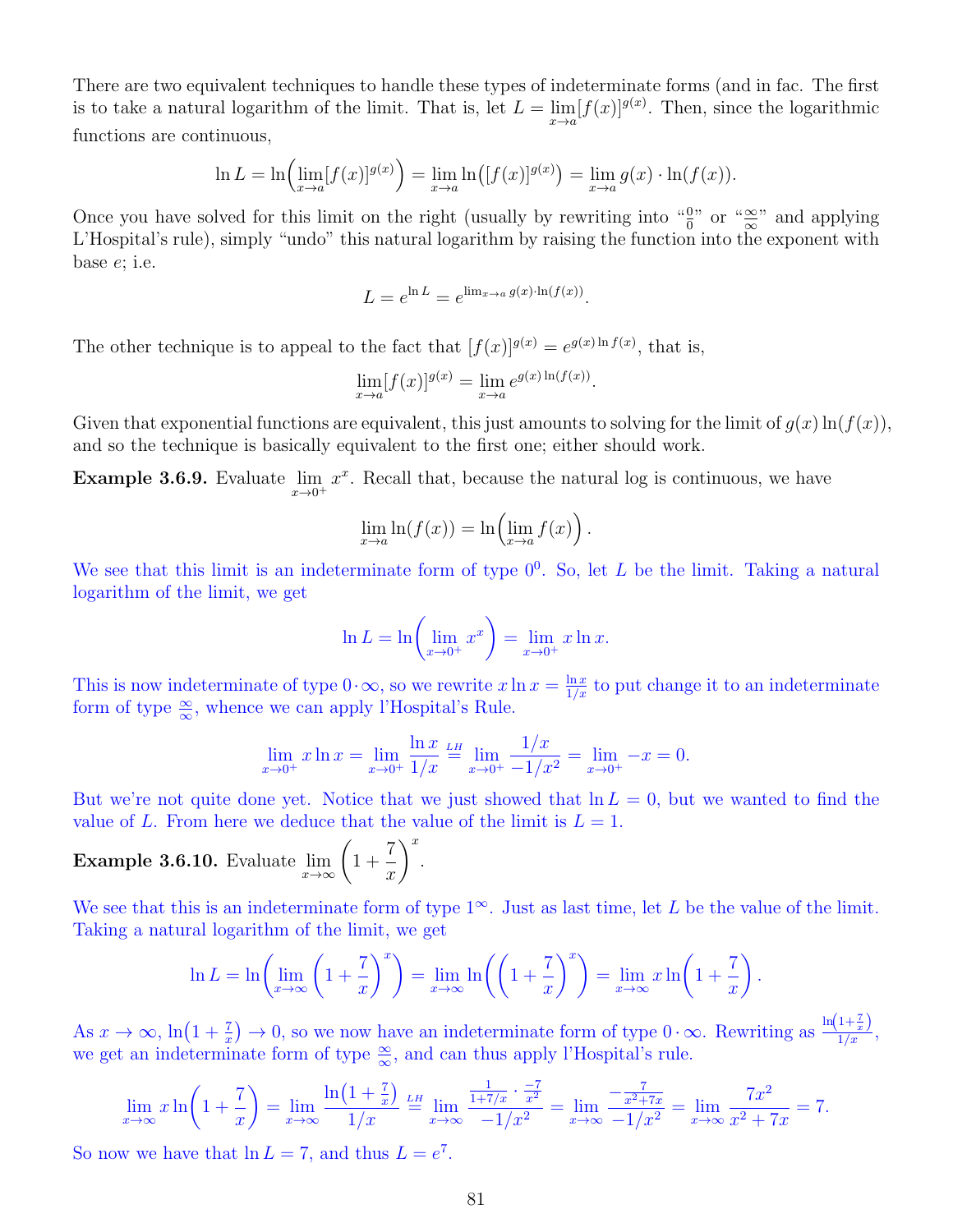**Example 3.6.11.** Evaluate  $\lim_{x\to\infty} x^{1/x}$ .

We notice that this is indeterminate of type  $\infty^0$ , so can rewrite  $x^{1/x} = e^{(1/x)\ln x}$ . Since exponential functions are continuous, taking the whole limit amounts to taking a limit of the exponent. So, let  $M = \lim_{x \to \infty}$ 1  $\dot{x}$ ln x, which we recognize as an indeterminate form of type  $0 \cdot \infty$ . Rearranging it as  $\frac{\ln x}{x}$ , which is indeterminate of type  $\frac{\infty}{\infty}$ , and so we can apply l'Hospital's Rule.

$$
M = \lim_{x \to \infty} \frac{1}{x} \ln x = \lim_{x \to \infty} \frac{\ln x}{x} = \lim_{x \to \infty} \frac{1/x}{1} = \lim_{x \to \infty} \frac{1}{x} = 0.
$$

So then our entire limit is

$$
\lim_{x \to \infty} x^{1/x} = \lim_{x \to \infty} e^{(1/x) \ln x} = e^M = e^0 = 1.
$$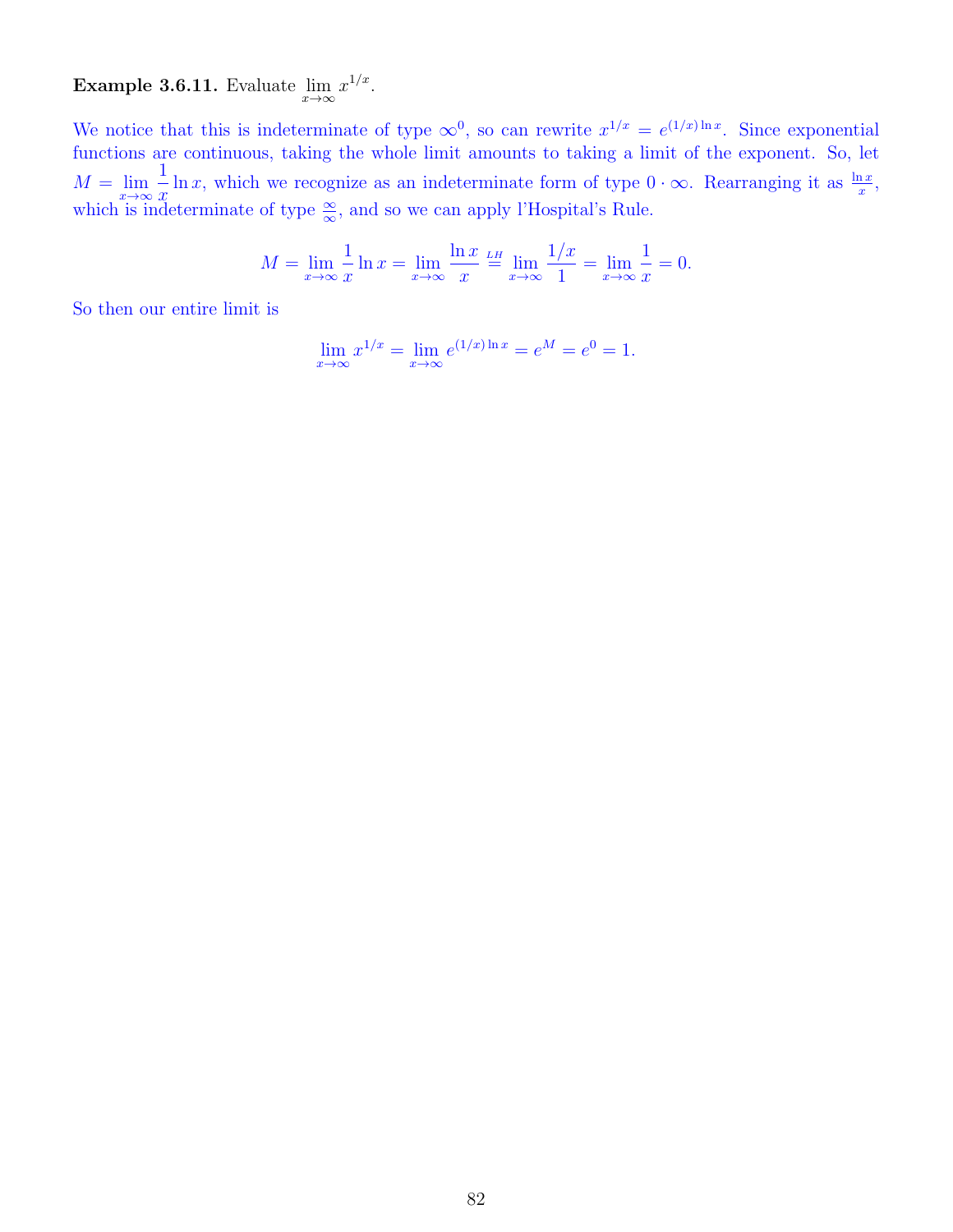# 4 Applications of Differentiation

#### 4.1 Minimum and Maximum Values

**Definition.** Let c be a number in the domain D of a function f. We say that  $f(c)$  is an absolute **minimum** (or **global minimum**) value if, for all x in D,  $f(c) \leq f(x)$ . We say that  $f(c)$  is an absolute maximum (or global maximum) value if, for all x in D,  $f(c) \ge f(x)$ . The minimum and maximum values of  $f$  are known as extreme values or just extrema.

**Example 4.1.1.** Consider the function  $f(x) = x^3 + x$  where  $-1.5 \le x \le 1.5$ . Using a graph of the function, determine the global minimum and maximum values.



The absolute minimum occurs at  $x = -1.5$  and the value is  $-1.875$ 

The absolute maximum occurs at  $x = 1.5$  and the value is 1.875 .

In the previous example, the two points  $\left(\pm\frac{1}{\sqrt{2}}\right)$  $\overline{3}$ ,  $\pm \frac{2}{3}$  $rac{2}{3\sqrt{3}}$  are not global extrema, but would be if we restricted our focus to just points around them.

**Definition.** Given f and c as in the previous definition, the number  $f(c)$  is a **local minimum** (or **relative minimum**) value of f if  $f(c) \leq f(x)$  for all x in an open interval containing c. The number  $f(c)$  is a local maximum (or relative maximum) value of f if  $f(c) \geq f(x)$  for all x in an open interval containing c. Local maxima/minima are sometimes referred to as local extrema.

**Example 4.1.2.** What is the local minimum value of  $f(x) = x^2$ ? What is the absolute minimum value of  $f(x) = x^2$ ?



The local minimum occurs at  $x = 0$  and the value is  $\boxed{0}$ .

The absolute minimum occurs at  $x = 0$  and the value is  $\boxed{0}$ .

This last example indicates to us that local minima/maxima and absolute minima/maxima are not mutually exclusive. Indeed, they may be the same.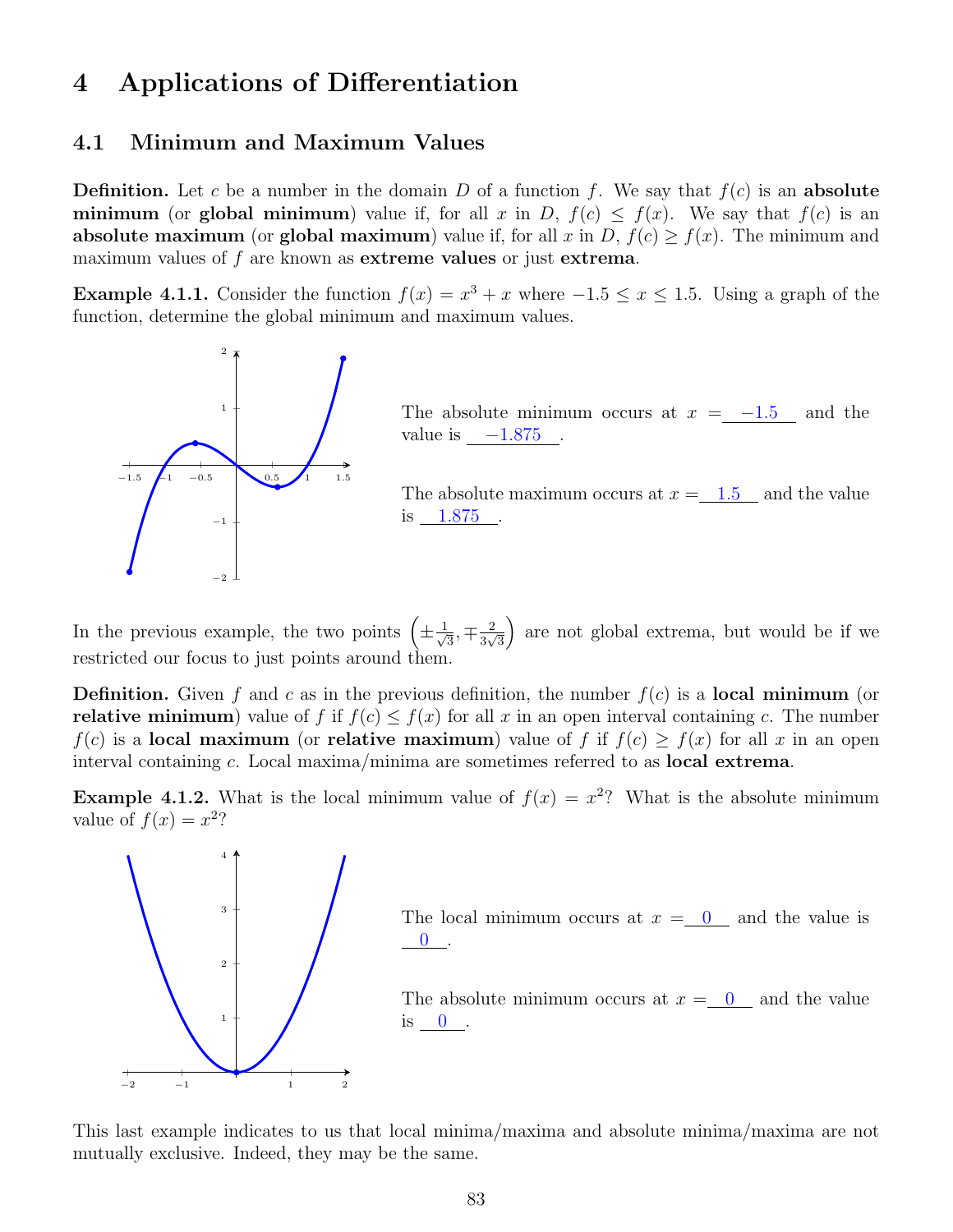**Example 4.1.3.** What is the local maximum value of  $q(x) = \sin x$ ? What is the absolute maximum value?



The local minimum occurs at  $x = 2n\pi + \frac{\pi}{2}$  $\frac{\pi}{2}$  and the value is  $1$ .

The absolute minimum occurs at  $x = 2n\pi + \frac{\pi}{2}$  $\frac{\pi}{2}$  and the value is  $1$ .

This last example indicates that the local and absolute extrema may be achieved infinitely many times.

As well, it may be that we have several different local maxima/minima (e.g.,  $y = x \cos x$ ), or none at all (e.g,  $y = 5x + 7$ ). Similarly, absolute maxima/minima need not exist at all.

The following result tells us when absolute maxima/minima exist.

**Theorem 4.1.4** (Extreme Value Theorem). If f is continuous on a closed interval [a, b], then there are numbers c and d in the interval  $[a, b]$  so that f attains an absolute maximum value  $f(c)$  and an absolute minimum value  $f(d)$ .

**Example 4.1.5.** To see why the closed interval condition is required, consider the function  $f(x) = x+7$ on the open interval  $(-5, 6)$ .



If there were a maximum value, it would be at 13 which occurs at  $x = 6$ , but 6 is not in the domain, so f does not attain an absolute maximum. By a similar argument, f does not attain an absolute minimum value.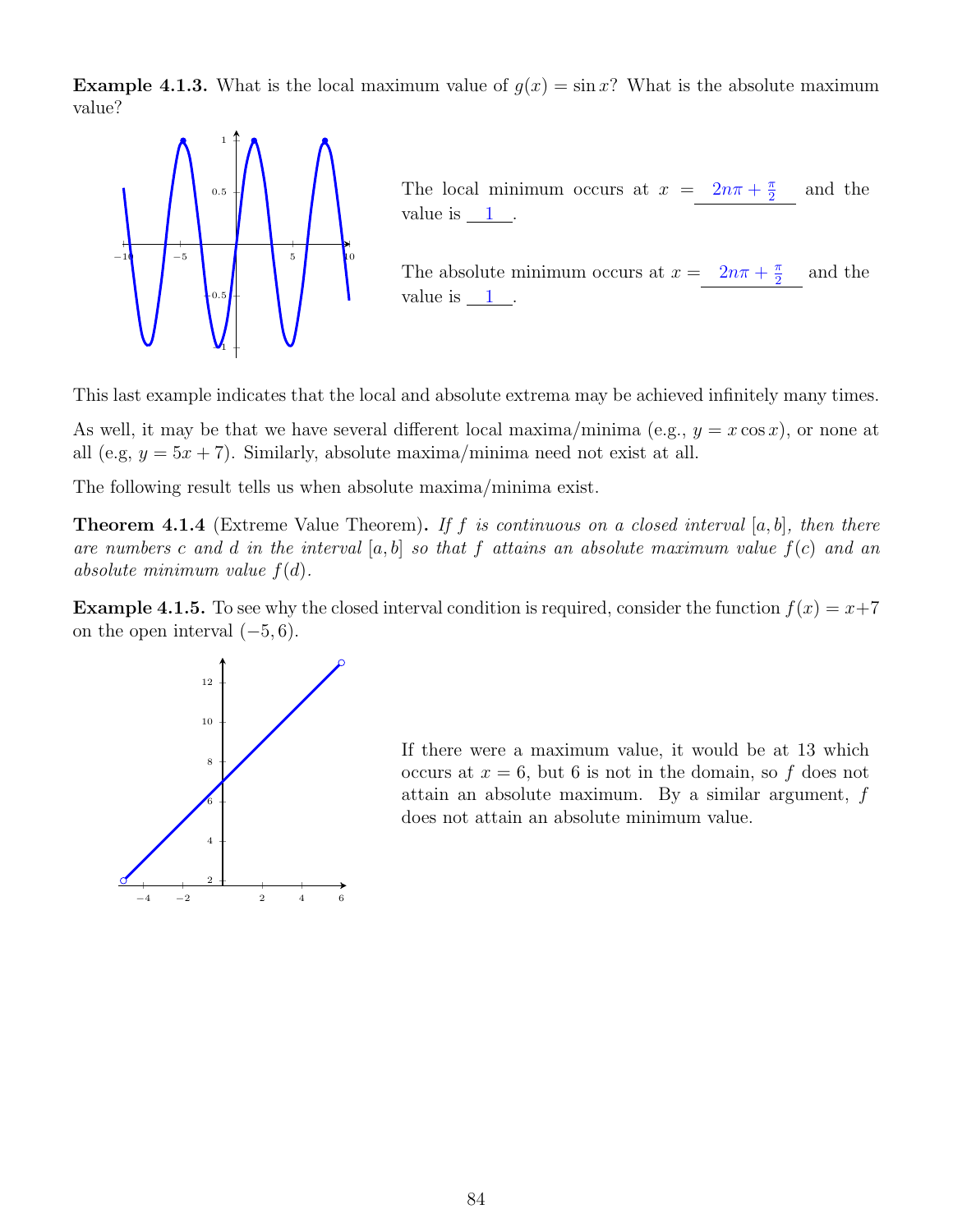Example 4.1.6. To see why the continuity is required, consider the following piecewise function with domain  $[0, 9]$ .

$$
f(x) = \begin{cases} x & \text{if } 0 \le x < 5 \\ 9 - x & \text{if } 5 \le x \le 9 \end{cases}
$$

Certainly this function has an absolute minimum value of 0 (occurring at both  $x = 0$  and  $x = 9$ ), but it does not have an absolute maximum value.



Now notice that local extrema occur at "peaks" and "valleys" on the graph of a function. The tangent lines appear horizontal at these points. Indeed, they are, and the following theorem tells us when local minima/maxima may exist.

**Theorem 4.1.7.** If  $f(c)$  is a local minimum or maximum and  $f'(c)$  exists, then  $f'(c) = 0$ .

Remark. It is important to note the logical implication of this theorem. The converse of the statement above is not necessarily true: having a zero derivative at a point is not sufficient to show that the point is a local minimum/maximum.

**Example 4.1.8.** Consider the function  $f(x) = x^3$ . Then  $f'(x) = 3x^2 = 0$  precisely when  $x = 0$ . However, notice that 0 is not a local minimum or maximum because  $(x - h)^3 < x^3 < (x + h)^3$  for all nonzero h, and in particular,  $(-h)^3 < 0 < h^3$ .



Although it may not correspond to a local minimum or maximum, we still give a name to x-values where the derivative is 0.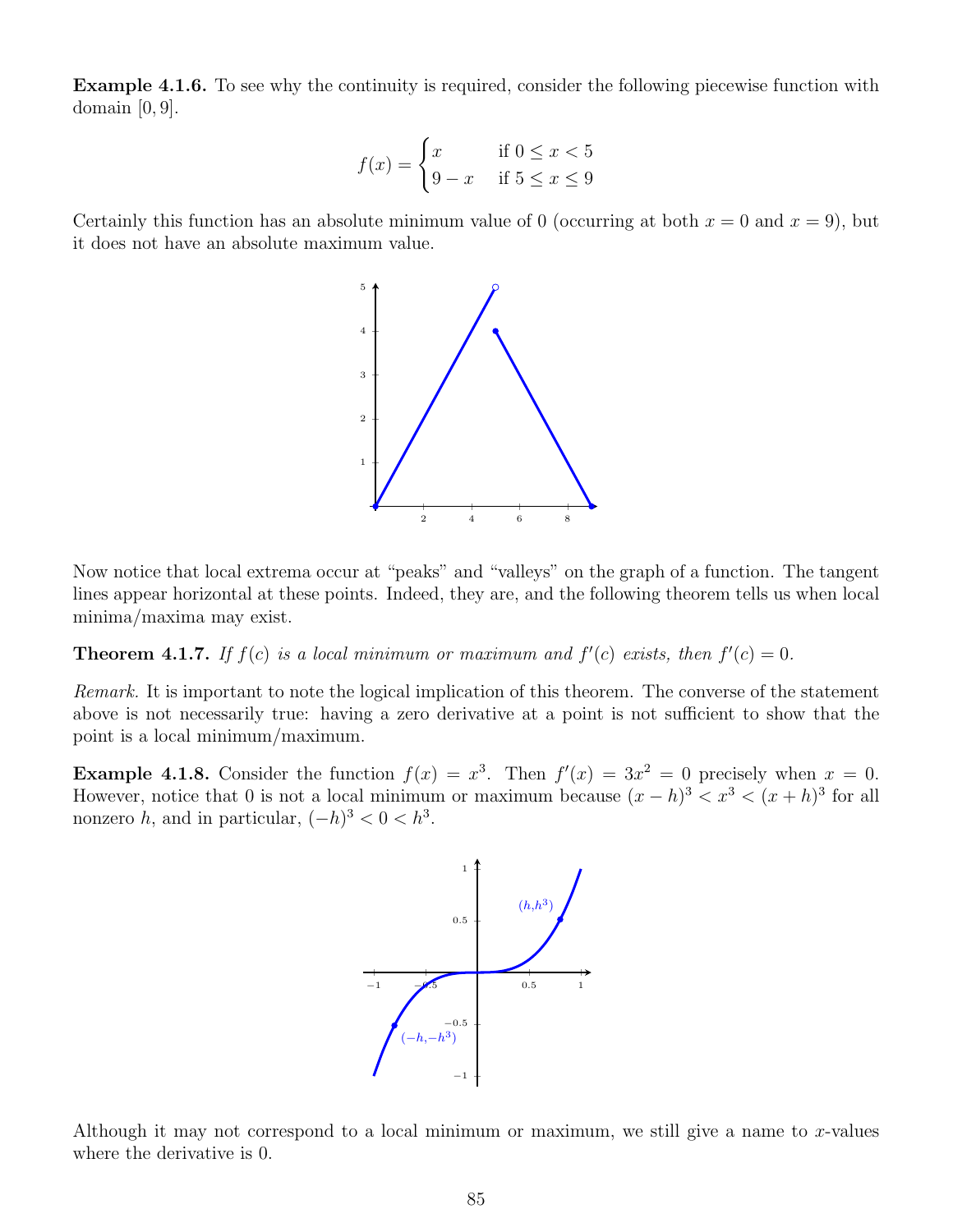**Definition.** A critical number or critical point of a function  $f$  is the number  $c$  in the domain of f where either  $f'(c) = 0$  or  $f'(c)$  does not exist.

#### Procedure for finding extrema on a closed interval  $[a, b]$ :

- 1. Find the critical points of  $f$  in  $(a, b)$ .
- **2.** Evaluate f at each critical point in  $(a, b)$ .
- **3.** Evaluate f at each endpoint of the interval; i.e. find  $f(a)$  and  $f(b)$ .
- 4. The smallest and largest values from the two previous steps are the absolute maximum and minimum, respectively.

**Example 4.1.9.** Find the extrema of  $f(x) = 3x^4 - 4x^3$  on the interval [-1, 2].

Since  $f'(x) = 12x^3 - 12x^2 = 12x^2(x-1)$  we see that we have critical points at  $x = 0$  and  $x = 1$ . We thus create the following table of values.





The absolute minimum occurs at  $x = \_1$  and the value  $is \_ -1$ .

The absolute minimum occurs at  $x = \_2$  and the value is  $16$ .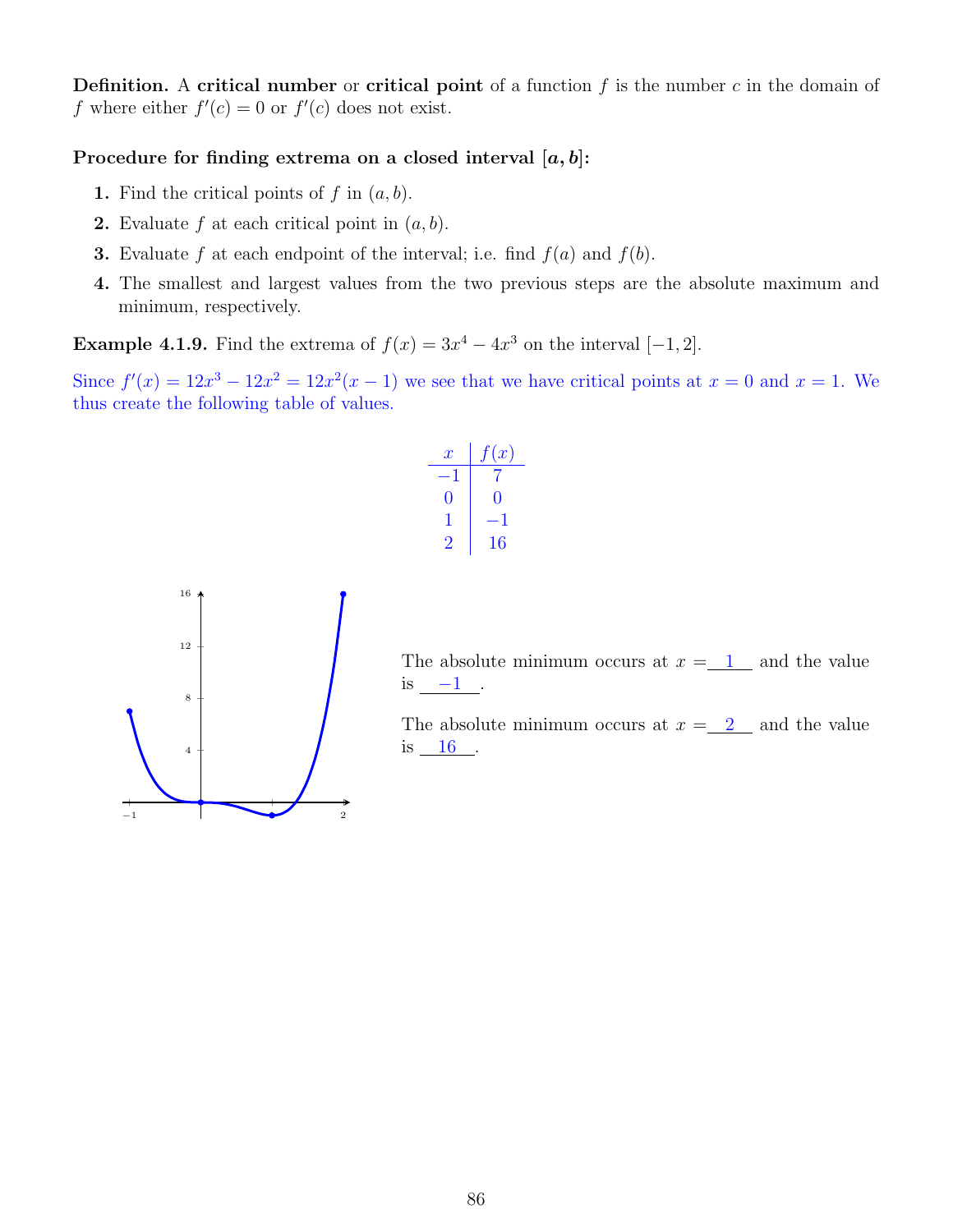#### 4.2 The Mean Value Theorem

Last time we talked about when local maxima and minima may exist, and we determined that critical points (in particular, zero derivatives) played a crucial roll. The following also gives us a criterion in which to check when critical points may exist.

**Theorem 4.2.1** (Rolle's Theorem). Suppose that f is

- 1. continuous on the closed interval  $[a, b]$ ,
- 2. differentiable on the open interval  $(a, b)$ ,
- 3. and satisfies  $f(a) = f(b)$ .

Then there is a number c in  $(a, b)$  so that

$$
f'(c)=0.
$$

Intuitively, this says that a function that starts and ends at the same value must have a zero derivative at some point in that interval.



Example 4.2.2. A particle moving along a straight line starts in motion. At time t, the particle is at the same starting position. By Rolle's Theorem, there must be a time in  $(0, t)$  at which the particle's velocity was 0.

This theorem can be generalized by imagining what would happen if we took the graph of our function f on  $[a, b]$  and rotated it. The horizontal tangent line would rotate as well and would still be parallel to the secant line between  $(a, f(a))$  and  $(b, f(b))$ . The following theorem states this quite concretely.

**Theorem 4.2.3** (Mean Value Theorem). Let f be a function that satisfies the following hypotheses:

- 1. f is continuous on  $[a, b]$ .
- 2. f is differentiable on  $(a, b)$ .

Then there is a number c in  $(a, b)$  such that

$$
f'(c) = \frac{f(b) - f(a)}{b - a}.
$$

The number on the right-hand side of the equals sign is the slope of the line between  $(a, f(a))$  and  $(b, f(b))$ . This slope is sometimes **average slope** or **mean slope**, which is where the theorem gets its name.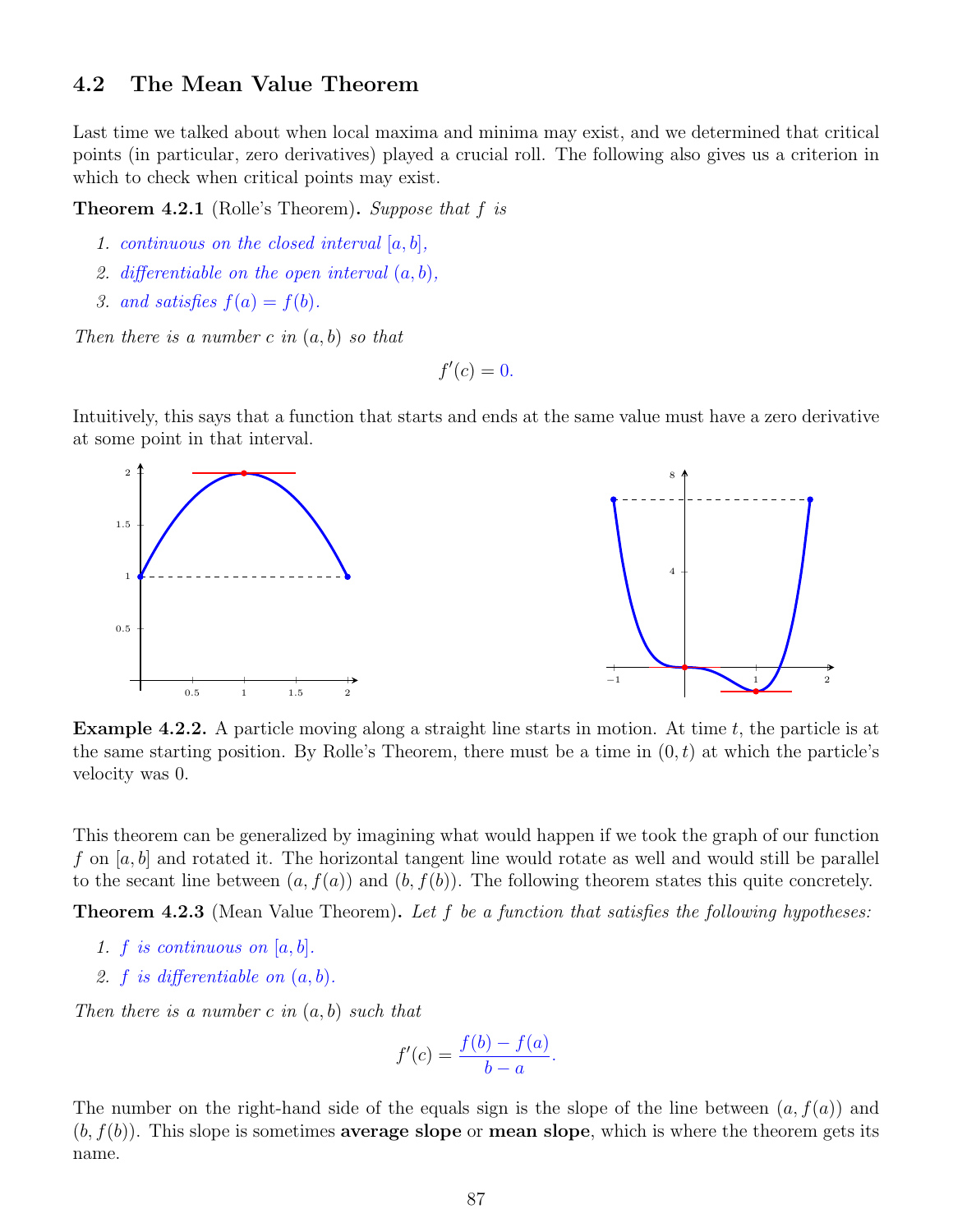Remark. In the case where  $f(a) = f(b)$ , the Mean Value Theorem is exactly Rolle's Theorem

**Example 4.2.4.** Consider the function  $f(x) = x^3 - x^2 - 2x$  on [-1, 1]. Find the value(s) of c that satisfies the conclusion of the Mean Value Theorem (MVT).



We first note that since  $f(x)$  is a polynomial, it is continuous on  $[-1, 1]$  and differentiable on  $(-1, 1)$ , so we can apply the Mean Value Theorem. Now, we have

$$
f'(x) = 3x^2 - 2x - 2,
$$

and

$$
\frac{f(1) - f(-1)}{1 - (-1)} = \frac{-2 - 0}{2} = -1.
$$

By the Mean Value Theorem there exists some number  $c$  in  $(-1, 1)$  so that

$$
3c2 - 2c - 2 = -1
$$
  
\n
$$
3c2 - 2c - 1 = 0
$$
  
\n
$$
(3c + 1)(c - 1) = 0,
$$

so  $c = -\frac{1}{3}$  $\frac{1}{3}$ . (*c* ≠ 1 since the Mean Value Theorem only gives us *c*-values in  $(-1, 1)$ .)

**Example 4.2.5.** Does there exist a continuous function f such that  $f(1) = 6$ ,  $f(7) = 9$ , and  $f'(x) \ge 2$ for all  $x$  in  $(1, 7)$ ?

No. Since f satisfies the conditions of the mean value theorem, there must exist c in the interval  $(1, 7)$ such that

$$
f'(c) = \frac{f(7) - f(1)}{7 - 1} = \frac{9 - 6}{6} = \frac{3}{6} = \frac{1}{2}.
$$

As such, it is impossible for  $f'(x) \geq 2$  for all c in (1,7).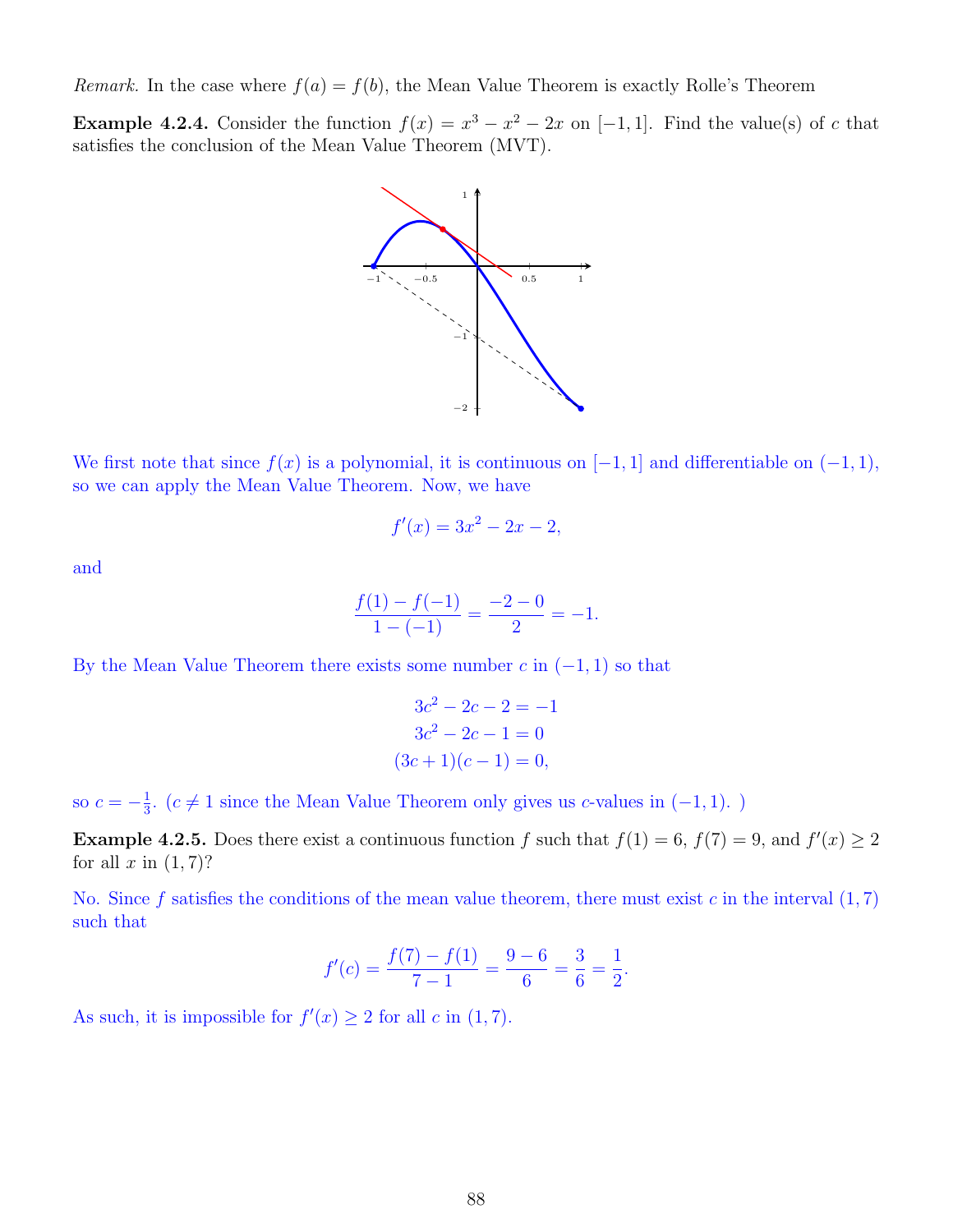## 4.3 Derivatives and the Shapes of Graphs

## 4.3.1 What Does  $f'$  Say About  $f$ ?

Notice that, for a given graph of a function, the slope of the tangent line is positive when the function values are increasing, and the slope of the tangent line is negative when the function values are decreasing. Derivatives allow us to figure out where these intervals of increase/decrease occur.

Proposition 4.3.1 (Increasing/Decreasing Test).

- **a.** If  $f'(x) > 0$  on an interval  $(a, b)$ , then f is increasing on the interval  $(a, b)$ .
- **b.** If  $f'(x) < 0$  on an interval  $(a, b)$ , then f is decreasing on the interval  $(a, b)$ .

<span id="page-88-0"></span>**Example 4.3.2.** Find the intervals of increase and decrease for the function  $f(x) = 3x^4 - 16x^3 - 16x^2$  $126x^2 - 5.$ 



First, we take the derivative.

$$
f'(x) = 12x^3 - 48x^2 - 252x = 12x(x+3)(x-7)
$$

By the Increasing/Decreasing test, it suffices to find intervals for which  $f'(x) < 0$  and  $f'(x) > 0$ . This means that the intervals to test occur between critical points. Since  $f'(x) = 0$  for  $x = -3, 0, 7$ , we consider the four intervals  $(-\infty, -3)$ ,  $(-3, 0)$ ,  $(0, 7)$ , and  $(7, \infty)$ .

By the Intermediate Value Theorem, it suffices to check a single value in each interval to determine the derivative's sign on each interval. We'll check  $-4$ ,  $-1$ , 1, and 8.

$$
f'(-4) = -528
$$
  
\n
$$
f'(-1) = 192
$$
  
\n
$$
f'(1) = -288
$$
  
\n
$$
f'(8) = 1056
$$

| Interval     | x) |            |
|--------------|----|------------|
| $\infty, -3$ |    | decreasing |
| $[-3,0]$     |    | increasing |
| (0, 7)       |    | decreasing |
|              |    | increasing |

What we notice from this last example is that our local maxima/minima occur between sign changes for our derivative. This leads us to the following test for local extrema.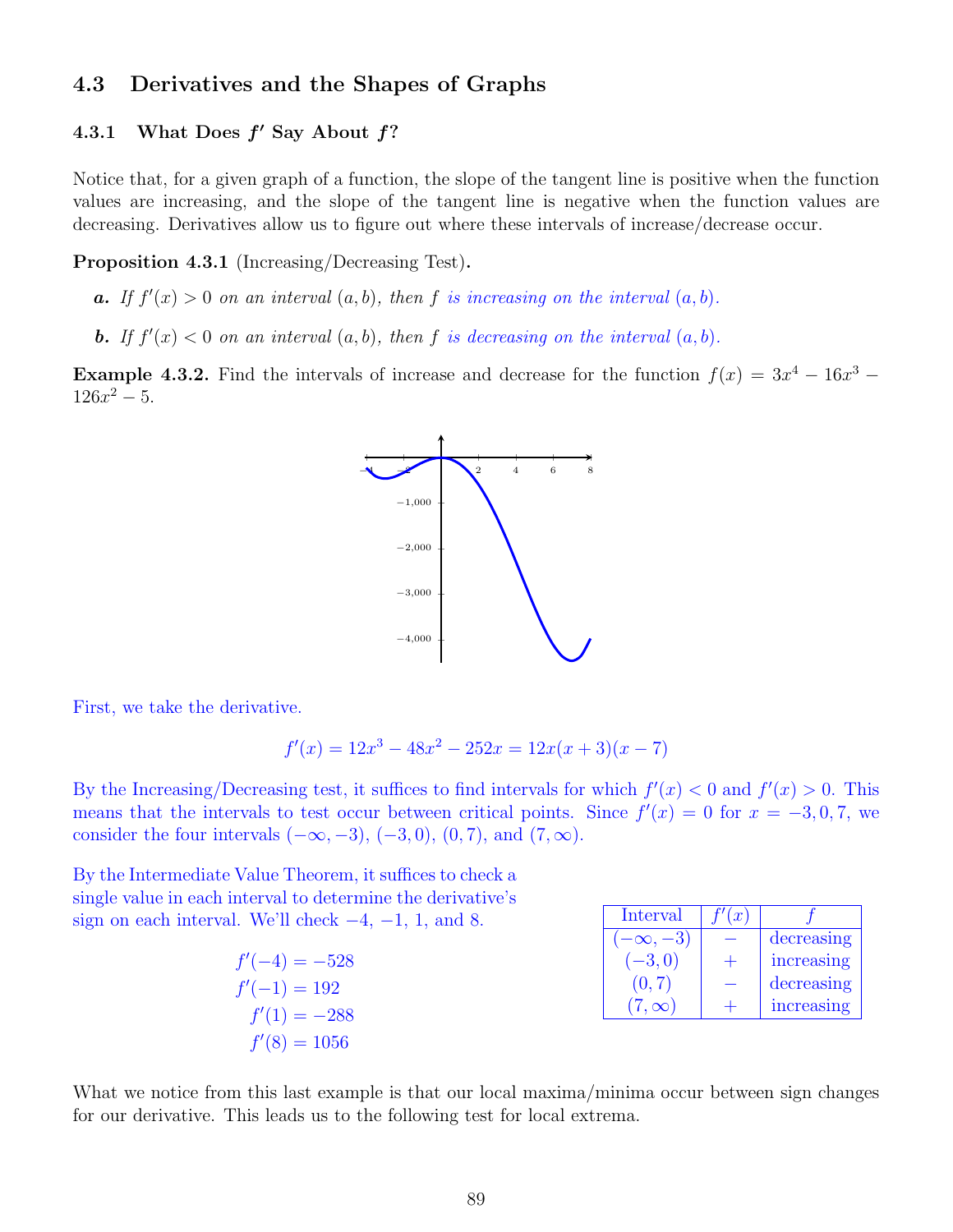**Theorem 4.3.3** (First Derivative Test). Suppose that f is continuous and that c is a critical point of  $f$ .

- $a.$  If  $f'$  changes from positive to negative at c, then  $f$  has a local maximum at  $c$ .
- **b.** If  $f'$  changes from negative to a positive at c, then  $f$  has a local minimum at  $c$ .
- c. If  $f'$  does not change sign at c, then  $f$  has no local minimum or maximum at c.



No local maximum/minimum

No local maximum/minimum

<span id="page-89-0"></span>

From the chart, we see that  $f'(x)$  changes from negative to positive at  $-3$ , so  $-3$  is a local minimum with value  $f(-3) = -464$ . Also,  $f'(x)$  changes from positive to negative at 0, so 0 is a local maximum with value  $f(0) = -5$ . Finally,  $f'(x)$  changes from negative to positive at 7, so 7 is a local minimum with value  $f(7) = -4464$ .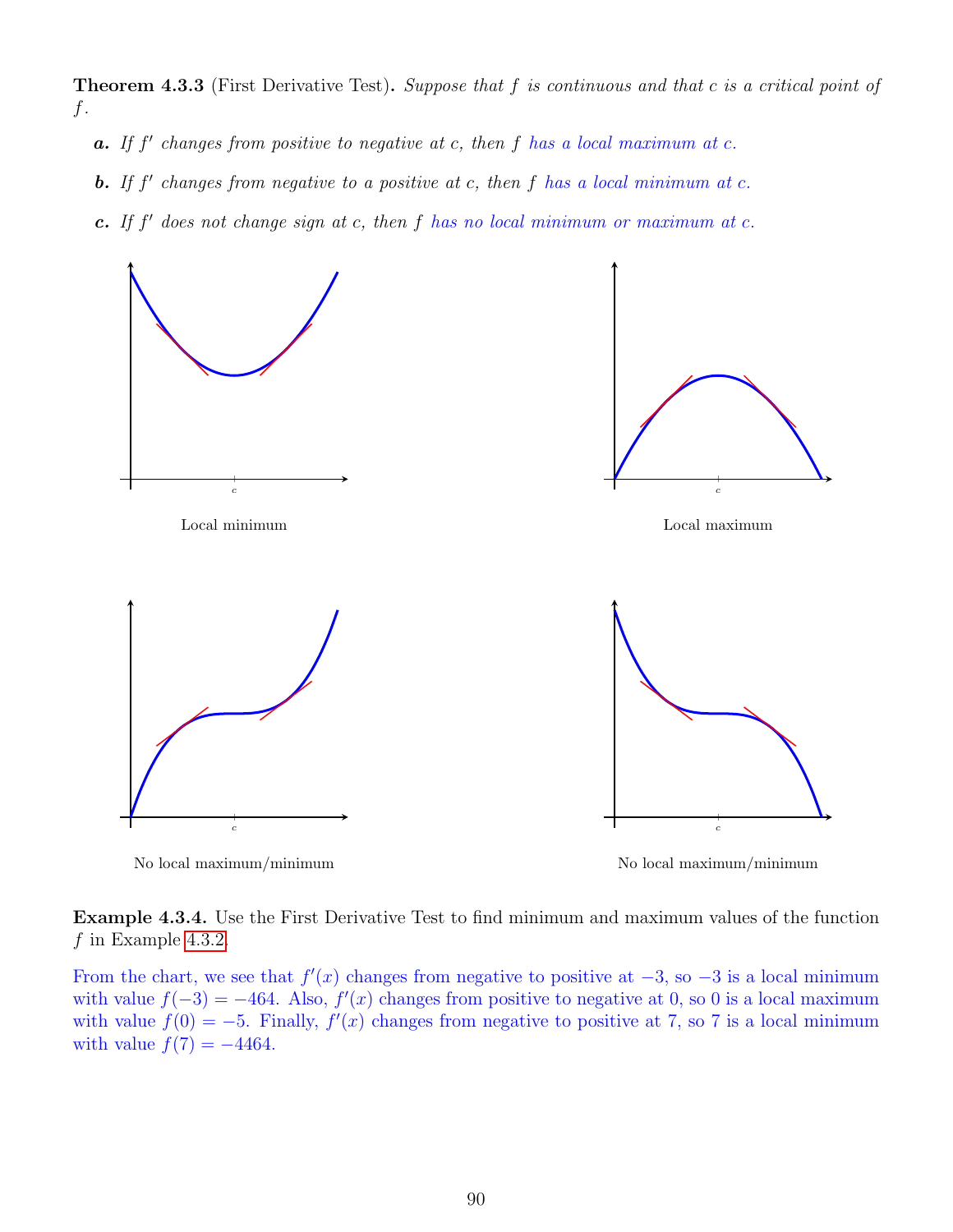#### 4.3.2 What Does  $f''$  Say About  $f'$ ?

In the two graphs below, both functions have a positive first derivative, and yet there's something fundamentally different about them.



**Definition.** If the graph of f lies above all of its tangents on an interval, I, then it is called **concave** upward on I. If the graph of f lies below all of its tangents on I, it is called concave downward on I.

Since curves can have multiple intervals on which they are concave upward or concave downward, we give a special name to these points where the concavity changes.

**Definition.** A point on a curve  $y = f(x)$  is called an **inflection point** if f is continuous there and the curve changes from concave upward to concave downward (or *vice-versa*) at that point.

Using the second derivative, we get the following test for concavity.

Proposition 4.3.5 (Concavity Test).

- **a.** If  $f''(x) > 0$  for all x in an interval I, then the graph of f is concave upward on I.
- **b.** If  $f''(x) > 0$  for all x in an interval I, then the graph of f is concave upward on I.

**Example 4.3.6.** Find the intervals of concavity for function f in Example [4.3.2.](#page-88-0) First, we take the second derivative.

$$
f''(x) = 36x^2 - 96x - 252
$$

By the Concavity test, it suffices to find intervals for which  $f''(x) < 0$  and  $f''(x) > 0$ . This means that the intervals to test occurs between x-values for which  $f''(x) = 0$ . The Quadratic Formula gives us that  $f''(x)$  has roots at  $x = \frac{4}{3}$  –  $\frac{\sqrt{79}}{3} \approx -1.629$  and at  $x = \frac{4}{3} +$  $\frac{\sqrt{79}}{3} \approx 4.296$ . Thus the intervals to consider are  $(-\infty, -1.629)$ ,  $(-1.629, 4.296)$ , and  $(4.296, \infty)$ .

By the Intermediate Value Theorem, it suffices to check a single value in each interval to determine the second derivative's sign on each interval. We'll check  $-2$ , 0, and 5.

$$
f''(-2) = 84\nf''(0) = -252\nf''(5) = 168
$$

| Interval | $\boldsymbol{x}$ |              |
|----------|------------------|--------------|
|          |                  | concave up   |
| ച        |                  | concave down |
|          |                  | concave up   |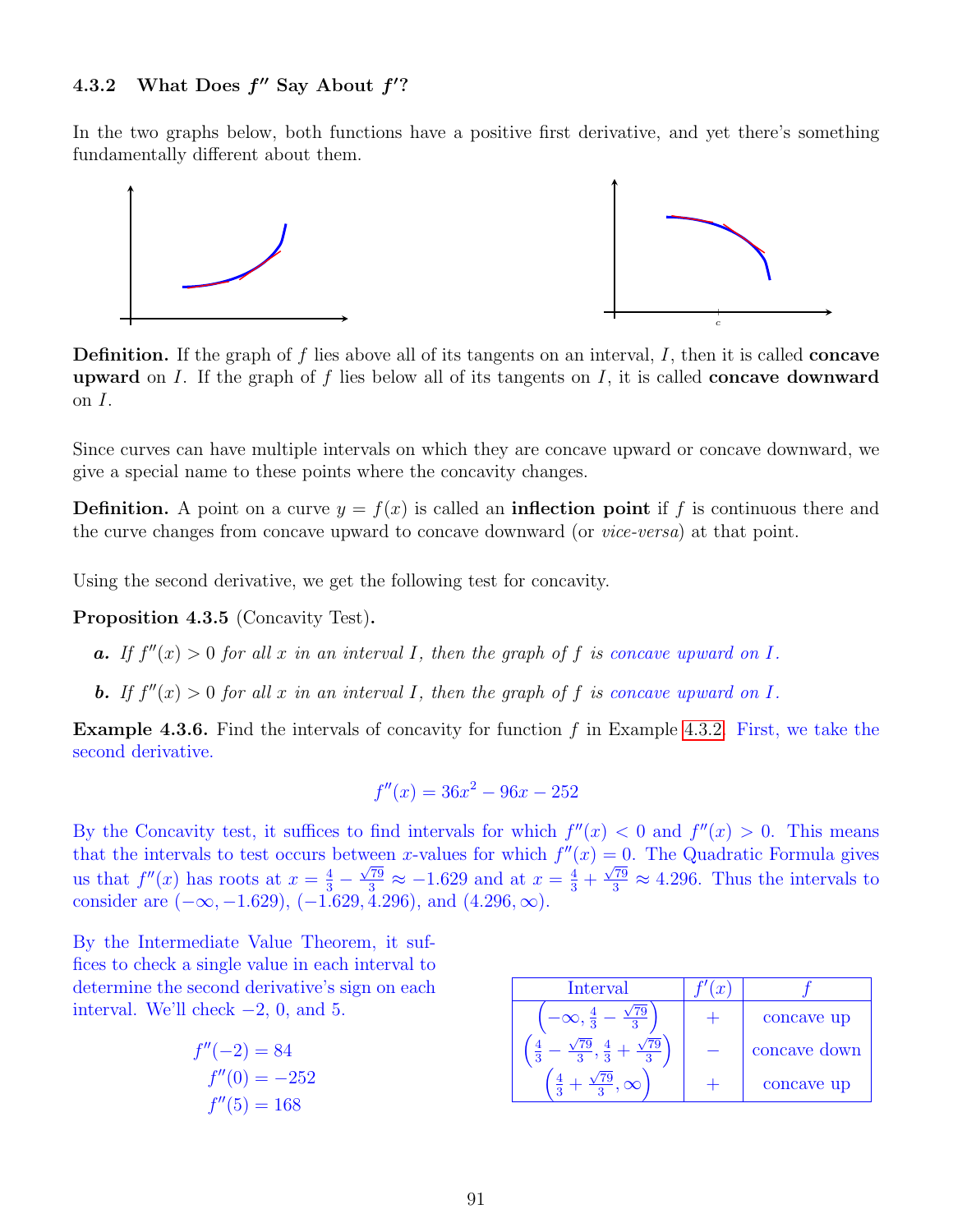Remark. By the Intermediate Value Theorem, we can deduce that inflection points must occur where  $f''(x) = 0$ . Like local minima/maxima, this condition alone is not enough to test whether points are inflection points.

Going back to maxima/minima, the second derivative and concavity give us the following useful test.

**Theorem 4.3.7** (Second Derivative Test). Suppose  $f''$  is continuous near c.

a. If  $f'(c) = 0$  and  $f''(c) > 0$ , then f has a local minimum at c.

b. If  $f'(c) = 0$  and  $f''(c) < 0$ , then f has a local maximum at c.

Remark. The second derivative test is inconclusive when  $f''(c) = 0$  or  $f''(c)$  does not exist. There may be a local maximum, local minimum, or neither at c. In these instances, we may have to resort to using the First Derivative Test

**Example 4.3.8.** Use the second derivative test to find relative extrema for function f in Example [4.3.2.](#page-88-0)

We know that  $f'(c) = 0$  for  $c = -3, 0, 7$ . Since  $f''(-3) = 360 > 0$ , we have that f has a local minimum at 3 by the Second Derivative test. Similarly,  $f''(0) = -252 < 0$ , so we have that f has a local maximum at 0. Lastly,  $f''(7) = 840 > 0$ , so we have that f has a local minimum at 7. This agrees with the results from the First Derivative Test as in Example [4.3.4.](#page-89-0)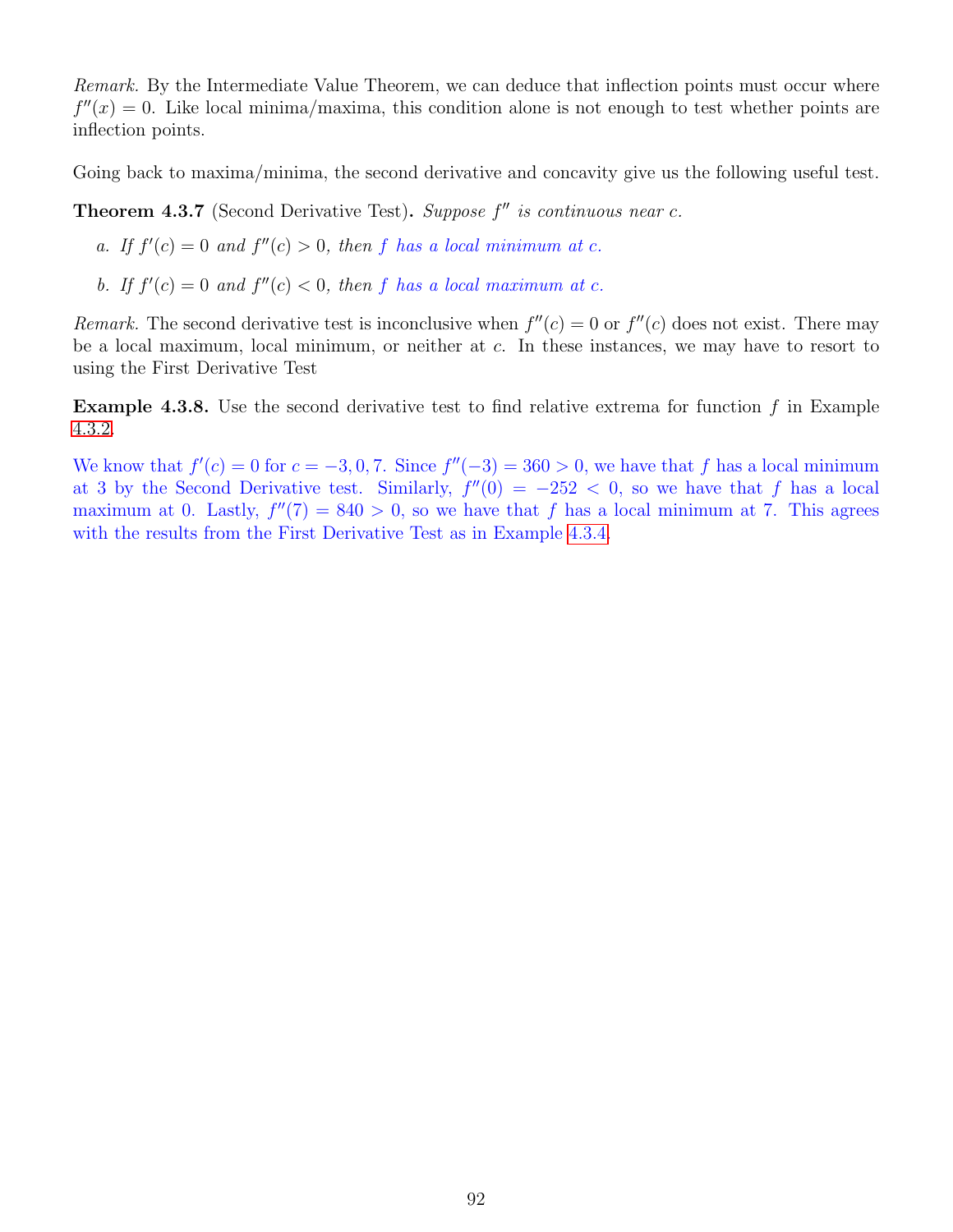## 4.4 Curve Sketching

Putting it all together, we can now use this information to get a feel for the shape of the graph.

**Example 4.4.1.** Sketch a graph of 
$$
f(x) = \frac{x^2 - 2x + 4}{x - 2}
$$
.

We first need to collect a bit of information.

- a. The domain of f is  $(-\infty, 2) \cup (2, \infty)$ .
- **b.** The numerator is never 0, so f does not have any x-intercepts. Since  $f(0) = -2$ , f has a y-intercept of  $-2$ .
- c. Since  $f$  is a rational function and the degree of the numerator is greater than the degree of the denominator, f has no horizontal asymptotes.
- **d.** Since  $\lim_{x\to 2^-} f(x) = -\infty$  and  $\lim_{x\to 2^+} f(x) = \infty$ , f has a vertical asymptote  $x = 2$ .
- **e.** With the quotient rule, we see that  $f'(x) = \frac{x(x-4)}{x^2-8}$  $\frac{x(x-1)}{(x-2)^2}$ , so we have critical points at  $x = 0$  and 4. Combining this with our domain and testing a number in each interval, we see that  $f$  must be increasing on  $(-\infty, 0)$ , decreasing on  $(0, 2)$ , decreasing on  $(2, 4)$  and increasing on  $(4, \infty)$ .
- f. By the first derivative test, 0 corresponds to a local maximum with value  $-2$ , and 4 corresponds to a local minimum with value 6.
- **g.** Again with the quotient rule, we get that  $f''(x) = \frac{8}{6}$  $\frac{6}{(x-2)^3}$ . Since the numerator is never zero,  $f''(x) \neq 0$ , and so we can have no inflection points. Combining this information with our domain and testing a number in each interval, we see that f must be concave downward on  $(-\infty, 2)$  and concave upward on  $(2, \infty)$ .

| Interval       | <b>Characteristic of Graph</b>                 |
|----------------|------------------------------------------------|
| $(-\infty, 2)$ | Increasing, Concave Down                       |
| $x=0$          | Local Maximum (value of $-2$ )                 |
| (0, 2)         | Decreasing, Concave Down                       |
| $x=2$          | Vertical Asymptote                             |
| (2,4)          | Decreasing, Concave Up                         |
| $x=4$          | $\overline{\text{Local Minimum}}$ (value of 6) |
| $(4,\infty)$   | Increasing, Concave Up                         |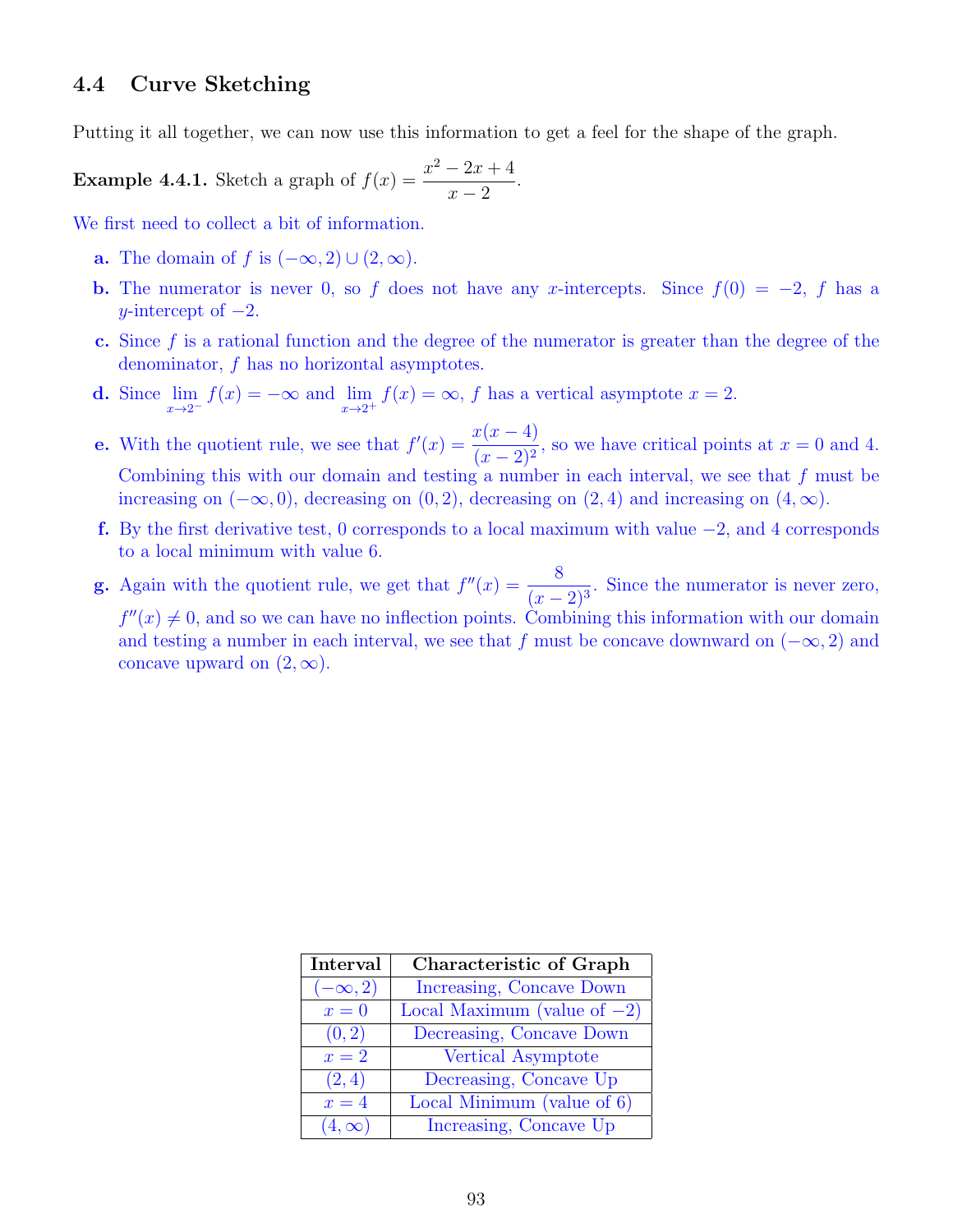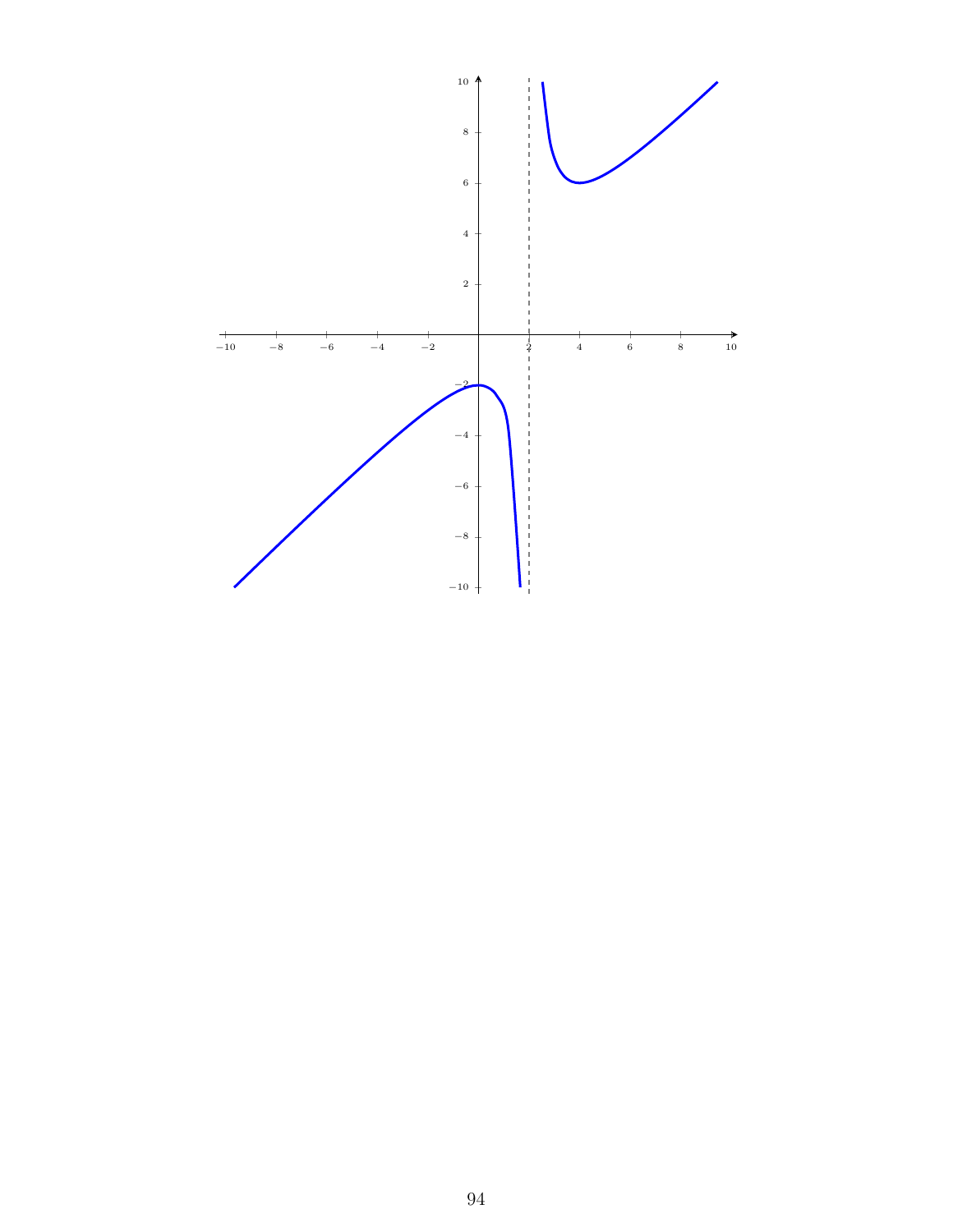#### 4.5 Optimization Problems

Another important application of derivatives is in optimization problems. When doing these types of problems, it's important to keep in mind the two pieces of information that you'll need - the function to be optimized, and the constraints.

Example 4.5.1. Find two positive numbers whose product is 169 and whose sum is a minimum.

First we'll call these numbers x and y. We're looking to find the minimum of  $x + y$ , subject to the constraints that  $xy = 169$  and  $x, y$  in  $(0, \infty)$ . Rearranging our constraint, we see that  $y = \frac{169}{x}$  $\frac{69}{x}$ , so we can rewrite our sum as the function

$$
f(x) = x + y = x + \frac{169}{x}.
$$

To find the minimum on the interval  $(0, \infty)$ , we take the derivative and set it equal to 0.

$$
f'(x) = 1 - \frac{169}{x^2} = 0
$$

$$
1 = \frac{169}{x^2}
$$

$$
x^2 = 169
$$

$$
\Rightarrow x = 13.
$$

Plugging this back into our constraint equation,  $y = \frac{169}{x} = \frac{169}{13} = 13$ . So, the pair of numbers whose product is 169 and whose sum is a minimum is  $x = 13$ ,  $y = 13$ .

Example 4.5.2. A farmer has 360 feet of fencing with which to build the pen shown below. What is the maximum area that the farmer can enclose?



We're trying to optimize the area  $A = (3x)(3y)$ , subject to the constraints that  $3(3x) + 3(3y) = 360$ and x, y in [0, 40]. Rearranging our constraint, we see that  $y = 40 - x$ , so we can rewrite our area as the function

$$
A(x) = (3x)(3y) = (3x)(120 - 3x) = 360x - 9x^2.
$$

To find the maximum on the interval  $[0, 40]$ , we start by taking the derivative and setting it equal to 0.

$$
A'(x) = 360 - 18x = 0
$$

$$
360 = 18x
$$

$$
\Rightarrow x = 20.
$$

By the Extreme Value Theorem, the maximum enclosed area must occur when  $x = 0, x = 20$ , or  $x = 40$ . Indeed, by comparing these values, we have that the maximum occurs at  $x = 20$ , and the maximum area enclosed is  $3600 \text{ ft}^2$ .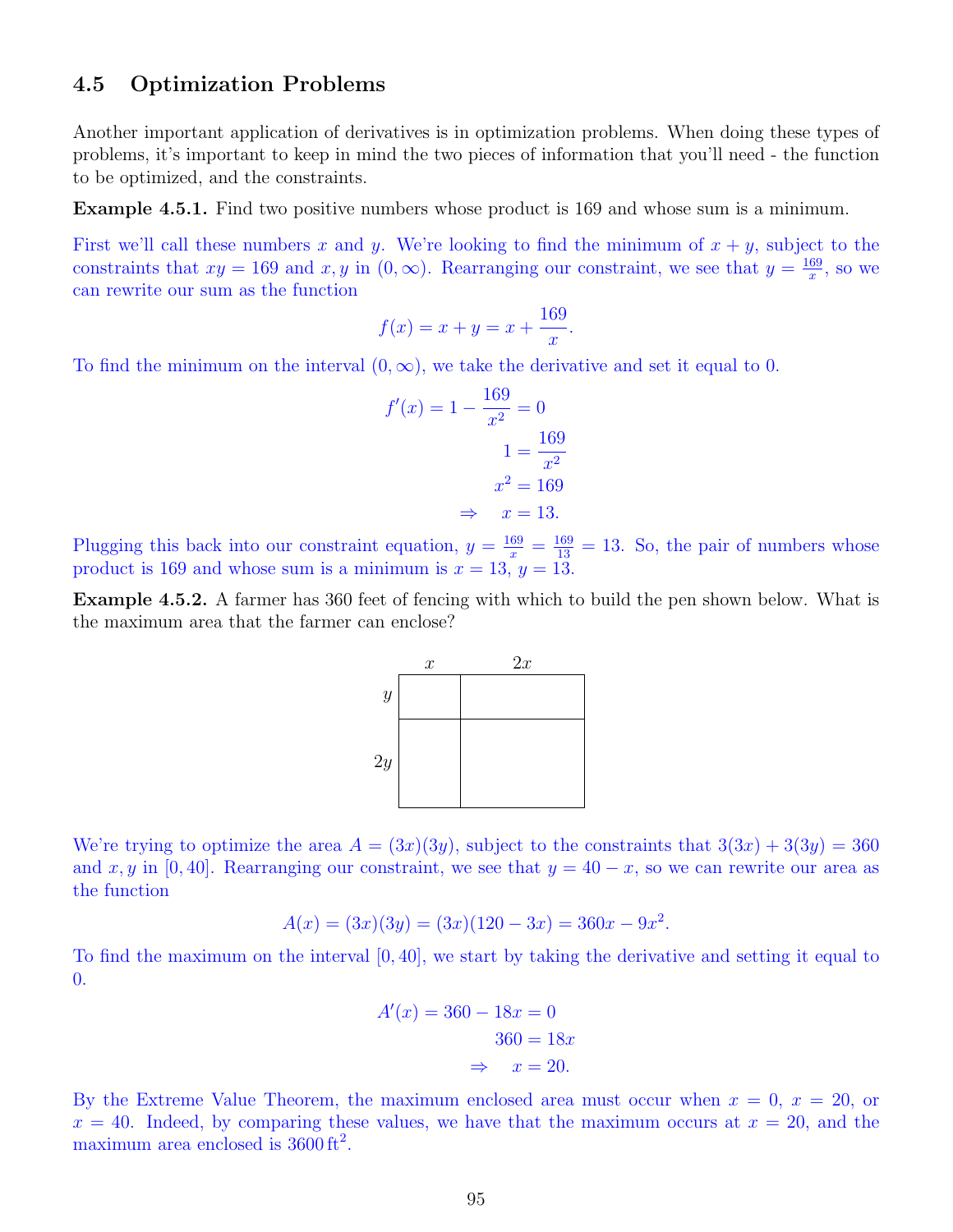**Example 4.5.3.** A rectangle is bounded between the x-axis and the semicircle  $y =$ √  $49 - x^2$ . What length and width should the rectangle have so that its area is maximum?



We're trying to maximize the area  $A = (2x)(y)$  subject to the constraints that  $x, y$  in [0,7] and  $y = \sqrt{49 - x^2}$ . With this constraint in mind, our area function becomes

$$
A(x) = (2x)(y) = 2x\sqrt{49 - x^2}.
$$

Taking the derivative and setting it equal to 0, we see that

$$
A'(x) = 2\sqrt{49 - x^2} + \frac{-2x^2}{\sqrt{49 - x^2}} = 0 \sqrt{49 - x^2} = \frac{2x^2}{\sqrt{49 - x^2}}
$$
  

$$
2(49 - x^2) = 2x^2
$$
  

$$
49 - x^2 = x^2
$$
  

$$
2x^2 = 49
$$
  

$$
\Rightarrow x = \frac{7\sqrt{2}}{2} \approx 4.9497.
$$

This means that the maximum area occurs when  $x = 0, x = \frac{7\sqrt{2}}{2}$  $\frac{\sqrt{2}}{2}$ , or  $x = 7$ . By plugging each of these three values into  $A(x)$ , we see that it occurs when  $x = \frac{7\sqrt{2}}{2}$ hree values into  $A(x)$ , we see that it occurs when  $x = \frac{7\sqrt{2}}{2}$ . So the dimensions of the rectangle are  $7\sqrt{2}$  by  $\frac{7\sqrt{2}}{2}$  $\frac{\sqrt{2}}{2}$ , or approximately 9.8995 by 4.9497.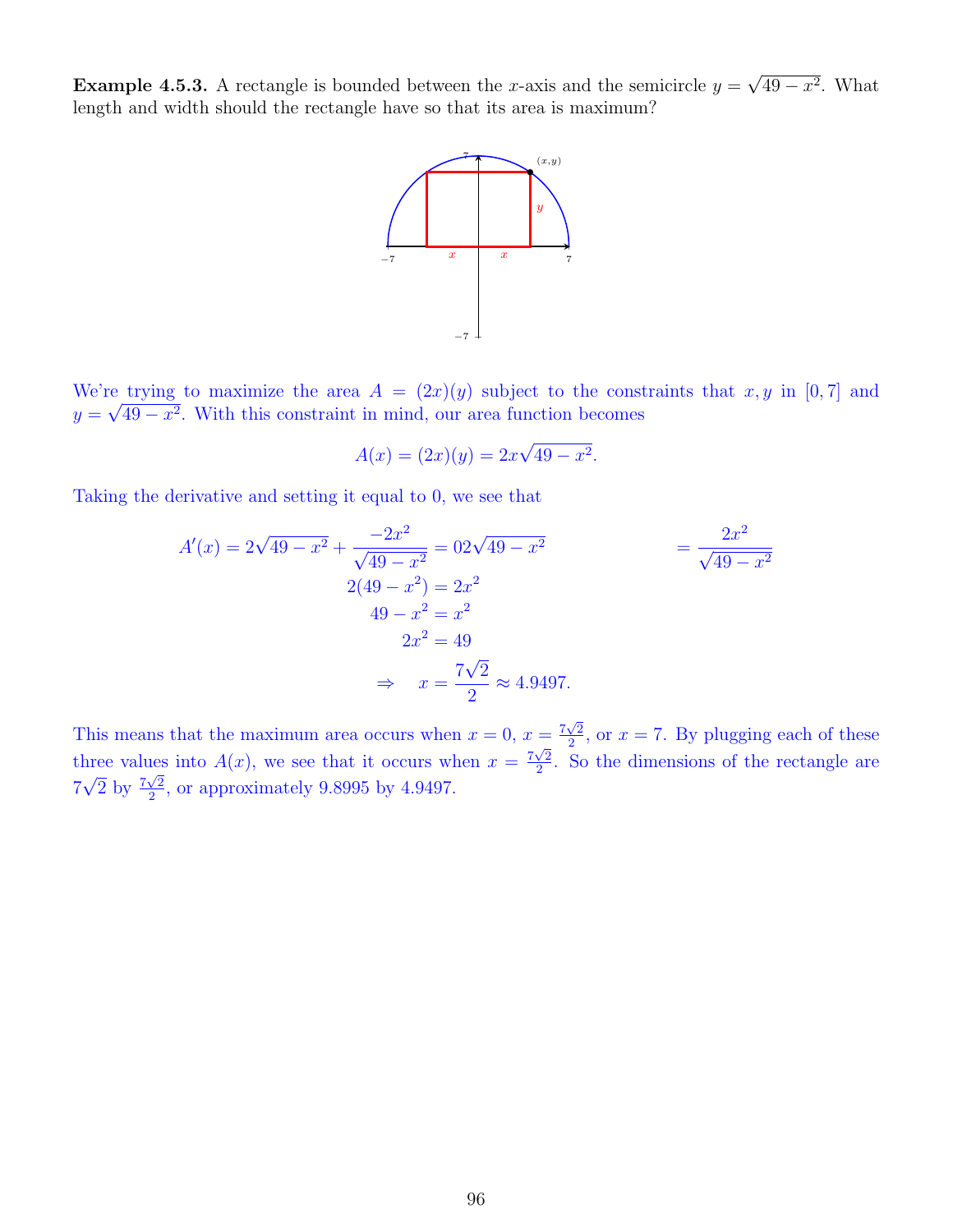**Example 4.5.4.** Find the point on the graph of  $y = (x + 1)^2$  that is closest to the point  $(5, 3)$ .



We're minimizing the distance, z, between a point  $(x, y)$  on  $y = (x + 1)^2$  and  $(5, 3)$ . Recall that  $z = \sqrt{(x-5)^2 + (y-3)^2}$ . By plugging  $y = (x+1)^2$ , we get

$$
z(x) = \sqrt{(x-5)^2 + ((x+1)^2 - 3)^2} = \sqrt{(x-5)^2 + (x^2 + 2x - 2)^2},
$$

whence

$$
z'(x) = \frac{2(x-5) + 2(x^2 + 2x - 2)(2x+2)}{\sqrt{(x-6)^2 + (x^3-3)^2}} = \frac{2(x-1)(2x^2 + 8x + 9)}{\sqrt{(x-6)^2 + (x^3-3)^2}}.
$$

We see that  $z'(x) = 0$  has only one positive real solution, and it is when  $x = 1$ . By the first derivative test, we see that  $x = 1$  does indeed correspond to a local minimum, so it follows that the point  $(1, 4)$ is the closes point on the graph of  $y = (x + 1)^2$  to  $(5, 3)$ .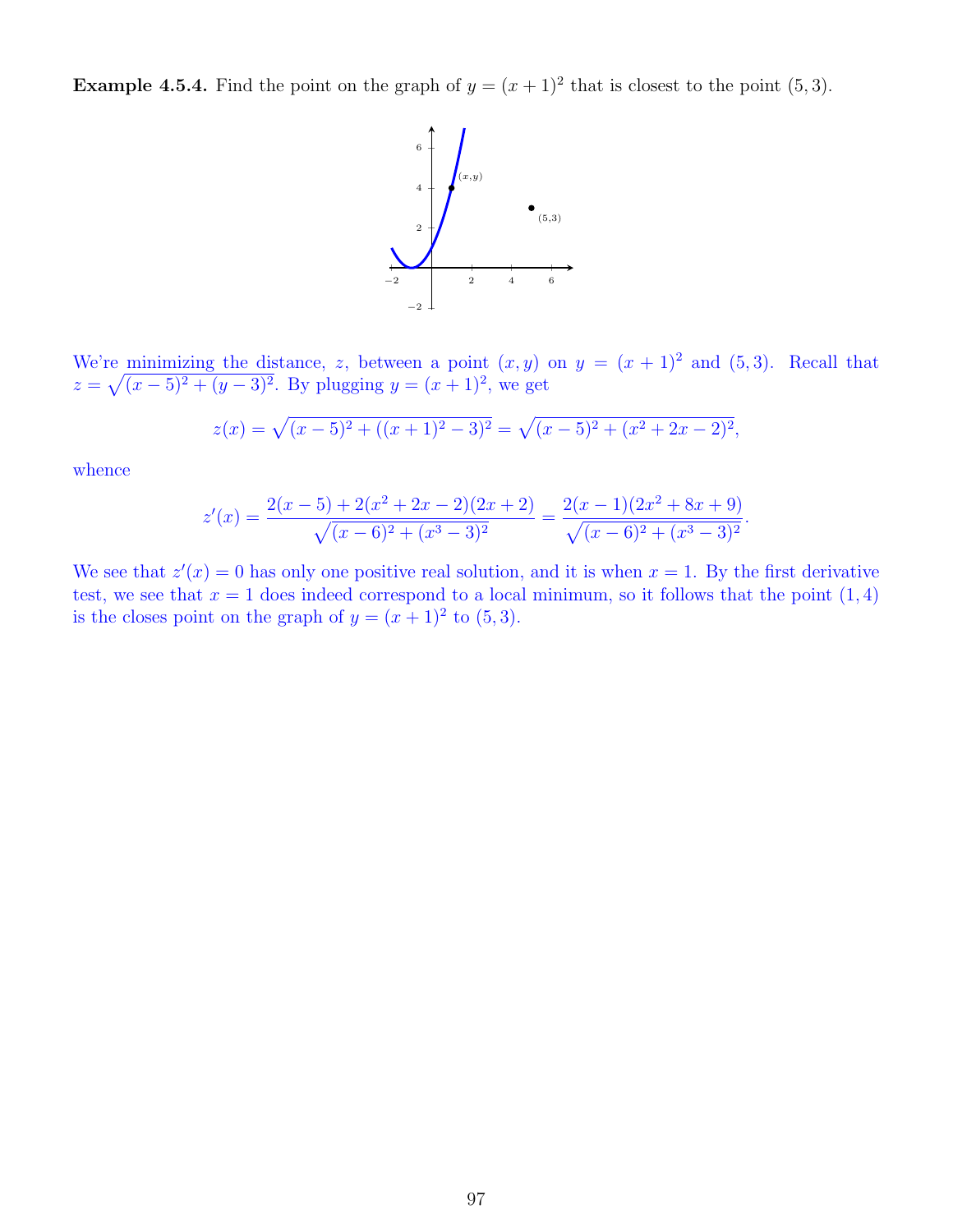# 4.7 AntiDerivatives

In a totally-not-contrived scenario, suppose your friend throws a ball straight into the air, tells you the function of the ball's velocity  $v(t)$ , and asks you about the position of the ball at any given time. Since we know that velocity is the first derivative of the position function, the question boils down to finding some function  $p(t)$  so that  $v(t) = p'(t)$ .

**Definition.** A function F is called an **antiderivative** of f on an interval I if  $F'(x) = f(x)$  for all x in I.

**Example 4.7.1.** Find an antiderivative F for the function  $f(x) = x^3$ .

Just keeping in mind the power rule, we can see that  $F(x) = \frac{1}{4}x^4$  is an antiderivative for f.

Of course, because the derivative of a constant is 0,  $F(x) = \frac{1}{4}x^4 + 100$  is also an antiderivative for f. This tells us that antiderivatives are not unique and can differ by a constant. In the totally-notcontrived scenario, the interpretation is this: you can tell what the position of the ball is exactly if you know what the initial height of your friend's throw was, and that could change depending on whether s/he was standing on top of a building, at sea level, or at the bottom of the Bingham Canyon Mine.

<span id="page-97-0"></span>**Proposition 4.7.2.** If F is an antiderivative of f on an interval I, then the most general antiderivative of f on I is

$$
F(x) + C,
$$

where C is an arbitrary constant.

Example 4.7.3. Find the most general antiderivative of each of the following functions.

a.  $f(x) = x^n, n \neq -1$ 

**b.** 
$$
f(x) = \frac{1}{x}
$$

- c.  $f(x) = \sin x$
- a. From the power rule, we know that  $F(x) = Ax^{n+1}$  should be an antiderivative. In particular,  $F'(x) = A(n+1)x^n = x^n$ , so  $A = \frac{1}{n+1}$ . By Proposition [4.7.2,](#page-97-0) the most general antiderivative of f is

$$
F(x) = \frac{1}{n+1}x^{n+1}.
$$

**b.** The power rule doesn't apply here (if it did, it would say that  $\frac{d}{dx}[\frac{1}{1}]$  $\frac{1}{1}x^0$  =  $\frac{1}{x}$ , but  $x^0$  is a constant). Instead, we recall that the function with derivative  $\frac{1}{x}$  is  $\ln |x|$ . So, by Proposition [4.7.2,](#page-97-0) the most general antiderivative of  $f$  is

$$
F(x) = \ln|x| + C.
$$

c. Since sine and cosine alternate with their derivatives, we know that  $F(x) = A \cos x$  for some constant A should be the antiderivative. Since  $F'(x) = -A \sin x = \sin x$ , we get that  $A = -1$ . So, by Proposition [4.7.2,](#page-97-0) the most general antiderivative of  $f$  is

$$
F(x) = -\cos x + C.
$$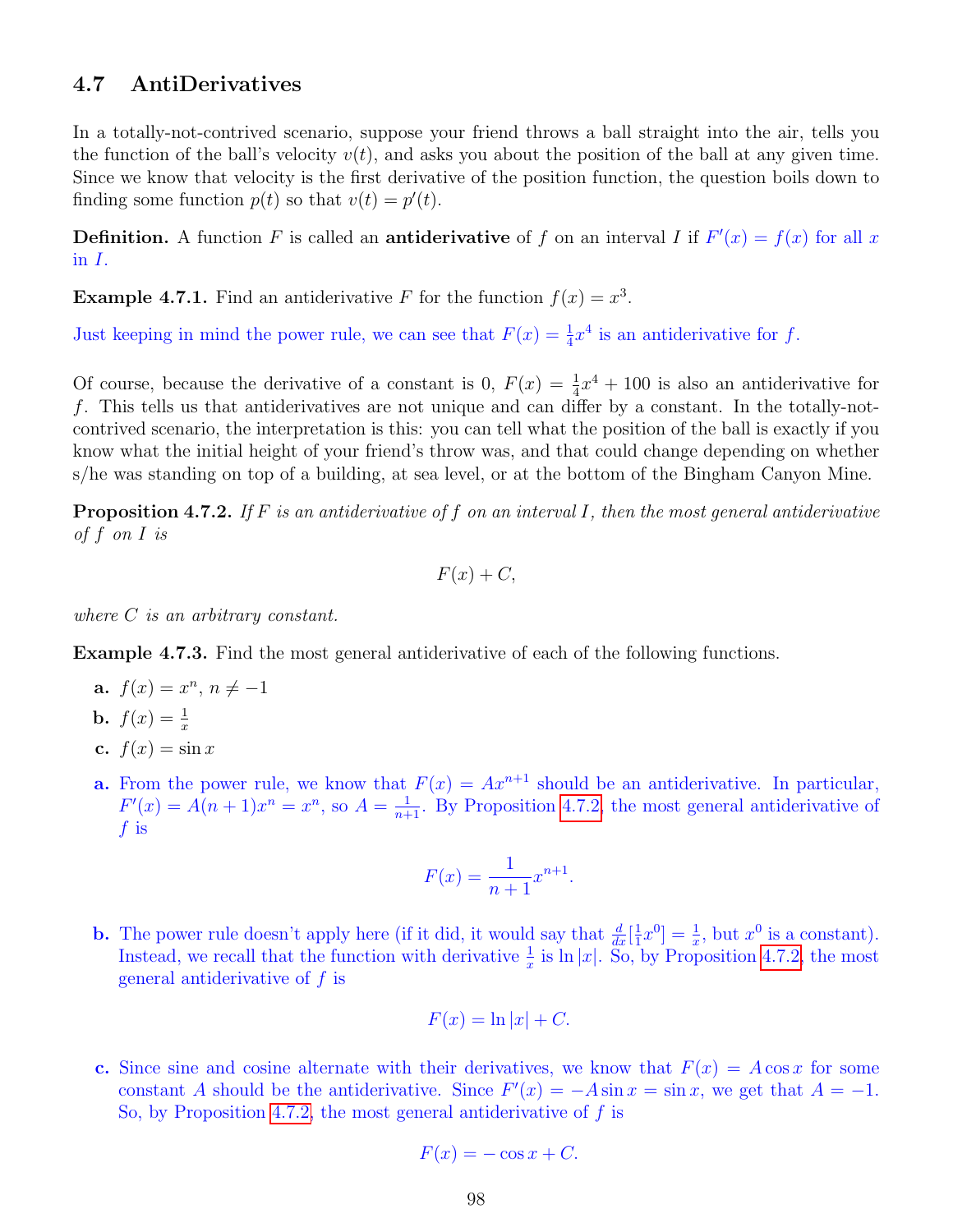| <b>Function</b>   | Particular Antiderivative | Function           | <b>Particular Antiderivative</b> |
|-------------------|---------------------------|--------------------|----------------------------------|
| cf(x)             | cF(x)                     | $\sin x$           | $-\cos x$                        |
| $f(x) + g(x)$     | $F(x) + G(x)$             | $\cos x$           | $\sin x$                         |
| $x^n, (n \neq 1)$ | $\frac{1}{n+1}x^{n+1}$    | $\sec^2 x$         | $\tan x$                         |
|                   | $\ln  x $                 | $\sec x \tan x$    | $\sec x$                         |
| $e^x$             | $e^x$                     | $\vert -x^2 \vert$ | $\sin^{-1} x$                    |
|                   |                           | $+ x^2$            | $\tan^{-1}x$                     |

Playing this same game, we can complete the following useful table of antiderivatives:

**Example 4.7.4.** Find all functions  $q$  such that

$$
g'(x) = 4\cos x + \frac{20x^4 - \sqrt{x^3}}{x}.
$$

First we'll perform some algebraic manipulation to  $g'$  to get

$$
g'(x) = 4\cos x + \frac{20x^4}{x} - \frac{\sqrt{x^3}}{x} = 4\cos x + 20x^3 - x^{1/2}.
$$

Using the table rules above, we see that

$$
g(x) = 4\sin x + 20 \cdot \frac{1}{4}x^4 - \frac{1}{3/2}x^{3/2} + C = 4\sin x + 5x^4 - \frac{2}{3}x^{3/2} + C
$$

is our most general form of the antiderivative and thus gives us all functions g.

Example 4.7.5. An object, initially at rest, falls off of a 200 foot building and constantly accelerates at  $-32 \text{ ft/s}^2$ . Find the equation of the position function.

We're given that the acceleration function for the object is

$$
a(t) = -32.
$$

This is the first derivative of the velocity function, so the antiderivative of  $a(t)$  gets us

$$
v(t) = -32t + C,
$$

for some constant C. Since the object is initially at rest,  $v(0) = 0$ , so  $C = 0$ . Now, this function is the first derivative of the position function, so the antiderivative of  $v(t)$  gets us

$$
p(t) = -16t^2 + D,
$$

for some constant D. Since  $p(0) = 200$ , we deduce that  $D = 200$ . Thus, the precise position function for the object is  $p(t) = -16t^2 + 200$ , which exactly agrees with what we know about the kinematic motion equation from previous examples.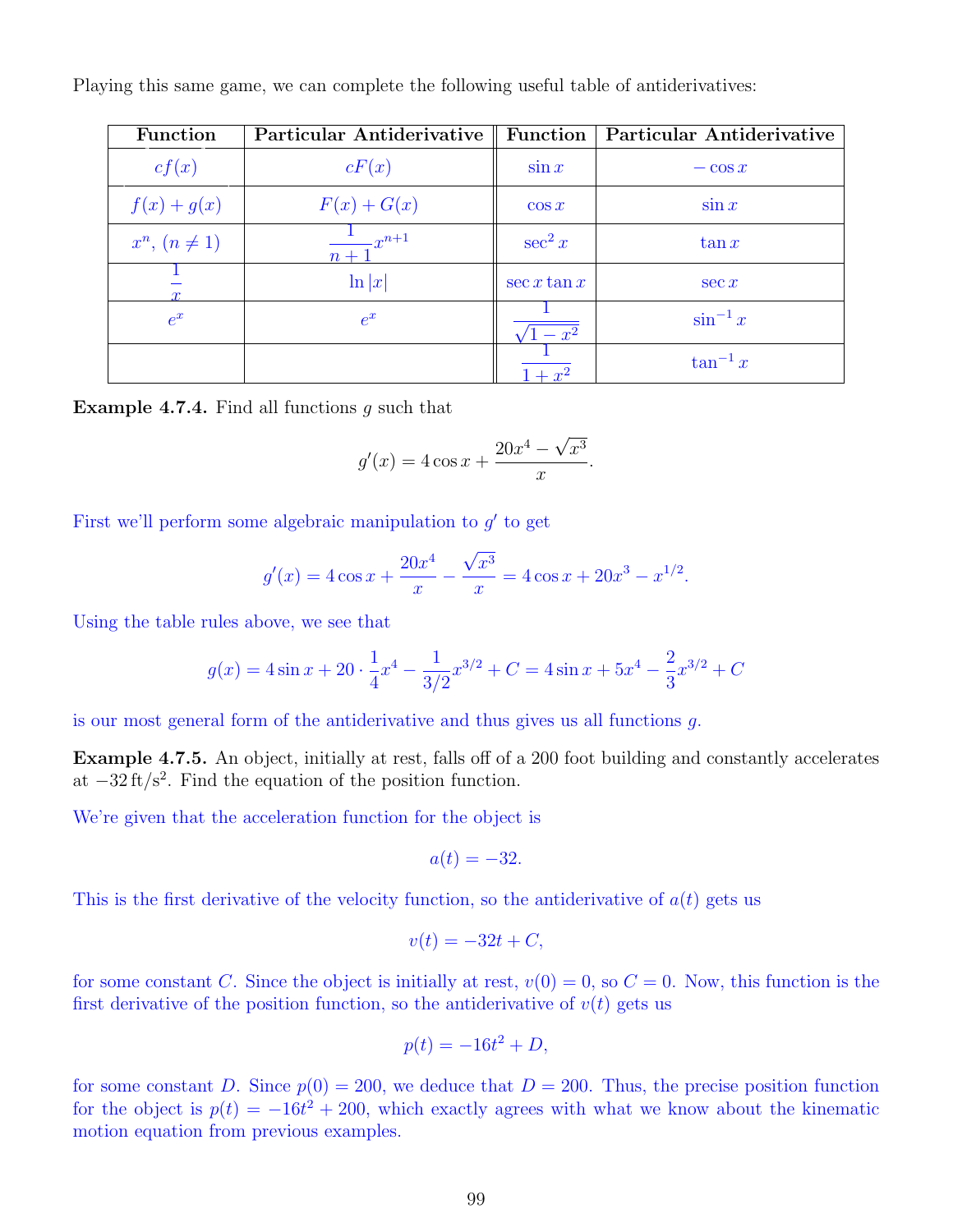# 5 Integrals

# 5.1 Area and Distances

We consider the graph of  $y = x^2$  over the interval [0, 1].

Suppose we partition  $[0, 1]$  into *n*-many smaller intervals and let  $R_n$  be the sum of the areas of rectangles as shown in the picture.



2

**Example 5.1.1.** Show that  $\lim_{n\to\infty} R_n =$ 1 3 .

We see that

$$
R_n = \frac{1}{n} \left(\frac{1}{n}\right)^2 + \frac{1}{n} \left(\frac{2}{n}\right)^2 + \dots + \frac{1}{n} \left(\frac{n}{n}\right)
$$
  
=  $\frac{1}{n^3} (1^2 + 2^2 + \dots + n^2)$   
=  $\frac{1}{n^3} \cdot \frac{n(n+1)(2n+1)}{6}$   
=  $\frac{(n+1)(2n+1)}{6n^2}$   
=  $\frac{2n^2 + 3n + 1}{6n^2}$ .

(sum of the first  $n$  squares)

We then have that

$$
\lim_{n \to \infty} R_n = \lim_{n \to \infty} \frac{2n^2 + 3n + 1}{6n^2} = \frac{2}{6} = \frac{1}{3}.
$$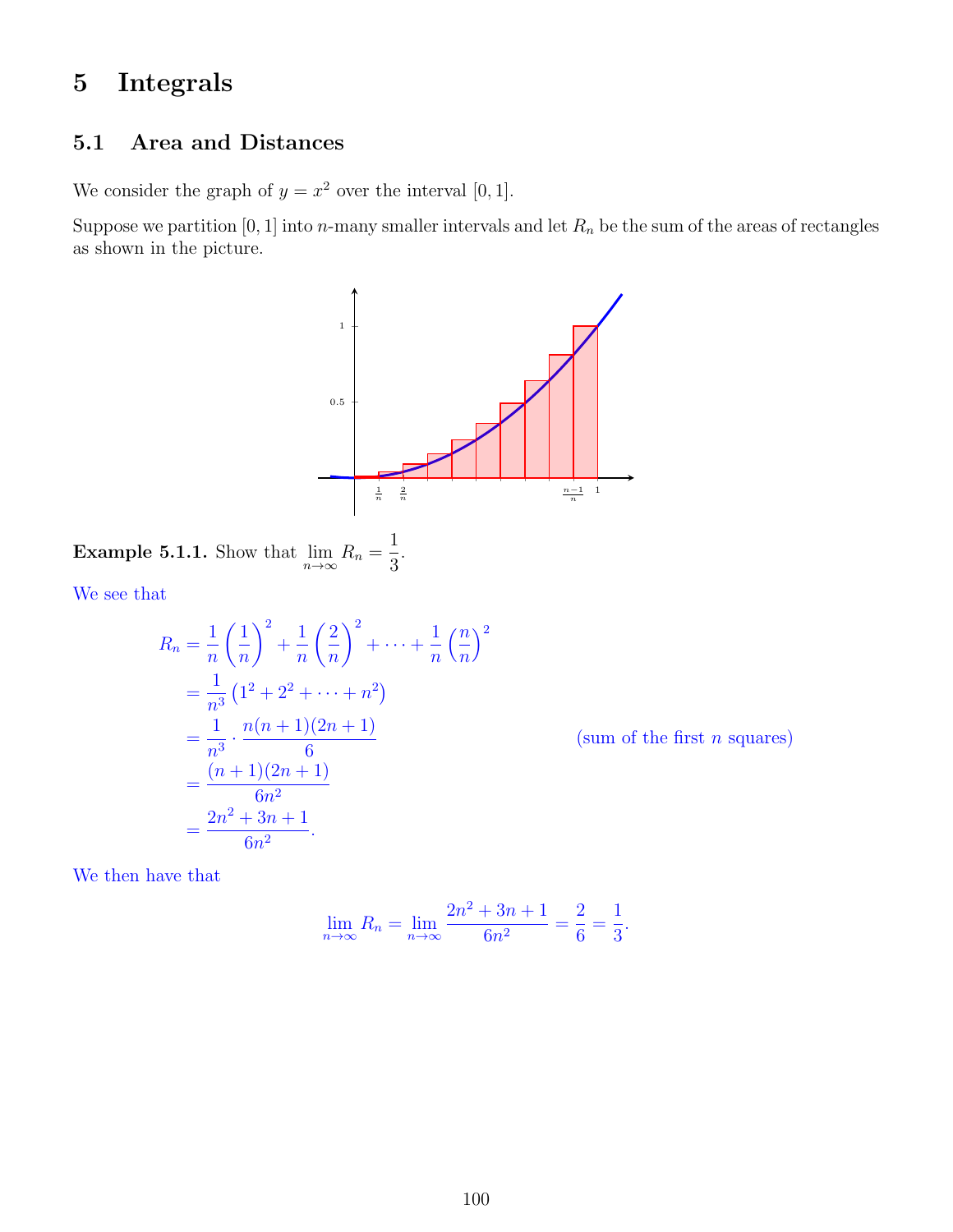Still partitioning  $[0, 1]$  into *n*-many smaller intervals and let  $L_n$  be the sum of the areas of rectangles as shown in the picture.



**Example 5.1.2.** Show that  $\lim_{n\to\infty} L_n =$ 1 3 .

We see that

$$
R_n = \frac{1}{n} \left(\frac{0}{n}\right)^2 + \frac{1}{n} \left(\frac{1}{n}\right)^2 + \dots + \frac{1}{n} \left(\frac{n-1}{n}\right)^2
$$
  
=  $\frac{1}{n^3} (1^2 + \dots + (n-1)^2)$   
=  $\frac{1}{n^3} \cdot \frac{(n-1)((n-1) + 1)(2(n-1) + 1)}{6}$  (sum of the first  $n - 1$  squares)  
=  $\frac{(n-1)(2n-1)}{6n^2}$   
=  $\frac{2n^2 - 3n + 1}{6n^2}$ .

We then have that

$$
\lim_{n \to \infty} L_n = \lim_{n \to \infty} \frac{2n^2 - 3n + 1}{6n^2} = \frac{2}{6} = \frac{1}{3}.
$$

It appears that as n increases,  $L_n$  and  $R_n$  both become better and better approximations of the area under the curve. So, we define the area  $A$  to be the limit of the sums of the approximating rectangles. In other words,

$$
A = \lim_{n \to \infty} R_n = \lim_{n \to \infty} L_n.
$$

Thus, the region in the previous two examples has area  $\frac{1}{3}$ .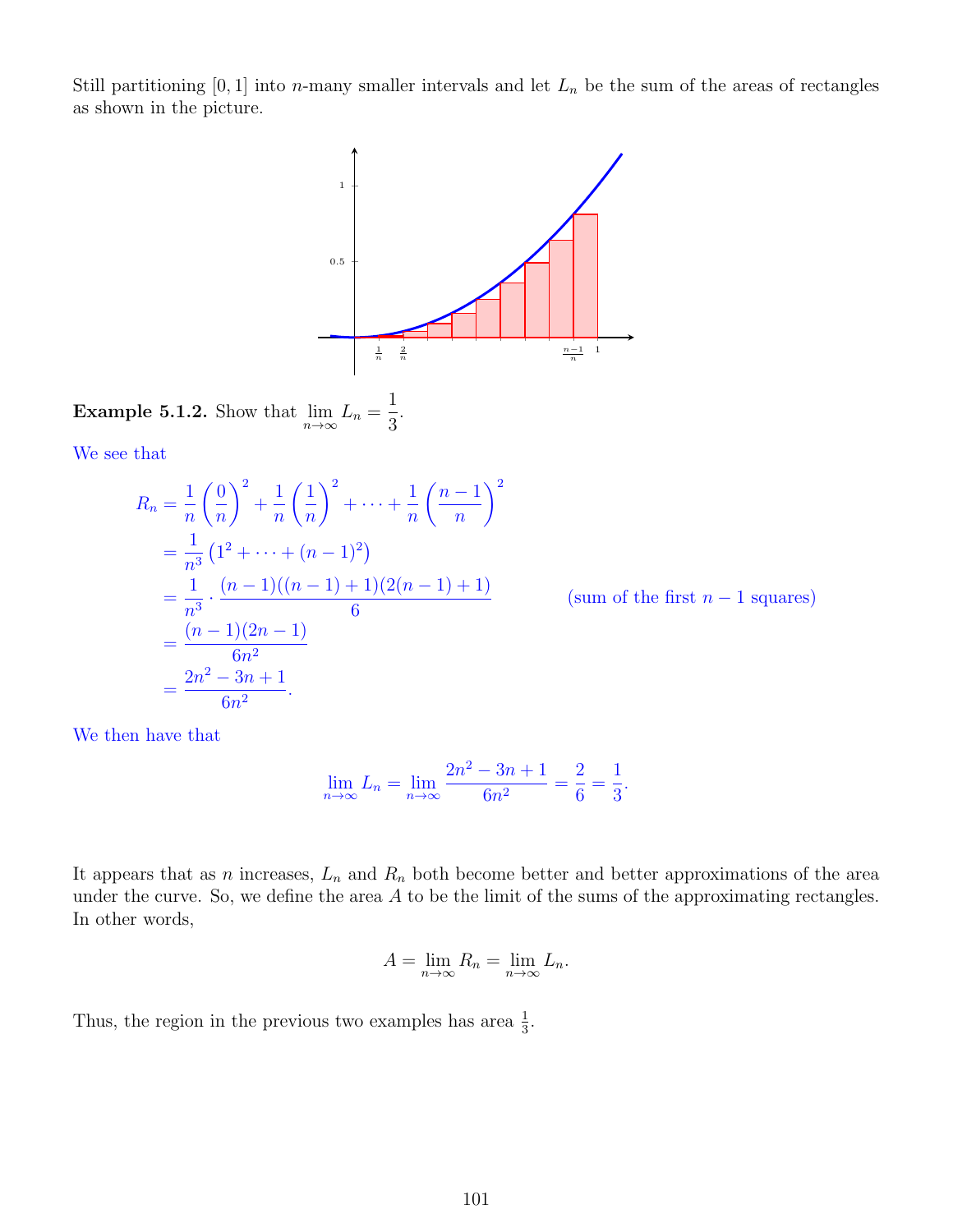#### 5.1.1 Area in General

Suppose we have a curve  $y = f(x)$  on an interval [a, b]. Dividing it into n-many smaller intervals, we have that each interval has width

$$
\Delta x = \frac{b-a}{n}.
$$

This means that we can divide  $[a, b]$  into intervals

$$
[x_0, x_1], [x_1, x_2], \ldots, [x_{n-1}, x_n]
$$

where  $a = x_0$ ,  $b = x_n$ , and  $x_i = a + i\Delta x$  for  $i = 0, \ldots, n$ . We then define  $R_n$  and  $L_n$  as follows:

$$
R_n = f(x_1)\Delta x + f(x_2)\Delta x + \dots + f(x_n)\Delta x \qquad L_n = f(x_0)\Delta x + f(x_1)\Delta x + \dots + f(x_{n-1})\Delta x
$$



**Definition.** The area A of the region that lies under the graph of the continuous function  $f$  is the limit of the sum of the areas of the approximating rectangles

$$
A = \lim_{n \to \infty} R_n = \lim_{n \to \infty} L_n.
$$

Remark. In our definition, we focus on obtaining the area using only the left or only the right endpoint of each interval. In fact, it actually doesn't matter which point you choose in the interval - even arbitrary points in the interior will result in the same limit.

To avoid writing out all these terms, we use **sigma notation** to keep these things more compact.

$$
\sum_{i=1}^n f(x_i) \Delta x = f(x_1) \Delta x + f(x_2) \Delta x + \cdots + f(x_n) \Delta x.
$$

So, this means that we can rephrase the limit for area slightly as:

$$
A = \lim_{n \to \infty} R_n = \lim_{n \to \infty} \sum_{i=1}^n f(x_i) \Delta x,
$$
  

$$
A = \lim_{n \to \infty} L_n = \lim_{n \to \infty} \sum_{i=1}^n f(x_{i-1}) \Delta x.
$$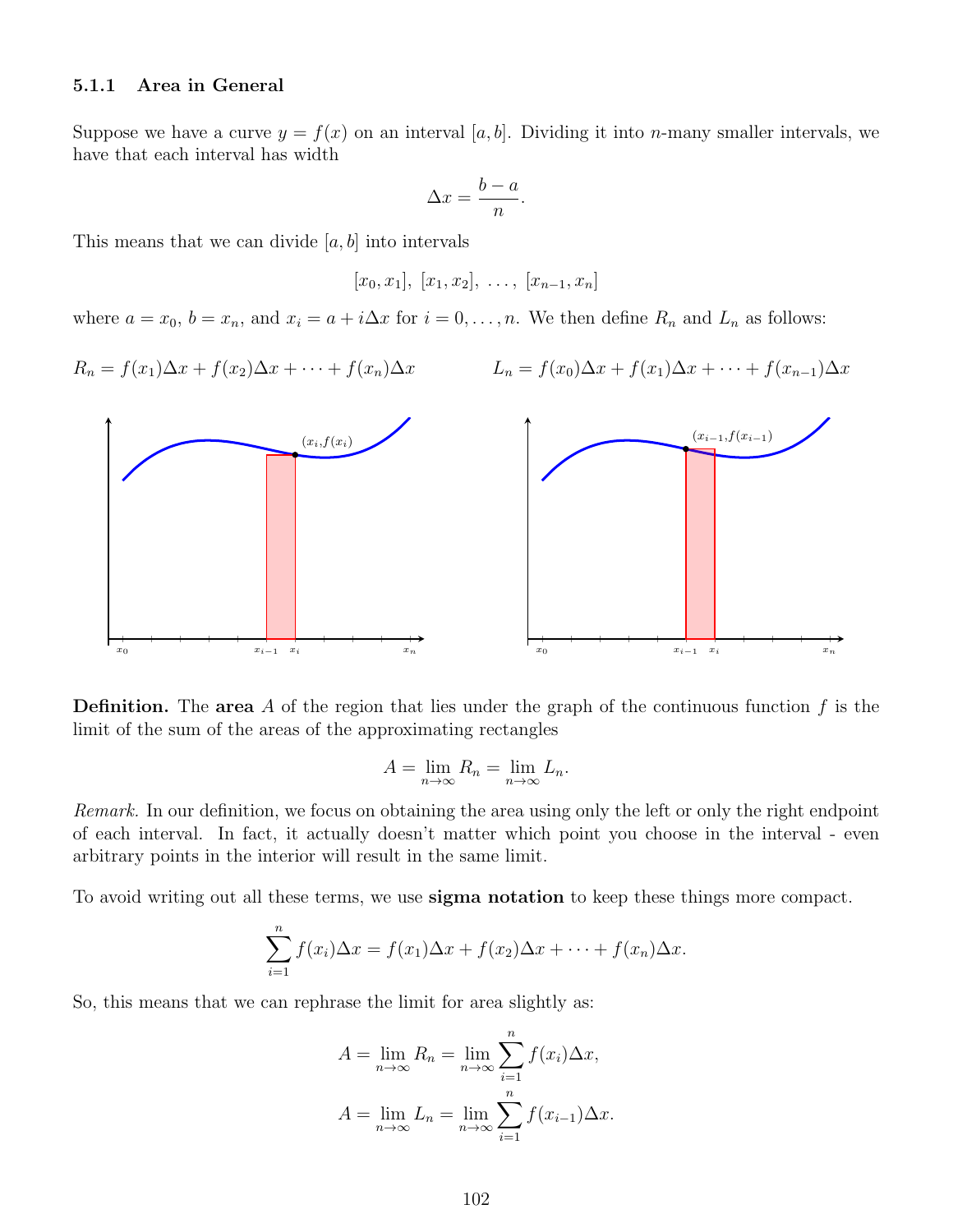**Example 5.1.3.** Estimate the area under the graph of  $f(x) = 2 + \cos x$  from  $x = 0$  to  $x = \pi$  using 4 rectangles and

- a. right endpoints. b. left endpoints. c. midpoints.
	-
- 



We note that  $\Delta x = \frac{\pi - 0}{4} = \frac{\pi}{4}$  $\frac{\pi}{4}$ , so  $x_0 = 0, x_1 = \frac{\pi}{4}$  $\frac{\pi}{4}$ ,  $x_2 = \frac{\pi}{2}$  $\frac{\pi}{2}$ ,  $x_3 = \frac{3\pi}{4}$  $\frac{3\pi}{4}$ , and  $x_4 = \pi$ .

1. For the right endpoints, we have

$$
R_4 = \sum_{i=1}^4 f(x_i) \Delta x = \sum_{i=1}^4 \left( 2 + \cos\left(\frac{i\pi}{4}\right) \right) \cdot \frac{\pi}{4}
$$
  
=  $\frac{\pi}{4} \left( 2 + \cos\frac{\pi}{4} + 2 + \cos\frac{\pi}{2} + 2 + \cos\frac{3\pi}{4} + 2 + \cos\pi \right)$   
=  $\frac{7\pi}{4} \approx 5.4978.$ 

2. For the left endpoints, we have

$$
L_4 = \sum_{i=1}^{4} f(x_{i-1}) \Delta x = \sum_{i=1}^{4} \left( 2 + \cos\left(\frac{(i-1)\pi}{4}\right) \right) \cdot \frac{\pi}{4}
$$
  
=  $\frac{\pi}{4} \left( 2 + \cos 0 + 2 + \cos \frac{\pi}{4} + 2 + \cos \frac{\pi}{2} + 2 + \cos \frac{3\pi}{4} \right)$   
=  $\frac{9\pi}{4} \approx 7.0686.$ 

3. For the midpoints, we have

$$
M_4 = \sum_{i=1}^4 f\left(\frac{x_i - x_{i-1}}{2}\right) \Delta x = \sum_{i=1}^4 \left(2 + \cos\left(\frac{(2i-1)\pi}{8}\right)\right) \cdot \frac{\pi}{4}
$$
  
=  $\frac{\pi}{4} \left(2 + \cos\frac{\pi}{8} + 2 + \cos\frac{3\pi}{8} + 2 + \cos\frac{5\pi}{8} + 2 + \cos\frac{7\pi}{8}\right)$   
=  $2\pi \approx 6.2832$ .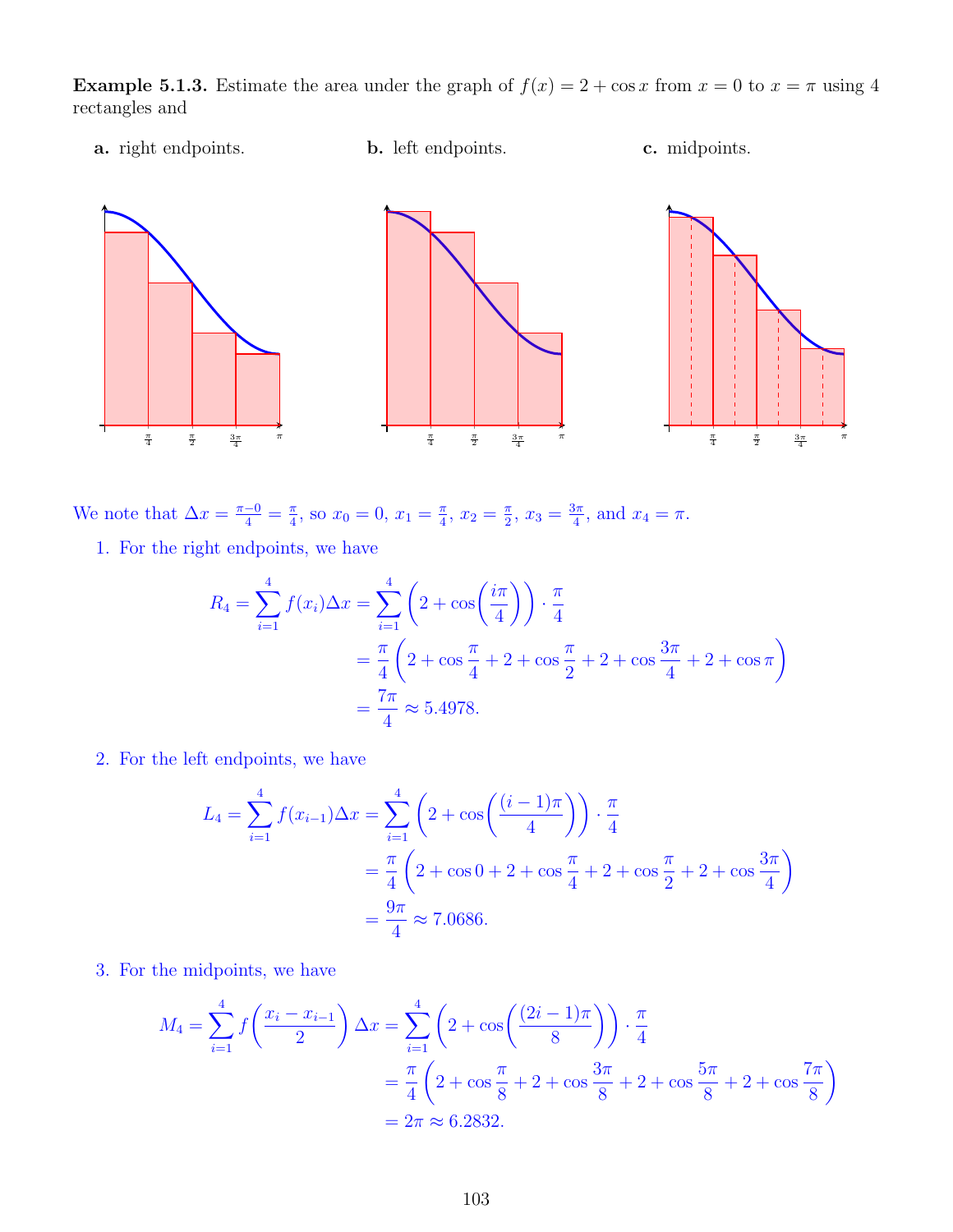# 5.2 The Definite Integral

As we talked about before, we chose right and left endpoints or midpoints for approximating the area under the curve, but it ultimately didn't even matter - we could base our rectangles at a height chosen by any number  $x_i^*$  chosen in the evenly-spaced interval  $[x_{i-1}, x_i]$ . In fact, as it turns out, we don't even have to evenly space our intervals, as shown in the picture below. So, instead of each interval having length  $\Delta x$ , we let  $\Delta x_i = x_i - x_{-1}$  be the length of the *i*<sup>th</sup> interval.



**Definition.** If f is defined on [a, b], then the **definite integral of f from a to b** is the number

$$
\int_a^b f(x) dx = \lim_{\max \Delta_i \to 0} \sum_{i=1}^n f(x_i^*) \Delta x_i.
$$

If the limit exists, we say that f is **integrable on** [a, b]. Here f is called the **integral sign**, f is called the **integrand**, and a and b are called the **limits of integration** (in particular, a is called the lower limit and b is called the upper limit). For now,  $dx$  has no meaning by itself.

Indeed, computationally, it's often much simpler to suppose that we pick our  $x_i$ 's so that  $\Delta x_i$  is the same for all *i*, and for  $x_i^*$  to always be one of the endpoints or the midpoint of each interval. If  $x_i^*$  is the right (respectively, left) endpoint, we call this sum a right (respectively, left) Riemann Sum.

**Proposition 5.2.1.** If f is integrable on [a, b], then we can choose  $\Delta x = \frac{b-a}{n}$  $\frac{-a}{n}$  so that

$$
\int_{a}^{b} f(x) dx = \lim_{n \to \infty} \sum_{i=1}^{n} f(x_i^*) \Delta x.
$$

Remark. With this assumption, we'll usually just assume the right endpoint and write  $x_i^* = x_i$ .

**Proposition 5.2.2.** If f is continuous or has only finitely many jump discontinuities on  $[a, b]$ , then f is integrable on  $[a, b]$ , that is  $\int_a^b f(x) dx$  exists.

This is great, because it says that it's easier to be integrable than it is to be differentiable. Moreover, many functions we've worked with in this class satisfies these properties.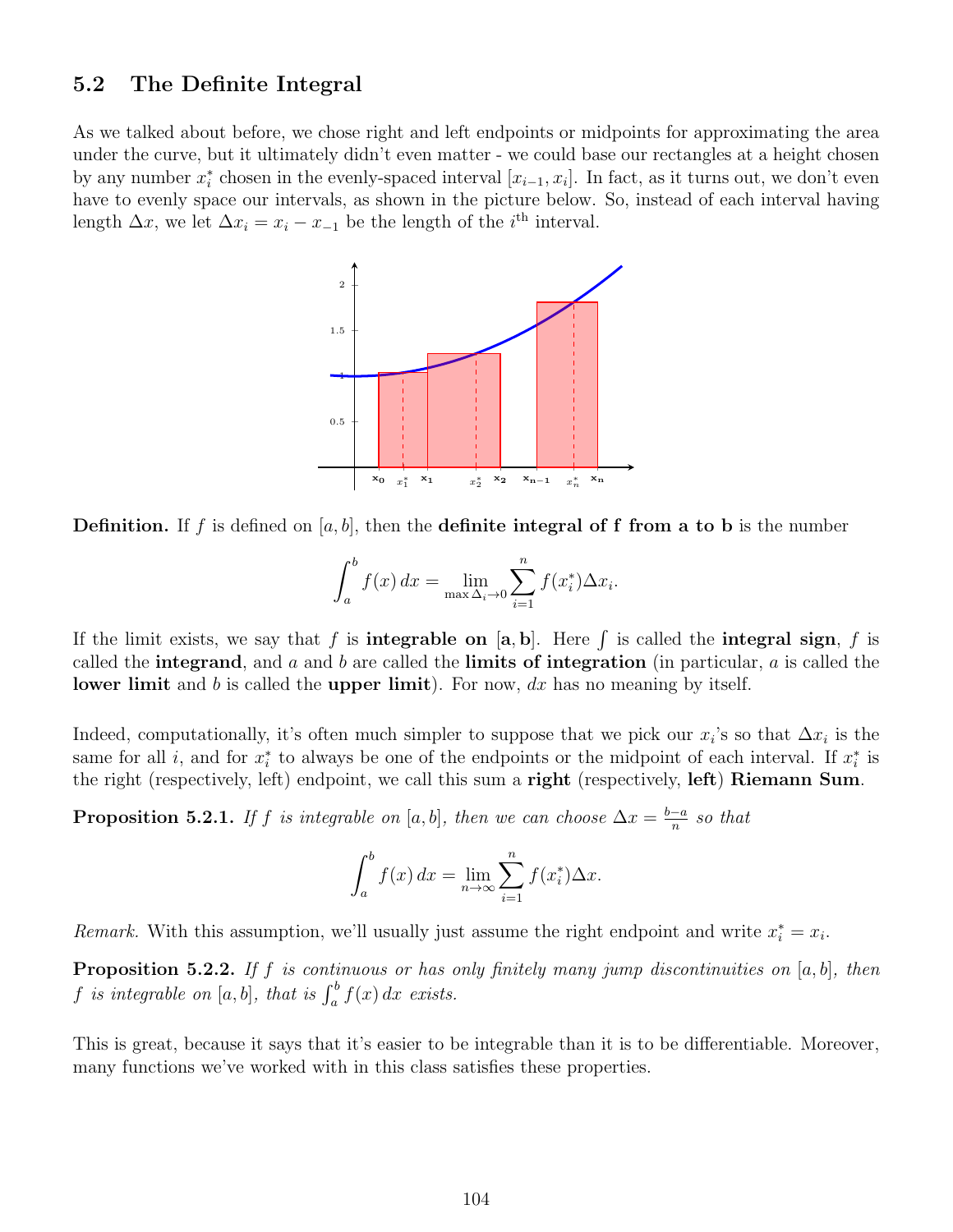Example 5.2.3. Express

$$
\lim_{n \to \infty} \sum_{i=1}^{n} \left( 1 + \frac{3}{x_i} \right) \Delta x
$$

as a definite integral on the interval [1, 5]

$$
\int_{1}^{5} \left(1 + \frac{3}{x}\right) \, dx
$$

Example 5.2.4. Approximate the definite integral using a right Riemann sum with 6 rectangles. Then do it again with  $n$  rectangles to and evaluate the definite integral exactly.

$$
\int_0^5 x \, dx
$$

We have here that  $f(x) = x, \Delta x = \frac{5-0}{6} = \frac{5}{6}$  $\frac{5}{6}$ , and

$$
x_0 = 0
$$
,  $x_1 = \frac{5}{6}$ ,  $x_2 = \frac{10}{6}$ ,  $x_3 = \frac{15}{6}$ ,  $x_4 = \frac{20}{6}$ ,  $x_5 = \frac{25}{6}$ ,  $x_n = \frac{30}{6} = 5$ .



So, the sum of the areas of these rectangles is

$$
\sum_{i=1}^{6} f(x_i) \Delta x = f(x_1) \Delta x + f(x_2) \Delta x + f(x_3) \Delta x + f(x_4) \Delta x + f(x_5) \Delta x + f(x_6) \Delta x
$$
  
=  $f\left(\frac{5}{6}\right) \frac{5}{6} + f\left(\frac{10}{6}\right) \frac{5}{6} + f\left(\frac{15}{6}\right) \frac{5}{6} + f\left(\frac{20}{6}\right) \frac{5}{6} + f\left(\frac{25}{6}\right) \frac{5}{6} + f\left(\frac{30}{6}\right) \frac{5}{6}$   
=  $\left(\frac{5}{6}\right) \frac{5}{6} + \left(\frac{10}{6}\right) \frac{5}{6} + \left(\frac{15}{6}\right) \frac{5}{6} + \left(\frac{20}{6}\right) \frac{5}{6} + \left(\frac{25}{6}\right) \frac{5}{6} + \left(\frac{30}{6}\right) \frac{5}{6}$   
=  $\frac{175}{12} \approx 15.5833$ .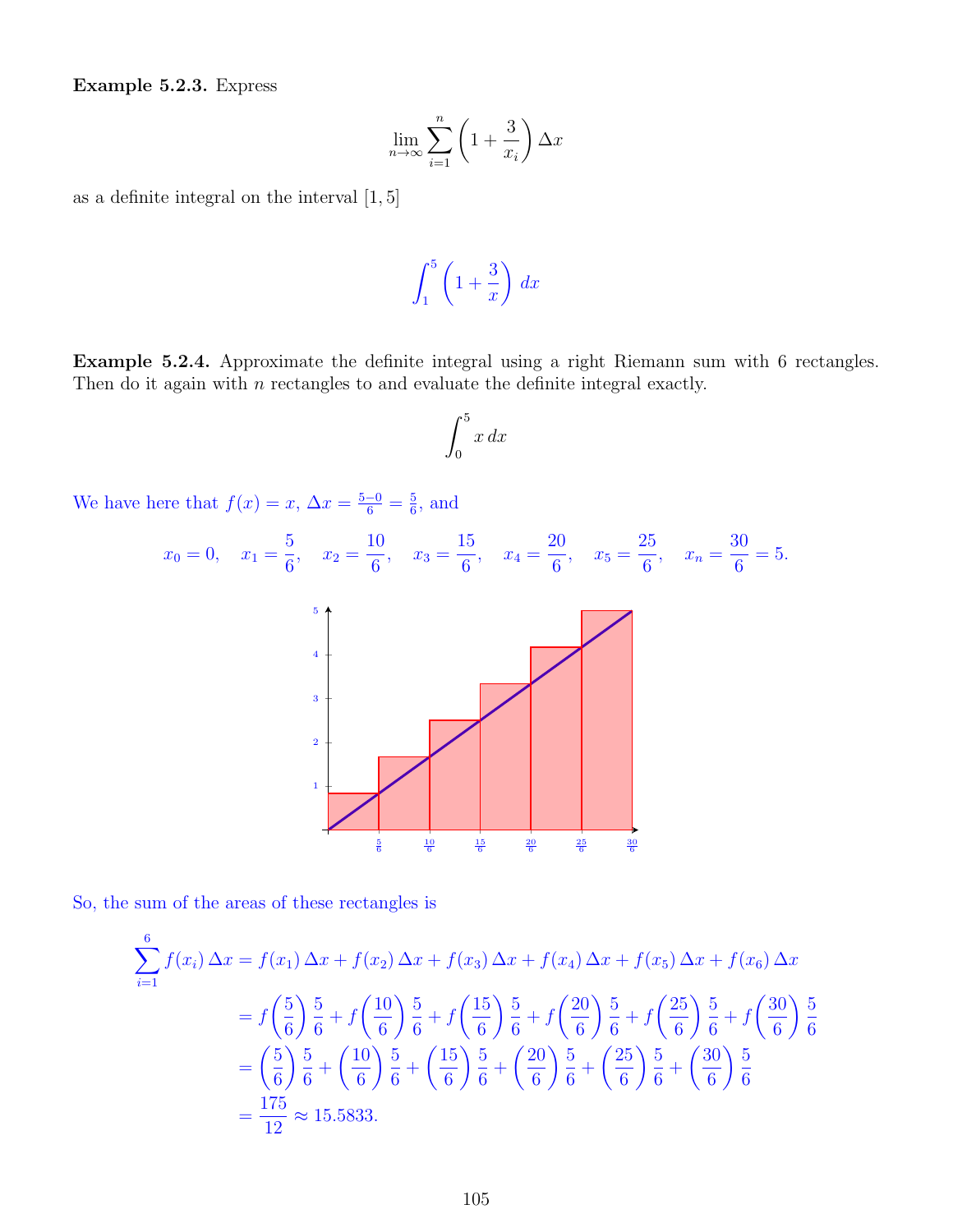Now, to do this with *n* rectangles, we do the same thing as before. Here  $f(x) = x$ ,  $\Delta x = \frac{5-0}{n} = \frac{5}{n}$  $\frac{5}{n},$  $x_0 = 0$ , and  $x_i = x_0 + i \cdot \Delta x = \frac{5i}{n}$  $\frac{5i}{n}$  .



So, the sum of the areas of these rectangles is

$$
\int_{0}^{5} x \, dx = \lim_{n \to \infty} \sum_{i=1}^{n} f(x_{i}) \Delta x
$$
  
= 
$$
\lim_{n \to \infty} \left[ \left( \frac{5}{n} \right) \frac{5}{n} + \left( \frac{10}{n} \right) \frac{5}{n} + \dots + \left( \frac{5(n-1)}{n} \right) \frac{5}{n} + \left( \frac{5n}{n} \right) \frac{5}{n} \right]
$$
  
= 
$$
\lim_{n \to \infty} \left( \frac{25}{n^{2}} \right) \left[ 1 + 2 + \dots + (n-1) + n \right]
$$
  
= 
$$
\lim_{n \to \infty} \left( \frac{25}{n^{2}} \right) \left( \frac{n^{2} + n}{2} \right)
$$
  
= 
$$
\lim_{n \to \infty} \frac{25n^{2} + 25n}{2n^{2}} = \frac{25}{2} = 12.5.
$$
 (sum of first *n* positive integers)

And indeed,  $\frac{25}{2}$  is the area we got by just knowing about the area of a triangle.

**Proposition 5.2.5** (Properties of Definite Integrals). Let  $f(x)$ ,  $g(x)$  be integrable functions on [a, b] and c a real number. Then

1. 
$$
\int_{a}^{b} c \, dx = c(b - a)
$$
  
\n2.  $\int_{a}^{b} c \cdot f(x) \, dx = c \int_{a}^{b} f(x) \, dx$   
\n3.  $\int_{a}^{b} (f(x) \pm g(x)) \, dx = \int_{a}^{b} f(x) \, dx \pm \int_{a}^{b} g(x) \, dx$   
\n4.  $\int_{b}^{a} f(x) \, dx = - \int_{a}^{b} f(x) \, dx$ 

Proof. The proof of each property follows easily from properties of summations and the algebra of limits. Only the last one seems kind of strange, but indeed it comes from the fact that when looking at  $\int_a^b$ , we have  $\Delta x = \frac{b-a}{n}$  $\frac{-a}{n}$  and when looking at  $\int_b^a$ , we have  $\Delta x = \frac{a-b}{n} = -\frac{b-a}{n}$  $\frac{-a}{n}$ .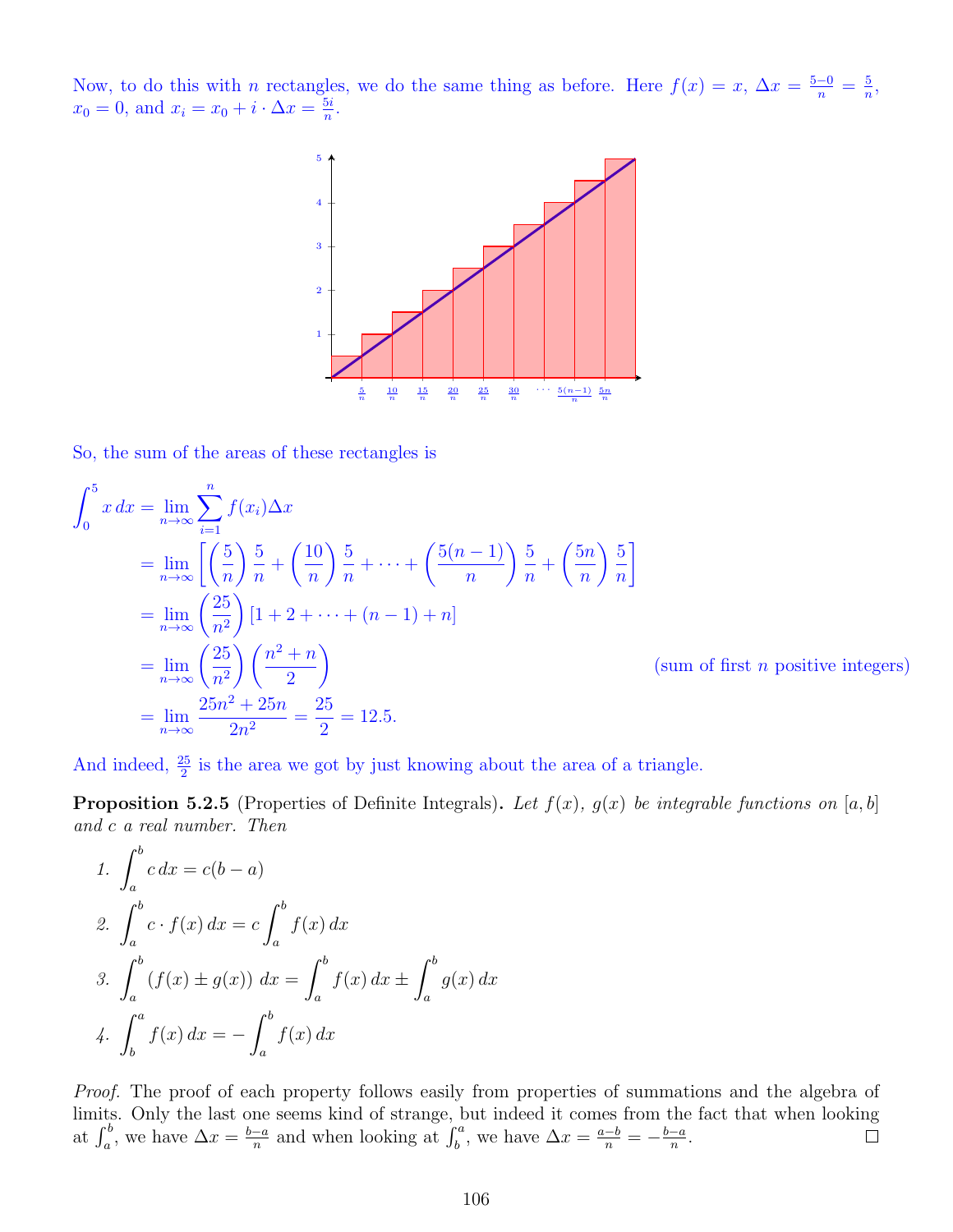When  $f(x)$  is positive on [a, b], the definite integral  $\int_a^b f(x) dx$  represents the area above the x-axis and under the curve  $y = f(x)$ . When  $f(x)$  takes both positive and negative values on [a, b], the definite integral  $\int_a^b f(x) dx$  represents the net area (that is, the area above x-axis and below the curve  $y = f(x)$ , minus the area below the x-axis and above the curve  $y = f(x)$ .

**Example 5.2.6.** Evaluate the following integrals by interpreting it in terms of area:  $\int_1^2$ −3  $(1-|x|) dx$ 

Drawing this out, we see that we just have the areas of red triangle minus the area of the green triangles.



So,

$$
\int_{-3}^{2} (1 - |x|) dx = -\frac{1}{2}(2)(2) + \frac{1}{2}(2)(1) - \frac{1}{2}(1)(1) = -\frac{3}{2}.
$$

This next result tells us how we can combine integrals on adjacent intervals.

<span id="page-106-0"></span>**Proposition 5.2.7.** Suppose  $f(x)$  is integrable on [a, b] and c is in [a, b]. Then certainly f is integrable on both  $[a, c]$  and  $[c, b]$  and

$$
\int_{a}^{c} f(x) \, dx + \int_{c}^{b} f(x) \, dx = \int_{a}^{b} f(x) \, dx.
$$

**Example 5.2.8.** Suppose  $\int_0^{27} f(x) dx = 10$  and  $\int_0^{15} f(x) dx = 3$ . Find  $\int_{15}^{27} f(x) dx$ . By Proposition [5.2.7,](#page-106-0)

$$
\int_0^{15} f(x) dx + \int_{15}^{27} f(x) dx = \int_0^{27} f(x) dx
$$

$$
3 + \int_{15}^{27} f(x) dx = 10
$$

$$
\int_{15}^{27} f(x) dx = 7
$$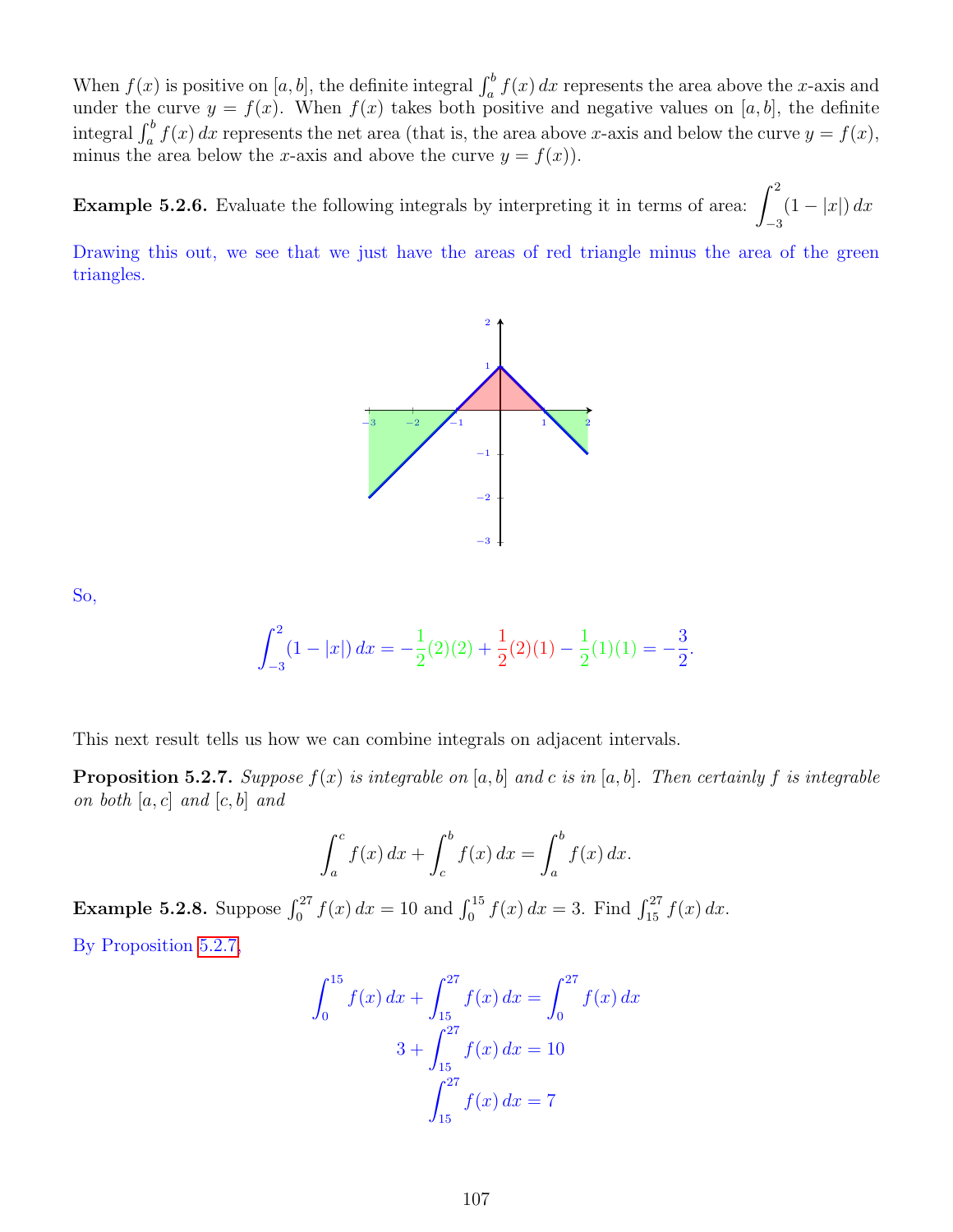**Example 5.2.9.** Suppose  $\int_0^4 f(x) dx = 2$ ,  $\int_4^6 f(x) dx = 3$ , and  $\int_0^6 g(x) dx = 9$ , find

$$
\int_0^6 3f(x) - g(x) \, dx.
$$

$$
\int_0^6 (3f(x) - g(x) + 1) dx = \int_0^6 3f(x) dx - \int_0^6 g(x) dx + \int_0^6 1 dx
$$
  
=  $3 \int_0^6 f(x) dx - \int_0^6 g(x) dx + \int_0^6 1 dx$   
=  $3 \left( \int_0^4 f(x) dx + \int_4^6 f(x) dx \right) - \int_0^6 g(x) dx + \int_0^6 1 dx$   
=  $3(2+3) - 9 + 6 = 12$ .

Example 5.2.10. Approximate the following definite integral using a right Riemann sum with 5 rectangles:  $\int_0^0$ −4 √  $16 - x^2 dx$ .

We have here that  $f(x) = \sqrt{16 - x^2}$ ,  $\Delta x = \frac{0 - (-4)}{5} = 0.8$ , and

 $x_0 = -4$ ,  $x_1 = -3.2$ ,  $x_2 = -2.4$ ,  $x_3 = -1.6$ ,  $x_4 = -0.8$ ,  $x_5 = 0$ .



So, the sum of the areas of these rectangles is

$$
\sum_{i=1}^{5} f(x_i) \Delta x = f(x_1) \Delta x + f(x_2) \Delta x + f(x_3) \Delta x + f(x_4) \Delta x + f(x_5) \Delta x
$$
  
=  $f(-4) \cdot 0.8 + f(-3.2) \cdot 0.8 + f(-2.4) \cdot 0.8 + f(-1.6) \cdot 0.8 + f(-0.8) \cdot 0.8 + f(0) \cdot 0.8$   
 $\approx (2.4) \cdot 0.8 + (3.2) \cdot 0.8 + (3.3667) \cdot 0.8 + (3.919) \cdot 0.8 + (4) \cdot 0.8 +$   
 $\approx 13.748$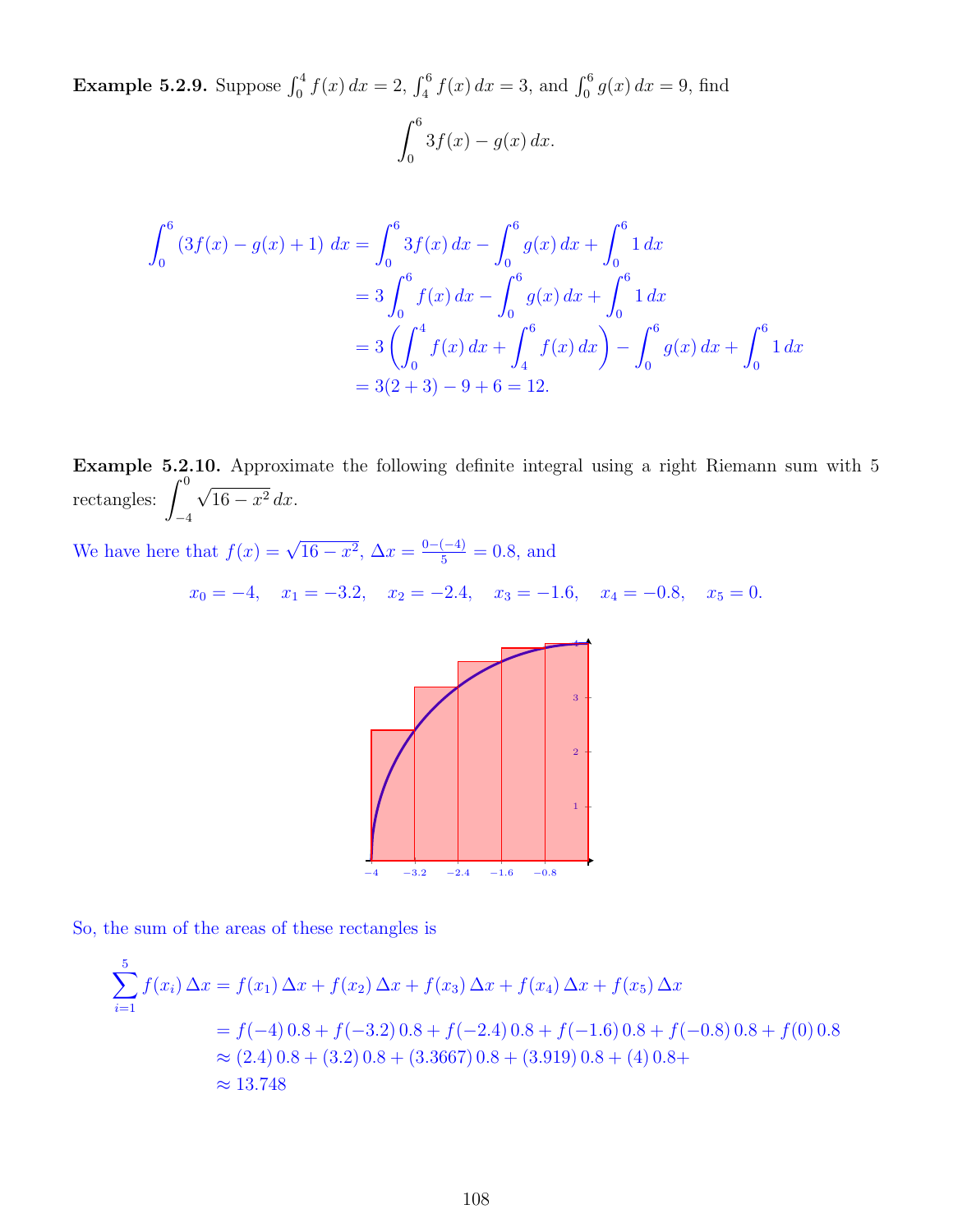Example 5.2.11. Evaluate the definite integral in Example [5.2.10](#page-107-0) by interpreting it in terms of area.

Notice that, if  $y =$ √  $16 - x^2$ , then  $y^2 = 16 - x^2$ , and thus  $x^2 + y^2 = 16$ , so the graph traces out the top half of the circle of radius 4. Drawing this out, we see that we're just looking at the area under one quarter of this circle.



So,

$$
\int_{-4}^{0} \sqrt{16 - x^2} \, dx = \frac{1}{4} \pi (4)^2 = 4\pi.
$$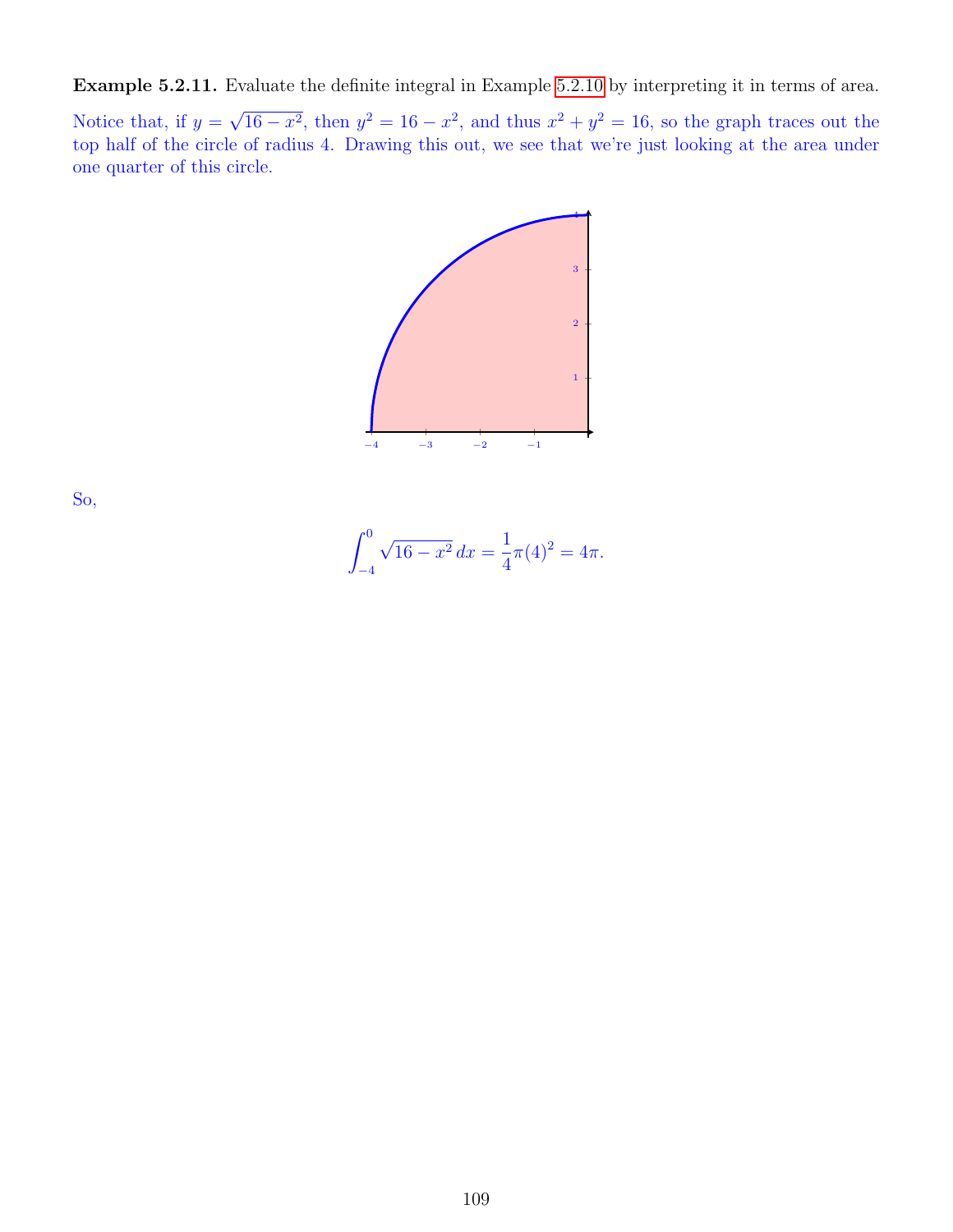## 5.3 Evaluating Definite Integrals

As we saw in the previous lesson, computing definite integrals could be nightmarishly difficult using Riemann sums. Thankfully, there is an easier way. First notice the following relationship

**Theorem 5.3.1** (Evaluation/Fundamental Theorem of Calculus). If F is continuous on the interval  $[a, b]$  and F is an antiderivative of f, then

$$
\int_a^b f(x) \, dx = F(b) - F(a).
$$

*Proof.* Breaking up [a, b] into n subintervals, we get that  $\Delta x = \frac{b-a}{n}$  $\frac{-a}{n}$ . Setting  $a = x_0$  and  $b = x_n$ , we have that

$$
F(b) - F(a) = F(x_n) - F(x_0)
$$
  
=  $F(x_n) - F(x_{n-1}) + F(x_{n-1}) - \dots - F(x_1) + F(x_1) - F(x_0)$   
= 
$$
\sum_{i=1}^{n} [F(x_n) - F(x_{n-1})].
$$

Since F is continuous (and differentiable) on each interval  $[x_i, x_{i-1}]$ , the Mean Value Theorem tells us that there exists  $x_i^*$  in the interval  $[x_i, x_{i-1}]$  so that

$$
\frac{F(x_i) - F(x_{i-1})}{x_i - x_{i-1}} = F'(x_i^*)
$$

which rearranges to give us

$$
F(x_i) - F(x_{i-1}) = F'(x_i^*)(x_i - x_{i-1})
$$
  

$$
F(x_i) - F(x_{i-1}) = f(x_i^*)\Delta x.
$$

Summing over all these, we have that

$$
F(b) - F(a) = \sum_{i=1}^{n} [F(x_i) - F(x_{i-1})] = \sum_{i=1}^{n} f(x_i^*) \Delta x.
$$

Taking a limit of both sides as  $n \to \infty$ , we have that the left-hand side is unchanged because it is constant, and the right hand side is the definition of the definite integral:

$$
F(b) - F(a) = \lim_{n \to \infty} \sum_{i=1}^{n} f(x_i^*) \Delta x = \int_{a}^{b} f(x) dx.
$$

In lieu of the proof, let's see this theorem in action with some previous examples to confirm that it actually works.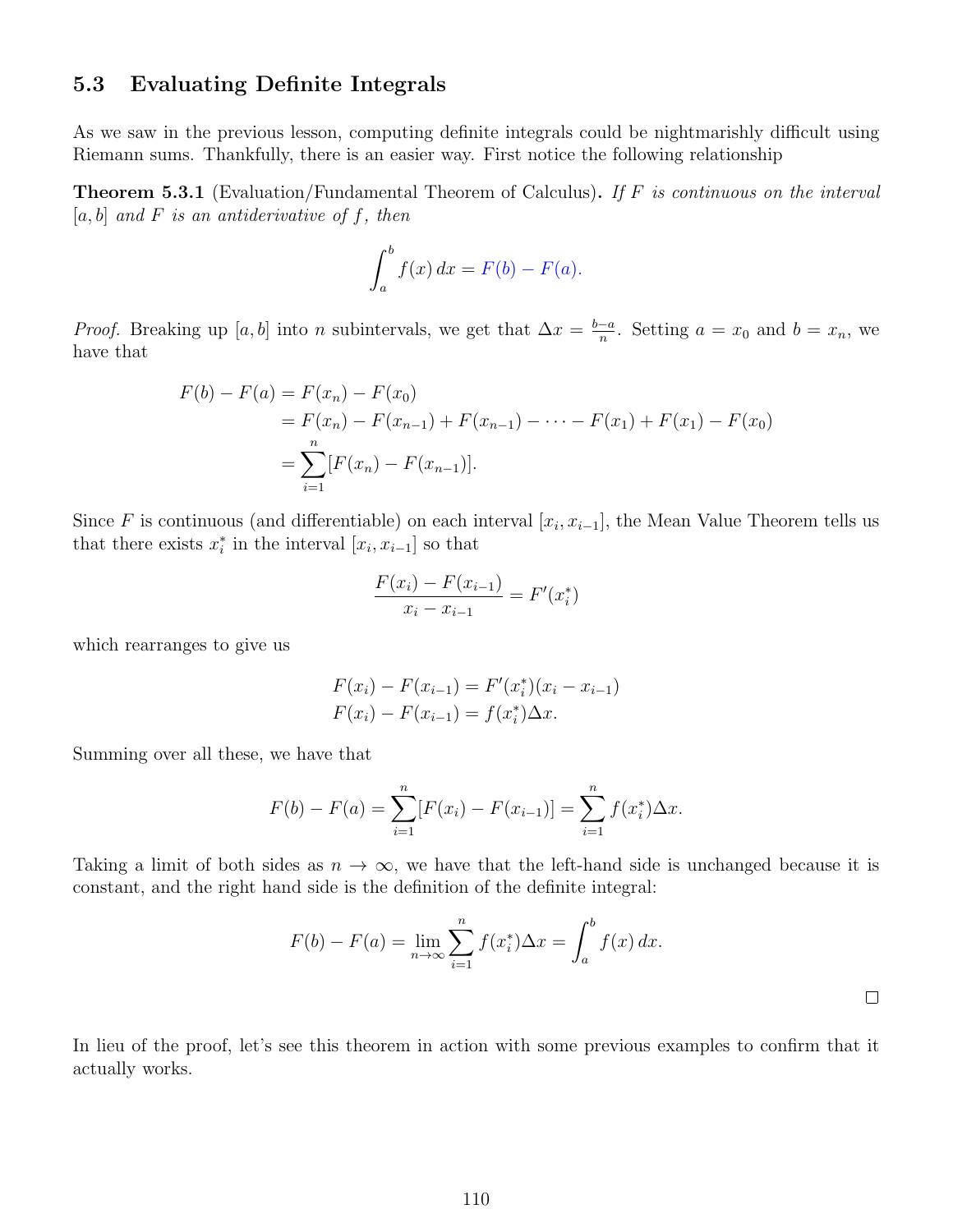**Example 5.3.2.** Use the Evaluation Theorem to find the exact value  $\int_0^4$ 0  $x dx$ .

Recall from Section 4.7 that the general antiderivative of x is  $\frac{1}{2}x^2 + C$ . By the evaluation theorem, we have

$$
\int_0^1 x \, dx = \left[ \frac{1}{2} (4)^2 + C \right] - \left[ \frac{1}{2} (0)^2 + C \right] = 8.
$$

Indeed, this agrees with what we know about the area of a triangle of base length 4 and height 4.

**Example 5.3.3.** Use the Evaluation Theorem to find the exact value  $\int_1^1$ 0  $x^2 dx$ .

Recall from Section 4.7 that the general antiderivative of  $x^2$  is  $\frac{1}{3}x^3 + C$ . By the evaluation theorem, we have that

$$
\int_0^1 x^2 dx = \left[\frac{1}{3}(1)^3 + C\right] + \left[\frac{1}{3}(0)^3 + C\right] = \frac{1}{3}.
$$

This is exactly what we saw in a previous example.

These example also highlight a useful fact about using the Evaluation Theorem to compute definite integrals - we don't need the general form of the antiderivative as the added constant " $+C$ " will cancel itself out in the end, so any antiderivative will do. As such, we might as well take  $C = 0$ .

**Example 5.3.4.** Find the area under the curve  $y = \cos x$  over the interval  $\left[-\frac{\pi}{2}\right]$  $\frac{\pi}{2}, \frac{\pi}{2}$  $\frac{\pi}{2}$ .

Recall that  $y = \sin x$  is an antiderivative for  $\cos x$ . Thus, by the Evaluation Theorem,

$$
\int_{-\pi/2}^{\pi/2} \cos x \, dx = \sin\left(\frac{\pi}{2}\right) - \sin\left(-\frac{\pi}{2}\right) = 1 - (-1) = 2.
$$

## 5.3.1 Indefinite Integrals

Because of the relationship between the antiderivative and integral, we use the notation  $\int f(x) dx$  for the general antiderivative of  $f$ , and we call this the **indefinite integral**. Specifically,

$$
\int f(x) dx = F(x)
$$
 is equivalent to  $F'(x) = f(x)$ .

Remark. The definite integral  $\int_a^b f(x) dx$  is a number and the indefinite integral  $\int f(x) dx$  is a function (or a family of functions).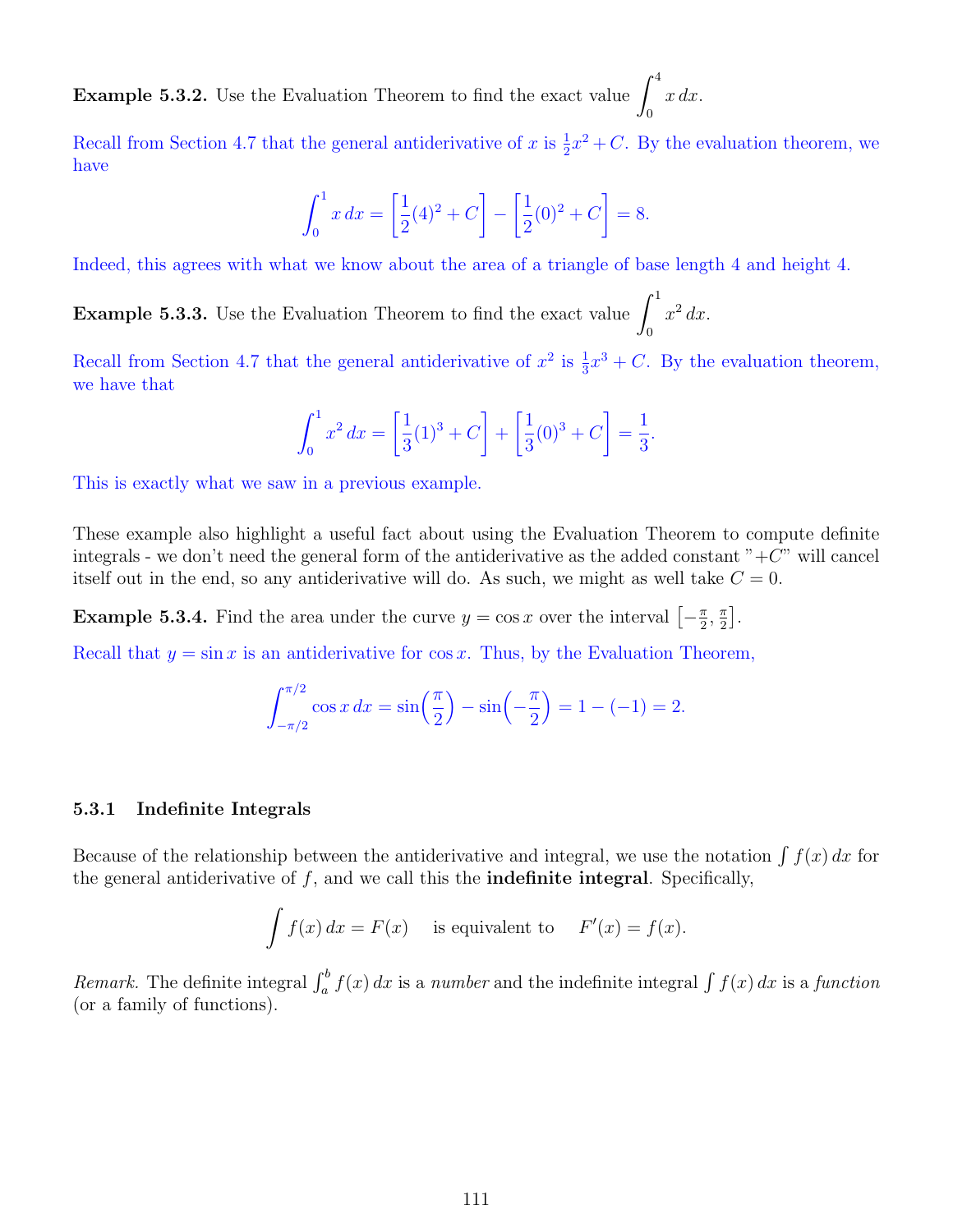**Example 5.3.5.** Evaluate the following indefinite integral:  $\int (14x^6 - \sec x \tan x) dx$ .

Recall that an antiderivative for  $x^6$  is  $\frac{1}{7}x^7$  and the general antiderivative of sec x tan x is sec x. So, applying our properties of integrals,

$$
\int (14x^6 - \sec x \tan x) dx = \int 14x^6 dx - \int \sec x \tan x dx
$$

$$
= 14 \int x^6 dx - \int \sec x \tan x dx
$$

$$
= 14 \left(\frac{1}{7}x^7\right) - (\sec x) + C
$$

$$
= 2x^7 - \sec x + C.
$$

**Example 5.3.6.** Evaluate the following indefinite integral:  $\int \frac{\sqrt{2}}{2}$  $\frac{t-1}{\sqrt{t}}$ t dt.

Recall that an antiderivative for 1 is t and an antiderivative for  $t^{-1/2}$  is  $-2t^{1/2}$ . So, simplifying the integrand and applying properties of integrals, we have

$$
\int \frac{\sqrt{t} - 1}{\sqrt{t}} dt = \int \left(1 - \frac{1}{\sqrt{t}}\right) dt
$$

$$
= \int \left(1 - t^{-1/2}\right) dt
$$

$$
= \int 1 dt - \int t^{-1/2} dt
$$

$$
= t - (-2t^{1/2}) + C
$$

$$
= t + 2\sqrt{t} + C.
$$

**Example 5.3.7.** Suppose a particle is moving along a line with velocity function  $v(t) = t^2 - 5t + 6$ . Find both the displacement and distance traveled by the particle during the time interval [1, 5].

The **displacement** is just the (signed) distance between the particle's starting and ending position. We can get this by simply finding the difference in the antiderivative evaluated at 1 and at 5. In other words,

distance = 
$$
\int_{2}^{5} (t^{2} - 5t + 6) dt
$$
  
= 
$$
(\frac{1}{3}t^{3} - \frac{5}{2}t^{2} + 6t) \Big|_{2}^{5}
$$
  
= 
$$
(\frac{1}{3}(5)^{3} - \frac{5}{2}(5)^{2} + 6(5)) - (\frac{1}{3}(2)^{3} - \frac{5}{2}(2)^{2} + 6(2))
$$
  
= 
$$
\frac{9}{2} = 4.5
$$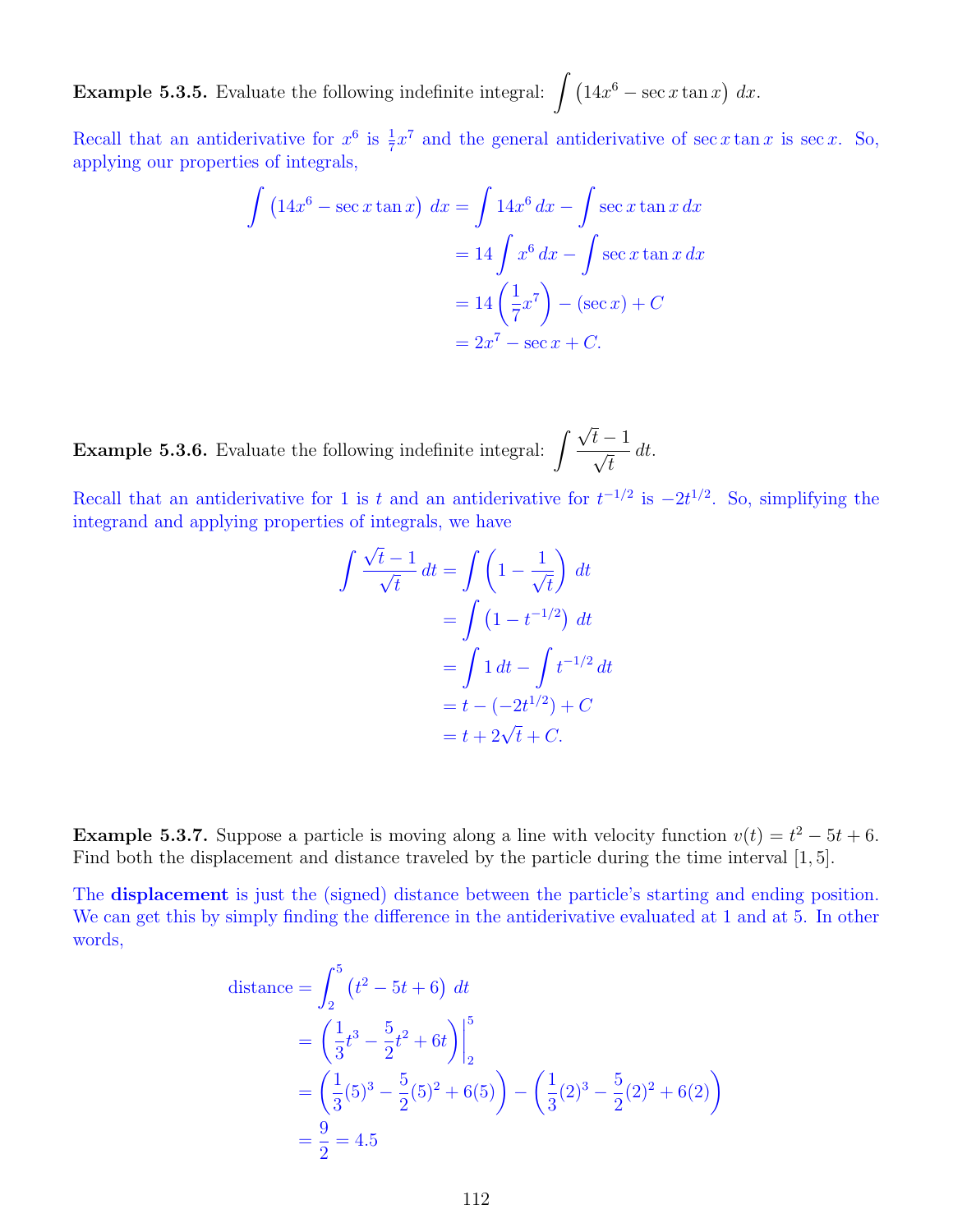Now, notice that the velocity is negative on (2, 3), so the particle is back-tracking. This means that there is some distance that the particle travels in one direction that cancels out with some of the distance traveled in the opposite direction. To get the total distance traveled, we'll need to handle the negative velocity cases separately from the positive velocities. In particular, the total distance traveled is

$$
\int_{2}^{5} |t^{2} - 5t + 6| dt = \int_{2}^{3} - (t^{2} - 5t + 6) dt + \int_{3}^{5} (t^{2} - 5t + 6) dt
$$
  
=  $\frac{1}{6} + \frac{14}{3}$   
=  $\frac{29}{6} \approx 4.833$ .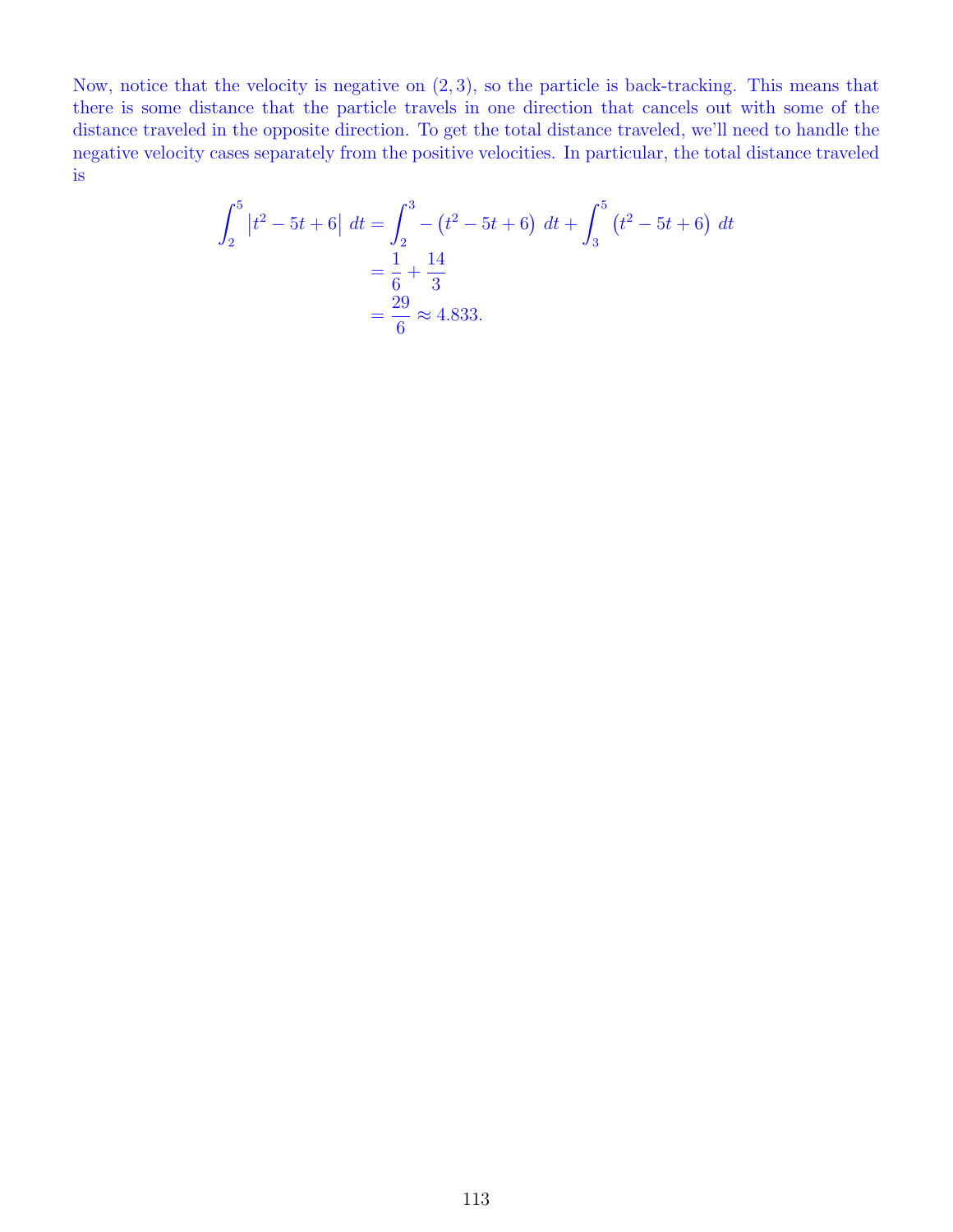## 5.4 The Fundamental Theorem of Calculus

Imagine that we have a curve  $y = f(x)$  and we want to know how the area is changing if we fix the left endpoint and let the right endpoint vary. As a function (an "accumulating function"), we write

$$
A(x) = \int_{a}^{x} f(t) dt
$$

<span id="page-113-0"></span>Visually, Figure [1](#page-113-0) shows how the area is "accumulating" under the curve as we increase  $x$ .



Figure 1: Area accumulating under the curve as  $x$  increases.

**Example 5.4.1.** Let  $f(t) = 2t$ ,  $A(x) = \int_0^x f(t) dt$ . Find  $A(0)$ ,  $A(1)$ ,  $A(2)$ ,  $A(3)$ ,  $A(4)$ , and conjecture about  $A(x)$ .

We see that  $A(0) = 0$ ,  $A(1) = 1$ ,  $A(2) = 4$ ,  $A(3) = 9$ ,  $A(4) = 16$ . It seems that  $A(x) = x^2$ . This is interesting because  $A(x)$  looks a lot like an antiderivative for f.



Notice that the difference in areas  $A(x+h) - A(x)$  is approximately the area of the rectangle  $h \cdot f(x)$ . Well, this rearranges to

$$
f(x) \approx \frac{A(x+h) - A(x)}{h}
$$

.

Well, as  $h$  gets smaller, the approximation gets better and better, so in fact,

$$
f(x) = \lim_{h \to 0} \frac{A(x+h) - A(x)}{h} = A'(x).
$$

This gives us the following

**Theorem 5.4.2** (Fundamental Theorem of Calculus). If f is continuous on  $[a, b]$ , then the function A defined by

$$
A(x) = \int_a^x f(t) dt, \quad a \le x \le b,
$$

is an antiderivative for f, i.e.,  $A'(x) = g(x)$  for  $a < x < b$ .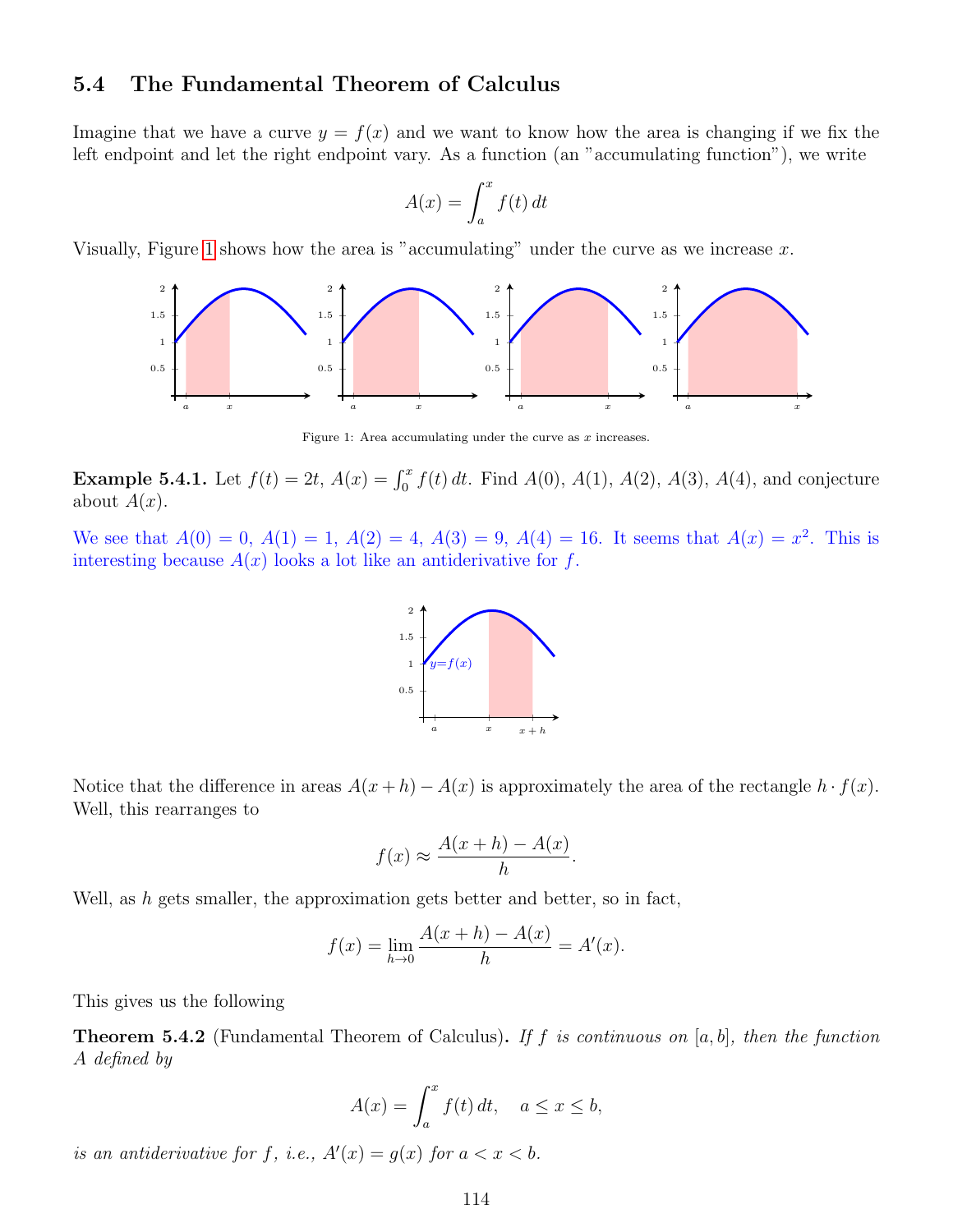**Example 5.4.3.** Find  $A'(x)$  given  $A(x) = \int^x$ 0  $\frac{t^3+t-1}{\sqrt{2}}$  $t^2 + 7$ dt.

By the Fundamental Theorem of Calculus (FTC),

$$
A'(x) = \frac{x^3 + x - 1}{\sqrt{x^2 + 7}}.
$$

**Example 5.4.4.** Find  $\frac{d}{dx}[A(x)]$  where  $A(x) = \int_0^x$  $\arctan t \, dt$ . By FTC,

$$
\frac{d}{dx}A(x) = \arctan x.
$$

**Example 5.4.5.** Find  $\frac{d}{dx} \int_0^{x^3}$ 0 arctan t dt.

Notice that, given  $A(x)$  as in the previous example, this time we're looking for  $\frac{d}{dx}[A(x^3)]$ . This is going to require a chain rule. Thus we have

$$
\frac{d}{dx}\left[A(x^3)\right] = A'(x^3) \cdot \frac{d}{dx}\left[x^3\right] = \arctan(x^3) \cdot 3x^2.
$$

**Example 5.4.6.** Find  $\frac{d}{dx} \int_x^8$  $t^7 dt$ .

In order to apply FTC, we need to have the lower limit fixed and the upper limit to be a function of x. Since

$$
\int_x^8 t^7 dt = -\int_8^x t^7 dt,
$$

then we have that

$$
\frac{d}{dx} \int_x^8 t^7 dt = -\frac{d}{dx} \int_8^x t^7 dt = -x^7
$$

Of course, having a negative output on our accumulation function here makes sense. As shown in Figure [2,](#page-115-0) when the left endpoint is variable and the right endpoint is fixed, the accumulated area is decreasing as x increases.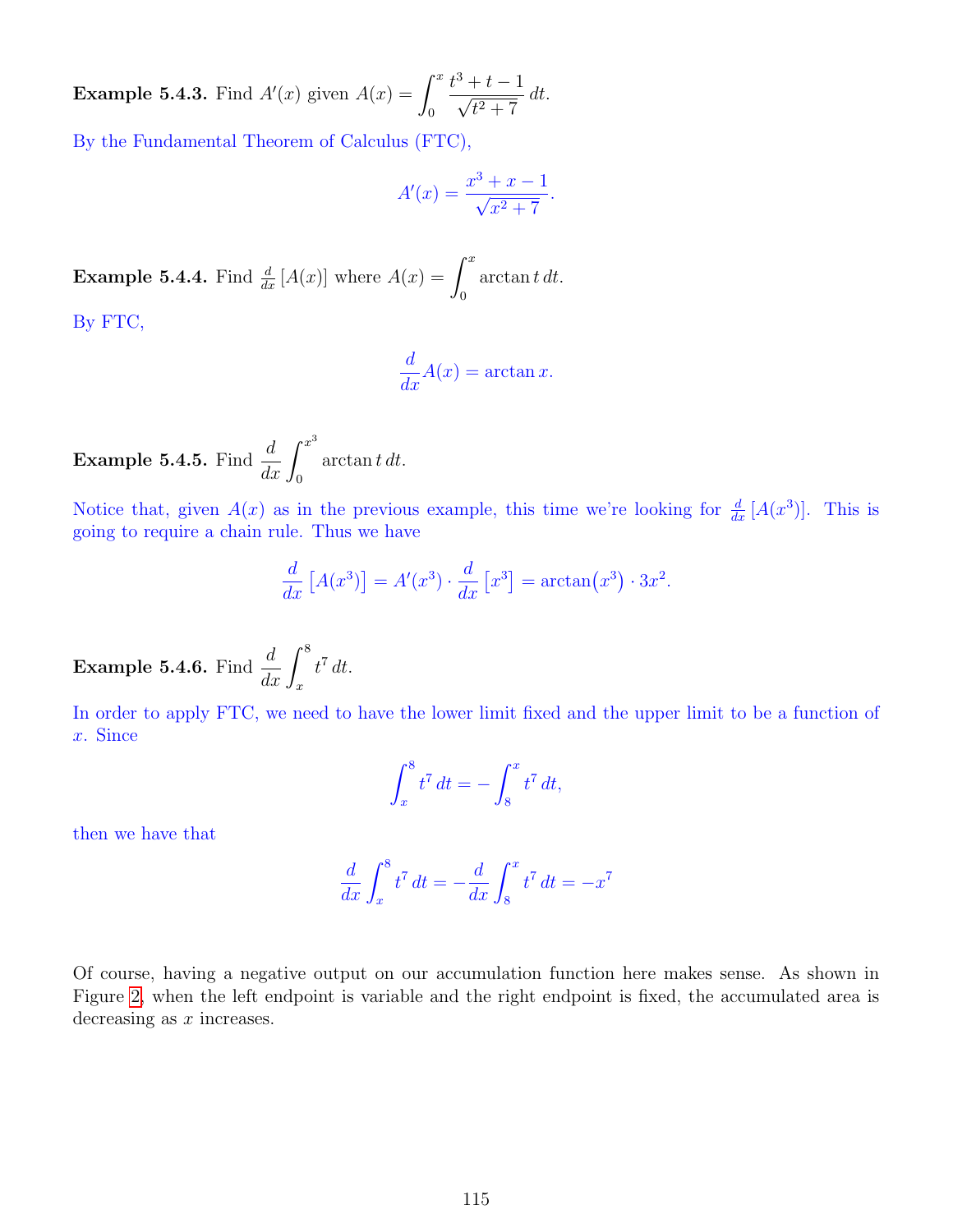<span id="page-115-0"></span>

Figure 2: With the right endpoint fixed, accumulated area decreases as  $x$  increases.

**Example 5.4.7.** Find  $\frac{d}{dx} \int_{\sin x}^{x^2+1}$  $\sin x$ √  $t+1 dt$ .

We note that  $\sqrt{t+1}$  has domain  $[-1,\infty)$ , so for any fixed number a in this interval, we have

$$
\int_{\sin x}^{x^2+1} \sqrt{t+1} \, dt = \int_{\sin x}^{a} \sqrt{t+1} \, dt + \int_{a}^{x^2+1} \sqrt{t+1} \, dt
$$

$$
= -\int_{a}^{\sin x} \sqrt{t+1} \, dt + \int_{a}^{x^2+1} \sqrt{t+1} \, dt.
$$

With this new sum and applying a chain rule to each integral in the sum, we have

$$
\frac{d}{dx} \int_{\sin x}^{x^2+1} \sqrt{t+1} \, dt = -\frac{d}{dx} \int_a^{\sin x} \sqrt{t+1} \, dt + \frac{d}{dx} \int_a^{x^2+1} \sqrt{t+1} \, dt
$$
\n
$$
= -(\cos x) \sqrt{\sin^2 x + 1} + (2x) \sqrt{4x^4 + 1}.
$$

## 5.4.1 Average Value of a Function

Recall that the average value of n numbers,  $y_1, \ldots, y_n$  is given by

$$
y_{\text{avg}} = (y_1 + y_2 + \dots + y_n) \frac{1}{n}
$$

.

If these numbers came from a function f, so that  $y_1 = f(x_1)$ ,  $y_2 = f(x_2)$ , etc., then we would have

$$
f_{\text{avg}} = (f(x_1) + f(x_2) + \cdots + f(x_n)) \frac{1}{n}.
$$

Notice that this sum looks like a right Riemann sum with n rectangles over the interval  $[0, 1]$ . Since the  $x_i$  may instead come from the interval [a, b], multiplying both sides by  $(b - a)$ , we get

$$
f_{\text{avg}}(b-a) = (f(x_1) + f(x_2) + \dots + f(x_n)) \left(\frac{b-a}{n}\right) = \sum_{i=1}^n f(x_i) \left(\frac{b-a}{n}\right)
$$

$$
\Rightarrow f_{\text{avg}} = \frac{1}{b-a} \sum_{i=1}^n f(x_i) \left(\frac{b-a}{n}\right).
$$

So, as we let  $n \to \infty$ , we get the following definition